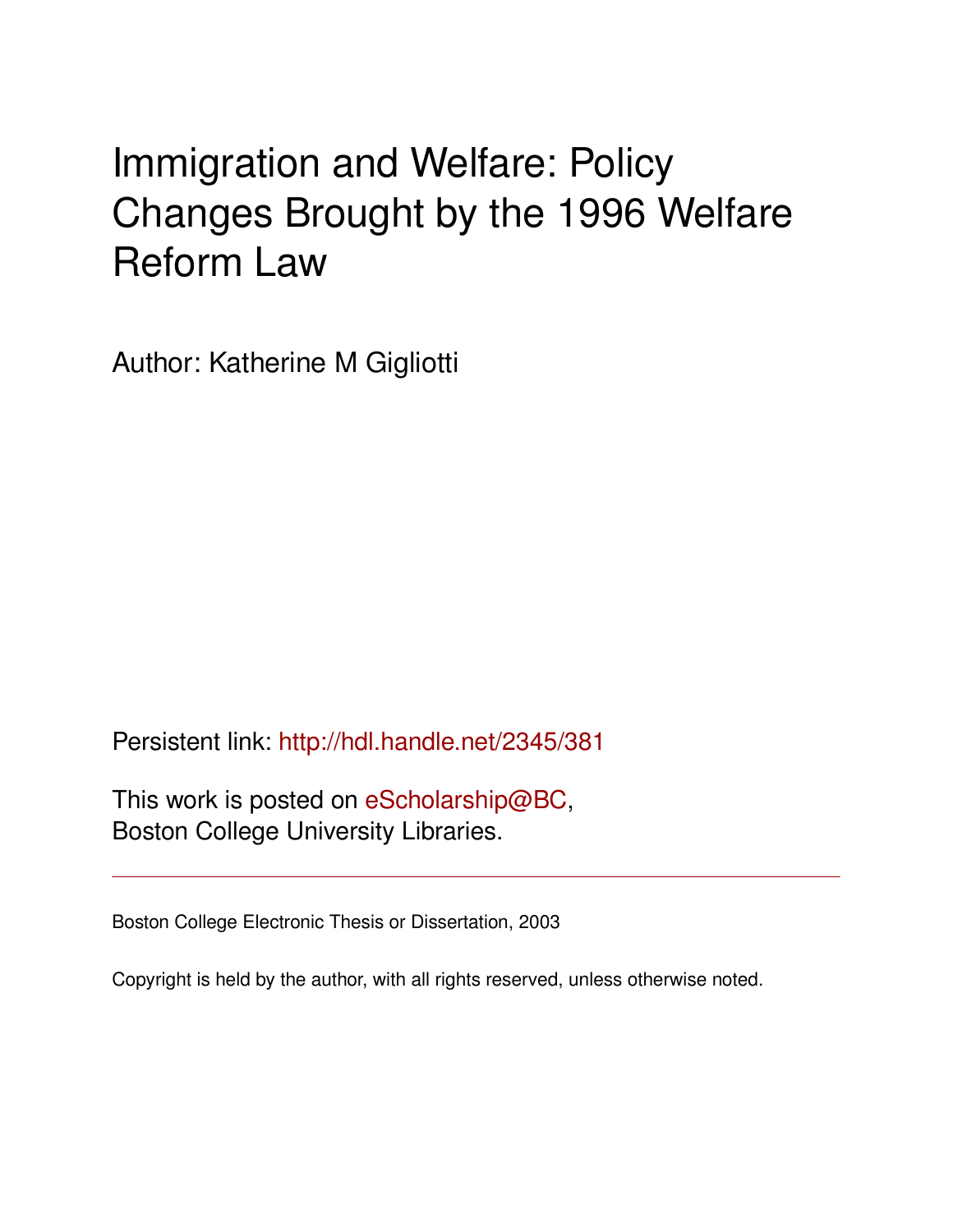BOSTON COLLEGE

# IMMIGRATION AND WELFARE: POLICY CHANGES BROUGHT BY THE 1996 WELFARE REFORM LAW

A SENIOR THESIS

SUBMITTED TO

THE HONORS PROGRAM

OF THE

COLLEGE OF ARTS AND SCIENCES

BY

KATHERINE M. GIGLIOTTI

APRIL 7, 2003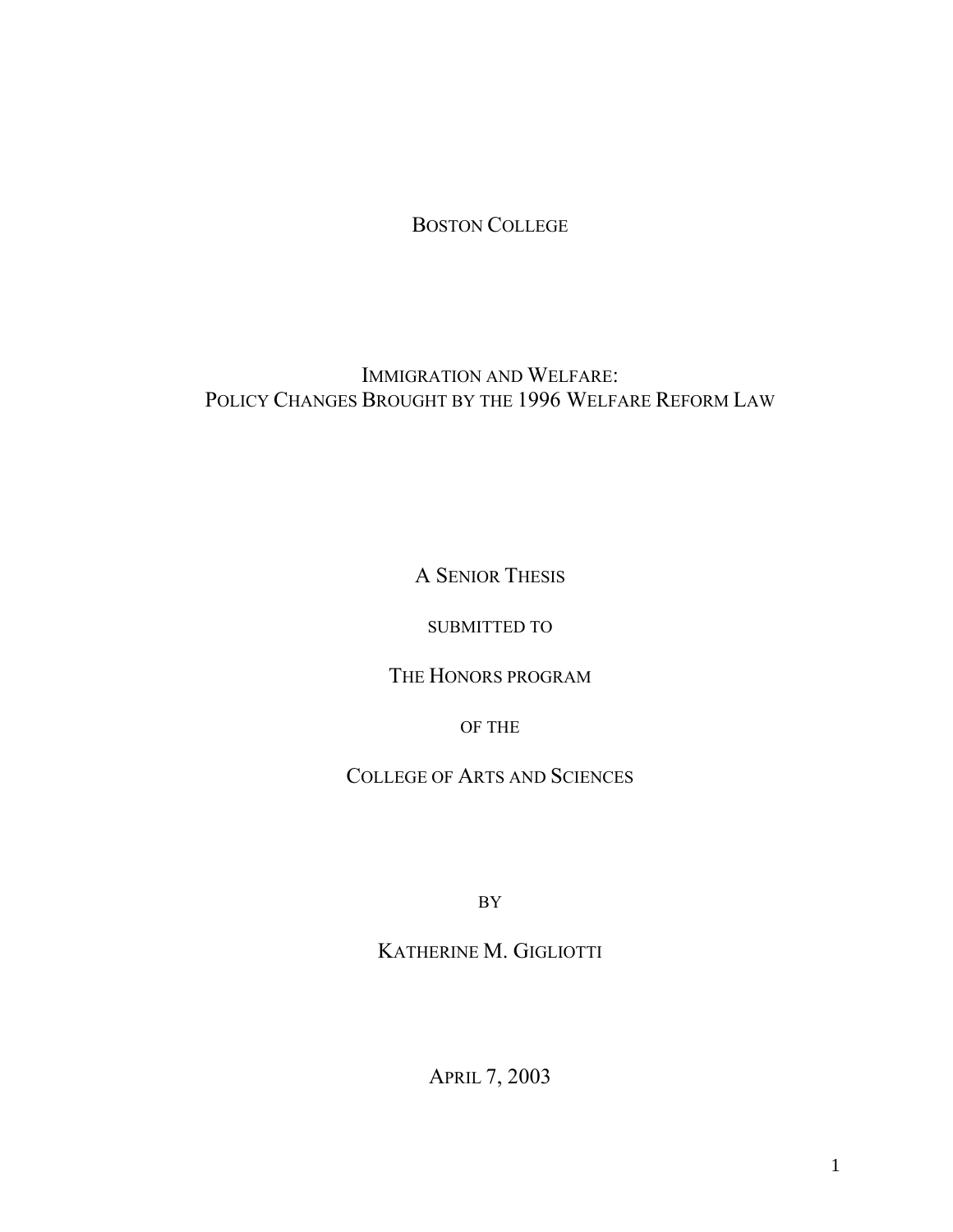# **Table of Contents**

| I.  |                                                                    |  |
|-----|--------------------------------------------------------------------|--|
| П.  |                                                                    |  |
|     |                                                                    |  |
|     |                                                                    |  |
|     |                                                                    |  |
|     |                                                                    |  |
|     |                                                                    |  |
|     |                                                                    |  |
|     |                                                                    |  |
|     | Chart 1.1- PRWORA Classifications of Immigrants  18                |  |
|     |                                                                    |  |
|     |                                                                    |  |
|     | Chart 1.2- Changes in Immigrant Eligibility to Welfare Programs 20 |  |
|     |                                                                    |  |
| Ш.  |                                                                    |  |
|     | Political Forces of the First and Second Immigration Periods  24   |  |
|     |                                                                    |  |
|     |                                                                    |  |
|     |                                                                    |  |
|     |                                                                    |  |
|     |                                                                    |  |
|     | Immigration: The Political Environment of the Early 1990s 36       |  |
|     |                                                                    |  |
|     | Welfare: The Political Environment of the Early 1990s  40          |  |
|     | President Clinton's Promise to "End Welfare as We Know It"  40     |  |
|     |                                                                    |  |
|     |                                                                    |  |
|     |                                                                    |  |
| IV. |                                                                    |  |
|     |                                                                    |  |
|     |                                                                    |  |
|     |                                                                    |  |
|     |                                                                    |  |
|     |                                                                    |  |
|     |                                                                    |  |
|     | Chart 3.1: Data Influencing Choice of Case Study States 55         |  |
|     |                                                                    |  |
|     |                                                                    |  |
|     | Chart 3.2: Welfare Programs for Immigrants in California56         |  |
|     |                                                                    |  |
|     |                                                                    |  |
|     |                                                                    |  |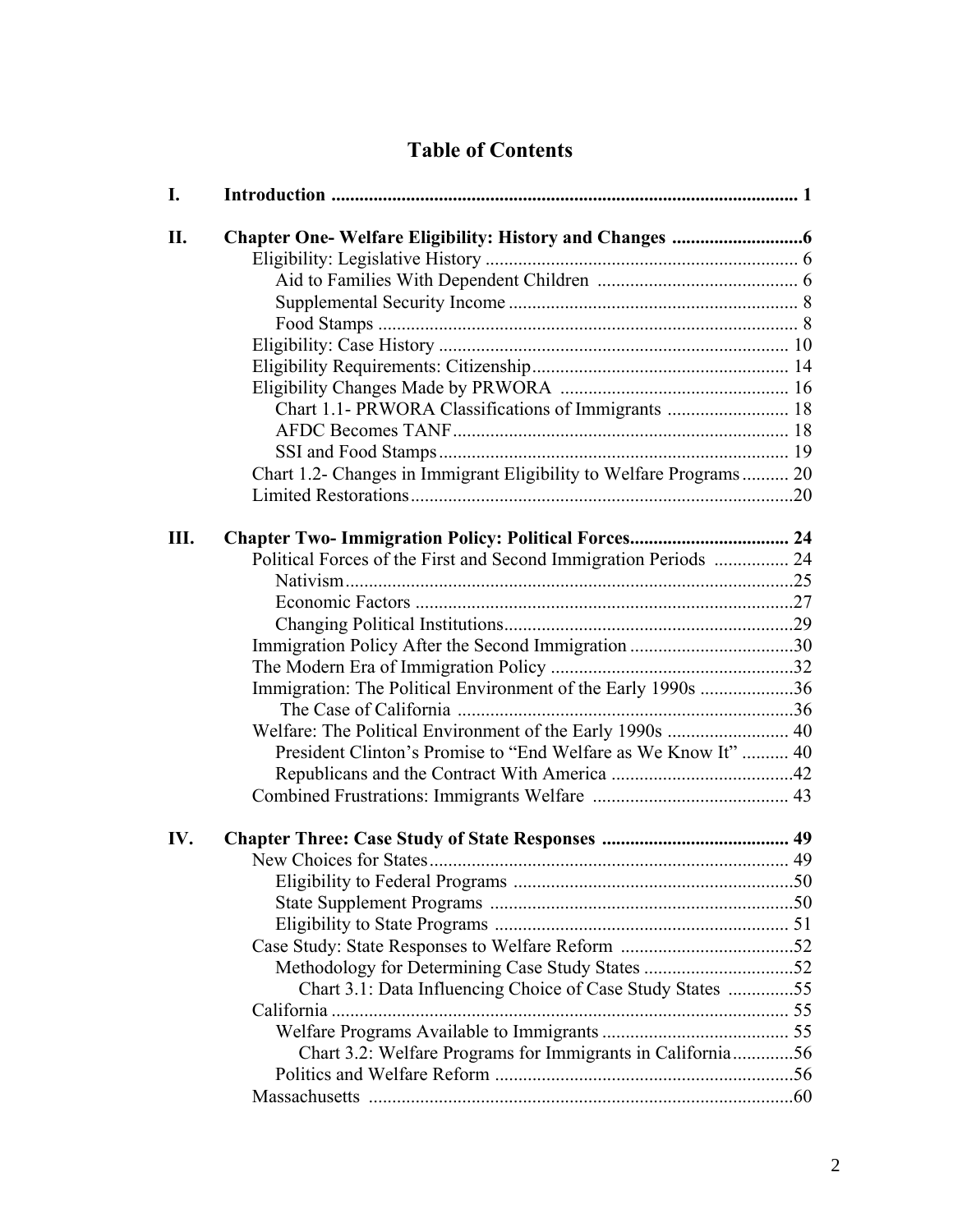| V.  |  |
|-----|--|
|     |  |
|     |  |
|     |  |
|     |  |
|     |  |
|     |  |
| VI. |  |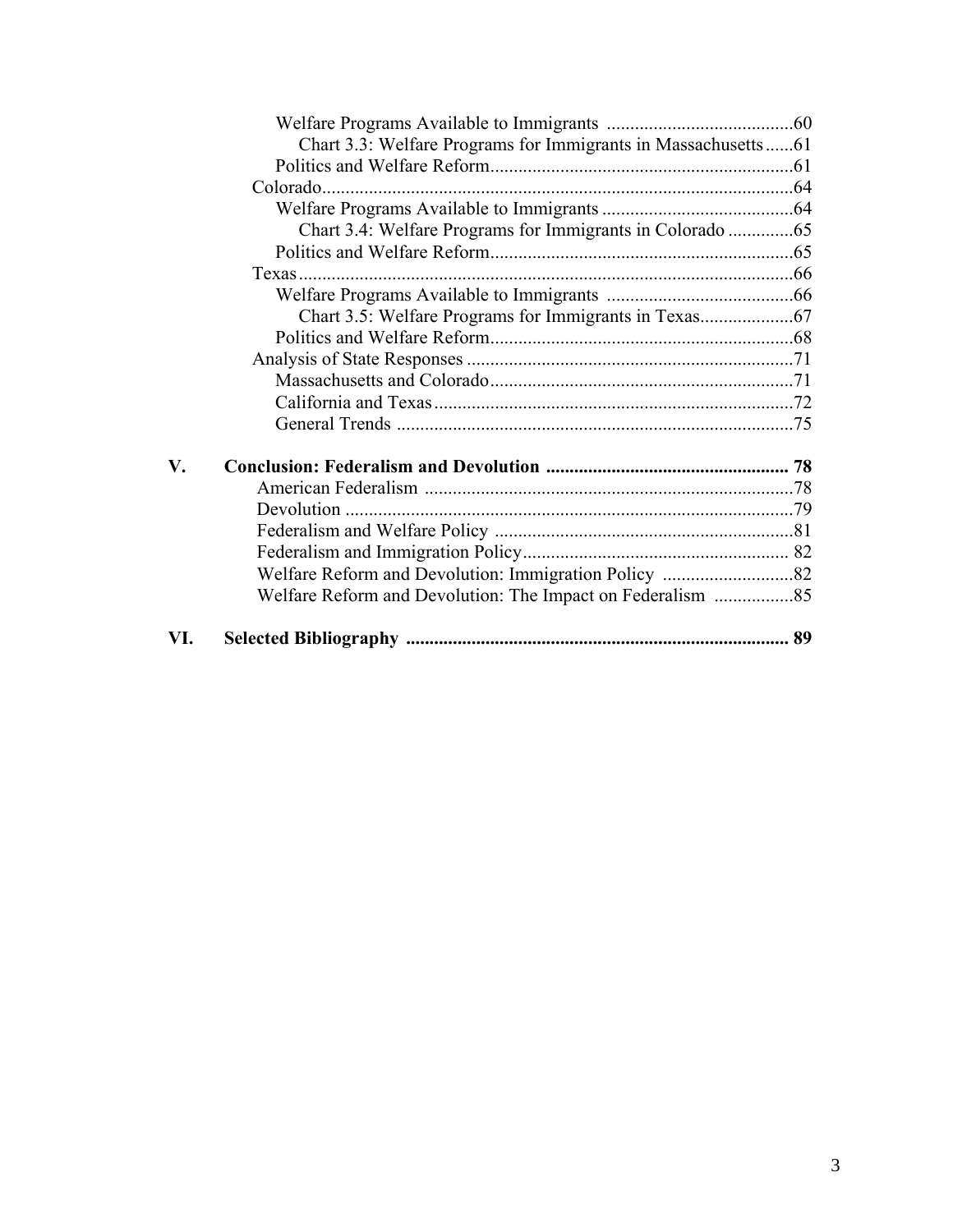#### **Introduction**

The United States of America's official seal is inscribed with the quote "*E Pluribus*  Unum." Translated from the Latin, this phrase means "From Many, One."<sup>i</sup> Modern America is in fact one nation, built from many; many cultures, religions, and citizens from many different origins comprise the American polity. America is a nation of immigrants. The first immigrants to this country were fleeing religious persecution. Others have come escaping a life of poverty or political repression. Whatever the reason, immigrants come to America in hope of a better life.

Despite America's strong immigrant tradition, the issue of membership in the American polity has been a contentious issue throughout our history. Chinese Exclusion, and the National Origins Quota System are merely two policies implemented with the express purpose of keeping foreigners out of America. Over time, anti-immigrant sentiment in America has been fueled by nativism and the desire to allow economic prosperity to benefit American citizens. While nativism has played an important role in determining American immigration policy, many modern-day arguments for a restrictive immigration policy are based on economic considerations. It is often claimed that immigrants take jobs away from citizens. Economic research has shown that modern-day immigrants tend to be lower skilled and have a lower economic performance than natives.<sup>ii</sup> As a result, the presence of a large number of immigrants does create greater job competition and lower wages for citizens in low-paying jobs.<sup>iii</sup> The desire to keep jobs available for American citizens has been a primary cause of existing restrictions on immigration.

While immigrants can have a negative affect on the American economy, history indicates that a large immigrant labor force has allowed the United States to develop into the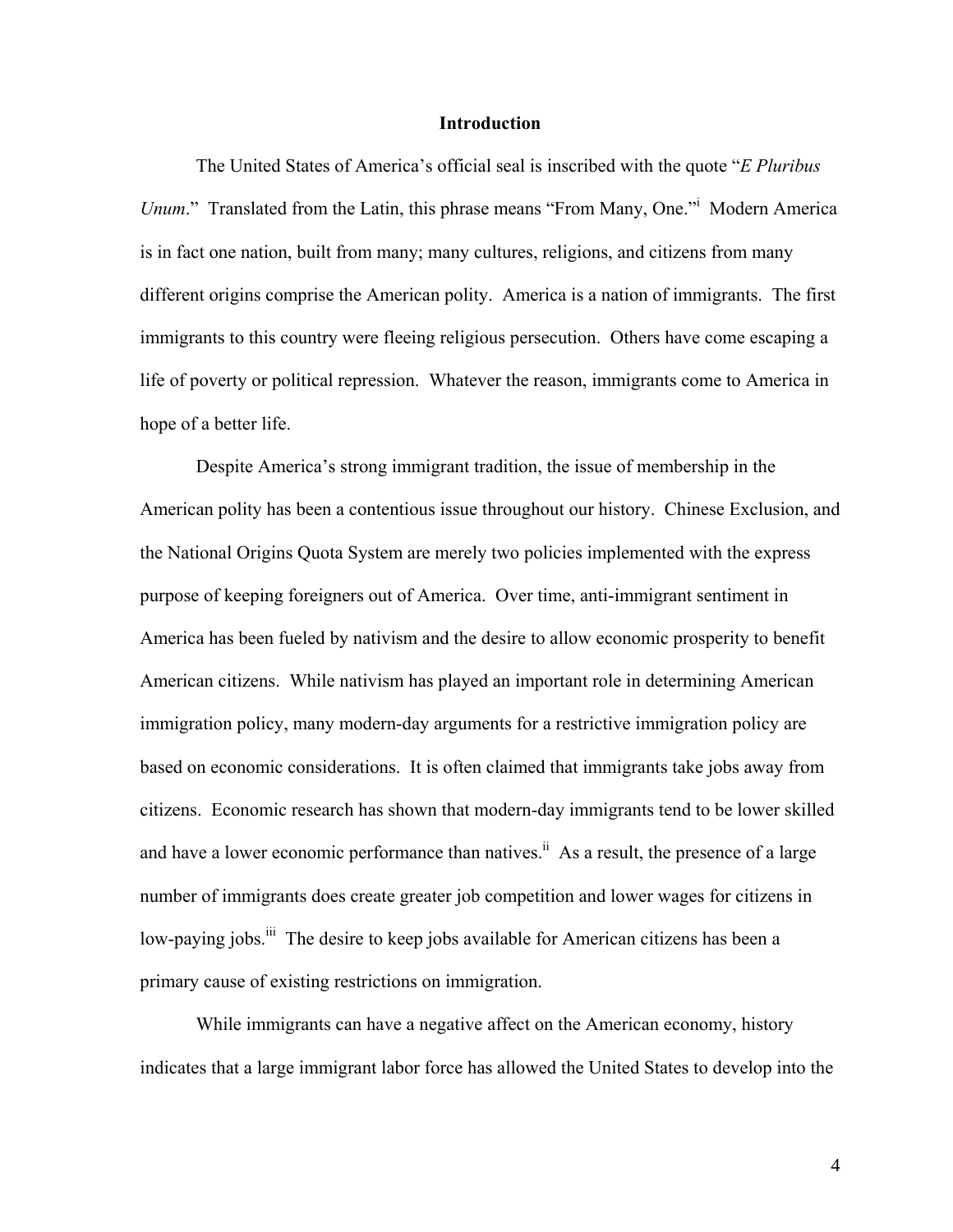modern industrial nation that it is today. During times of economic development, American immigration policy was expanded in order to create the necessary labor force. For example, during the development of the American railroad, Western states and railroad companies recruited German farmers to immigrate to the American West.<sup>iv</sup> Also, the federal government's Homestead Act of 1862 guaranteed "160 acres of [western] land free to citizens and aliens who worked it for at least five years."v Another example is from the early-mid 1900s. During the two World Wars, Congress allowed Mexican farmworkers to enter the United States for the express purpose of working in the agriculture industry.**vi** Without these workers, the agriculture industry would not have been able to support American wartime production. Determining modern immigration policy involves finding a delicate balance between America's immigrant history and the negative affects of immigration. Economist George J. Borjas, explains this as a struggle of weighing American values against economic facts.<sup>vii</sup>

In recent years, immigration policy has grown to include more than simply laws about who can come to America and how many of them can come. It now also involves what rights are afforded to immigrants before they become full citizens, what is often referred to as *immigrant* policy. Immigration law scholar Peter H. Schuck points out that, "United States citizenship… confers few legal or economic advantages over the status of permanent resident alien."<sup>viii</sup> Thus, manipulating the difference between the rights accorded to noncitizens and the rights accorded to citizens is often used as a means to achieve the United States' immigration goals.<sup>ix</sup> The trend of using *immigrant policy* to engage in *immigration policymaking* represents a new tactic for dealing with immigrants to the United States.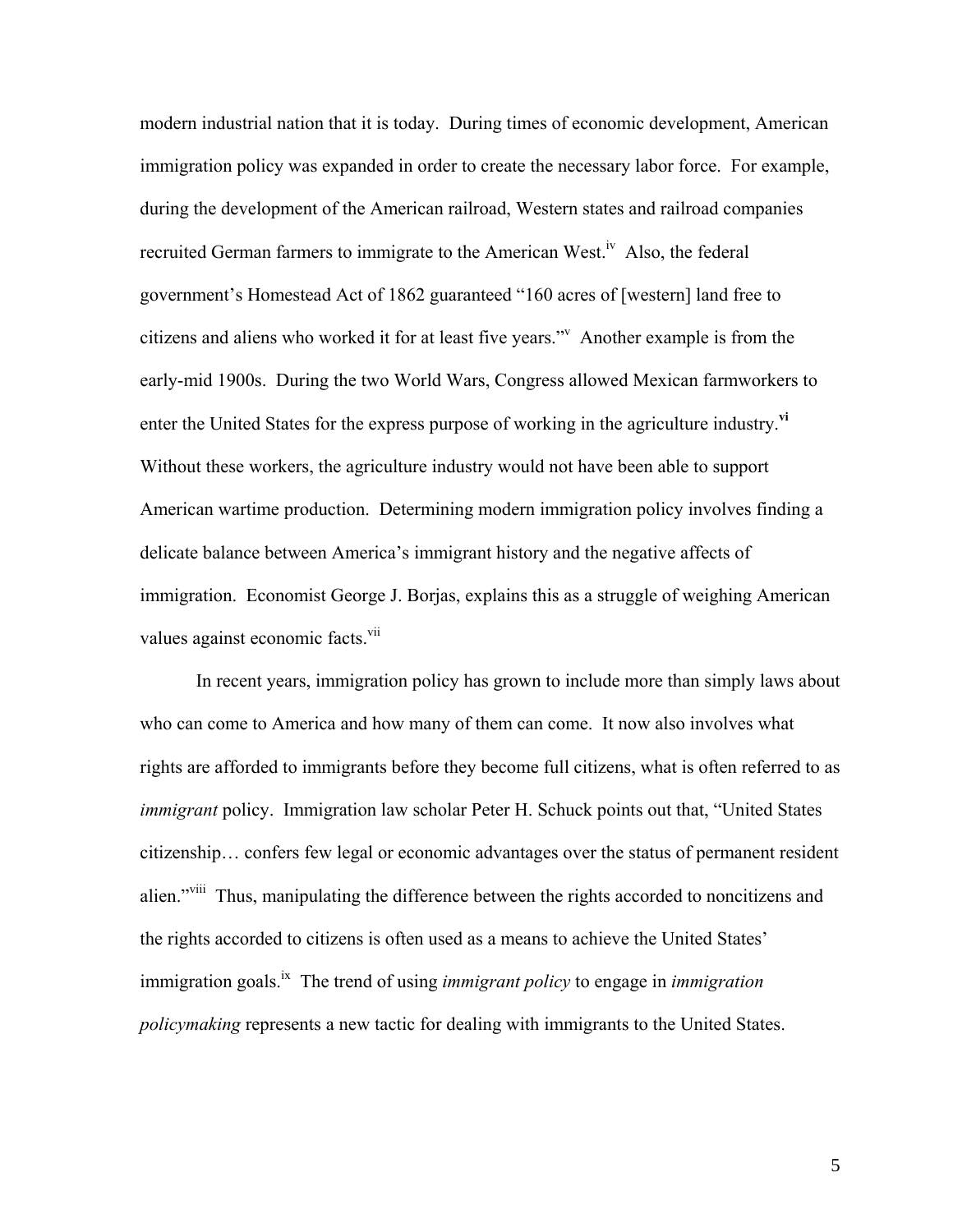This trend was brought to a new level when the United States Congress passed the Personal Responsibility and Work Opportunity Reconciliation Act (PRWORA) in 1996. While the primary purpose of this law was to reform the nation's welfare system, these reforms included restrictions on the extent to which legally present immigrants could receive public benefits. This law marks the first time that such restrictions were placed on legally present immigrants. Prior to this law, immigrant policy had dealt primarily with policies towards illegally present immigrants. The 1996 welfare reform law expanded immigrant policy to include legal immigrants by limiting the extent to which legal immigrants could receive welfare benefits. The law accomplished this in two ways. First, PRWORA changed federal eligibility categories to include the date an immigrant arrived in the country. Many immigrants that entered the country after PRWORA was signed into law on August 22, 1996 no longer qualify for welfare benefits. Second, of those immigrants that still qualify for welfare, PRWORA gave states greater discretion in determining whether or not immigrants would be eligible for welfare programs. $^x$ 

The PRWORA legislation is significant in two ways. First, it further blurs the distinction between immigrant policy and immigration policy, making it necessary to consider whether or not such a distinction still exists. Second, the law gives state governments significant control in the area of immigrant/immigration policymaking, something which seems to be in conflict with the federal government's responsibility over immigration policy. $x_i$ <sup>xi</sup> The devolution of immigrant/immigration policy creates important questions regarding the status of American federalism.

This paper will examine issues surrounding the immigrant provisions of the 1996 welfare reform law. It seeks to examine whether or not a distinction between immigrant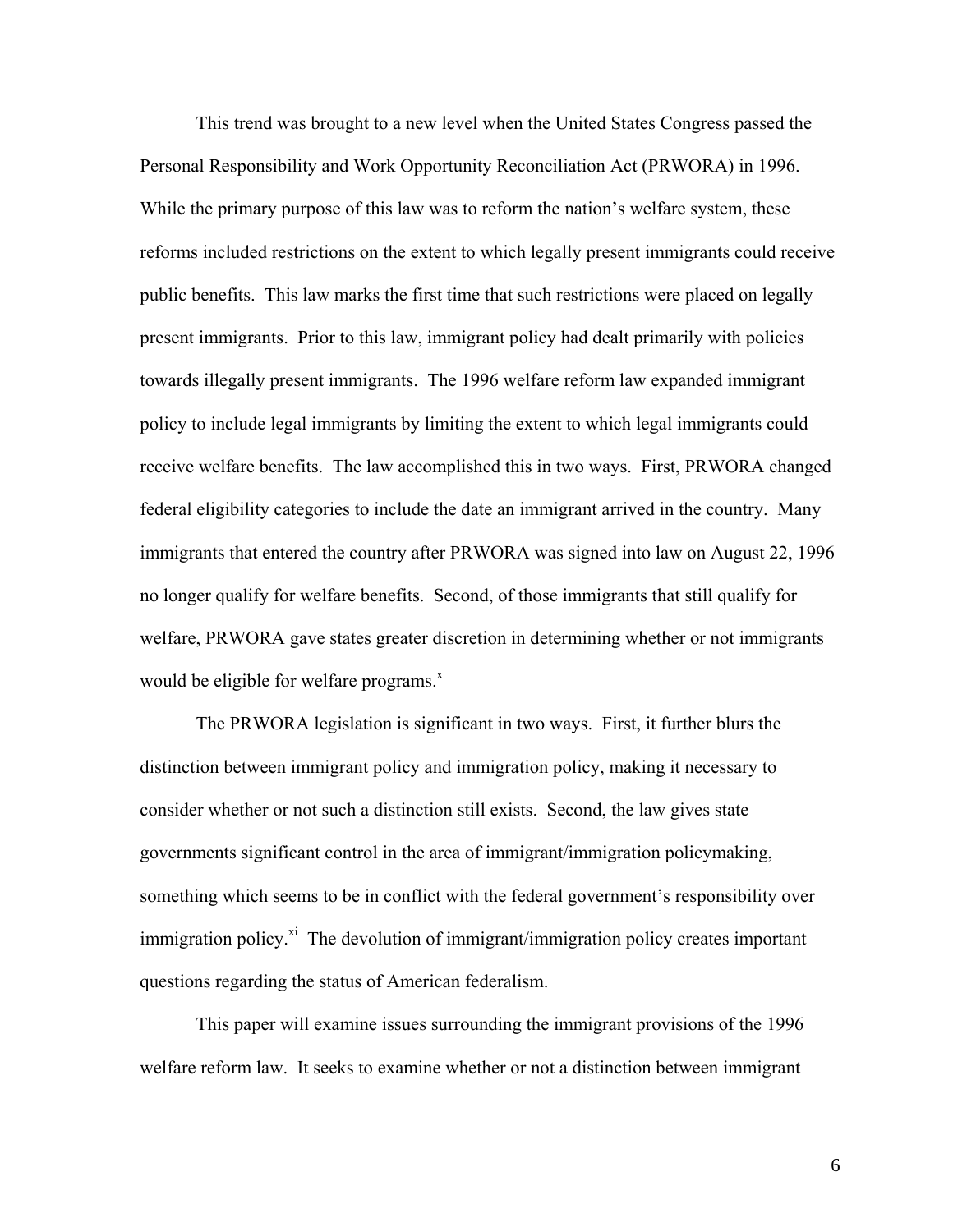policy and immigration policy still exists. Also, the paper will consider the extent to which the devolution of immigrant/immigration policy has changed American federalism. In order to understand the influence of PRWORA, it is first necessary to understand how the law has changed immigrant eligibility to welfare. For the purpose of this paper, I will focus on changes made to the three primary programs of assistance in the United States; cash assistance for families (Aid to Families with Dependent Children- AFDC which became Temporary Assistance for Needy Families-TANF), cash assistance for the elderly and disabled (Supplemental Security Income- SSI) and Food Stamps. In Chapter One I will establish the extent to which noncitizens were able to participate in these welfare programs prior to the 1996 law and then consider how the law changed this eligibility.

Next, in Chapter Two, I will examine the political forces which impacted the creation of PRWORA. This chapter will include a review of the forces which have influenced immigration policy throughout American history. After documenting the framework in which immigration policies are traditionally discussed, I will consider how new factors influenced the policy debate in 1996. Review of the political environment in the early 1990s, makes it clear that a primary cause of the immigrant eligibility restrictions in PRWORA was an economic downturn, something that ultimately resulted in anti-immigrant sentiment. The restriction of welfare benefits was used primarily as a means of discouraging immigration, a goal that has typically been accomplished through immigration policy. Since PRWORA clearly uses immigrant policymaking to accomplish immigration goals, it seems that the distinction between *immigration policy* and *immigrant policy* is no longer significant.

In Chapter Three I will begin to consider the extent to which PRWORA has changed federal-state relations. This chapter will first review the specific ways in which the federal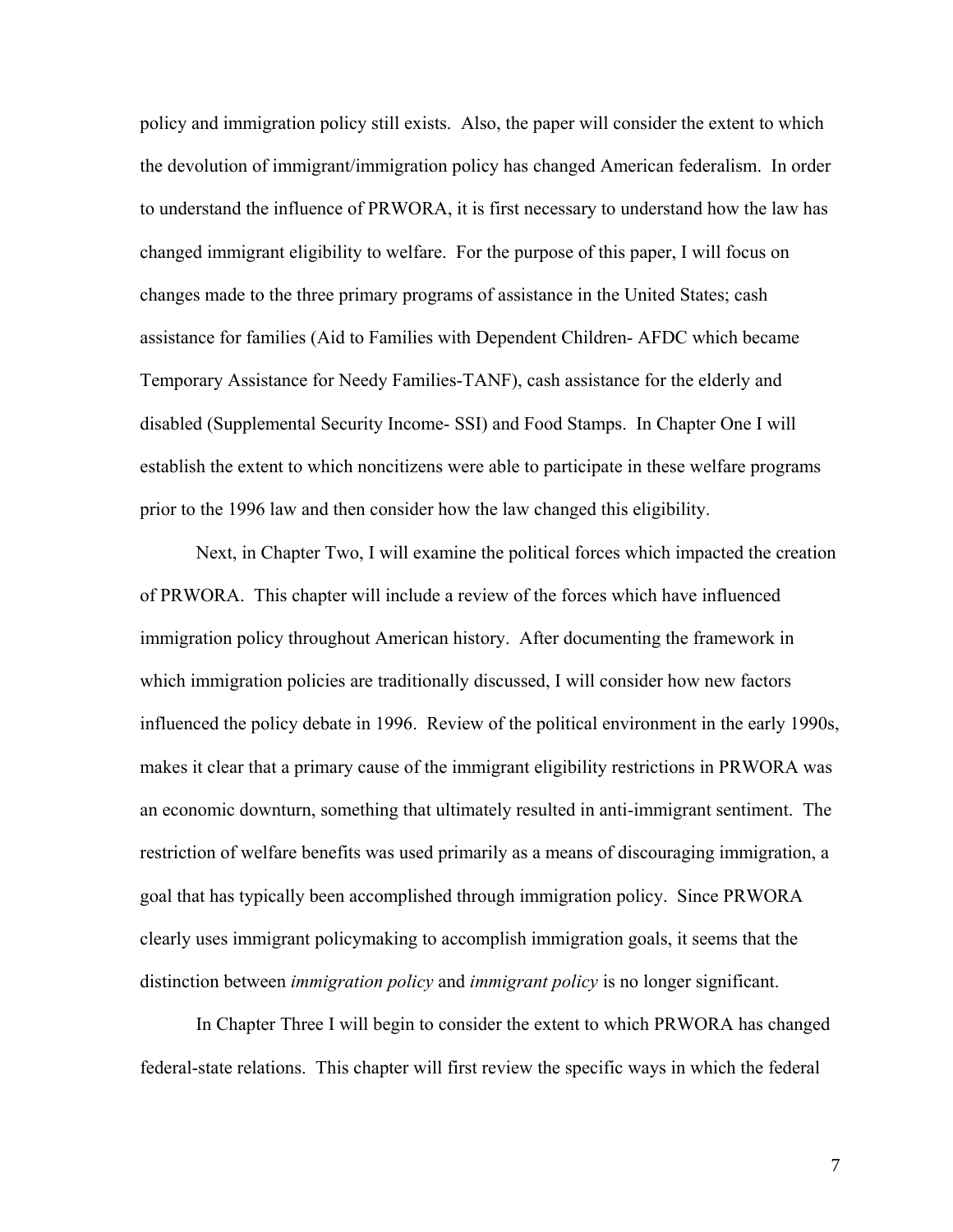government has devolved some control of immigrant policy to the states. Next, I will document the manner in which states have responded to these increased policymaking responsibilities. Specifically, this chapter will include a case study of the manner in which four states have responded to PRWORA. The states of California, Massachusetts, Colorado and Texas have been chosen for the case study. Each state will be analyzed in light of what welfare benefits are available to immigrants and the political forces that have created each state's policies. Comparison of the responses by these states reveals that while states might have similar experiences with immigrants, political forces unique to each state caused a variety of responses to PRWORA.

Finally, in the Conclusion, I will specifically examine the extent to which PRWORA has changed the nature of American federalism. I conclude that PRWORA has distinctly changed American federalism because it gave states significant control over immigration policy, something which had previously been controlled by the federal government. In closing, I suggest that while states have gained power in significant policy areas, such as welfare and immigration, the devolution of this power to the states reaffirms that within American federalism, power is ultimately derived from the states.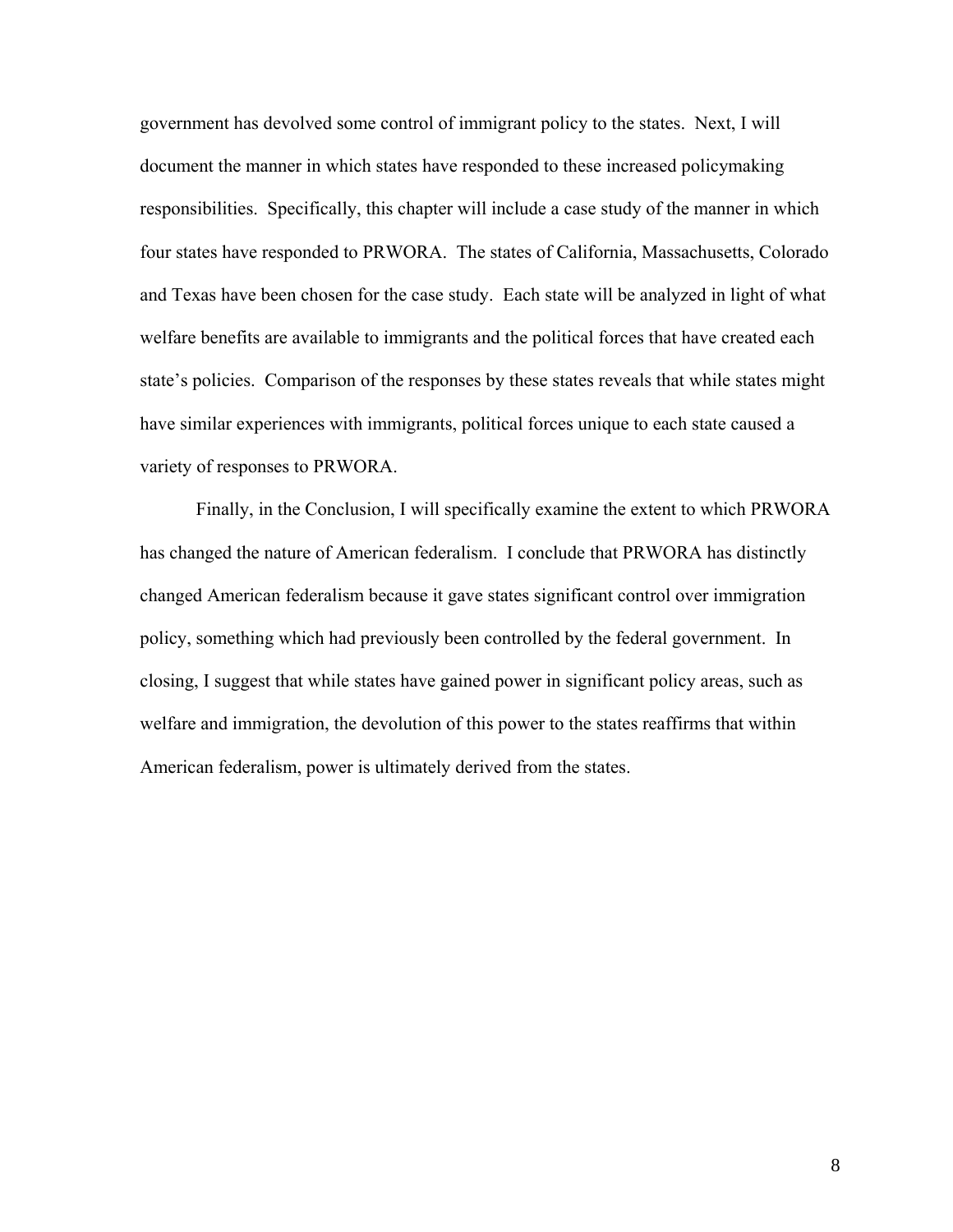#### **Chapter One**

#### **Welfare Eligibility: History and Changes**

 In 1996 the United States Congress passed the Personal Responsibility and Work Opportunity Reconciliation Act (PRWORA), drastically changing the structure of the country's social welfare system. One of the fundamental changes made by PRWORA was to cause a closer scrutiny of citizenship status when determining eligibility for welfare programs. Before PRWORA, legally present aliens were eligible to receive welfare benefits on similar terms as citizens. PRWORA changed this by making welfare benefits available only to certain groups of legally present immigrants. In order to show how PRWORA changed the nature of immigrant eligibility to welfare, this chapter will examine both the legislative and judicial case histories which have shaped eligibility requirements. After showing the level of immigrant eligibility to the safety net before 1996, the chapter will examine how PRWORA changed this eligibility level.

#### **Eligibility: Legislative History**

### **Aid to Families With Dependent Children**

The Personal Responsibility and Work Opportunity Reconciliation Act most drastically changed the Aid to Families with Dependent Children program (AFDC), which until 1996 was the primary source of cash assistance for families in the United States. The 1996 law replaced AFDC with the Temporary Assistance to Needy Families (TANF) program. AFDC had been established by the Social Security Act of 1935.<sup>xii</sup> In its original form, AFDC was a cash assistance program for children. Cash assistance for parents was added at a later time. AFDC was a joint entitlement program with responsibility shared between the federal government and the states. The federal government funded the program while states determined financial need and other eligibility issues, and determined the level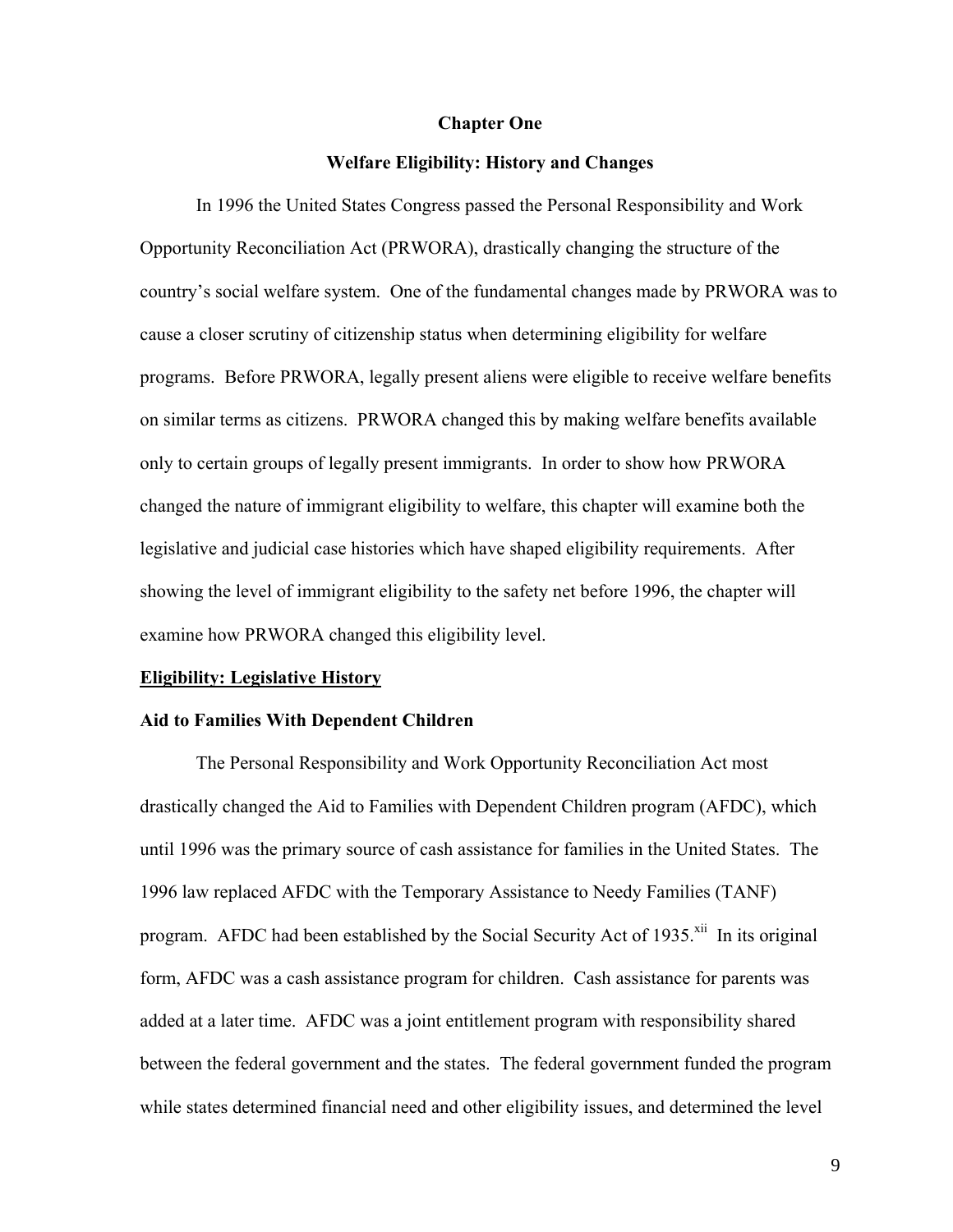of benefits given.<sup>xiii</sup> While the federal government was ultimately responsible for making payments to the states to fund the program, the levels of these payments were determined by the varying state eligibility requirements. In this sense, "the federal government [was] hostage to state policies since state appropriations and caseloads determine [d] the amount the federal government [spent] on AFDC." <sup>xiv</sup> Many states took advantage of this flexibility and used eligibility requirements to discriminate against minorities and impose moral standards on welfare recipients. For example, some states imposed "man in the house" rules which "terminated or reduced benefits where there was a cohabitating male resident."xv While the federal government viewed the AFDC program as a way of providing assistance to needy people, state governments often used eligibility requirements to accomplish other goals.

Through a series of lawsuits in the 1960s and 1970s, the federal Courts attempted to exert some control over eligibility to the AFDC program. The Supreme Court overturned many of the discriminatory requirements which had been imposed by the states. The eligibility requirements overturned by the Court were those "unrelated to need,"xvi emphasizing the program's purpose of providing aid to needy people. The Supreme Court case of *Graham v. Richardson* (1971) is a specific example of how the Court overturned state-imposed eligibility requirements related to citizenship. In this situation, the state of Arizona had imposed a fifteen-year waiting period for noncitizens to qualify for welfare benefits. This state-imposed restriction for AFDC did not survive because strict scrutiny of the Equal Protection Clause was applied. Prior to the *Graham* ruling, a similar requirement had existed in Pennsylvania.<sup>xvii</sup> While states such as Arizona and Pennsylvania attempted to use the flexibility of the AFDC program to exclude noncitizens, such provisions were overturned by the federal government during the judicial review process.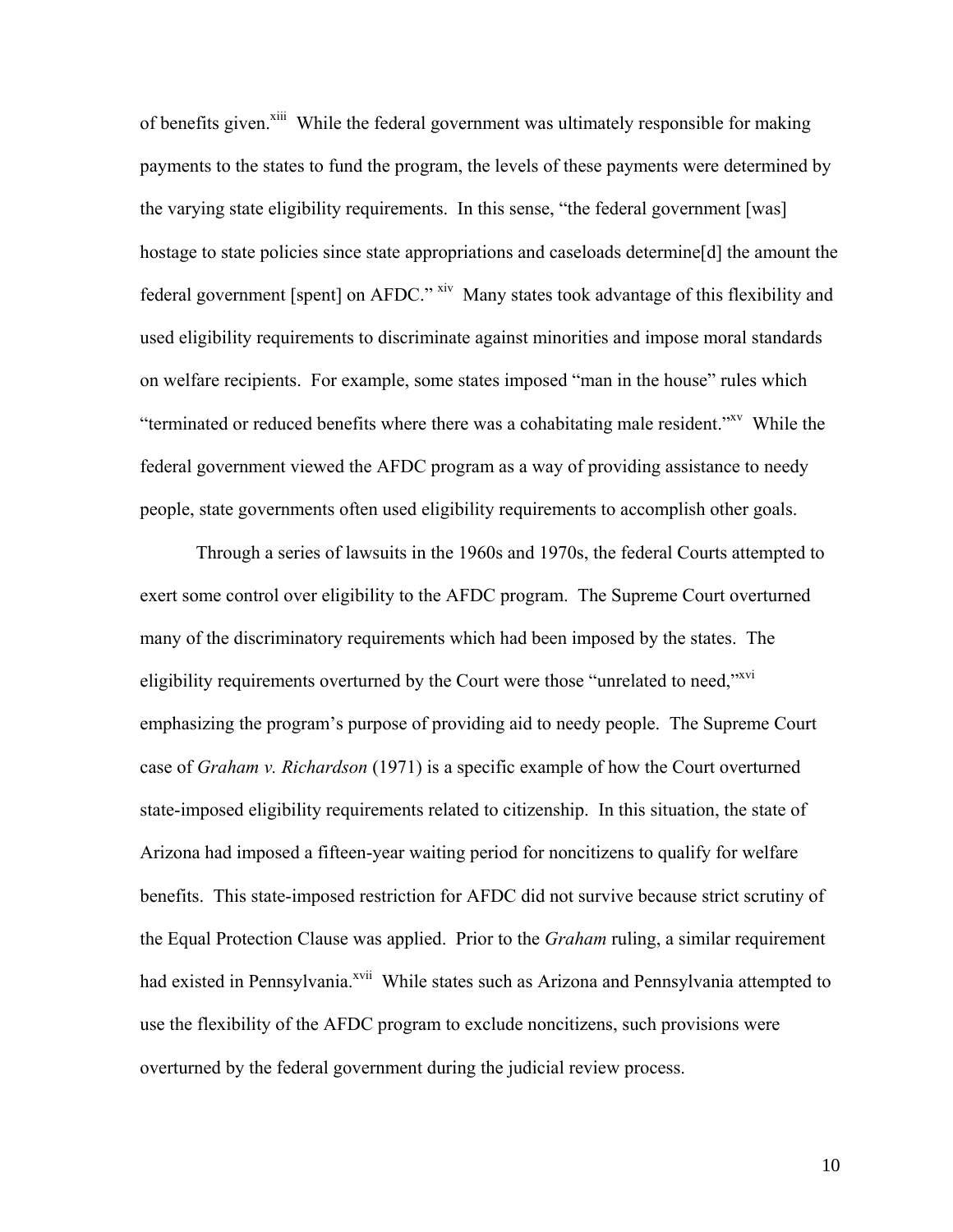#### **Supplemental Security Income**

Like AFDC, the Supplemental Security Income program (SSI) provides cash assistance to low-income people. However, SSI is targeted specifically towards low-income people with disabilities and the elderly. The purpose of the program is "to supplement the income of aged and handicapped people so they can have a minimum standard of living."<sup>xviii</sup> The SSI program was established in 1974 through amendments to the Social Security Act and it is administered through the Social Security Administration.

Since SSI is administered at the federal level, the program has national uniformity in both eligibility requirements and benefit levels. In order to qualify for the program, a person must be over age 65, blind, physically or psychologically disabled, and meet certain income and financial asset requirements. These requirements were established in 1974 when the law was first enacted.<sup>xix</sup>

#### **Food Stamps**

The Food Stamp program was established in 1964 by the Food Stamp Act, and is administered by the Office of Food and Nutritional Services at the United States Department of Agriculture. The program was designed to enable "low-income families to buy nutritious food."<sup>xx</sup> People who participate in the Food Stamp program receive their benefits in the form of coupons or on debit cards. The benefits are then used to purchase designated food items at grocery stores.

The Food Stamp program is funded jointly by the federal government and states. The federal government pays for benefits, while the federal and state governments share administrative costs.<sup>xxi</sup> Although the program was established in 1964, legislation passed in the late 1970s significantly strengthened the program. Most importantly this legislation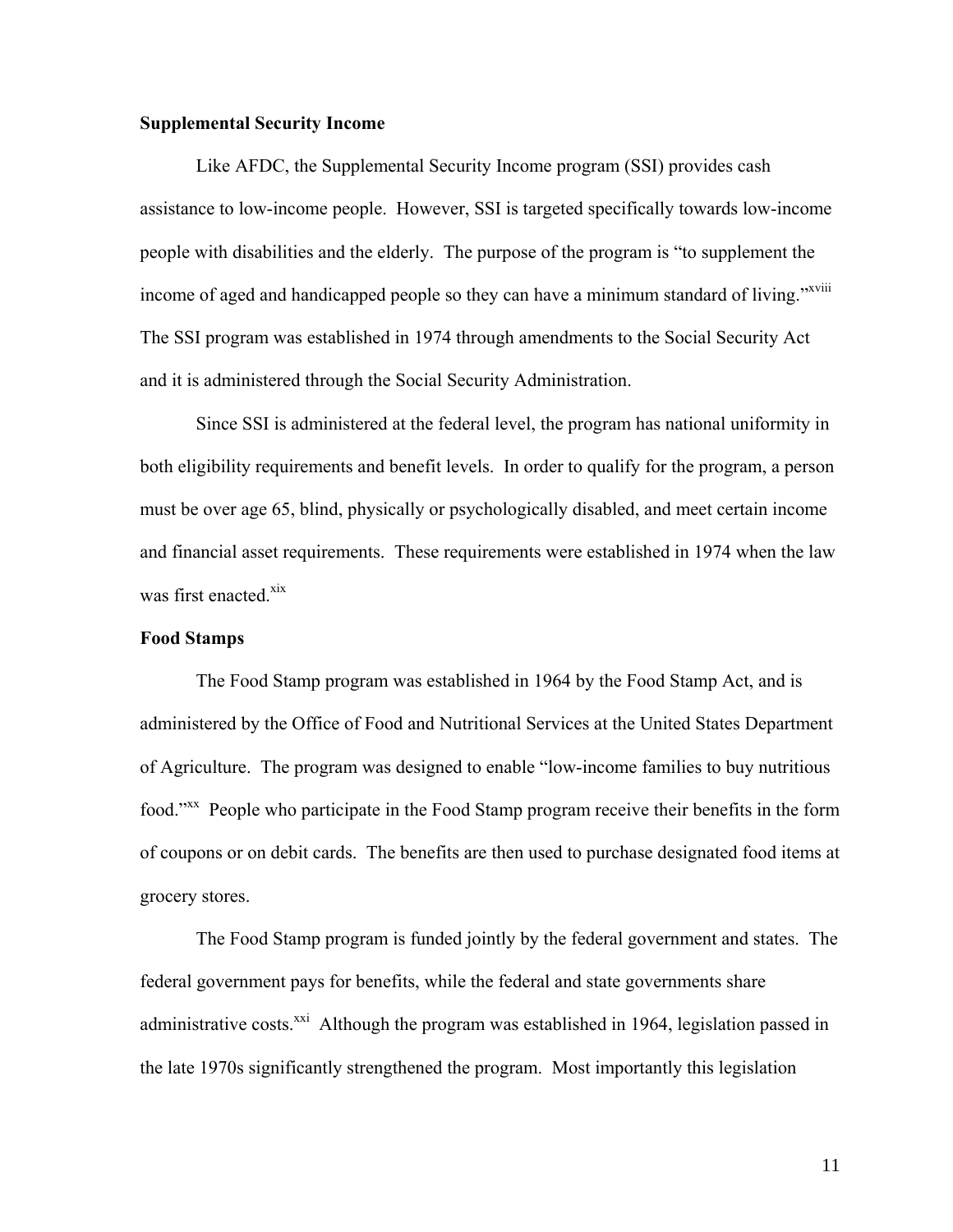established "uniform national income and asset eligibility standards."<sup>xxii</sup> The standards established at that time remained in place until PRWORA was passed in 1996.

The eligibility standards established in the late 1970s involved several tests of need. These needs tests separately examine an applicant's available financial resources and the applicant's income. According to the resource test, an applicant can have up to \$2,000 in bank accounts, stocks and bonds, and property value (not counting the home), and still qualify to receive food stamp benefits.<sup>xxiii</sup> Benefits received from other welfare programs, such as TANF and SSI, are not counted against the  $$2,000$  resource limit.<sup>xxiv</sup> The income test for eligibility considers a household's gross monthly income minus specified deductions. The calculated amount is the household's net monthly income. In order to qualify for food stamp benefits, a household must fall below designated limits for both the gross monthly income and the net monthly income. These limits are adjusted annually. For the FY 2002, the gross monthly income limit for a household of four was \$1,913. The net monthly income limit was  $$1,471$ .<sup>xxv</sup> Like SSI, eligibility requirements for the Food Stamp program are determined by the federal government and are thus uniform nationwide.

As evidenced by the legislative history of AFDC, SSI, and Food Stamps, Congress had done little before 1996 to either restrict or protect legally present noncitizens' eligibility. As a result, noncitizens were able to access benefits on a similar level as citizens. While before PRWORA the U.S. Congress did little to either discriminate against or protect noncitizens' ability to access welfare benefits, the same cannot be said for the judicial branch. Prior to 1996, the process of judicial review enabled the Courts to be the primary institution defining the extent to which noncitizens were able to receive welfare benefits.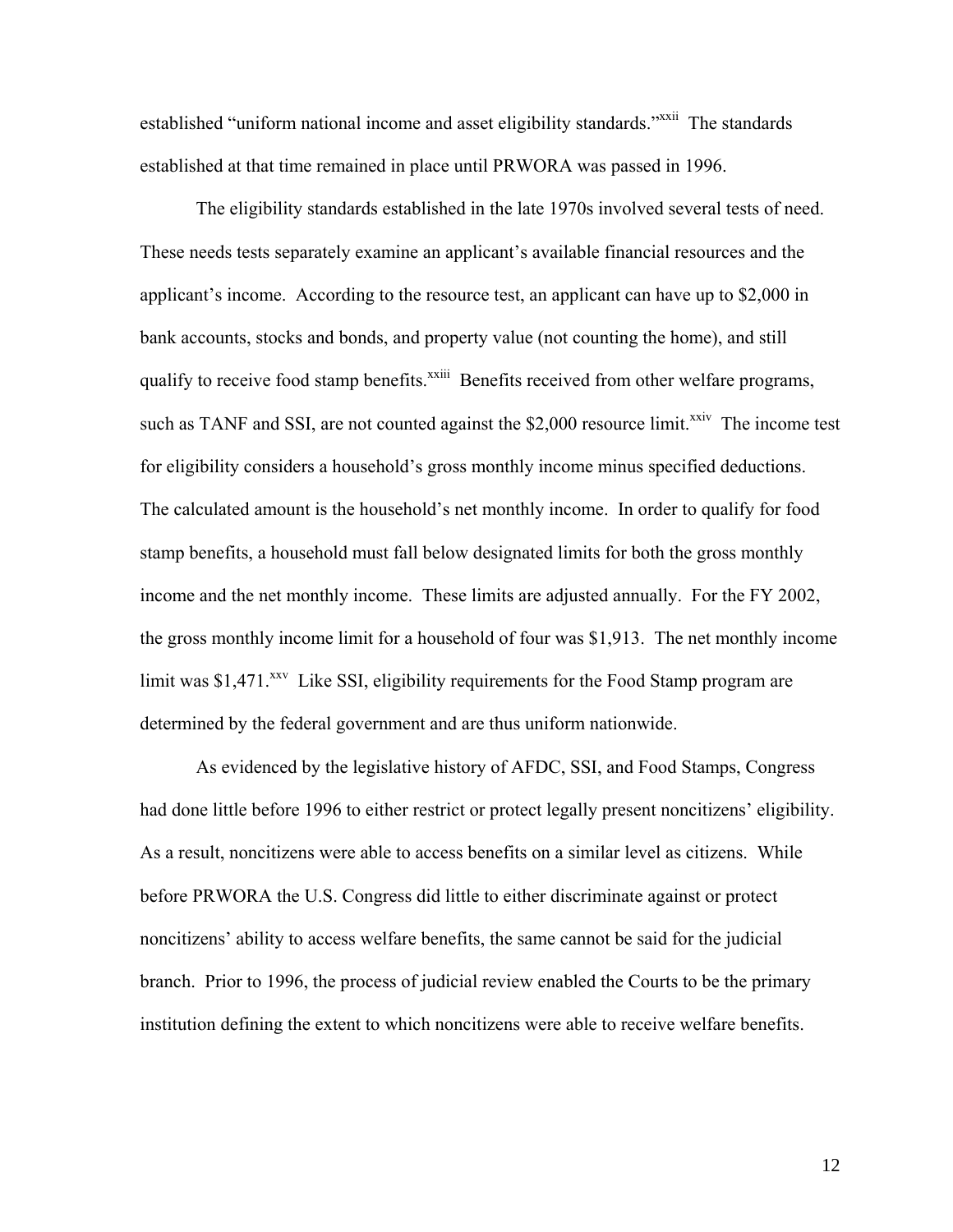#### **Eligibility: Case History**

 The two Constitutional directives that have influenced the Court's decisions dealing with noncitizen eligibility to welfare are the Equal Protection Clause of the  $5<sup>th</sup>$  and  $14<sup>th</sup>$ Amendments and the Supremacy Clause contained in Article I of the Constitution. The 1886 Supreme Court decision in *Yick Wo v. Hopkins* established the precedent that the Equal Protection Clause of the 14<sup>th</sup> Amendment applies to aliens residing in the United States. This means that, like citizens, immigrants are entitled to equal protection of the law. The Supreme Court's decision in *Graham v. Richardson* (1971) expanded the equal protection of noncitizens to apply to welfare laws. In this decision, the Court struck down Arizona's fifteen-year waiting period for aliens to qualify for welfare and Pennsylvania's bar on noncitizen participation in the state welfare program. With this decision, the Supreme Court indicated that "aliens [are] a 'suspect class' and 'a prime example of a discreet and insular minority."<sup>xxvi</sup> The use of the term 'suspect class' indicates that strict scrutiny was used in reviewing the state of Arizona's legislation. In equal protection cases, the Court can apply either standard or strict scrutiny. Strict scrutiny is used only when the law as deals with "fundamental rights" or a class needing special protection (a suspect class).<sup>xxvii</sup> Under strict scrutiny, legislation typically only survives "where it serves a 'compelling state interest.<sup>""xxviii</sup> In the *Graham* case, the states of Arizona and Pennsylvania cited the interest of conserving welfare funds for citizens. The Supreme Court ruled that this was not an adequate state interest because both citizens and aliens paid taxes and thus contributed to funding for welfare programs.<sup>xxix</sup> Since these statutes did not constitute a compelling state interest, they were overturned.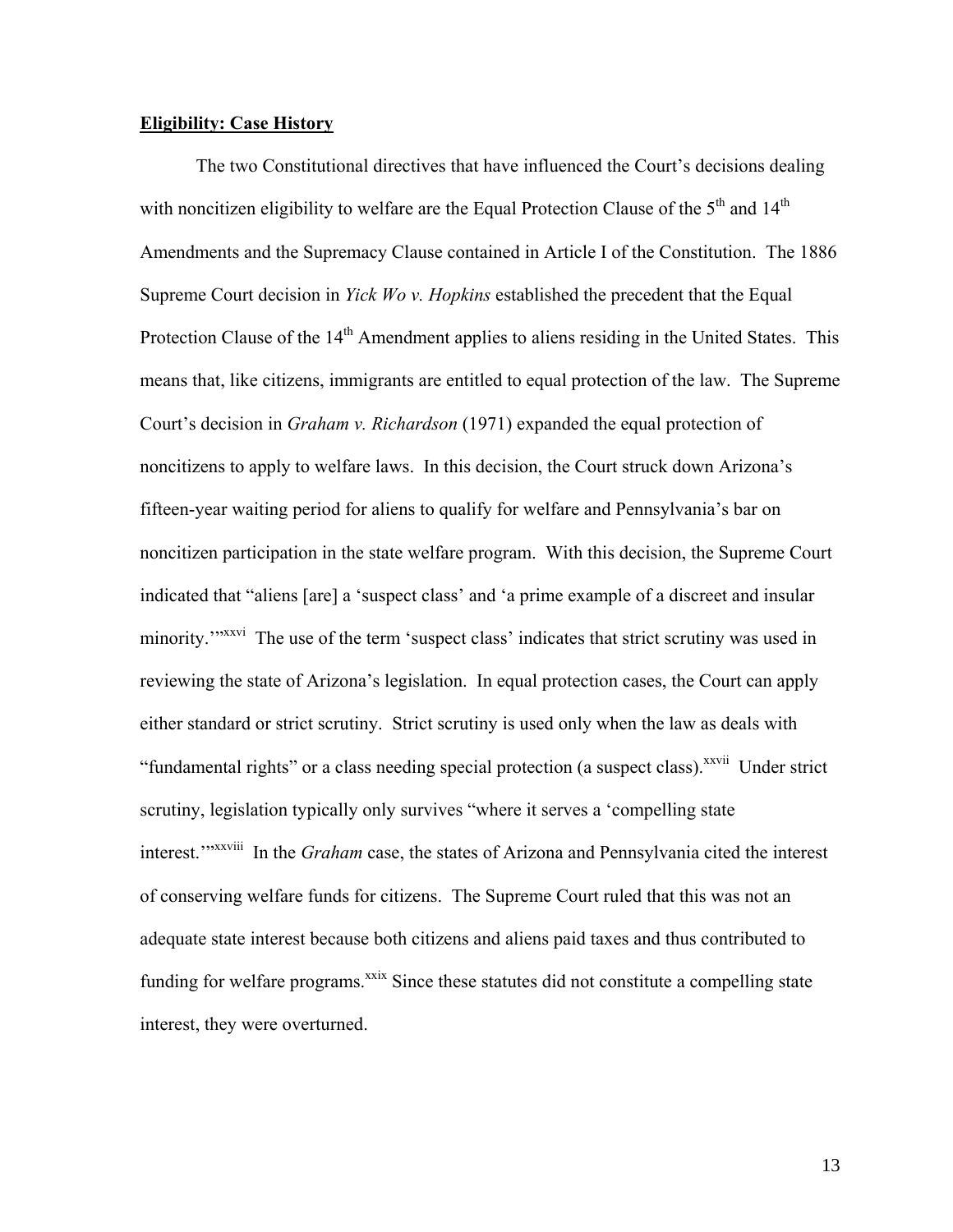The second Constitutional provision influencing judicial review of legislation dealing with noncitizens' eligibility to welfare programs is the Supremacy Clause contained in Article I of the Constitution. One of the first cases that used the Supremacy Clause to define the federal government's ability to apply citizenship status as an eligibility criterion for welfare benefits was *Mathews v. Diaz* (1976). This case dealt with a provision of the Social Security Act stipulating that noncitizens were only eligible to the Medicaid program if they had resided in the country for at least five years. As opposed to the *Graham* case, which dealt with a state law, the *Mathews* case dealt with the Social Security Act, a federal law. The Supreme Court upheld the law, ruling that it was within the power of Congress and the federal government to make distinctions between citizens and aliens. Furthermore, the ruling indicated that it was within the federal government's power to make distinctions between different immigrant classifications. The opinion, written by Justice Stevens, stated that since immigrant classification is "defined in the light of changing political and economic circumstances," it is best to allow decisions about immigrant classification to be made by either the legislative or the executive branch of the federal government.<sup>xxx</sup>

*Mathews v. Diaz* was also significant in defining the federal government's ability to use citizenship status as a criterion for welfare eligibility because it clarified the issue of scrutiny towards the Equal Protection Clause. Justice Stevens' decision refuted the idea that the precedent of strict scrutiny of the Equal Protection Clause should be applied to this case. This precedent had been established by *Graham v. Richardson*, a case that "concern[ed] the relationship between aliens and the States."xxxi In contrast, *Mathews v. Diaz* dealt with the relationship "between aliens and the Federal Government."<sup>xxxxii</sup> Since the Equal Protection Clause does not apply to the federal government, it is possible for the federal government to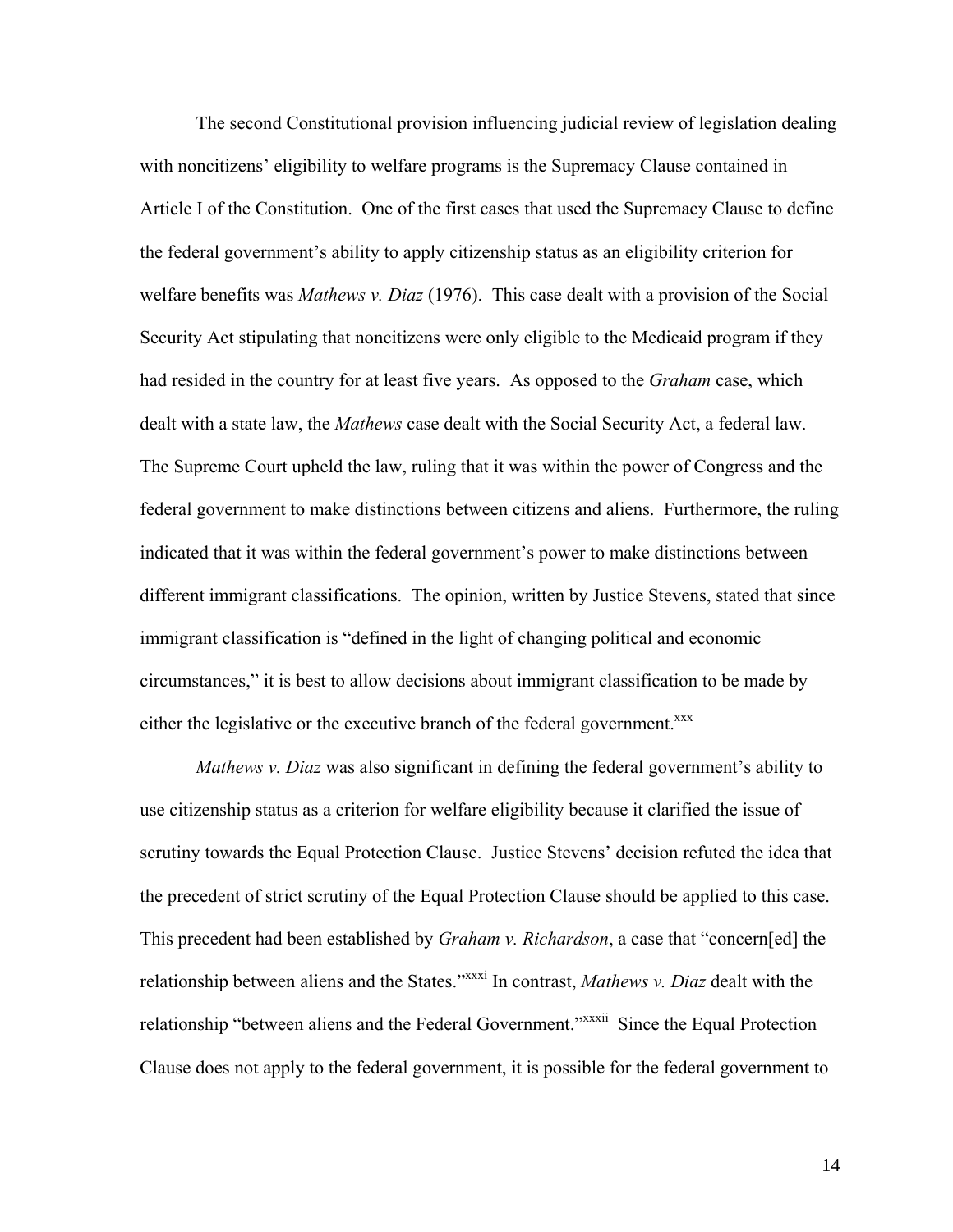distinguish both between aliens and citizens and among different classifications of noncitizens.

The precedent of applying the Supremacy Clause to issues dealing with immigration was strengthened by the April 1977 decision in *Fiallo v. Bell*. This ruling formally established the "federal doctrine of preemption."<sup>xxxiii</sup> This doctrine suggests "that the federal government exclusively has plenary power over matters of immigration and naturalization."xxxiv In combination, the rulings in both *Mathews* and *Fiallo* established as the sole power of the federal government the ability to make citizenship status an eligibility criterion for receiving welfare benefits.

The apparent shift between the rulings made in *Graham* and then in *Mathews* and *Fiallo* can be understood by considering the historical context in which the Court made these decisions. The *Graham* ruling was made in 1971, a mere two years after the resignation of Chief Justice Earl Warren, an event which represents the formal end of the judicial era known as the Warren Court. The era of the Warren Court is understood as a time period in which the Court "implemented the modern liberal agenda, enforcing norms of fair treatment and racial equality."xxxv The ruling in *Graham* fulfills this understanding of the Court by prohibiting state restrictions which are a barrier to immigrants receiving welfare benefits. In contrast, the *Mathews* and *Fiallo* rulings came further along in the period in which Warren Burger was Chief Justice. By affirming the ability of the federal government to discriminate on the basis of alien status, the *Mathews* and *Fiallo* rulings fulfill the traditional understanding of the Burger Court as more restrictionist than the Warren Court.<sup>xxxvi</sup> While the Court's shift between the decisions in *Graham* and then *Mathews* and *Fiallo* uphold the traditional stereotypes of the Warren Court as expanding rights and the Burger Court as more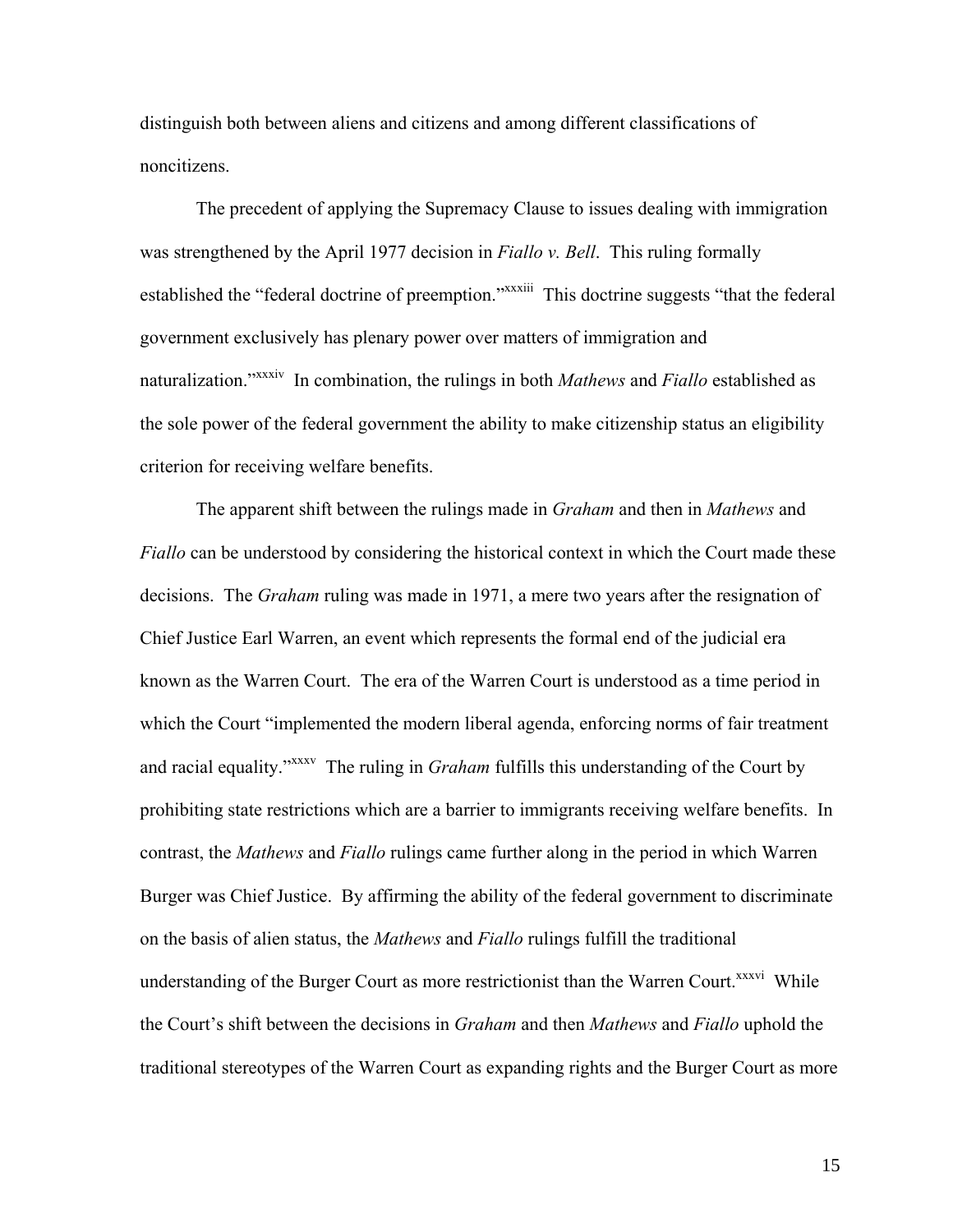restrictionist, a subsequent Court ruling dealing with Equal Protection and the Supremacy Clause disproves this generalization.

The rulings made in *Graham*, *Mathews*, and *Fiallo* were further clarified by the June 1977 decision in *Nyquist v. Mauclet*. This decision invalidated a New York state law which prevented noncitizens from receiving financial aid, unless they intended to apply for citizenship. The ruling in *Nyquist* upheld the precedent established in *Graham* rather than the precedent established in *Mathews* and *Fiallo*. Since the statute in question made a distinction based on alien status and had been imposed by the State of New York, rather than the federal government, it was subject to strict scrutiny of the Equal Protection Clause. The decision in *Nyquist* rejected the lesser level of scrutiny that had been applied in *Mathews* because *Mathews* had dealt with a federal law.

After applying strict scrutiny to the New York law, the Court identified two possible state interests. The first and most significant was to create an incentive for naturalization. This goal was rejected as a compelling state interest because of the Supremacy Clause rulings made in *Mathews* and *Fiallo*. Since issues of immigration and naturalization are "entrusted exclusively to the Federal Government," encouraging naturalization cannot be a reasonable state interest.<sup>xxxvii</sup> Although the *Nyquist* ruling was made after the Supremacy Clause precedent had been established by *Mathews* and then upheld in *Fiallo*, the fact that *Nyquist*  dealt with a state law caused the Court to defer to the Equal Protection precedent that had been established in *Graham*.

Examined in the historical context of the Court, *Nyquist* confuses the traditionally held understandings of the Warren and Burger Courts. Instead, this ruling supports a second understanding of the relationship between the two judicial eras. That is, that after the end of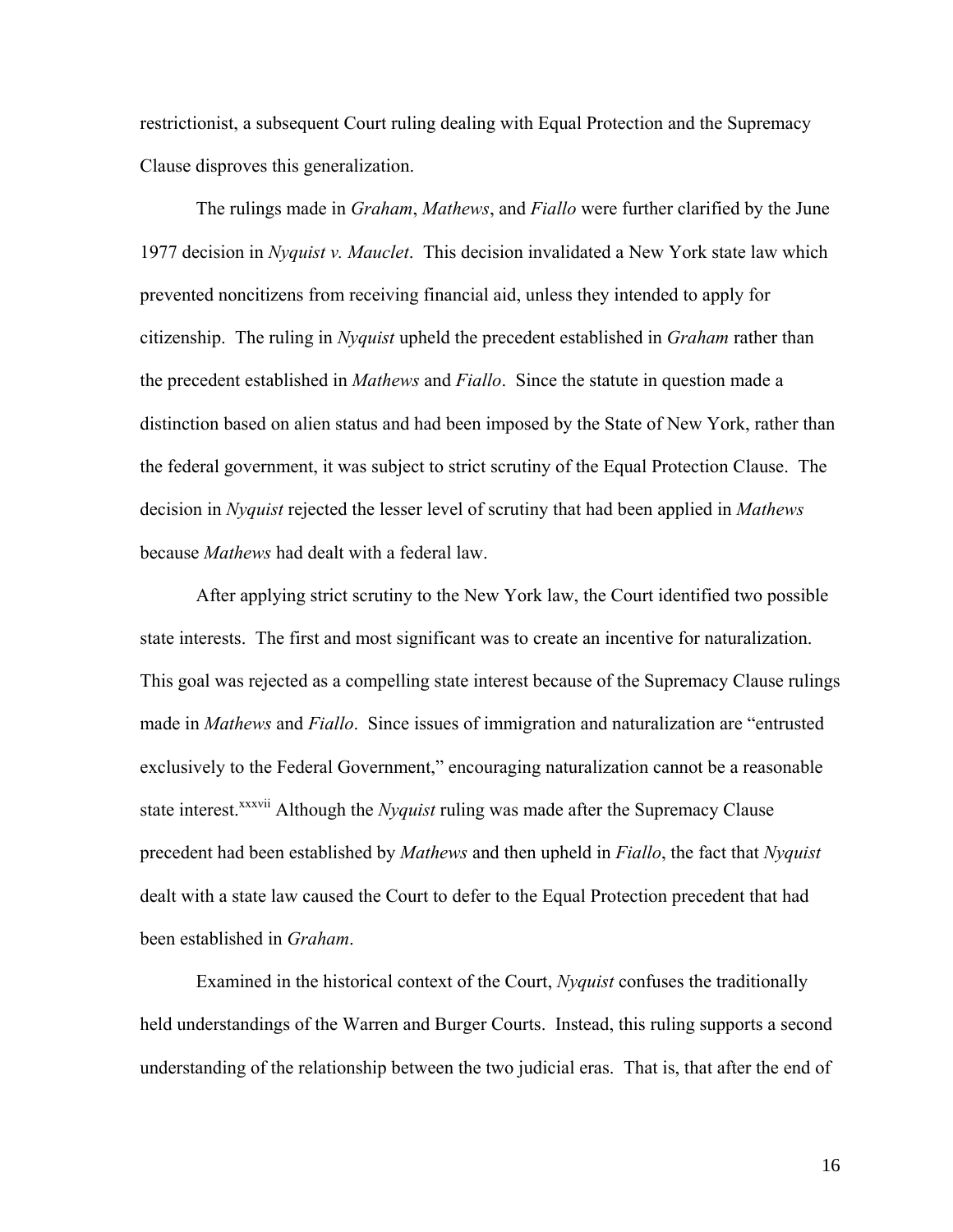the Warren era the "Court slowly shift[ed] from the premises of the Warren Court but never fully repudiat[ed] them."xxxviii While decisions such as *Mathews* and *Fiallo* indicate a shift away from the inclusiveness of the Warren Court, rulings of the Burger Court maintained a level of expansion of the Equal Protection Clause. The *Nyquist* ruling maintains the Equal Protection Clause standard that had been established in *Graham.* 

In conclusion, the case history dealing with citizenship status and eligibility for welfare to establishes two distinctions. First, given the Constitutional rights provided by the Equal Protection Clause of the  $5<sup>th</sup>$  and  $14<sup>th</sup>$  Amendments, it is not possible for states to deny benefits based on citizenship status. Since the Court has determined that noncitizens qualify as a "suspect class," and thus need special protection from the Court, a state must show a "compelling state interest" in order to overcome the strict scrutiny that is applied to Equal Protection claims. The second precedent established by the Court has been the Federal Government's right, under the Supremacy Clause, to deny welfare benefits based on alien status. The case history provides an indication of the extent to which it is possible for Congress to deny benefits based on citizenship status.

#### **Eligibility Requirements: Citizenship**

The case history given by the Supreme Court and dealing with alien eligibility to welfare programs clearly shows that any restrictions must come from the federal government. Prior to PRWORA, the extent to which Congress exercised its power to discriminate on the basis of citizenship status was very minimal. Furthermore, the federal government imposed uniform eligibility requirements for noncitizen participation in AFDC, SSI, and the Food Stamp program.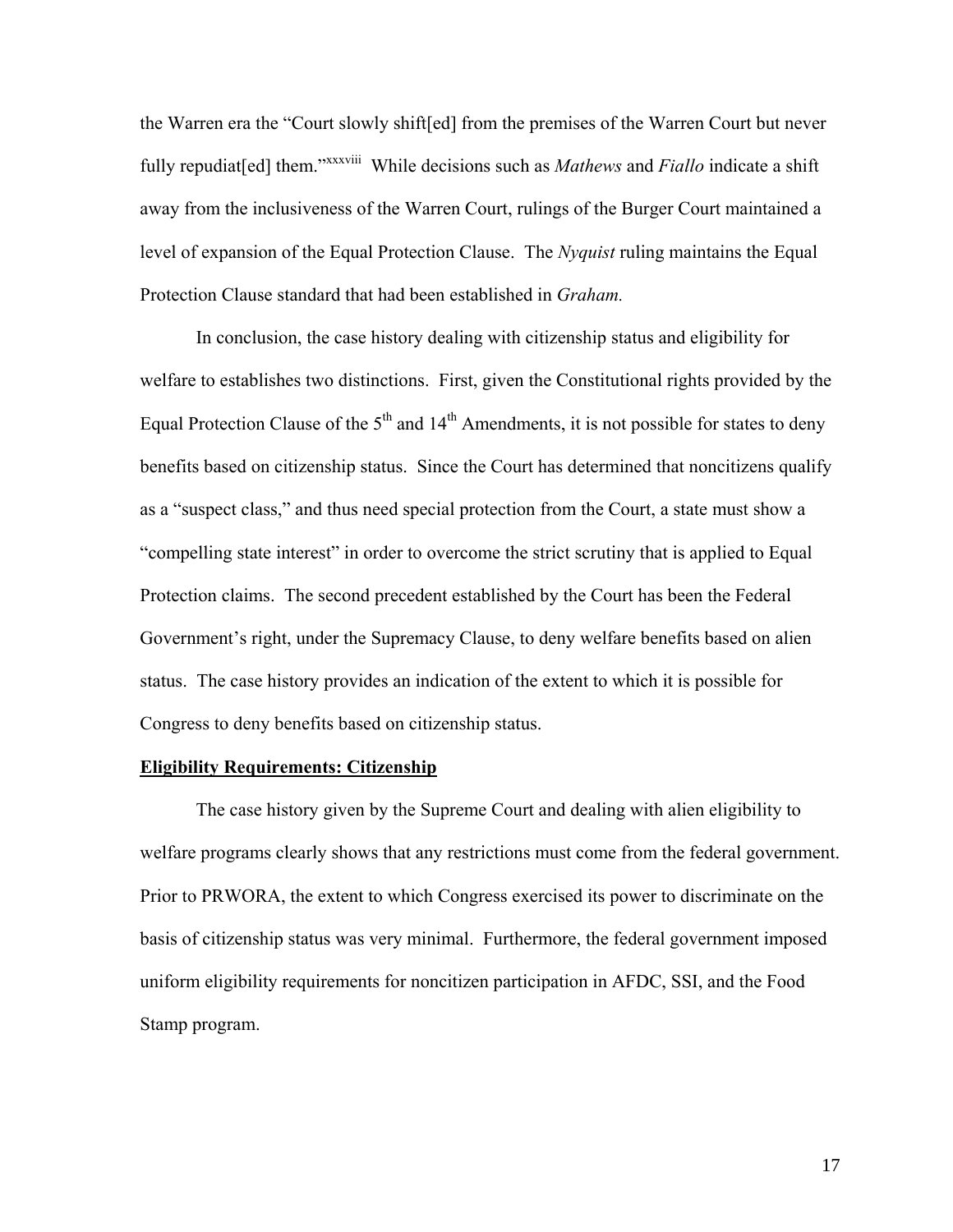One of the first federally imposed requirements dealt with which groups of immigrants were able to receive welfare benefits. According to Congressional legislation, all legally present immigrants, including those permanently residing under the color of law  $(PRUCOL)$ ,<sup>1</sup> were eligible to receive cash assistance (through either AFDC or SSI) and Food Stamps.

The second federal limitation placed on immigrants dealt with how an applicant's financial eligibility was determined. For immigrants with sponsors, the sponsor's income was "deemed" available to that immigrant for their first three years in the country.<sup>xxxix</sup> This rule affected immigrants when they applied for public benefits because the welfare office would consider the income of the sponsor available to the immigrant when calculating financial eligibility. This meant that for the first three years in the United States, immigrants were considered to have a higher income than they actually might have had. It was possible for Congress to include this provision in welfare eligibility rules because of a provision in immigration law which requires some immigrants to have a sponsor. The State Department and the Immigration and Naturalization Service  $(INS)^2$  require immigrants who might become a public charge<sup>3</sup> to have a sponsor. This person must sign an affidavit of support, in which they become legally obligated to be financially responsible for the immigrant. Thus, the federal rule regarding sponsor deeming was in accordance with U.S. immigration law. Under welfare eligibility rules, these affidavits were considered "to be morally, rather than

 $\overline{a}$ 

<sup>&</sup>lt;sup>1</sup> PRUCOL is an immigration status referring to immigrants that are Permanently Residing Under the Color of Law. The term PRUCOL includes immigrants that can prove that the INS knows they are in the U.S. and that they are not under an order of deportation. This would include asylum applicants.

<sup>&</sup>lt;sup>2</sup> Immigration visas are granted by both institutions

<sup>&</sup>lt;sup>3</sup> Public charge is an immigration term referring to immigrants that are likely to become "primarily dependent" on the government for subsistence" either by receiving cash welfare benefits or through long-term institutionalization.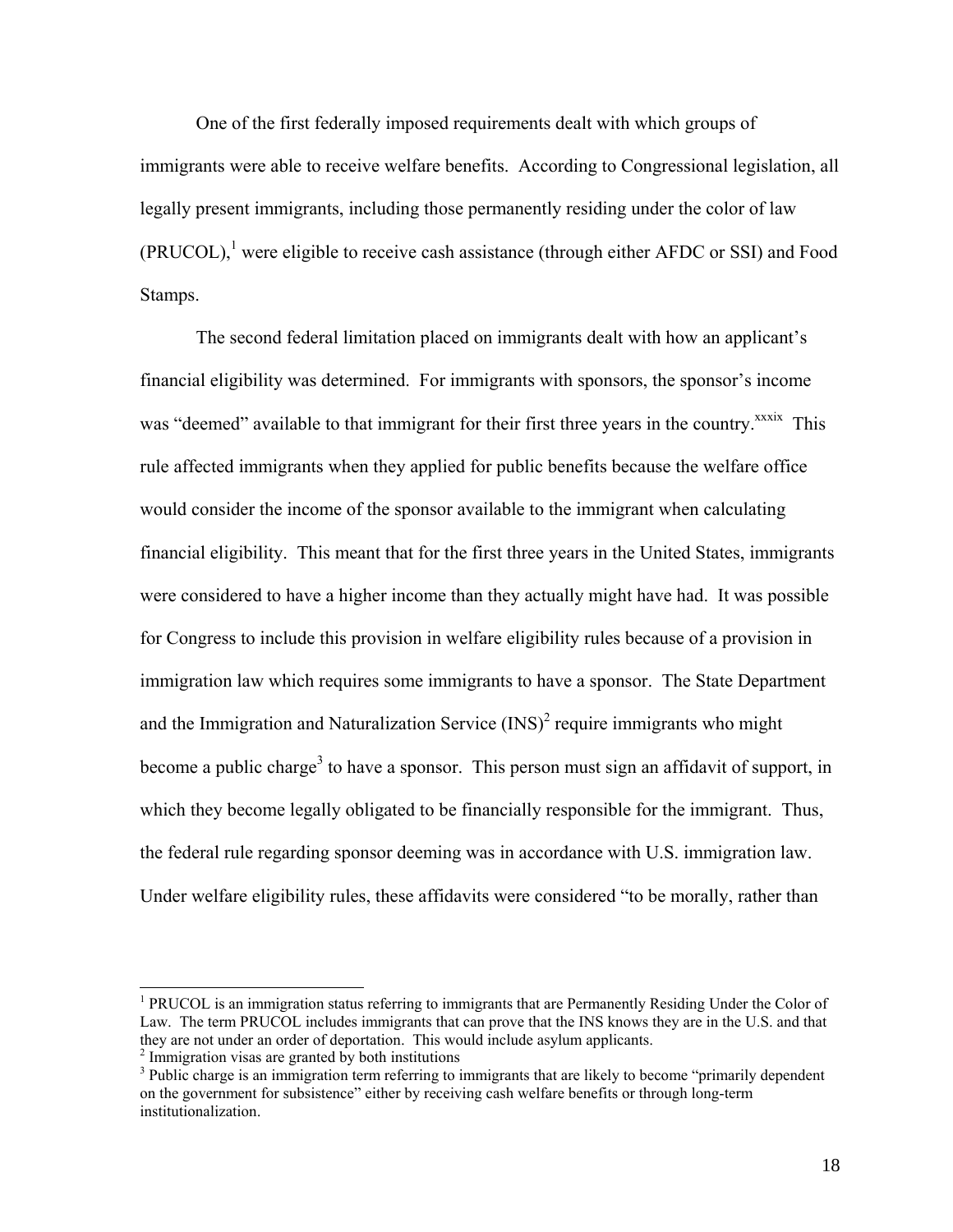legally, binding"<sup>xl</sup> and often the deeming rule was leniently enforced upon immigrants applying for benefits.

One small difference in deeming rules applied to the SSI program. For much of the program's history, sponsor deeming occurred for an immigrant's first three years in the country. This was the same length of time as in the AFDC and Food Stamp programs. However, as a result of significant immigrant use of SSI benefits, this length of time was extended to five years, beginning January 1, 1994.

In closing, the extent to which the federal government exercised its right, granted by the Supremacy Clause, to restrict immigrants from receiving benefits was minimal. Considering the eligibility history of AFDC, SSI, and the Food Stamp program, the restrictions imposed by PRWORA represent a drastic shift in the ability of immigrant families to receive welfare benefits in the United States.

#### **Eligibility Changes Made by PRWORA**

 The Personal Responsibility and Work Opportunity and Reconciliation Act (PRWORA) was signed into law on August 22, 1996. The most significant change made by this legislation was to replace the Aid to Families with Dependent Children program (AFDC) with Temporary Assistance to Needy Families (TANF). TANF contained work requirements and limits on the length of time participants could receive benefits. Also, the new TANF program was funded through block grants to the states, rather than the federal government matching state spending, as in AFDC. While PRWORA had a specific and drastic affect on the AFDC program, it represents a larger shift in the nature of benefits policy in the United States. PRWORA marks the first time that the federal government firmly acted upon its ability to exclude noncitizens from participation in public benefits programs. Until this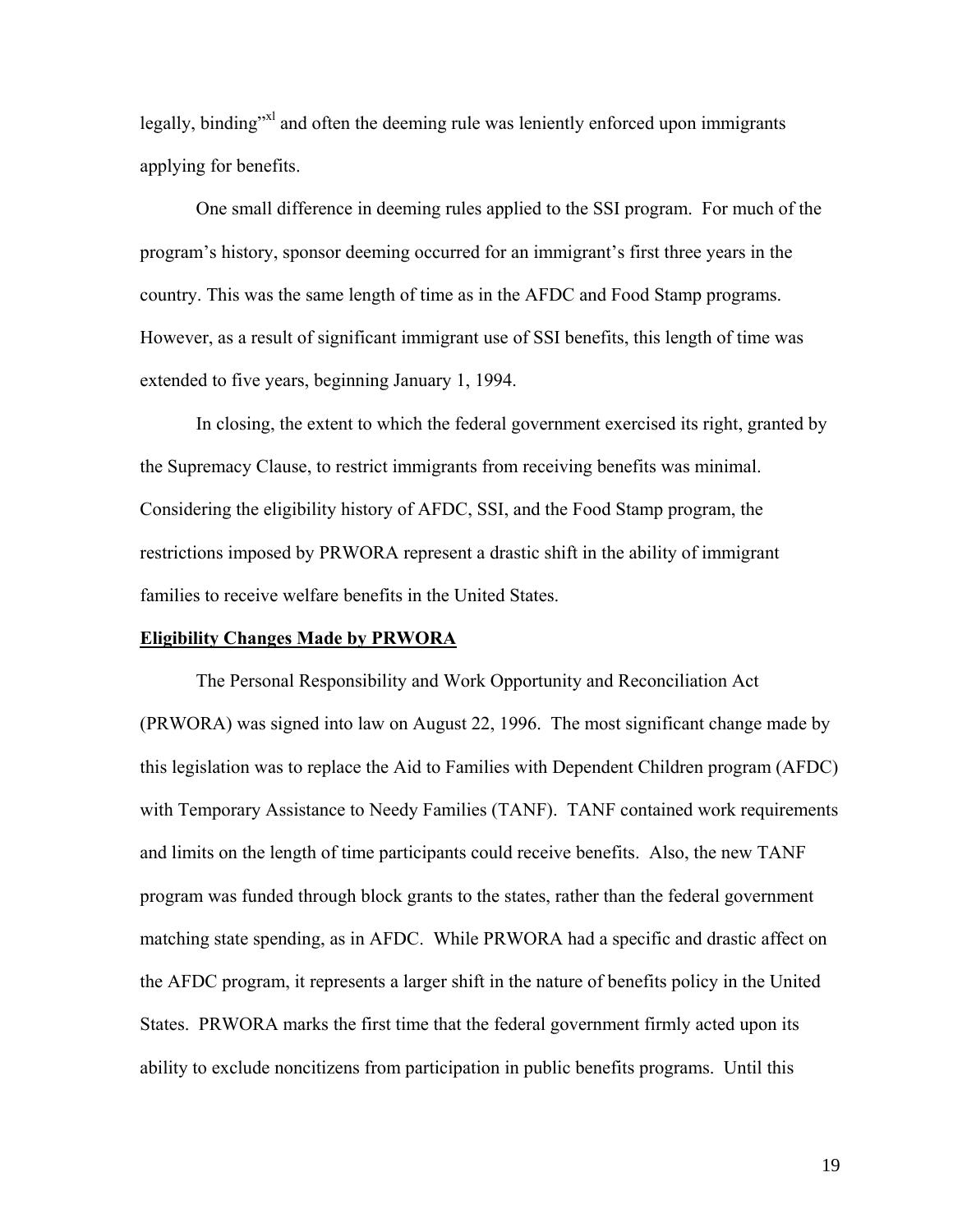point, the extent to which the federal government exercised this right was minimal. With PRWORA, the federal government imposed widespread restrictions on the ability of noncitizens to receive cash assistance, disability benefits, and food stamps.

 Before examining the immigrant eligibility requirements established by PRWORA, it is necessary to understand the language introduced for describing different categories of immigrants. The first level of distinction is between pre- and post-enactment immigrants. Pre-enactment immigrants, those legally present in the U.S. when the law was passed on August 22, 1996, remain eligible for more benefits than post-enactment immigrants, those that entered after this date. The next distinction is for certain groups of immigrants. These include refugees and asylees during their first several years in the country, immigrants who have 40 quarters of work history, or immigrants who have served in the U.S. military. PRWORA tends to exempt these groups from many of the eligibility restrictions. In this provision of the law, Congress is acting on one of the rights granted to the federal government in *Mathews v. Diaz* (1976). This decision granted Congress the right to consider "the character of the relationship between the alien and this country."xli With this provision, Congress recognizes that those immigrants who have worked in the United States for a considerable amount of time or who have served the United States in the military have a greater "claim to an equal share" of the country's wealth.<sup>xlii</sup>

The final distinction is between qualified and unqualified immigrants. Before PRWORA only undocumented immigrants fell into the unqualified category. This changed because PRWORA designates specific immigration categories as qualified, thus any immigrants not included in the qualified category automatically enter the unqualified category. Qualified immigrants included lawful permanent residents, immigrants admitted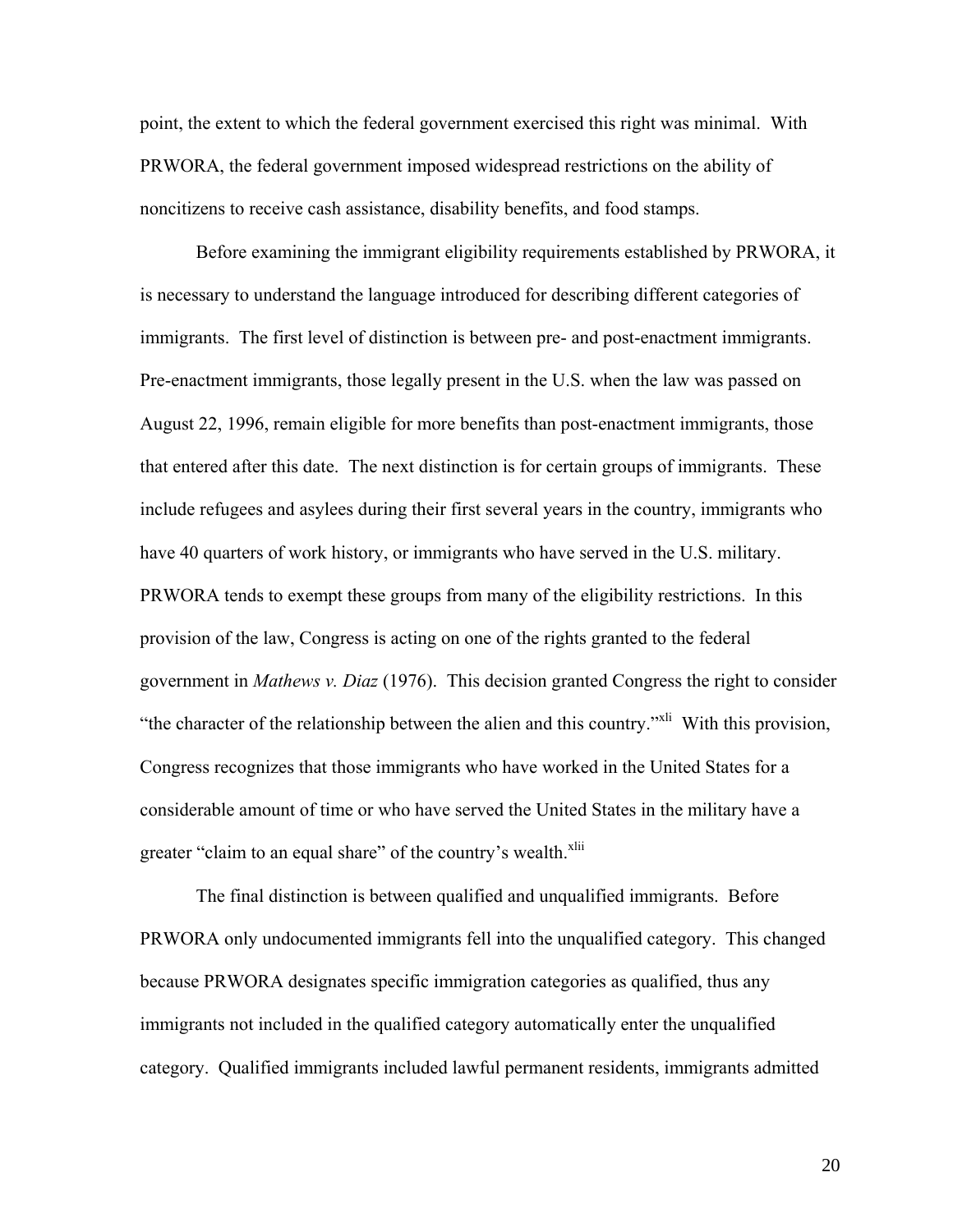for humanitarian reasons (refugees/asylees), battered spouses and their children (who can petition for entrance under the Violence Against Women Act), and people paroled into the United States for at least one year.<sup>xliii</sup> By default, PRUCOL immigrants, such as asylum applicants and those with temporary statuses, such as students and tourists, are unqualified immigrants.

| <b>Classification By:</b>        | <b>Tend To Be Eligible For More Benefits</b>                                                                                                                                                                | <b>Tend To Be Eligible For Fewer Benefits</b>                                                                                                                                                                             |  |
|----------------------------------|-------------------------------------------------------------------------------------------------------------------------------------------------------------------------------------------------------------|---------------------------------------------------------------------------------------------------------------------------------------------------------------------------------------------------------------------------|--|
| <b>Entry Date</b>                | <b>Pre-Enactment Immigrants</b>                                                                                                                                                                             | <b>Post-Enactment Immigrants</b>                                                                                                                                                                                          |  |
|                                  | Entered the U.S. BEFORE                                                                                                                                                                                     | Entered the U.S. AFTER August                                                                                                                                                                                             |  |
|                                  | August 22, 1996                                                                                                                                                                                             | 22, 1996                                                                                                                                                                                                                  |  |
| <b>Exemptions</b>                | <b>Exempted Groups</b>                                                                                                                                                                                      | <b>Non-Exempted Groups</b>                                                                                                                                                                                                |  |
|                                  | 40 Quarters of work history<br>(approximately 10 years);<br>Credits can be transferred from a<br>parent or spouse<br>Military personnel and their<br>$\bullet$<br>families<br>Refugees/Asylees<br>$\bullet$ | Immigrants that do not fall into<br>any of the three Exempted<br>categories                                                                                                                                               |  |
| <b>Qualified vs. Unqualified</b> | <b>Qualified</b>                                                                                                                                                                                            | Unqualified                                                                                                                                                                                                               |  |
|                                  | Legal Permanent Residents<br>Refugees/Asylees<br>$\bullet$<br>Parolees (enter for 1 year)<br>$\bullet$<br>Battered spouses and children<br>$\bullet$                                                        | Any immigrant not falling into<br>the Qualified categories<br><b>Illegal Immigrants</b><br>Asylum applicants<br><b>PRUCOLS</b><br>$\bullet$<br>Immigrants with temporary<br>$\bullet$<br>statuses (students and tourists) |  |

**Chart 1.1- PRWORA Classifications of Immigrants** 

## **AFDC Becomes TANF**

 Under the AFDC program, state governments had considerable freedom to determine eligibility requirements. Throughout the history of the program, judicial review established a precedent which prevented states from discriminating on the basis of citizenship status. Because PRWORA established TANF as a block grant program, states actually gained authority in determining whether or not to provide assistance to specific groups of their population.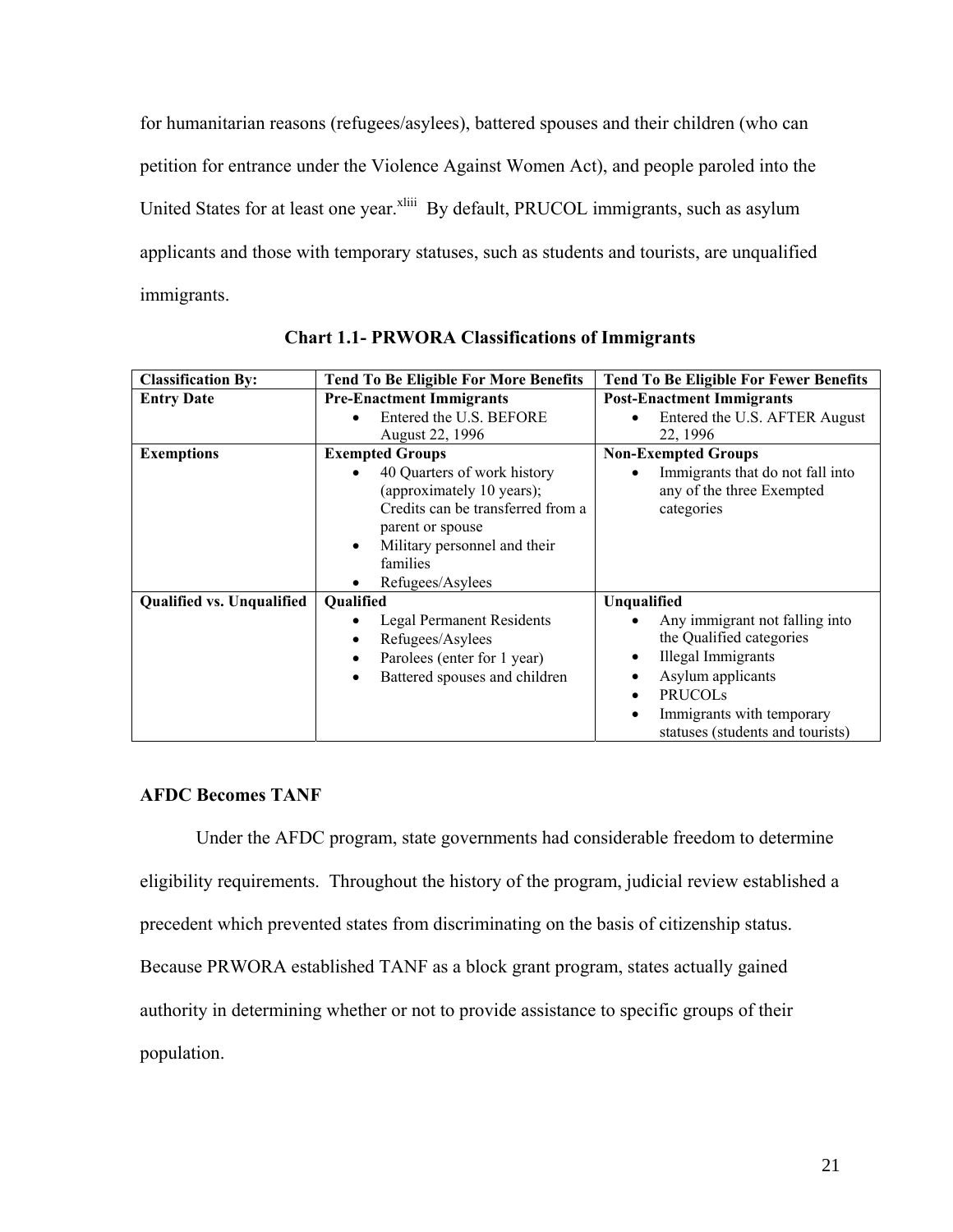While PRWORA established a federal law barring many categories of immigrants from receiving TANF for the first five years in the country, it also gave state governments the power to determine whether immigrants would be eligible for TANF after the five-year bar. As a result of the welfare reform changes, individual states now determine whether or not a given group of immigrants is eligible to receive cash assistance benefits.

#### **SSI and Food Stamps**

 Unlike the changes made to AFDC/TANF, the 1996 welfare reform law did little to change the structure or administration of either the SSI or Food Stamp programs; these programs remain funded and administered by the federal government. The changes that were made to these programs deal with eligibility requirements. Since SSI and the Food Stamp program are both administered by the federal government, PRWORA enacted identical eligibility requirements for these programs.

 According to the original PRWORA legislation, post-enactment, qualified immigrants were barred from receiving either SSI or Food Stamps. Furthermore, any pre-enactment immigrants not part of the exempted groups would become ineligible for SSI and Food Stamps. Given this ineligibility, any pre-enactment, non-exempted immigrants receiving SSI or Food Stamps at the time of PRWORA would lose these benefits. In short, the PRWORA legislation meant that most legal immigrants would be ineligible for SSI or Food Stamps until they became citizens or gained 40 quarters of work history (this would take approximately 10 years), thus becoming exempted from many of the PRWORA restrictions. It was noted that within the Food Stamp program, the immigrant restrictions "mark the first time in history… that food stamp benefits will be denied to some groups who meet its income requirements."<sup>xliv</sup> While the original PRWORA legislation imposed similar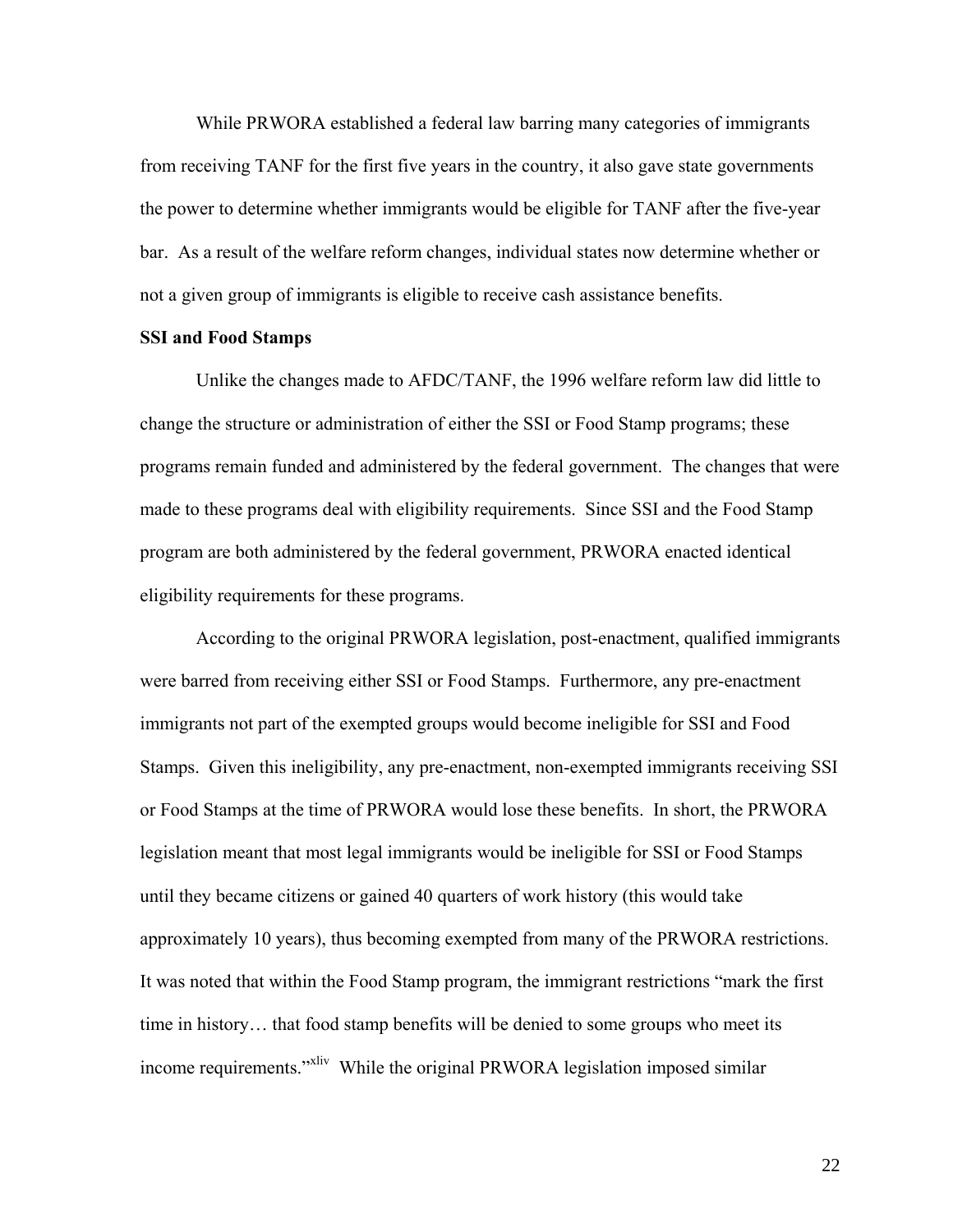citizenship eligibility requirements for both SSI and Food Stamps, subsequent restorations made to each program have ultimately meant the SSI and Food Stamp programs vary in their availability to immigrants.

|                    | <b>AFDC/TANF</b>                                                                                                                                                                                                                                                                                                                                                         | <b>SSI</b>                                                                                                                                                                                                                                                                                  | <b>Food Stamps</b>                                                                                                                                                                                                                                                                                      |
|--------------------|--------------------------------------------------------------------------------------------------------------------------------------------------------------------------------------------------------------------------------------------------------------------------------------------------------------------------------------------------------------------------|---------------------------------------------------------------------------------------------------------------------------------------------------------------------------------------------------------------------------------------------------------------------------------------------|---------------------------------------------------------------------------------------------------------------------------------------------------------------------------------------------------------------------------------------------------------------------------------------------------------|
| <b>Pre-Graham</b>  | States have significant<br>➤<br>freedom to determine<br>eligibility requirements.<br>$\triangleright$ Some states, such as<br>Arizona and Pennsylvania<br>implement 15 year waiting<br>periods for aliens to<br>receive benefits.<br>$\triangleright$ The federal government<br>also imposes some<br>restrictions: illegal aliens<br>ineligible and sponsor-<br>deeming. | A federally<br>➤<br>administered<br>program; all<br>restrictions come<br>from the federal<br>government: illegal<br>aliens ineligible and<br>sponsor-deeming.                                                                                                                               | $\triangleright$ A federally<br>administered<br>program; all<br>restrictions come<br>from the federal<br>government: illegal<br>aliens ineligible and<br>sponsor-deeming.                                                                                                                               |
| <b>Post-Graham</b> | State laws discriminating<br>➤<br>on the basis of citizenship<br>are overturned.<br>$\triangleright$ Federally imposed<br>restrictions still in place.                                                                                                                                                                                                                   | No Effect.<br>➤<br>In January 1994 the<br>➤<br>sponsor-deeming<br>period is extended<br>from 3 to 5 years.<br>This change only<br>affects SSI.                                                                                                                                              | No Effect.<br>⋗                                                                                                                                                                                                                                                                                         |
| Post-1996          | Federal restrictions bar<br>↘<br>qualified immigrants from<br>welfare for their first 5<br>years in the country.<br>$\triangleright$ New sponsor affidavits<br>that are legally binding.<br>$\triangleright$ States have the power to<br>determine whether or not<br>to include immigrants in<br>welfare programs.                                                       | Most groups of<br>≻<br>immigrants<br>ineligible until<br>citizenship, some<br>groups are exempted<br>from this bar.<br>$\triangleright$ Qualified groups<br>barred for their first<br>5 years in the<br>country.<br>$\triangleright$ New sponsor<br>affidavits that are<br>legally binding. | $\triangleright$ Most groups of<br>immigrants<br>ineligible until<br>citizenship, some<br>groups are exempted<br>from this bar.<br>$\triangleright$ Qualified groups<br>barred for their first<br>5 years in the<br>country.<br>$\triangleright$ New sponsor<br>affidavits that are<br>legally binding. |

**Chart 1.2- Changes in Immigrant Eligibility to Welfare Programs** 

## **Limited Restorations**

 When President Clinton signed the Personal Responsibility and Work Opportunity Reconciliation Act on August 22, 1996, it was widely known that he opposed the immigrant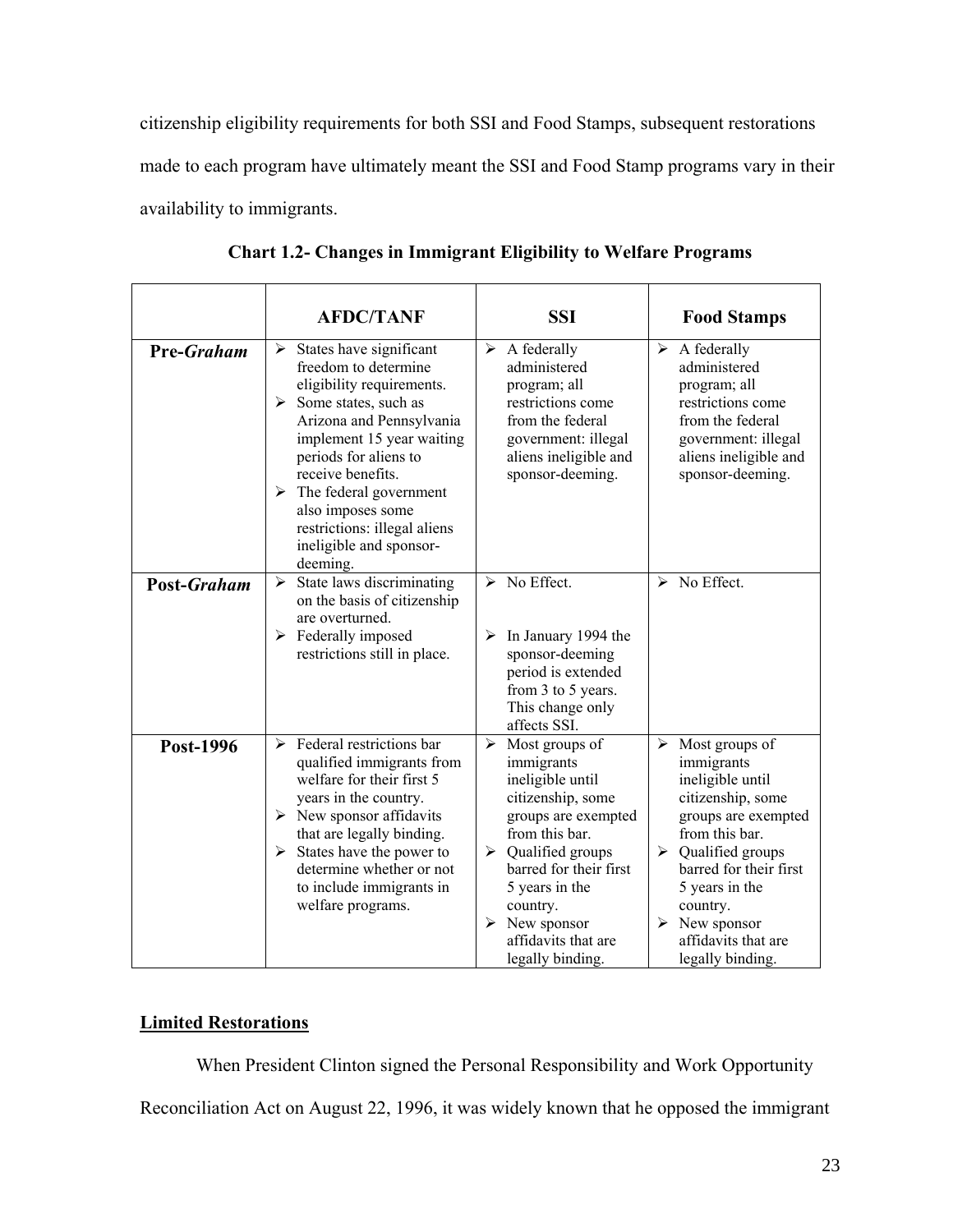eligibility provisions of the law.<sup>xlv</sup> President Clinton is said to have "beg[un] proposing changes to the law even before the ink was dry."<sup>xlvi</sup> As a result of these efforts, eligibility to some programs has been restored to some categories of legal immigrants.

Given the impact of PRWORA on many elderly and disabled immigrants receiving SSI, restorations were first made within this program. In the Balanced Budget Act of 1997, Congress restored SSI eligibility to immigrants that had been participating in the program on August 22, 1996 and to pre-enactment immigrants that subsequently become disabled.<sup>xlvii</sup> The following year Congress restored food stamp eligibility to a similar segment of the immigrant population. Eligibility for food stamp benefits was restored to elderly and disabled immigrants who were in the country when PRWORA was passed. In addition, immigrants under age 18 who were in the country on August 22, 1996 were once again able to receive food stamps. Finally, in this round of restorations, Congress extended the time which refugees and asylees could receive food stamps from five to seven years.<sup>xlviii</sup>

These initial restorations made within the SSI and Food Stamp programs applied to relatively vulnerable segments of the immigrant population, that is, the elderly, disabled, and children. In 2002, during the reauthorization of the PRWORA reforms, widespread restorations were made to the Food Stamp program. The 2002 Farm Bill restored food stamp eligibility to qualified immigrants that have been living in the United States for five years, qualified immigrant children regardless of entry date, and qualified immigrants that are receiving SSI, regardless of entry date.

In closing, PRWORA represents a drastic shift in the nature of United States benefits policy towards immigrants. As a result of PRWORA, it became necessary to consider an applicant's citizenship status when determining eligibility for cash assistance, disability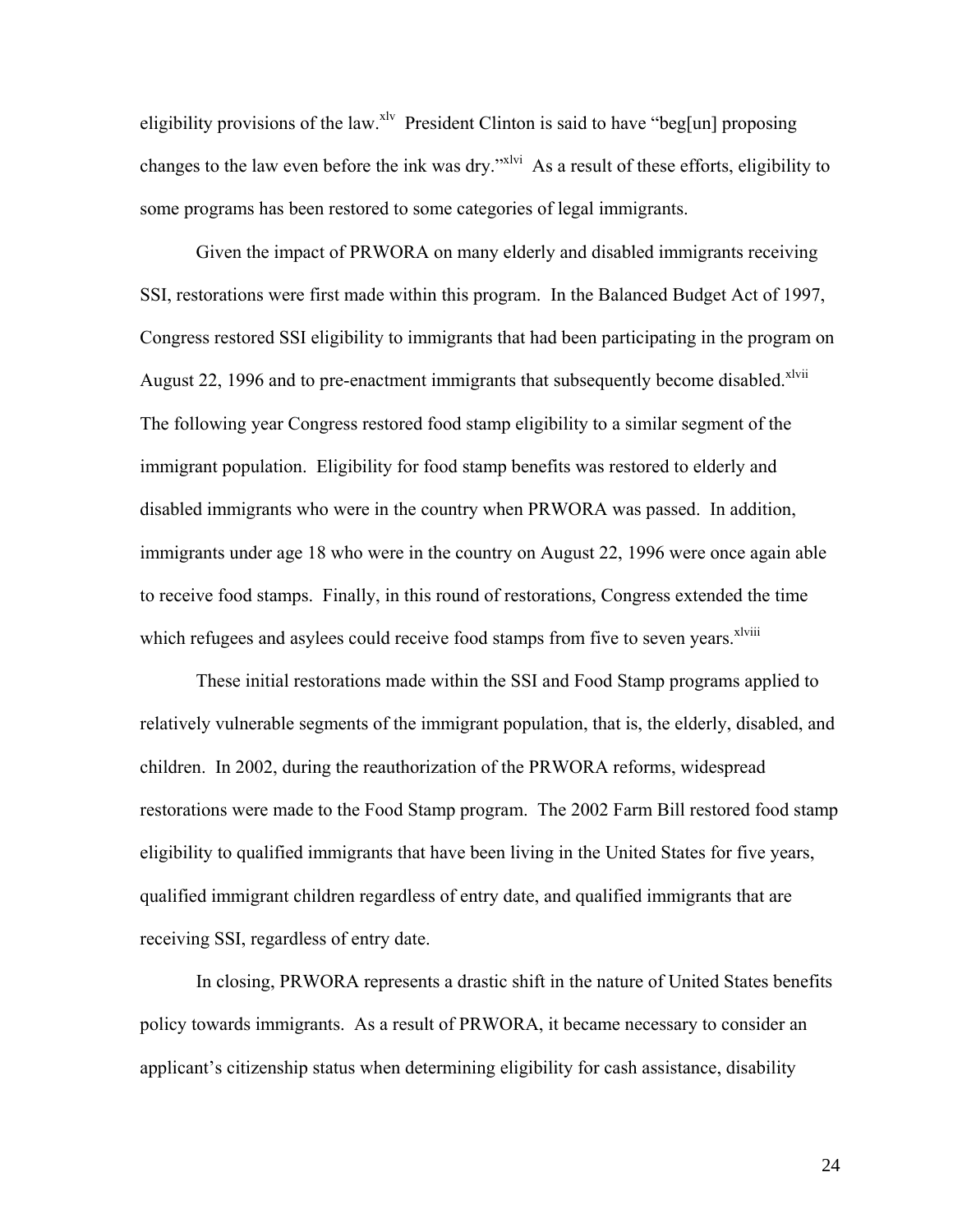benefits, or food stamps. The eligibility changes dealing with citizenship made by the 1996 welfare reform law represent the first time that the federal government widely distinguished between citizens and noncitizens in the distribution of welfare benefits.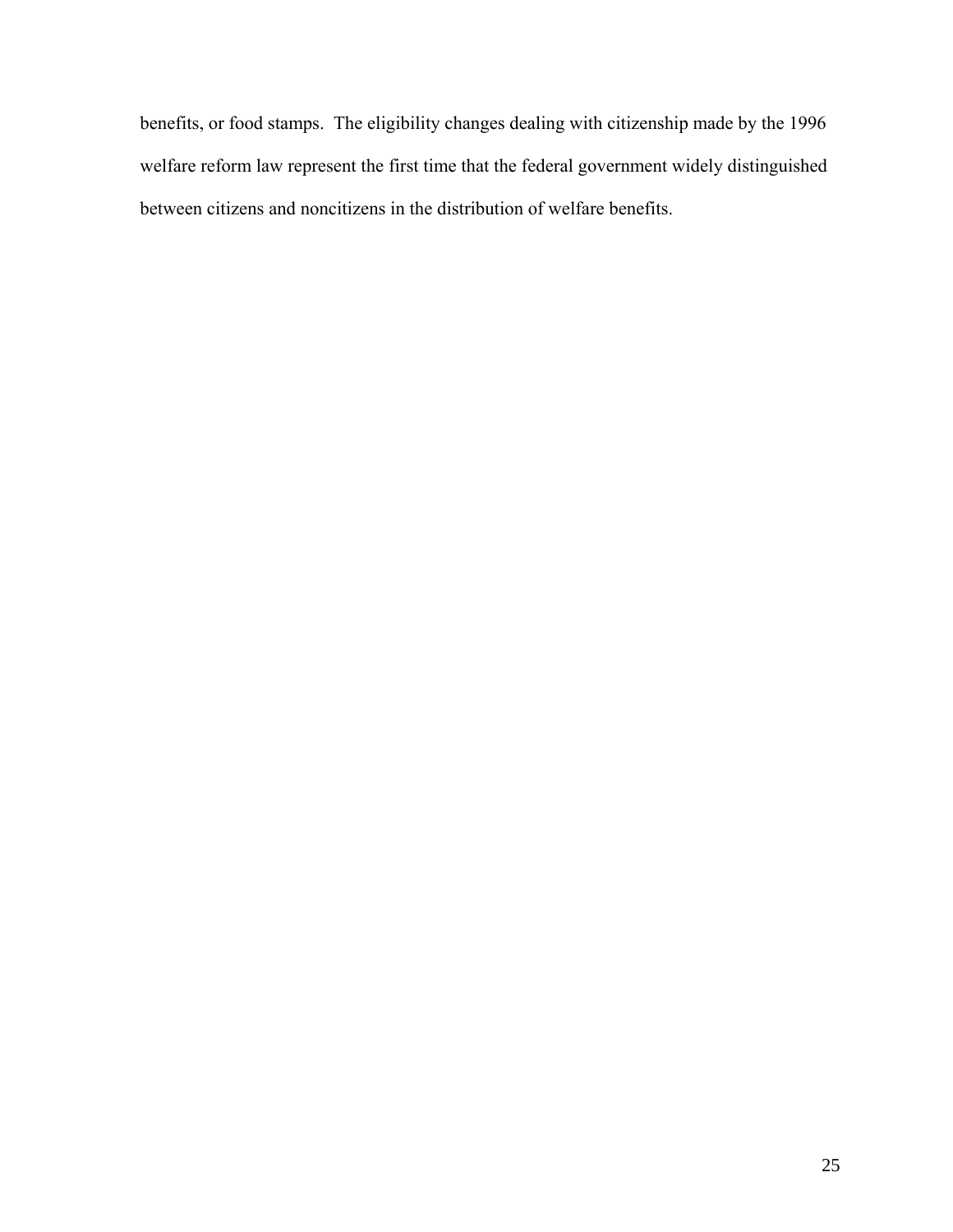## **Chapter Two Immigration Policy: Political Forces**

In addition to drastically changing the nature of benefits policy, the immigrant eligibility provisions of the Personal Responsibility and Work Opportunity Reconciliation Act of 1996 (PRWORA) mark a significant shift within the immigration policy framework. The restrictions further blur the distinction between immigrant policy and immigration policy, making it necessary to consider whether or not a distinction still exists. In order to understand how the law changes immigration policy, it is necessary to review the political forces that have affected immigration policy making throughout American history. After establishing the traditional political forces within immigration policy, it is possible to analyze how these forces influenced the 1996 welfare reform process.

#### **Political Forces of the First and Second Immigration Periods**

Throughout American history, immigration policy has been influenced by the competing forces of nativism and economics. The influence of nativism has always encouraged limitations on the entry of immigrants. In contrast, economic considerations have the possibility to encourage either a liberal or restrictive immigration policy, depending on the needs of the country. In early America, economic forces made it necessary to have a liberal immigration policy. This early policy established a precedent of imposing minimal restrictions on immigration. Daniel Tichenor suggests that this precedent is an example of path dependence within American political institutions and public policy.<sup>xlix</sup> The generosity of early immigration policy created political forces that have been difficult for Nativist movements to overcome.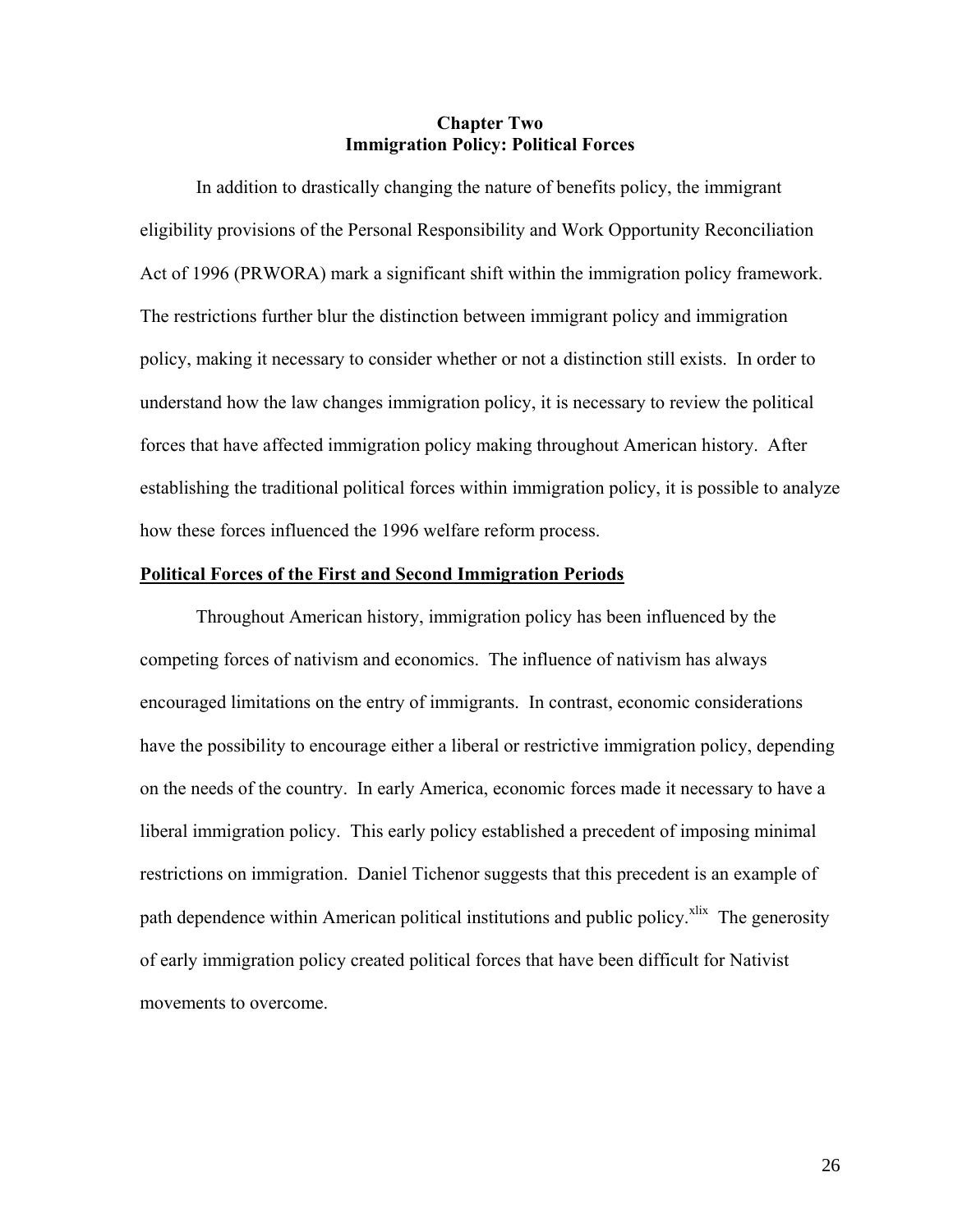#### **Nativism**

Nativism has existed in America since the colonial era, and nativist fears have adapted as the types of immigrants to America have changed. John Hingham identifies two phases of American immigration. The First Immigration lasted from the 1680s through the American Revolution. Immigrants of the First Immigration originated from Northern Europe, were white, Protestant, and English speaking.<sup>1</sup> Despite the similarity of the first immigrants to the early American settlers, nativism existed. Its influence is evident in several Constitutional provisions which limited certain political activities to citizens. Early nativists feared that immigrants would remain loyal to their Old World countries.<sup>11</sup> They also thought that immigrants presented a threat to the developing American democracy. It was believed that newcomers would not "cherish republican principles, individual liberty, and self-government."<sup>lii</sup> Early American nativism originated primarily from a desire to protect the newly established American form of government.

 American nativism began to focus on the ethnic and religious differences of immigrants as a result of the Second Immigration. This phase began during the 1820s and ended with the implementation of the National Origins Quota System. The Second Immigration brought immigrants speaking a variety of languages, of different ethnic groups, and of religions other than Protestant.<sup>liii</sup> During the Second Immigration nativist movements became involved in party politics by forming independent third parties and by attempting to work with mainstream political parties. Two of the more notable nativist third parties were the anti-Masons, formed in response to the influx of German and Irish Catholics during the 1830s, and the American Party, more commonly referred to as the Know-Nothing movement. In their efforts to work with mainstream parties, nativists became involved with the Whigs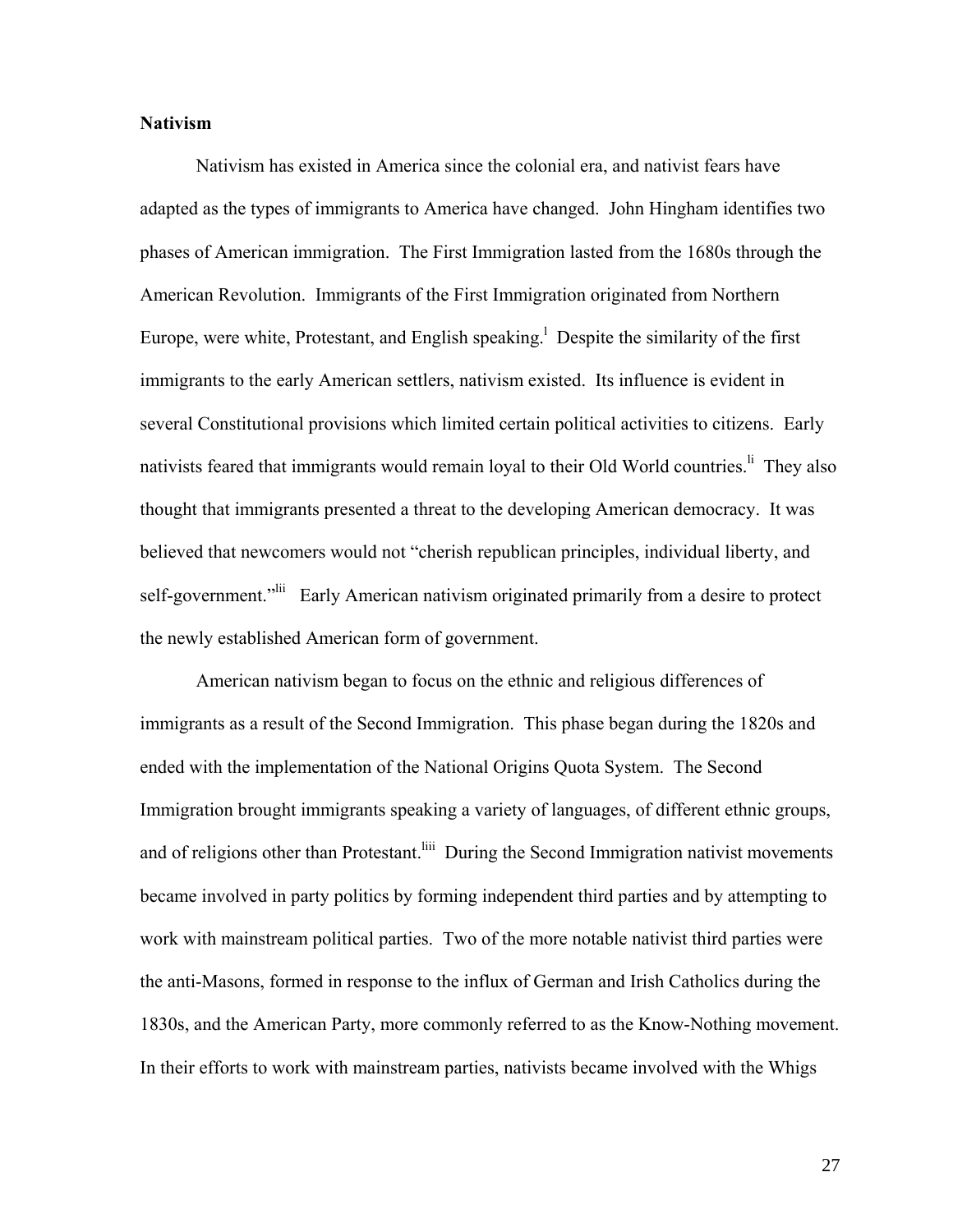and the Republicans. Nativists achieved little success in either of these ventures because of their inability to reach a consensus on issues other than immigration and in turn establish the necessary partisan and ideological coalitions. Without such coalitions, Nativist movements were focused on one issue, that of reducing immigration to the United States. The sole focus on immigration made it difficult to gain voter support and created problems when other significant issues, such as the Civil War, arose.<sup>liv</sup> The inability of early Nativists to overcome these challenges contributed to the establishment of path dependence within immigration policy.

Near the end of the Second Immigration, nativists began to achieve a limited level of success. Nativist movements embraced theories of eugenics, which applied Darwinian principles to human ethnicities and suggested that some races and ethnicities were stronger than others. With the support of these scientific principles, Nativists began to advocate an immigration policy that would favor the admission of immigrants from stronger races.<sup> $\nu$ </sup> During the early 1900s, the nativist movement was successful in establishing a literacy test to ensure that immigrants from weaker races would not be admitted. In addition to the literacy test, the nativist movement strongly supported the implementation of a national origins quota system. Their efforts were successful and the 1921 National Quota Law began a system of allotting a specified number of visas for each nationality. This system was revised with the passage of the National Origins Act of 1924, a measure which biased American immigration policy towards immigrants from Northern and Western Europe. The establishment of this system represents both the end of the Second Immigration phase and a shift in the approach of United States immigration policy.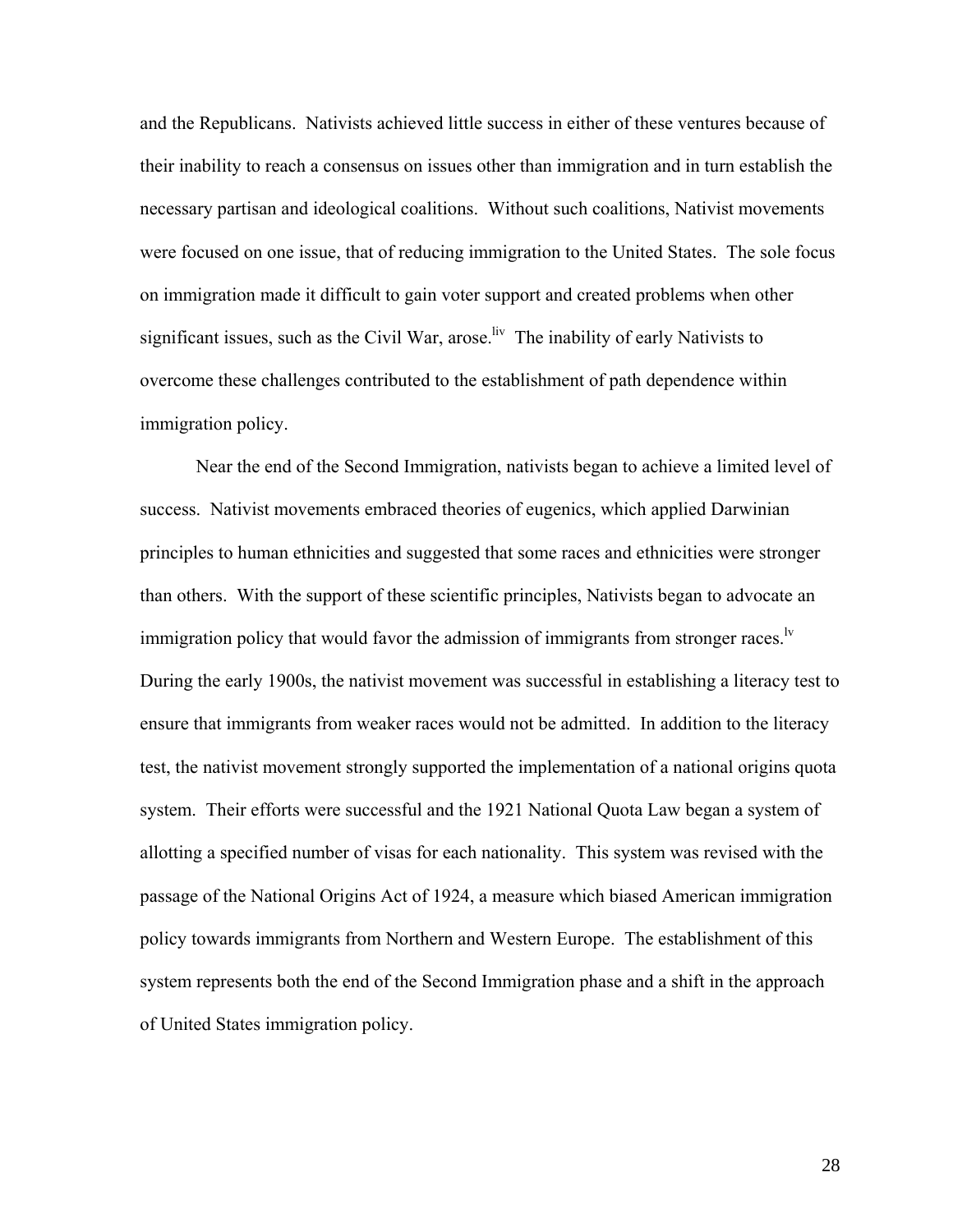These later Nativist efforts seem to have achieved limited success because of structural and political changes within Congress. In 1890 Congress created standing immigration committees.<sup> $\frac{1}{10}$ </sup> Also, Progressive reforms made in the early 20<sup>th</sup> Century drastically reduced the traditional role of political parties.<sup>Ivii</sup> These two changes helped nativist movements by creating opportunities to directly influence members of Congress. The high-point of Nativist success is the implementation of the National Origins Quota system which marks the end of the Second Immigration period.

#### **Economic Factors**

Throughout the First and Second immigration periods, a competing factor influencing immigration policy was economic considerations. During the First Immigration phase, economic considerations led the colonies to encourage immigration to their territories.<sup>lviii</sup> This trend of encouraging immigration continued into the Second Immigration phase. Many Western states and territories even went so far as to use publicity campaigns in order to encourage immigration from Europe.<sup>lix</sup> During most of the First and Second Immigration phases, the economic needs of the developing nation made it possible to have a liberal immigration policy.

Considering the economic events of these time periods, it becomes clear that "labor scarcity, abundant territory, and strong yearnings for rapid economic development were all factors" influencing the level of restriction in the nation's immigration policy.<sup>1x</sup> During the First and Second Immigration phases the United States became independent from England, established itself as a new nation, experienced westward expansion, abolished slavery (a source of inexpensive labor), and began to develop into an industrial nation. These economic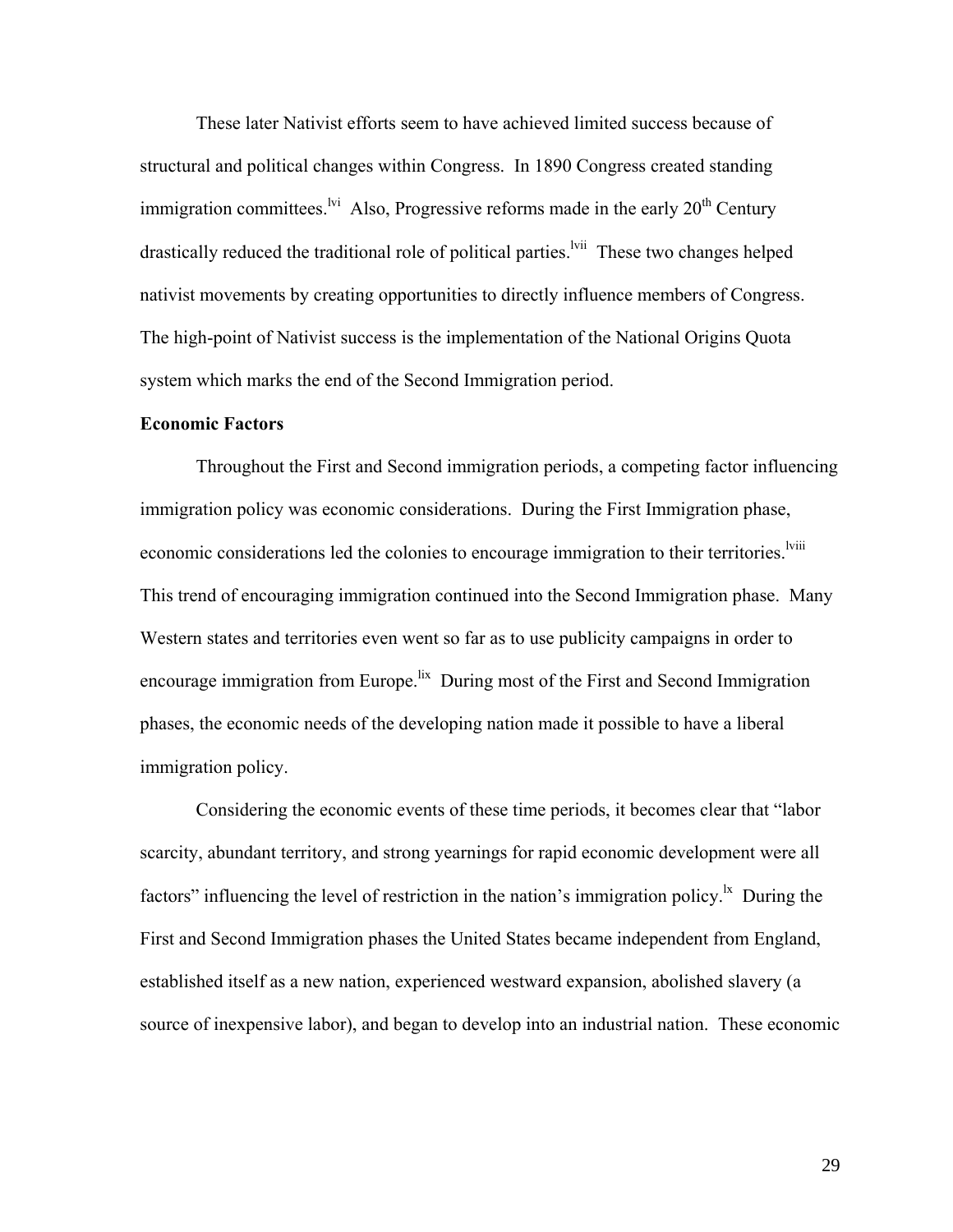factors made it necessary to continually expand the American workforce, something facilitated by a liberal immigration policy.

The economic needs of the country were a more powerful force than nativism in establishing early immigration policy. As explained by John Hingham, "… the favorable circumstances of the new nation obscured the disparity between ideology and culture.<sup>"Ixi</sup> That is, because the country needed a workforce, it was easy for policymakers to overlook differences between the American polity and newcomers to the country. The liberal immigration policies of early America facilitated the arrival of large numbers of immigrants. As these immigrants became citizens they gained significant influence on the development of American immigration policy. The influence of immigrant and ethnic groups could be seen as early as the election of 1800 when voters reacted against attempts by the Federalist Party to implement restrictions on immigration. As a result of public backlash against these restrictions, the Democratic-Republicans gained power creating "a long Democratic tradition of guarding robust European immigration and alien rights, for which they received electoral support from most newcomers."<sup>Ixii</sup> This relationship between the Democratic Party and ethnic minority groups has allowed the success of pro-immigration efforts and continues to be an influential force within modern American politics. In the late 1800s, the Democratic Party received strong support from well-organized Irish voting blocs in large, Eastern cities. The ability of pro-immigration forces to construct a coalition of both ethnic and economic interests has made it possible to outweigh nativist influences. This in turn has made it difficult to break the precedent of America's liberal immigration policy.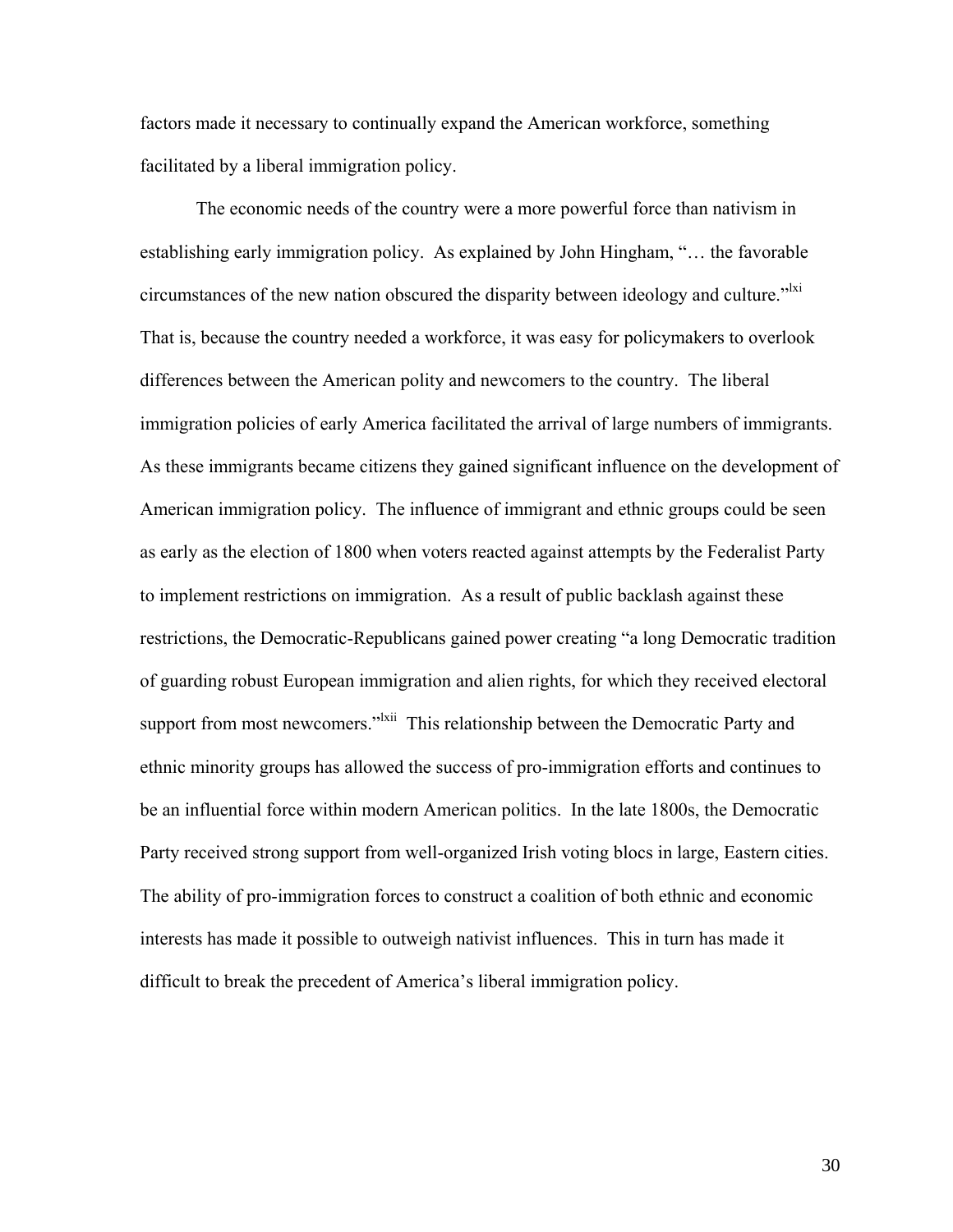#### **Changing Political Institutions**

An important development that changed the immigration policy process was the shift from state to federal control of immigration policy. During the colonial era, immigration and citizenship issues were determined by individual colonies. Although the Constitution shifted responsibility for some policy matters to the newly established federal government, it was silent on the issue of immigration and requirements for naturalization.<sup>Ixiii</sup> The only reference to citizenship in the Constitution is citizenship requirements for seeking public office. Specific requirements for naturalization were to be established by the first Congress. This Congress established very broad requirements for naturalization and left regulation of noncitizen entry to state and local governments.<sup>lxiv</sup>

In order to fulfill their responsibility of regulating the entry of aliens, receiving states established boards of immigration. These institutions were meant to ensure the welfare of new immigrants rather than to restrict entry to the state.<sup>lxv</sup> These boards imposed minimal restrictions on who was able to enter their territory, primarily restricting the entry of unwanted inhabitants such as criminals, diseased persons, and disabled immigrants likely to become a public charge.<sup>lxvi</sup> Also, in an attempt to cover the expenses of regulation, the state boards of immigration imposed a small tax on immigrants entering the country.<sup>1xvii</sup> It was the cost of regulating immigration that ultimately shifted control to the federal government. In the 1875 decision *Henderson v Mayor of New York*, the Supreme Court ruled that the states could not tax incoming immigrants. The Court held that this action infringed upon Congress's right to regulate foreign commerce.<sup>lxviii</sup>

After losing their ability to cover the costs associated with regulating the entry of aliens, receiving states began to pressure the federal government to assume responsibility for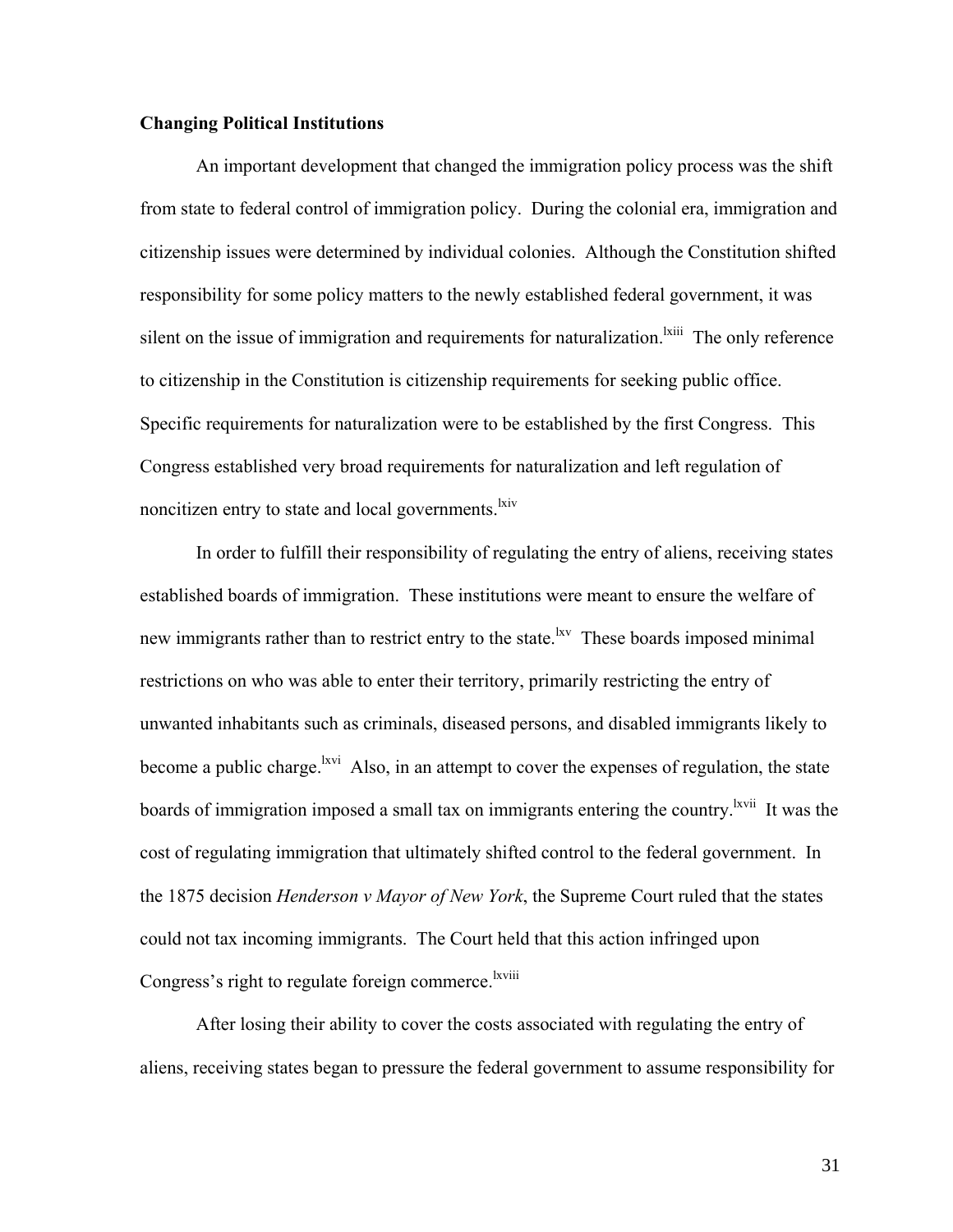this task. Given the difficulty of creating a consensus between Southern, Western, and Northeastern lawmakers, it took seven years for the federal government to respond. Finally, in 1882 Congress passed a law which gave responsibility for immigration to the Department of the Treasury. In general, the 1882 law simply transferred existing state regulations into federal law. The new federal regulations restricted the entry of "any convict, lunatic, idiot, or person unable to take care of himself or herself without becoming a public charge."<sup>Ixix</sup> State immigration boards continued to regulate immigration. However they were supervised by the federal Treasury Department.

The next shift of control to the federal government came when Congress created a federal board of immigration in 1891. This action terminated the existence of state regulation boards. This law also expanded the list of restricted groups to include "persons suffering from contagious diseases and polygamists.<sup> $\frac{N}{X}$ </sup> The primary effect of shifting control from the states to the federal government was the streamlining of the immigration policymaking process. Political institutions, such as congressional committees devoted specifically to immigration policy, were created to facilitate the federal government's new role. The increase in these institutions allowed the nativist movement to be successful in implementing restrictive immigration policies during the first half of the  $20<sup>th</sup>$  Century.

#### **Immigration Policy After the Second Immigration**

The combination of a streamlined immigration policy process, a rise in nationalism as a result of World War I, and the use of eugenic theories in nativist thinking resulted in the implementation of a quota system within United States immigration policy. The use of a quota system represents a change in the nature of U.S. immigration policy because for the first time a numerical limit existed on the number of visas that would be given annually. The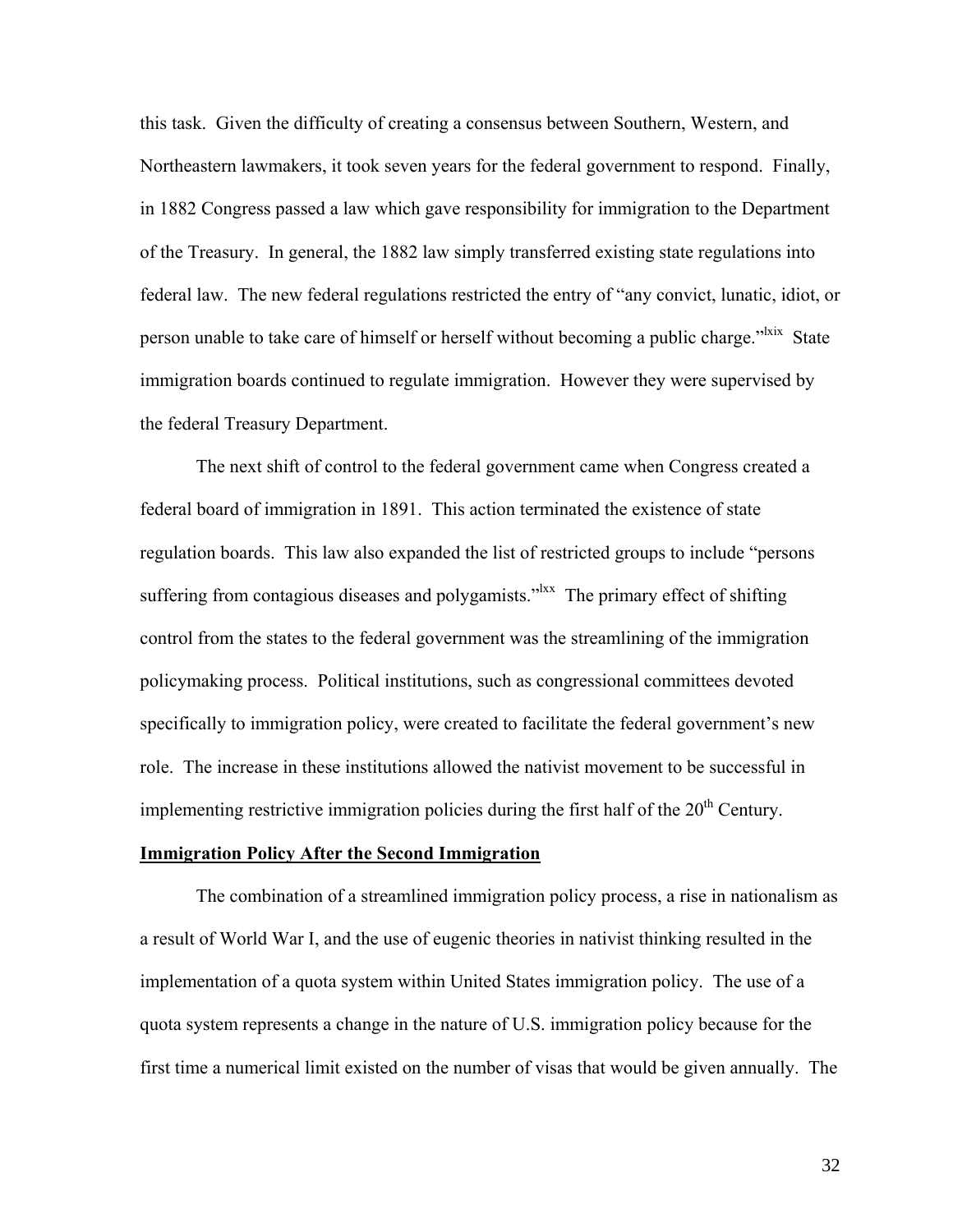National Origins Quota System was first established in 1921, however it was quickly reformed and made more restrictive by the National Origins Act of 1924. This law limited immigration to 2% per year of each nationality already in the United States and limited the total number of visas to 186,437 per year. The 2% of each nationality was calculated from the 1890 census figures. Finally, this law included a provision which exempted family members of current citizens from being included in the quota total.<sup>1xxi</sup> The concept of family preference is something which has continued to be a part of modern immigration policy.

It is important to point out that the use of the 1890 census figures to determine the allocation of visas strongly favored immigrants from Northern and Western Europe. Immigrants from Southern and Eastern Europe faced greater difficulty in obtaining a visa and immigrants from Asia were virtually prevented from entering the United States. The creation of the National Origins Quota system to favor Northern and Western European immigrants is a direct result of the role of these ethnic groups within the United States. Irish and German ethnic groups were well established in the political process, enabling them to influence the direction of immigration policy. In contrast, immigrants from Southern and Eastern Europe had not been in the United States as long. Since members of these ethnic groups were relative newcomers, they did not have as many second and third generation descendents who were citizens and could vote. As a result of the political advantage held by Northern and Western European ethnic groups, they were able to influence the National Quota policies to favor new immigrants from their places of origin.

While institutional changes and a rise in nativism certainly facilitated the implementation of the National Origins Quota System, it seems that the economic conditions of the United States in the early 1900s also made it possible to create a more restrictive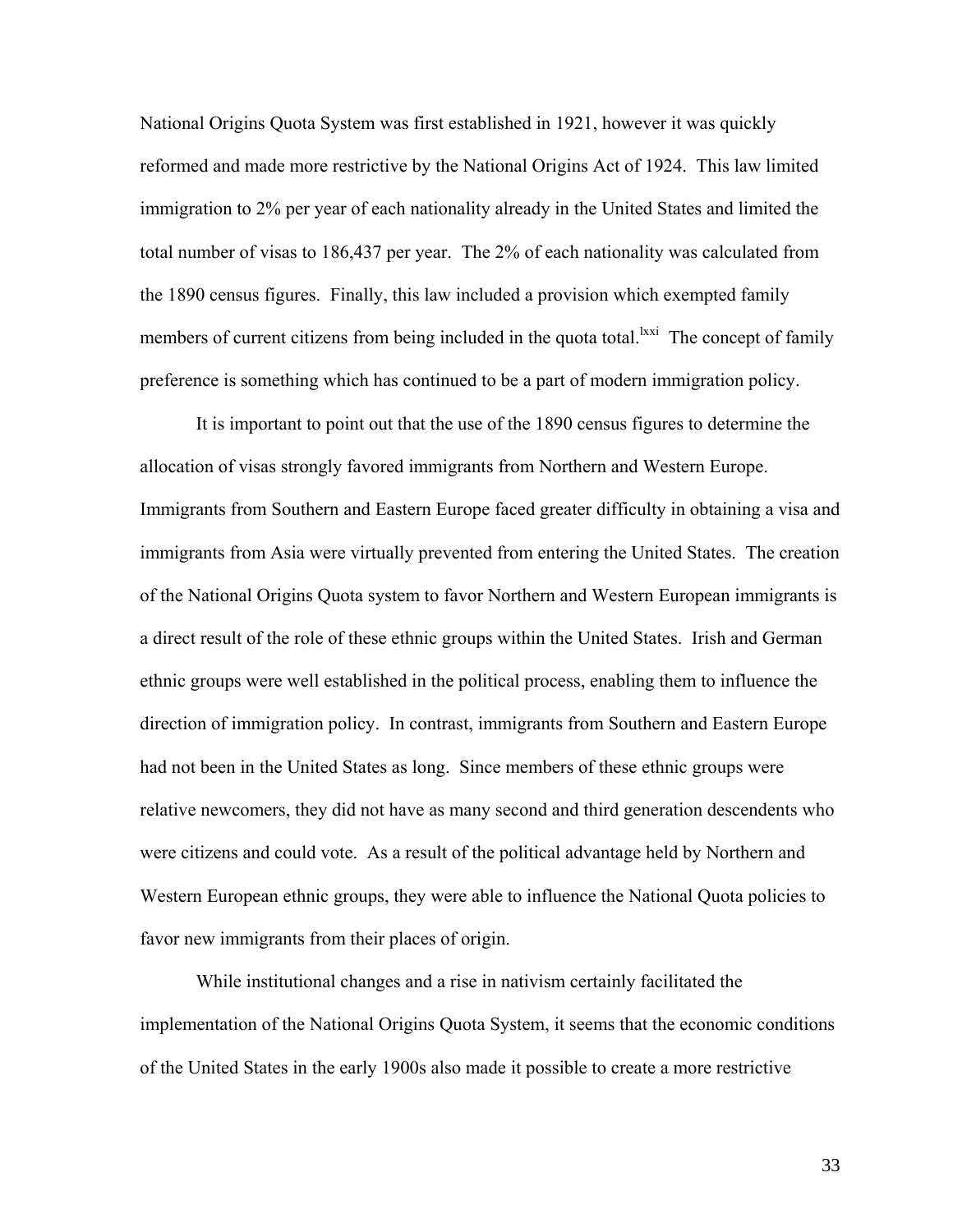immigration policy. At this point in America's history there was little open territory within the continental United States and the population was shifting from a rural, agricultural society to one concentrated within America's urban centers. In short, the economic conditions of the country no longer necessitated a large labor force. Daniel Tichenor reports that some reformers viewed the national origins quota system as "a necessary government response to the insecurities of modern industrial economic life."<sup>Ixxii</sup> Reducing immigration to the United States was a way of both preventing America's cities from becoming overcrowded slums and preserving a standard of economic well-being for American citizens.

Furthermore, it is important to note that while the restrictive National Origins Quota System was being implemented against European immigrants, immigration from Latin America remained unrestricted. The primary reason is that Southwestern growers relied upon migrant labor for agricultural production. During the Depression, the Bracero Program was created to facilitate the employment of Mexican migrant labor.<sup>Ixxiii</sup> The economic needs of American agricultural production made it possible to exclude Latin American immigrants from the restrictive efforts of nativists. While nativism has been a force within American immigration policy since the early days of the nation, the nativist movement has only been successful when the economic conditions of the country made it beneficial to have a restrictive immigration policy.

#### **The Modern Era of Immigration Policy**

The National Origins Quota system was ultimately repealed by Congress in 1965. The end of this approach to immigration policy was the result of several factors. First, lawmakers recognized that America's anti-Communist foreign policy would be strengthened by an immigration policy which welcomed political refugees.<sup>lxxiv</sup> Also, the eugenic and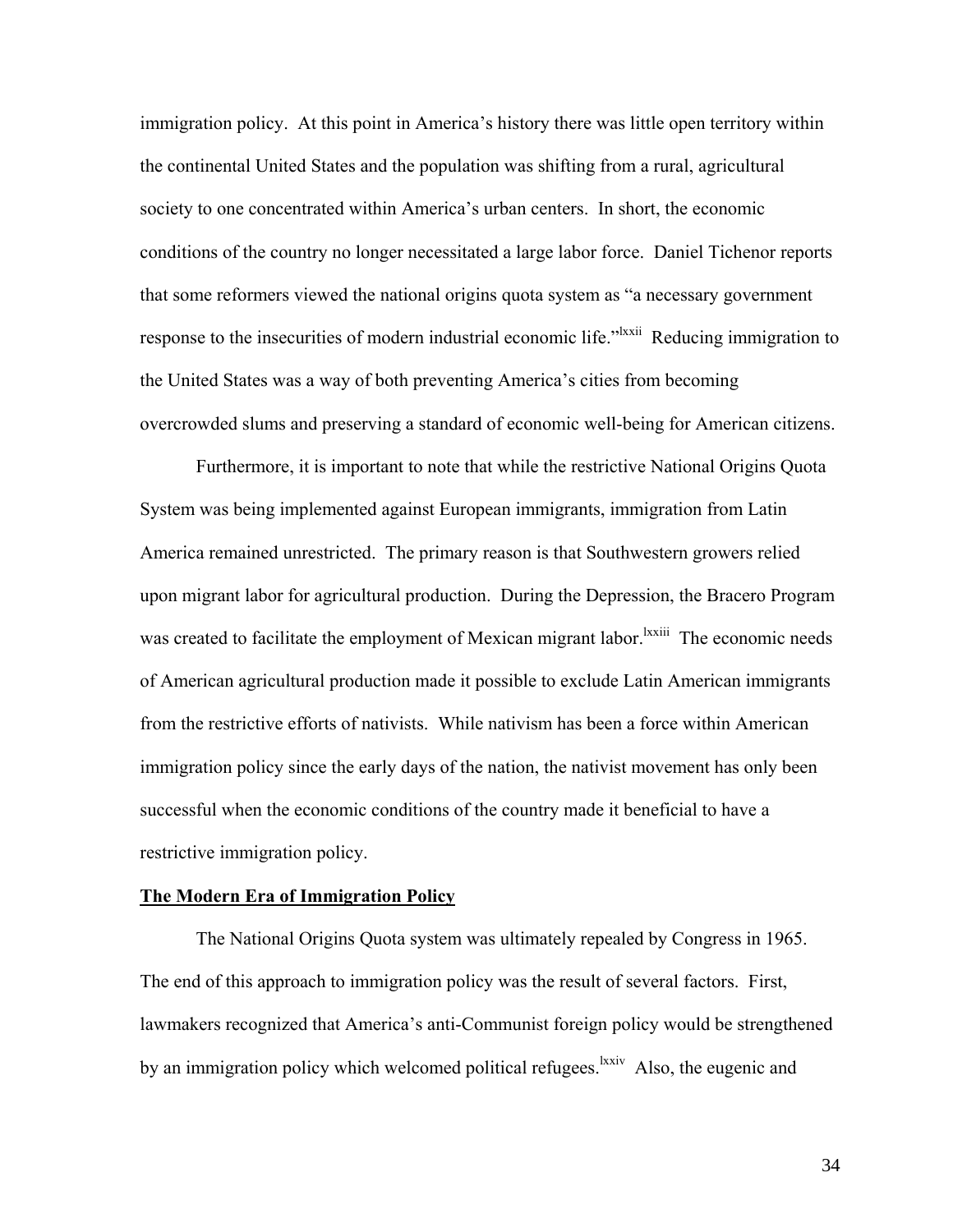racial arguments used by restrictionists lost public favor because they were reminiscent of Nazi racism<sup>lxxv</sup> and had been discredited by the civil rights movement.<sup>1xxvi</sup> Finally, the economic growth experienced after World War II allowed many "second-generation immigrants to move to the mainstream of American life," and thus have greater political influence lxxvii

The termination of the National Origins Quota System represents another turningpoint in American immigration by both "mark[ing] a decisive turnaround in national policy and help[ing to] breathe life into a new era of mass immigration.<sup>"Ixxviii</sup> Immigration policy shifted from a quota system based on national origins to a seven-category preference system for allotting visas.<sup>lxxix</sup> Instead of emphasizing an immigrant's ethnic background, the new system gave preference to family members of United States citizens, to immigrants with skills needed by the U.S. labor market, and to those immigrants the United States wished to accept for humanitarian reasons.<sup>1xxx</sup> Ending the system of accepting immigrants based on national origins eliminated the bias towards Western European immigrants that had been a part of U.S. immigration policy for nearly forty years.<sup>1xxxi</sup> This had the effect of substantially increasing the number of immigrants originating from Latin America and Asia. The increased number of immigrants from these regions in the middle of the  $20<sup>th</sup>$  Century has had important implications on current immigration policy. Just as the second and third generations of early Irish and German immigrants grew to exert significant political influence, so to have Asian and Hispanic ethnic groups come to play an important political role.

Throughout the 1970s and 1980s debate over immigration policy centered on amending the preference system established in 1965. These changes involved adding or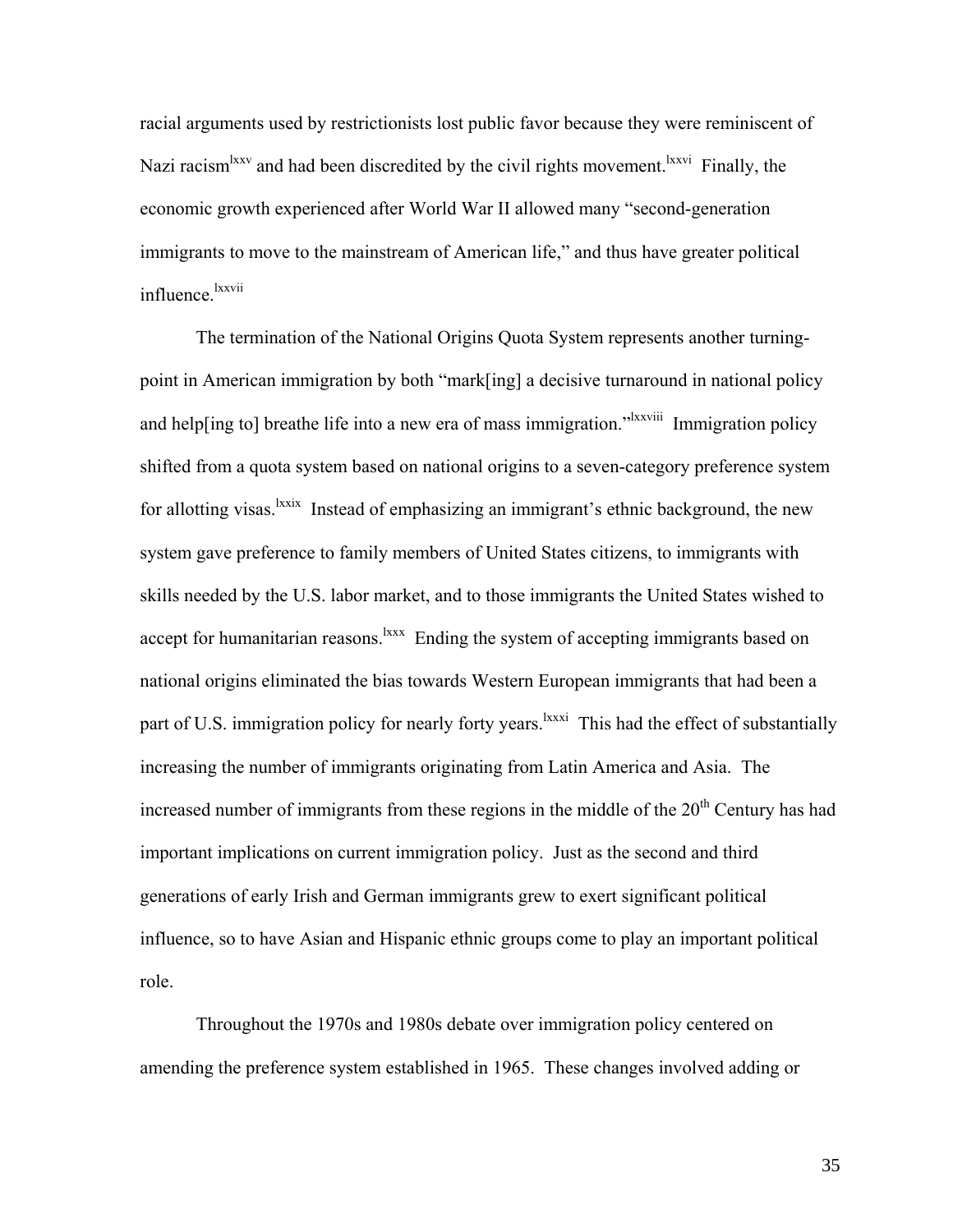eliminating categories and adjusting the number of visas allotted to each category. The family reunification categories experienced the greatest number of changes. Since 1965, the number of visas allotted has been shifted to emphasize the reunification of nuclear, rather than extended, families.<sup>lxxxii</sup>

Since the passage of the Hart-Celler Act in 1965, the two primary issues within immigration policy have been the need to develop a refugee policy and a growing concern about illegal immigration. The emergence of these two issues has also called into greater question the extent to which immigrants either contribute or place a drain on society. In terms of refugee policy, it is widely accepted that the process of "admitting refugees and granting asylum are humanitarian gestures" employed by the accepting country. <sup>Ixxxiii</sup> In its original form, the seventh preference category of the Hart-Celler Act reserved approximately  $10,000$  visas annually for refugees escaping persecution in Communist countries,  $\frac{lxxxiv}{l}$  a provision which complemented the United States' foreign policy during the Cold War. Since 1965, human rights advocates have worked to expand refugee and asylee policy to include those fleeing their countries of origin for a variety of political and economic reasons, not simply to escape Communism.<sup>lxxxv</sup> Opponents of a liberal refugee policy argue that these immigrants often arrive in the United States with very little material possessions, thus they place a significant strain on the resources available to society. While the debate over refugee policy has been an important issue since the passage of the Hart-Cellar Act, it seems that the issue of illegal immigration has had greater implications on the immigration policymaking framework.

The concern about illegal immigration, which emerged in the 1970s and 1980s, has led to new kinds of restrictions becoming a part of immigration policy. The idea that illegal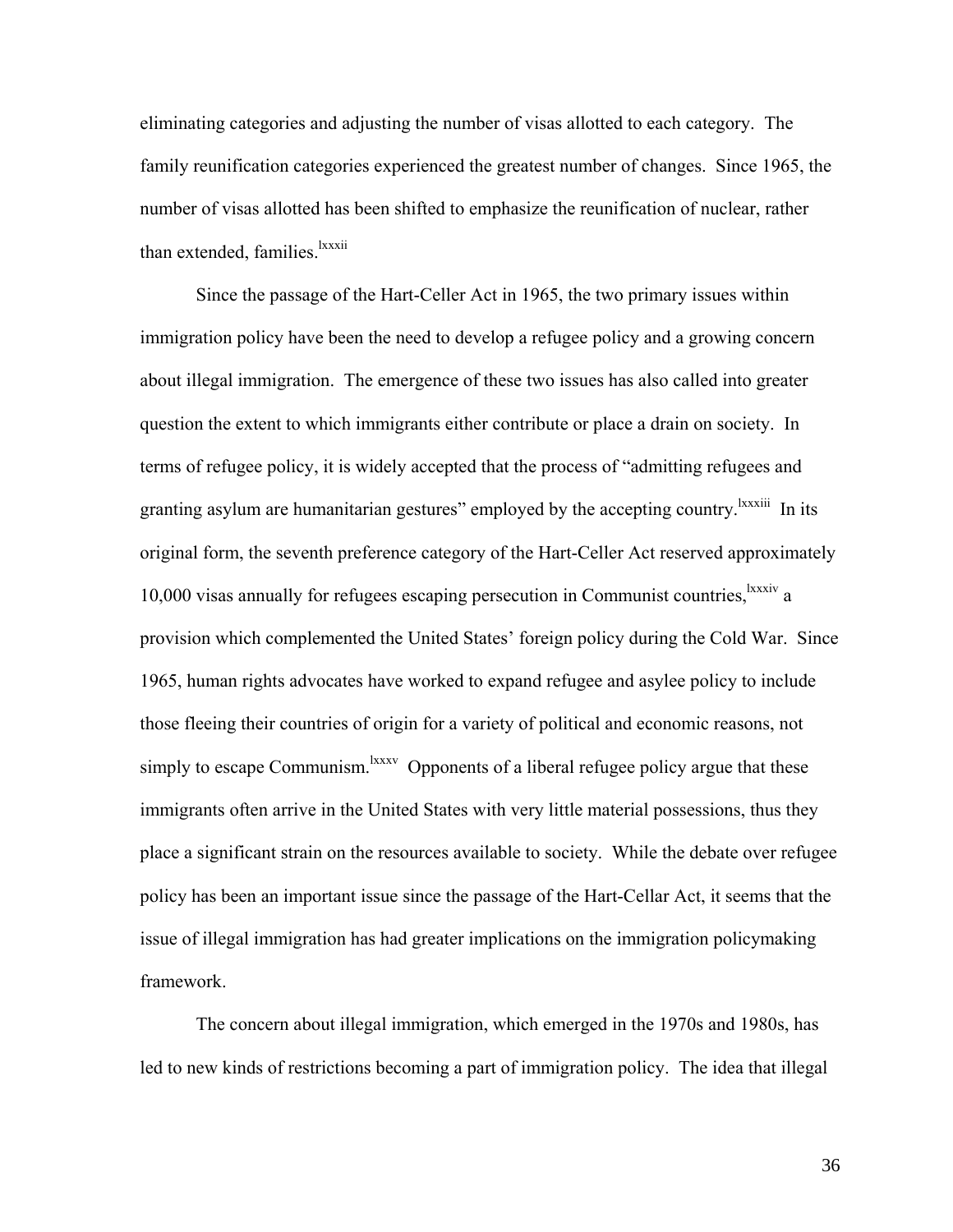immigration ought to be prevented is widely agreed upon; the controversy comes in determining how this should be done.<sup>lxxxvi</sup> In recent decades several different methods have been employed to control illegal entry into the United States. One of the largest efforts has been enforcement of land borders by increasing the size of the United States Border Patrol Force and erecting physical barriers such as fences in highly populated areas along the border.<sup>lxxxvii</sup> This method has had limited success for two reasons; the immense size of the US border makes it difficult to maintain these physical barriers and many illegal immigrants enter the United States on student or tourist visas which they allow to expire.

Another method in dealing with the issue of illegal immigration has been to reduce the economic appeal of the United States. In 1981, the Select Commission on Immigration and Refugee Policy determined that the availability of jobs attracted immigrants to the United States. The attraction was so strong that many immigrants were willing to enter the country illegally.<sup>Ixxxviii</sup> As a result of the commission's report, the Immigration Reform and Control Act of 1986 implemented employer sanctions. These are financial penalties imposed on employers that hire undocumented workers. Policymakers have also considered various methods of employment verification. This type of system would allow employers to ensure that workers are legally eligible to work.<sup>Ixxxix</sup> Making it difficult for undocumented immigrants to gain employment reduces the incentives for entering the country illegally. The implementation of employment verification requirements begins the trend of reducing the distinction between immigrant policy and immigration policy. The purpose of creating a more strict employment verification system (an example of immigrant policy) was to deter illegal immigration (an immigration policy goal). Politically speaking, the issue of illegal immigration is often used by supporters of a restrictive immigration policy to portray all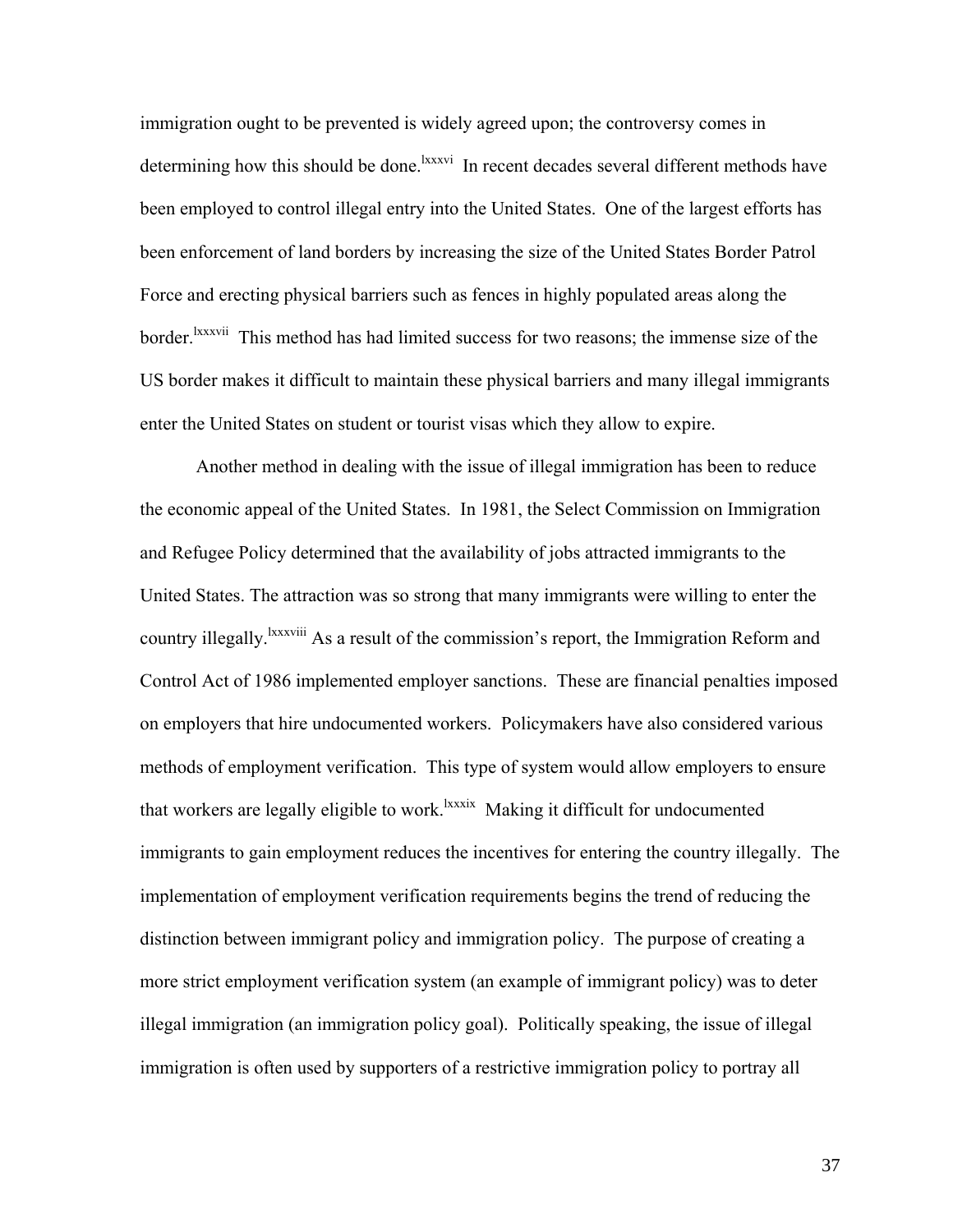forms of immigration as detrimental to society. $x_c$  Thus, the growing concern over illegal immigration has had important implications for immigration policymaking as a whole.

More generally, the issue of illegal immigration has inverted the traditional role of economic forces in immigration policy. Historically, the desire to grow the American economy called for liberal immigration policies. The problem of illegal immigration shifted economic influences to a desire to protect the American economy.

### **Immigration: The Political Environment of the Early 1990s**

Given the force of economics within immigration policy, it is necessary to consider the extent to which the economic and political situation of the early 1990s led to the immigrant eligibility restrictions of PRWORA. One of the primary causes of the 1996 changes was a growing awareness of the societal costs of illegal immigration. While it is impossible to determine the exact size and location of the illegal immigrant population, in 1992 it was estimated that nearly 40 percent of undocumented immigrants resided in the state of California.<sup>xci</sup> Given the concentration of legal and illegal immigrants within California, the state has been a trendsetter in policies dealing with the treatment of immigrants.

## **The Case of California**

In the early 1990s, the state of California suffered from a weak economy. This caused the state's citizens to view the state's legal and illegal immigrant populations as competition for employment.<sup>xcii</sup> Frustration towards the immigrant community was further intensified when California governor Pete Wilson announced that during the 1992-1993 fiscal year the state of California had spent approximately \$4.8 billion in services to legal and illegal immigrants.<sup>xciii</sup> California residents attributed many of the state's economic problems to the state's large immigrant population, comprised of both legal and illegal aliens.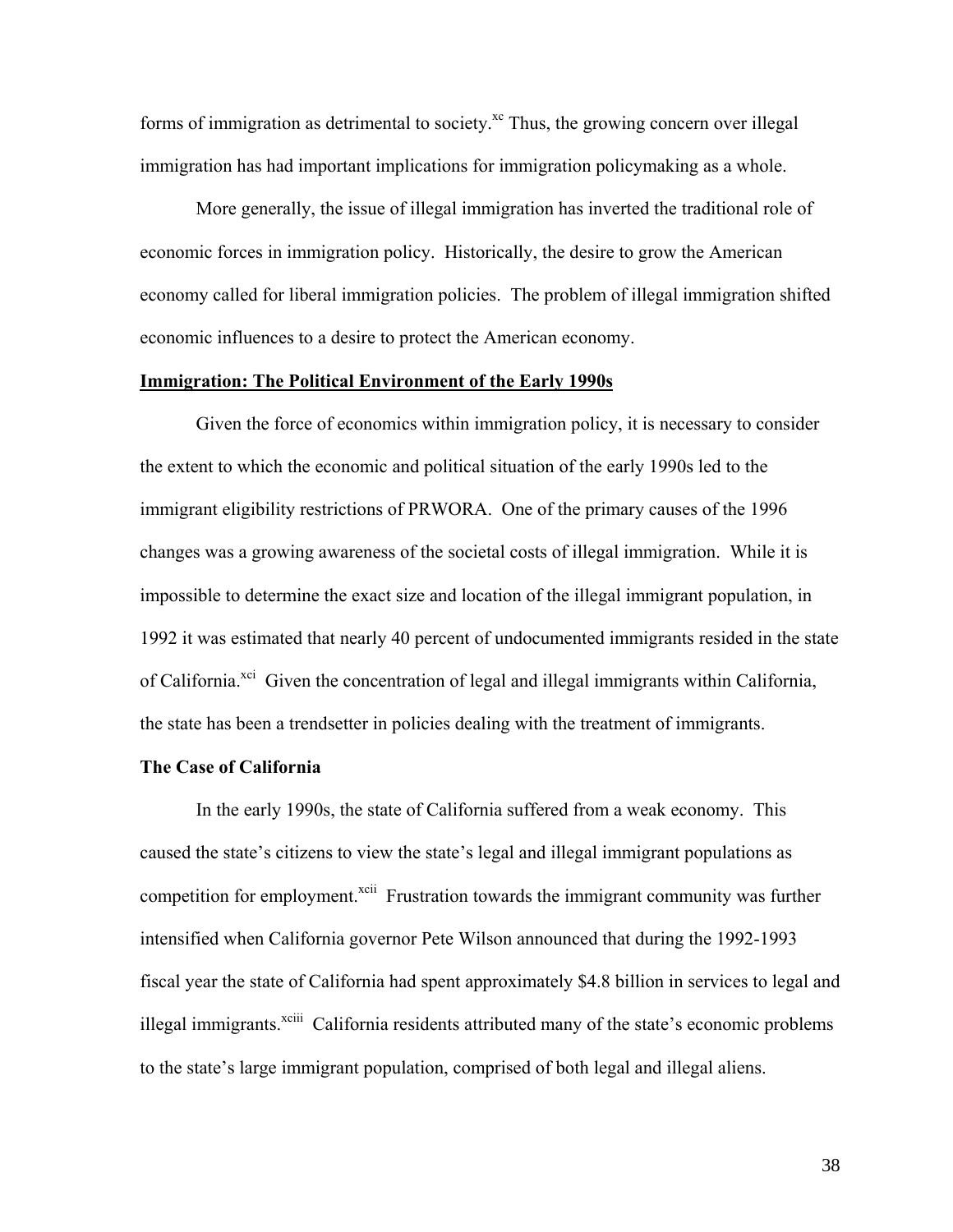Policymakers, such as Governor Wilson, blurred the distinction between legal and illegal immigrants in order to gain political support.

In 1993, California residents were asked to name the greatest benefit the state received from foreign immigration. 43% of respondents stated that there were no benefits.<sup>xciv</sup> Similarly, 37% of Californians responded that they "favored strongly" the idea of stopping foreign immigration for a period of three years. $x^{x}$  It is clear that in the early 1990s, Californians strongly resented the presence of both legal and illegal immigrants. This resentment caused Californians to push on both the local and federal level for changes in policies towards immigrants.

On the local level, Californians showed their resentment towards immigrants with the Proposition 187 ballot initiative. This proposal, otherwise known as "Save Our State," sought to bar illegal immigrants from attending public schools and receiving health care and social services. The California Coalition for Immigration Reform led the grassroots effort to put Proposition 187 on the November 1994 ballot. Supporters of the proposal insist that it was not meant as an "anti-immigrant initiative" but rather as "an anti-illegal immigrant initiative."<sup>xcvi</sup> Despite this claim, Proposition 187 clearly represents the growing public sentiment against immigrants in general.

Californian's frustration with immigrants is also evidenced through actions taken by the state's federal delegation. In 1994, several California representatives introduced legislation which was aimed at immigrants. Representative Dana Rohrabacher (R-Huntington Beach) proposed legislation which would have required public schools to "report… students who were illegal aliens or who did not have at least one parent who was a legal resident."xcvii Congressmen Gary Condit (D-Modesto) introduced a second piece of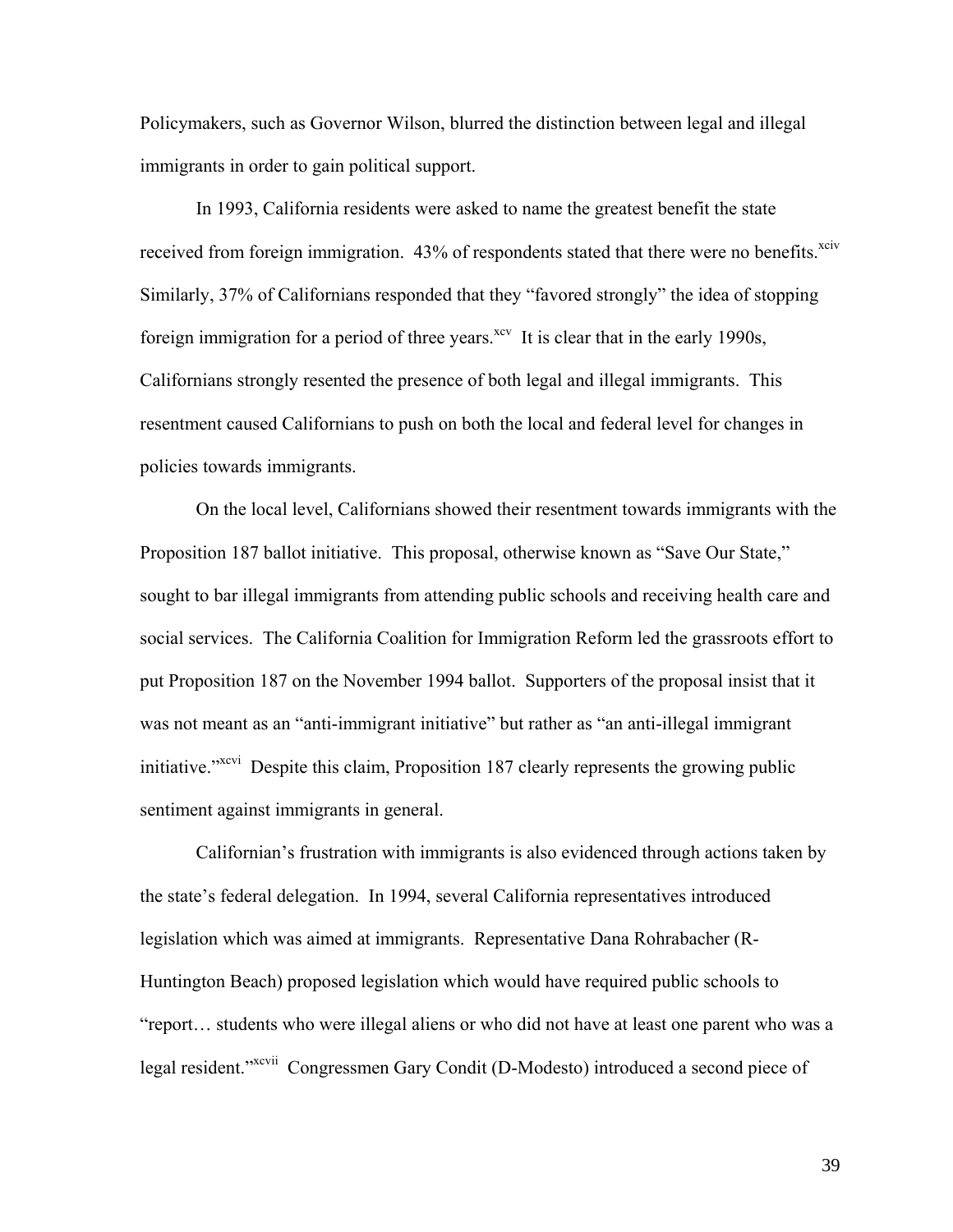legislation which would have allocated "\$600 million to states and localities for costs related to the incarceration of illegal immigrants."<sup>xcviii</sup> Both the Rohrabacher and Condit proposals were defeated by relatively large margins. Representative Jay Kim (R-Yorba Linda) introduced the third proposal, which was ultimately successful. Representative Kim's legislation prevented illegal immigrants from receiving "disaster assistance from the Federal Emergency Management Agency."xcix

In examining Proposition 187 and the three pieces of federal legislation, there are two levels of importance which must be noted. First, and most obviously, all four proposals draw attention to the extent to which undocumented immigrants benefit from public services within the United States. The four proposals all focus on the fact that society, through both the state and federal government, spends money on people who are not legally present in the United States. The second level of importance is that three of the four pieces of legislation attempted to reduce public spending on illegal residents. Representative Condit's proposal was an attempt to shift the financial burden of illegal immigrants in the criminal justice system from the state to the federal government. Proposition 187 and the Kim proposal both sought to deny assistance to illegal immigrants. These three situations were attempts to lessen the financial burden of immigrants on the government. Since the state of California was in an economic recession, public officials sought to reduce spending in any possible way. While in California the trend of denying public services was limited to illegal immigrants, this strategy became a key element of the federal government's ability to overhaul the nation's welfare system.

According to Josh Bernstein, Senior Policy Director at the National Immigration Law Center (NILC), the anti-immigrant sentiment within California created the perception among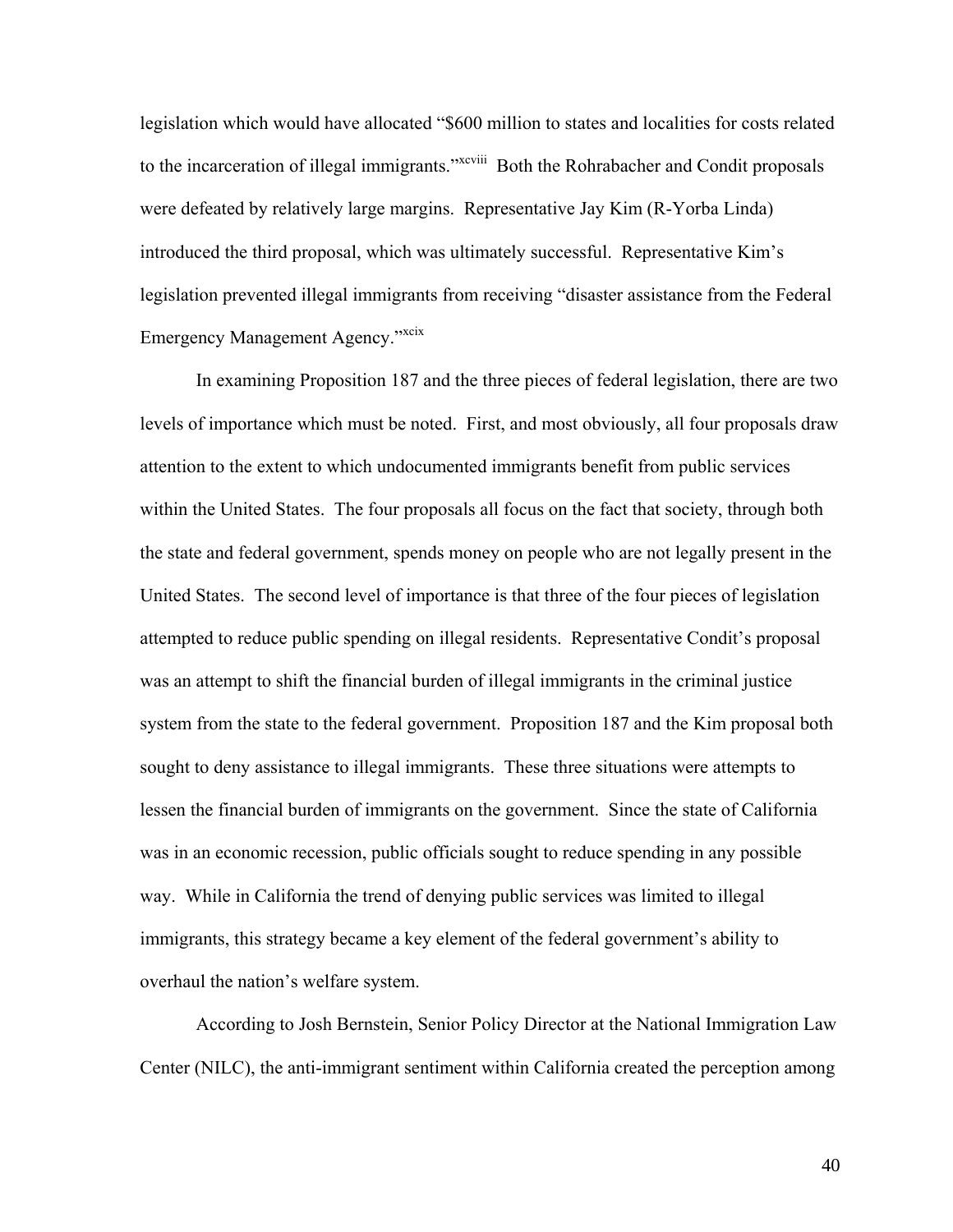national lawmakers that such a sentiment existed across the country.<sup>c</sup> This perception converged with a simultaneously existing public sentiment against welfare to result in PRWORA's immigrant restrictions.

 Prior to examining how welfare and immigration policies combined in the 1996 law, it is necessary to consider the role of modern ethnic groups in the formation of immigration policy. It seems odd that ethnic groups did not work to counter the anti-immigrant sentiment of the early 1990s. As evidenced by the actions of the Irish and German at the time of the National Origins Quota Act, ethnic groups have historically acted to influence immigration policy so that it is favorable to members of their ethnic group. It seems that Hispanic ethnic groups did not engage in a similar strategy for several reasons. First, as noted by Peter Skerry, the assimilation and ethnic politics of modern immigrant groups differ from "the classic pattern… exemplified by European immigrants.<sup>"ci</sup> While previous immigrant groups worked for assimilation into American culture and society, modern immigrants often present themselves as racial minorities and seek to gain special privileges as a result of this minority status.<sup>cii</sup> A second factor contributing to the absence of the Hispanic-American voice in opposition to the anti-immigrant sentiment of the early 1990s was division within the Hispanic-American community. On issues related to immigration, there is no clear consensus within the Hispanic community. Furthermore, there is a disconnect between the opinions of Hispanic-American leaders and average members of this ethnic group.<sup>ciii</sup> The difficulty in creating consensus would have made it difficult for Hispanics to engage in any type of strategy to counteract anti-immigrant feeling.

 While ethnic groups were not successful in preventing the PRWORA restrictions, they have since mobilized in response to the changes. Many Hispanic-Americans were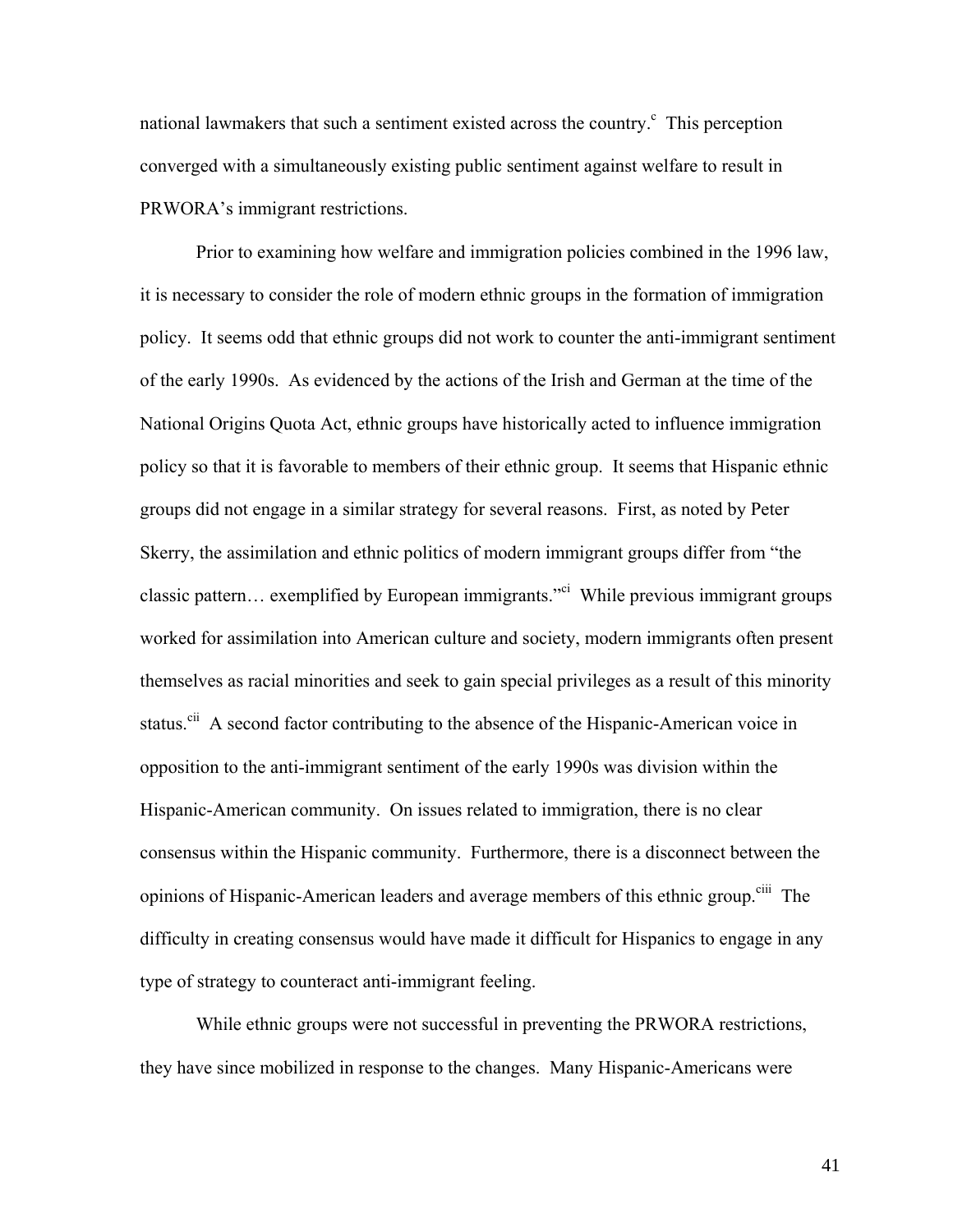angered by the restrictions and responded by voting in record numbers. Between 1992 and 1996 the Hispanic Democratic vote rose from 60 to 72 percent. In the same years Asian Americans "increased their support for the Democratic ticket... from 29 to 43 percent.<sup>"Civ</sup> The fact that these ethnic groups turned to the Democratic Party is in accordance with the traditional relationship between Democrats and ethnic minorities. The mobilized response of such ethnic groups was a primary factor contributing to the limited restorations that have been enacted since 1996.

#### **Welfare: The Political Environment of the Early 1990s**

While anti-immigrant sentiment was centralized within California, public frustration with America's welfare system existed nation-wide. This frustration was a second important factor that caused the immigrant provisions of the Personal Responsibility and Work Opportunity Reconciliation Act of 1996.

During the early 1990s, stories of welfare fraud and abuse of benefits dominated the public's understanding of how the welfare system functioned. In 1991, a CBS News poll showed that 80% of Americans thought that welfare recipients were dependent on the welfare system.<sup>cv</sup> Welfare was not popular with taxpayers, administrators found the program difficult to administer, and many recipients disliked the stigma attached with receiving public benefits.<sup>cvi</sup> It was within this context that public officials began to debate various ways of reforming the welfare system.

### **President Clinton's Promise to "End Welfare as We Know It"**

 In January 1992, 90% of Americans believed that the welfare system needed to be changed.<sup>cvii</sup> As a result of this public pressure, welfare reform became an important issue during the 1992 presidential campaign. Democratic-party nominee, Bill Clinton, campaigned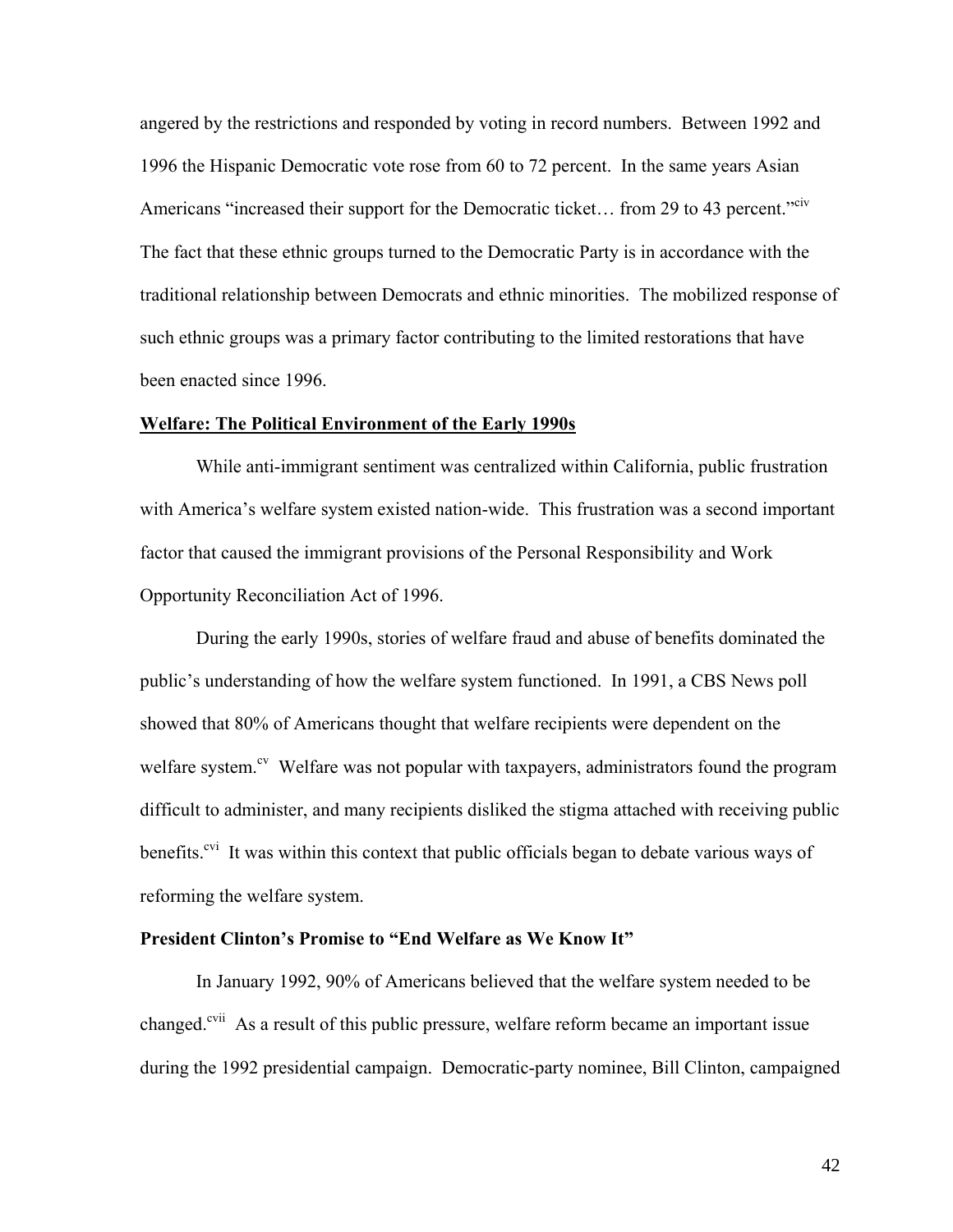on the promise to "end welfare as America knew it," a promise which many believe ultimately forced Clinton to sign PRWORA in 1996. During the first two years of Clinton's presidency, the administration focused its efforts on reforming the nation's health care system rather than working to reform welfare. Clinton's welfare proposal, the Work and Responsibility Act of 1994, was not introduced until June 14, 1994, only several months before the midterm elections.<sup>cviii</sup> Clinton wanted to introduce his plan prior to the November 1994 midterm elections so that Democratic candidates would not suffer as a result of him not acting on his campaign promise.

 The Work and Responsibility Act of 1994 contained provisions designed to appeal to both conservatives and liberals. In an attempt to gain support from conservatives, the Clinton plan proposed implementing work requirements and imposing a two-year limit for the receipt of Aid to Families With Dependent Children (AFDC) benefits.<sup>cix</sup> These more conservative approaches to reforming the welfare system were balanced by plans for job training programs and health and child care benefits, programs strongly supported by liberals. The four main ideas guiding the Clinton administration's welfare reform efforts were providing encouragements for people to move from welfare to work, "improving child support enforcement…, providing education and training needed to help welfare recipients find and keep jobs, and limiting the length of time a person can receive benefits in order to underscore that welfare should not be a way of life." $cx$ 

While Clinton did propose a welfare plan, it was the Republican proposal which was ultimately implemented. This fact is often blamed on Clinton's strategy of focusing on health care reform rather than welfare reform in the first few months of his presidency.<sup>cxi</sup> Clinton's choice to focus on health care made it impossible for Congress to give his welfare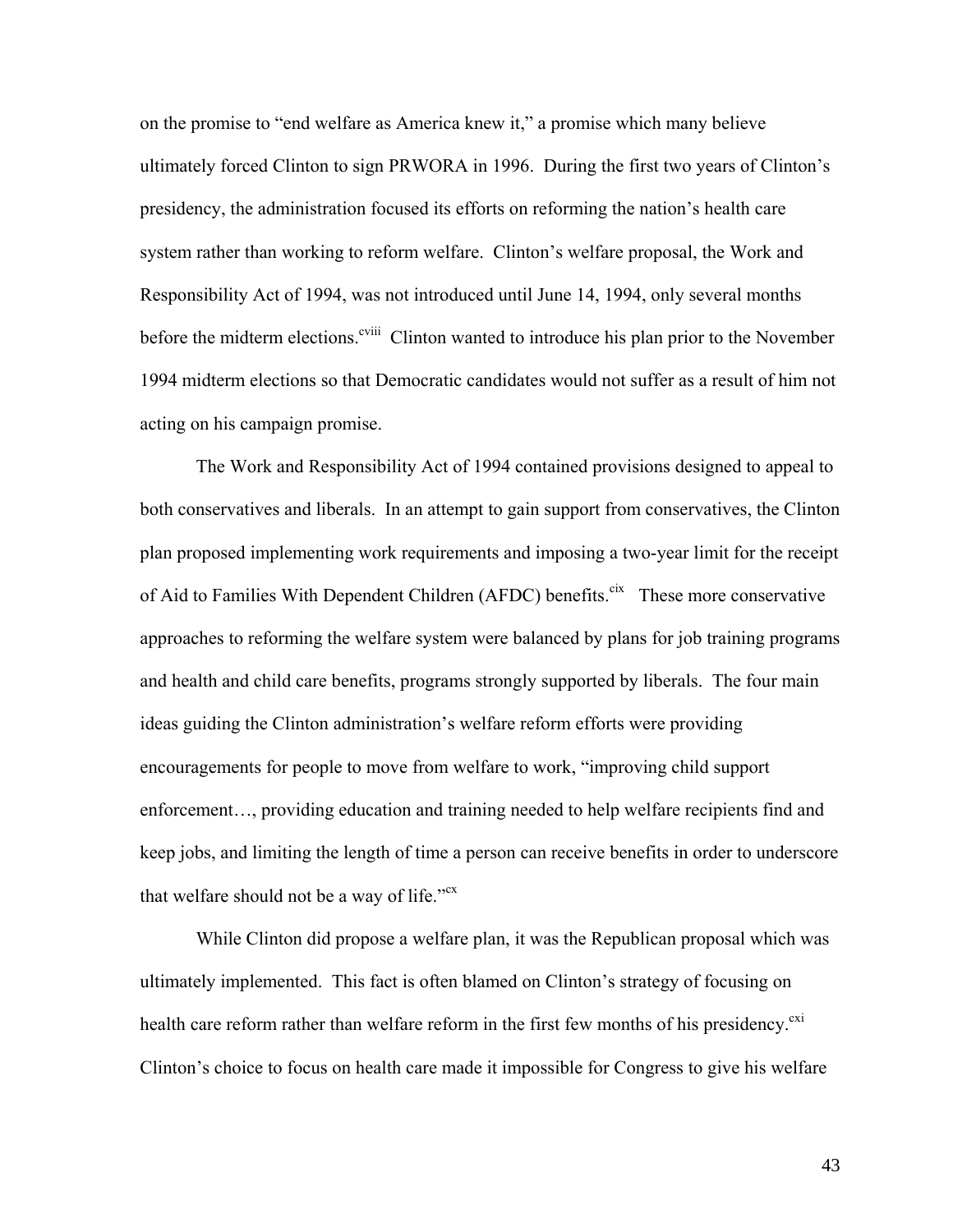plan any attention once it was introduced, a mere six months before the November 1994 midterm elections. By this point, Clinton had already made himself vulnerable to criticism from the Republican Party. Clinton's choice to wait to act on this issue which had been an important part of his campaign, gave the Republicans greater credibility when they began their Contract With America campaign.

## **Republicans and the Contract With America**

 During the campaign before the November midterm 1994 elections, the Republican Party staged a massive, coordinated attempt to regain control in the House of Representatives. The central component of this effort was a ten-point document, known as the "Contract With America," which became the "party's campaign manifesto."<sup>cxii</sup> On September 27, 1994 the Republican Party staged a press conference in which over 300 Republican incumbents and challengers signed onto this legislative agenda. The Contract With America was a list of issues the GOP promised to address within the first 100 days of controlling the House.

 The number three provision of the Contract With America called for reforming welfare, and specifically for imposing time limits on receipt of AFDC benefits.<sup>cxiii</sup> The importance of the Contract With America within the welfare reform debate is a result of the complexity of what the Contract promised to accomplish. In the Contract, Republicans promised to "cut taxes, increase military spending, and balance the budget – all at once." $\alpha$ xiv Ultimately the Republicans were forced to make cuts to welfare programs in order to follow through on all of these promises.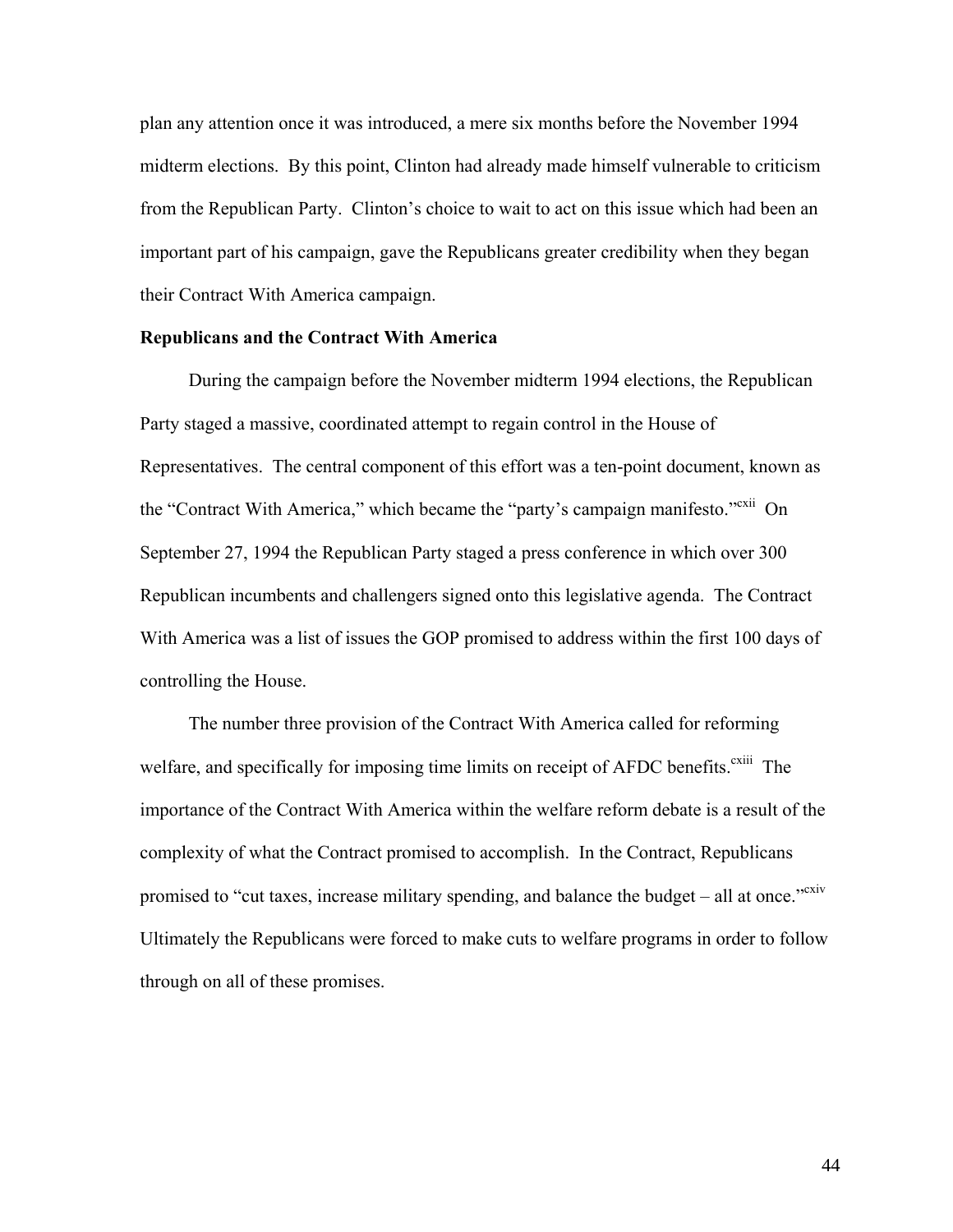## **Combined Frustrations: Immigrants and Welfare**

During much of the 1990s public frustration over welfare remained distinct from the existing anti-immigrant sentiment. However, the law that was ultimately enacted makes it clear that these two frustrations combined to result in a public policy which makes a statement about the types of immigrants wanted within America. Within the PRWORA law, Title IV deals specifically with the issue of restricting noncitizens from receiving public benefits. This section of the law is introduced with a statement which reads,

The Congress makes the following statements concerning national policy with respect to welfare and immigration:

- (1) Self-sufficiency has been a basic principle of United States immigration law since this country's earliest immigration statutes.
- (2) It continues to be the immigration policy of the United States that— (A) aliens within the Nation's borders not depend on public resources to meet their needs… and
	- (B) the availability of public benefits not constitute an incentive for immigration to the United States.<sup>cxv</sup>

Given this introduction to the law, it is necessary to examine how the public concerns over welfare and immigration combined.

A great deal of the debate over welfare reform centered on issues such as time limits and work requirements. Although there was a rising anti-immigrant sentiment within the country, none of the ten provisions of the Contract With America dealt with immigration or policies towards immigrants already in the country. Furthermore, anti-immigrant legislation at the state level, such as California's Proposition 187, focused on illegal immigrants. Despite the early distinction between legal and illegal aliens in restricting welfare eligibility, welfare reform ultimately included provisions which prevented legally present immigrants from receiving public benefits.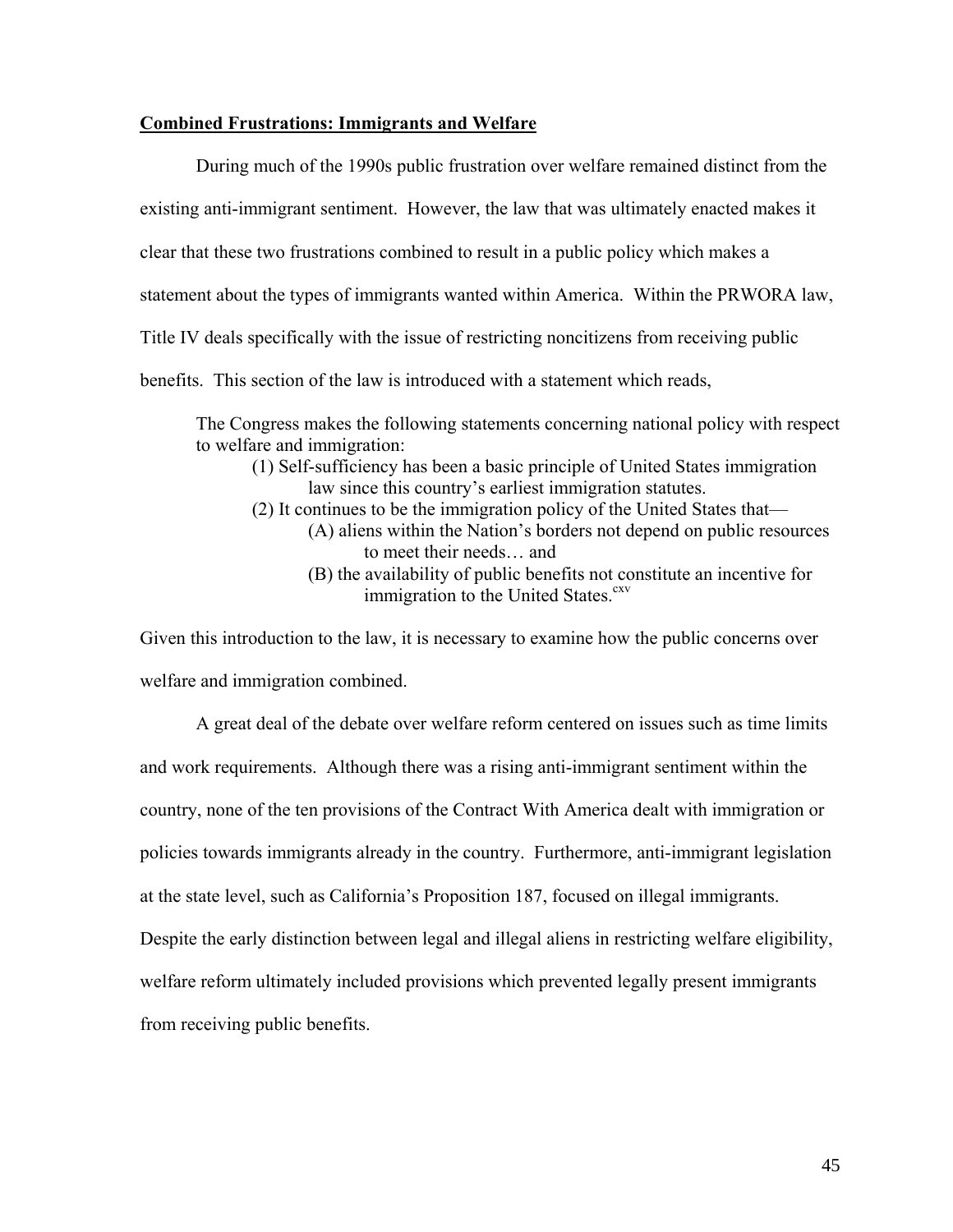During the early 1990s the frustration towards illegal immigrants stemmed from the realization that state and federal funds were being spent on this population which was not legally present in the United States. As public attention was drawn towards the costs spent on illegal immigrants, the public became aware of spending on legal immigrants.<sup>cxvi</sup> Similarly, as efforts were made to divert financial resources from illegal immigrants, it became more acceptable to divert financial resources from legal immigrants. Funding for portions of President Clinton's welfare reform proposal came from changing eligibility requirements for legal immigrants to programs such as SSI and AFDC. The changes in eligibility made by the Clinton proposal differed from those that were ultimately enacted both in the magnitude of what was cut and in the purpose of why the cuts were made. The Clinton proposal simply extended the amount of time that a sponsors' income would be deemed available to an immigrant from three to five years,<sup>cxvii</sup> a relatively small change compared to the complete disqualifications enacted by PRWORA. Furthermore, the cuts made in the Clinton plan were used to fund other parts of the welfare reform proposal.

When the Contract With America Republicans came to Congress in January 1995, they immediately began to work on what they had promised during the campaign. House Republicans proposed the Personal Responsibility Act as their welfare reform plan. Since this legislation was proposed in the context of the other Contract With America promises, elements of the legislation were designed to complement other Contract promises, even those not related to welfare. Specifically, the Personal Responsibility Act was designed to produce a "net savings of about \$40 billion over five years," a savings that would allow the Republicans to fulfill their Contract promises to reduce the deficit and provide a tax cut.<sup>cxviii</sup> The savings within the Personal Responsibility Act came from eliminating the eligibility of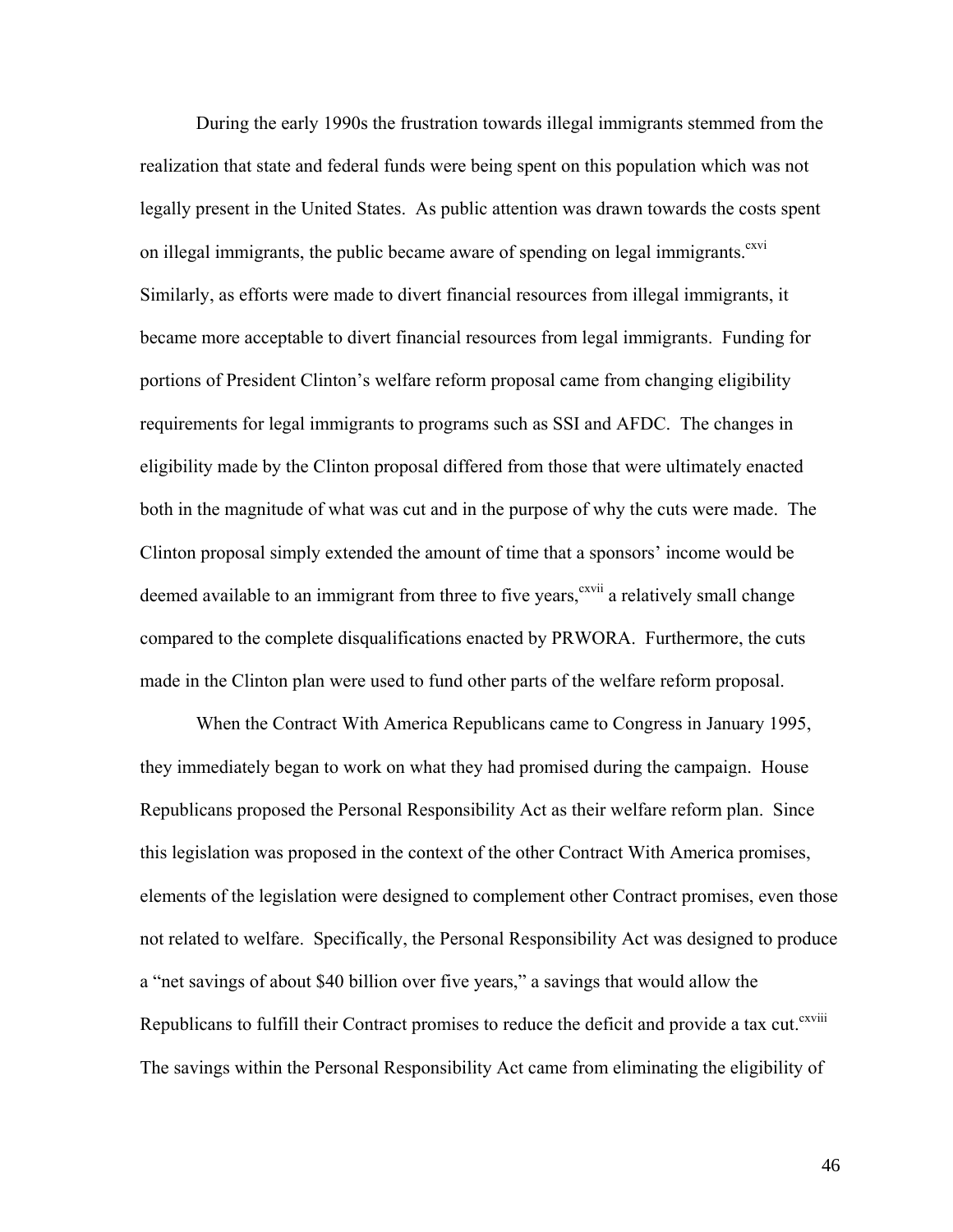legal immigrants to many welfare programs. Restricting immigrant eligibility to welfare was a "financing mechanism"<sup>cxix</sup> used by Republican lawmakers to fulfill their Contract With America promises.

Although the immigrant eligibility restrictions ultimately included in PRWORA severely limited the extent to which immigrants could receive benefits, the provisions enacted were much less restrictive than what had been originally proposed in the Contract With America legislation.<sup>cxx</sup> Immigrants rights groups, such as NILC, consider their advocacy efforts related to PRWORA to have been successful.<sup>cxxi</sup> Mr. Bernstein explained that the perception of nationwide anti-immigrant sentiment caused lawmakers to fear the political consequences of supporting immigrants. The perception of anti-immigrant sentiment resulted in an especially challenging situation for advocates.

 The immigrant eligibility provisions of the Personal Responsibility and Work Opportunity Reconciliation Act are the result of several factors. First, since the passage of the 1965 Hart-Celler Act, Americans have become more aware of the negative economic impact of immigrants. This awareness turned to frustration when California, a state with a large immigrant population, experienced an economic downturn in the early 1990s. Public frustration within California towards the costs of legal and illegal immigration caused lawmakers to perceive a nationwide anti-immigrant sentiment. This perceived antiimmigrant sentiment came at a time when lawmakers also felt political pressure to reform the nation's welfare system. The combination of public awareness about the costs of immigration and frustration with misdirected resources in the welfare system focused the debates over welfare reform on issues of economics.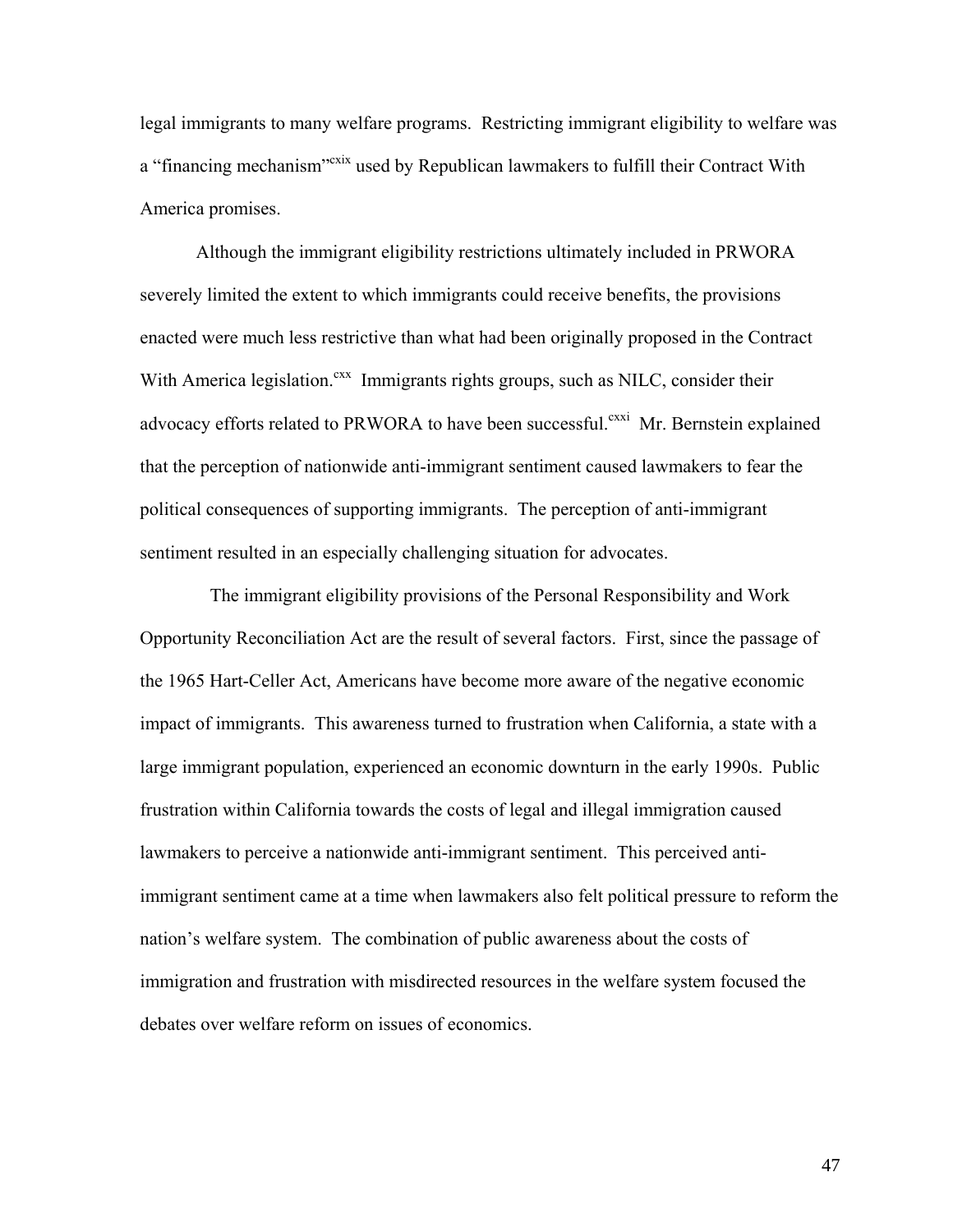While the restrictions imposed in 1996 were the result of the traditional force of economics within immigration policy, they represent a shift within this policy area by employing new methods to control the size of America's immigrant population. In the past, immigration policy focused solely on limiting the entry of immigrants. The welfare restrictions of 1996 deal with the rights accorded to immigrants once they have entered the country. This new method within immigration policy attempts to deter immigrants from coming to the United States by limiting the economic privileges that will be accorded to them once they arrive. While PRWORA is clearly a welfare law, the introduction to Title IV identifies immigration policy goals. Using welfare policy towards immigrants to accomplish immigration goals creates a new distinction between citizens and legally-present immigrants. Furthermore, this policy change eliminates any distinction between immigrant policy and immigration policy.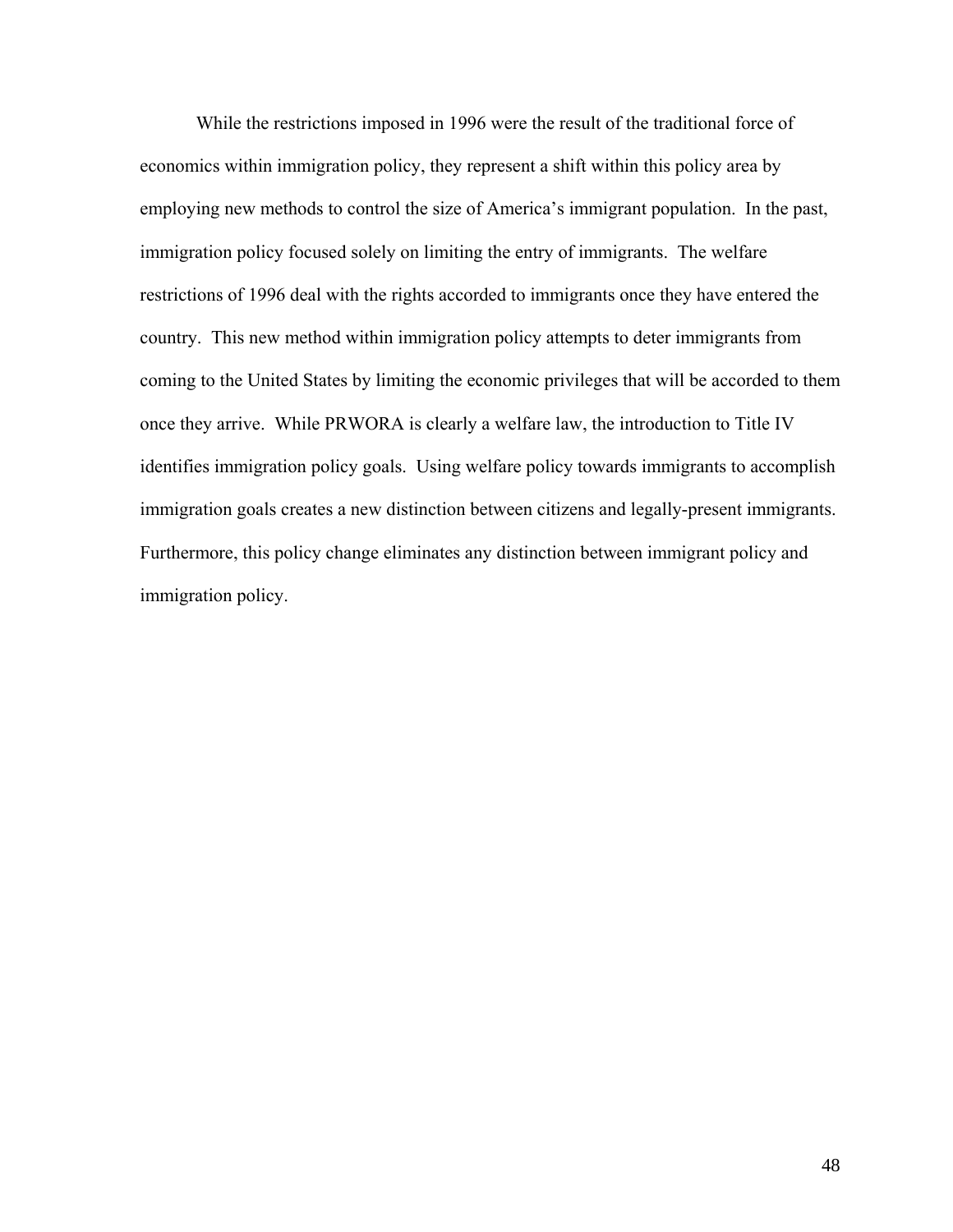#### **Chapter Three**

#### **Case Study of State Responses**

# **New Choices for States**

As established in Chapters One and Two, the Personal Responsibility and Work Opportunity Reconciliation Act of 1996 (PRWORA) changed the nature of both benefits and immigration policy by distinguishing between legally present immigrants and citizens in the distribution of benefits. The law accomplished this both by changing federal eligibility guidelines and by increasing state flexibility in administering cash assistance.

More specifically, PRWORA ended the Aid to Families With Dependent Children (AFDC) entitlement program and replaced it with the Temporary Assistance to Needy Families (TANF) block grant. The change from an entitlement program to a block grant limited federal government spending on cash assistance. A fixed amount is annually transferred from the federal government to the states to help state governments finance programs to assist low-income residents. Since state governments would now receive a fixed level of funding, legislators believed that they needed flexibility in creating programs to address the specific needs of their communities.<sup>cxxii</sup> As part of this flexibility, states became responsible for determining the eligibility of certain immigrant groups to the stateadministered, but federally-funded, TANF program. In addition, states have gained influence over the extent to which immigrants can access welfare benefits because they have needed to respond to eligibility changes within the federally administered SSI and Food Stamp programs.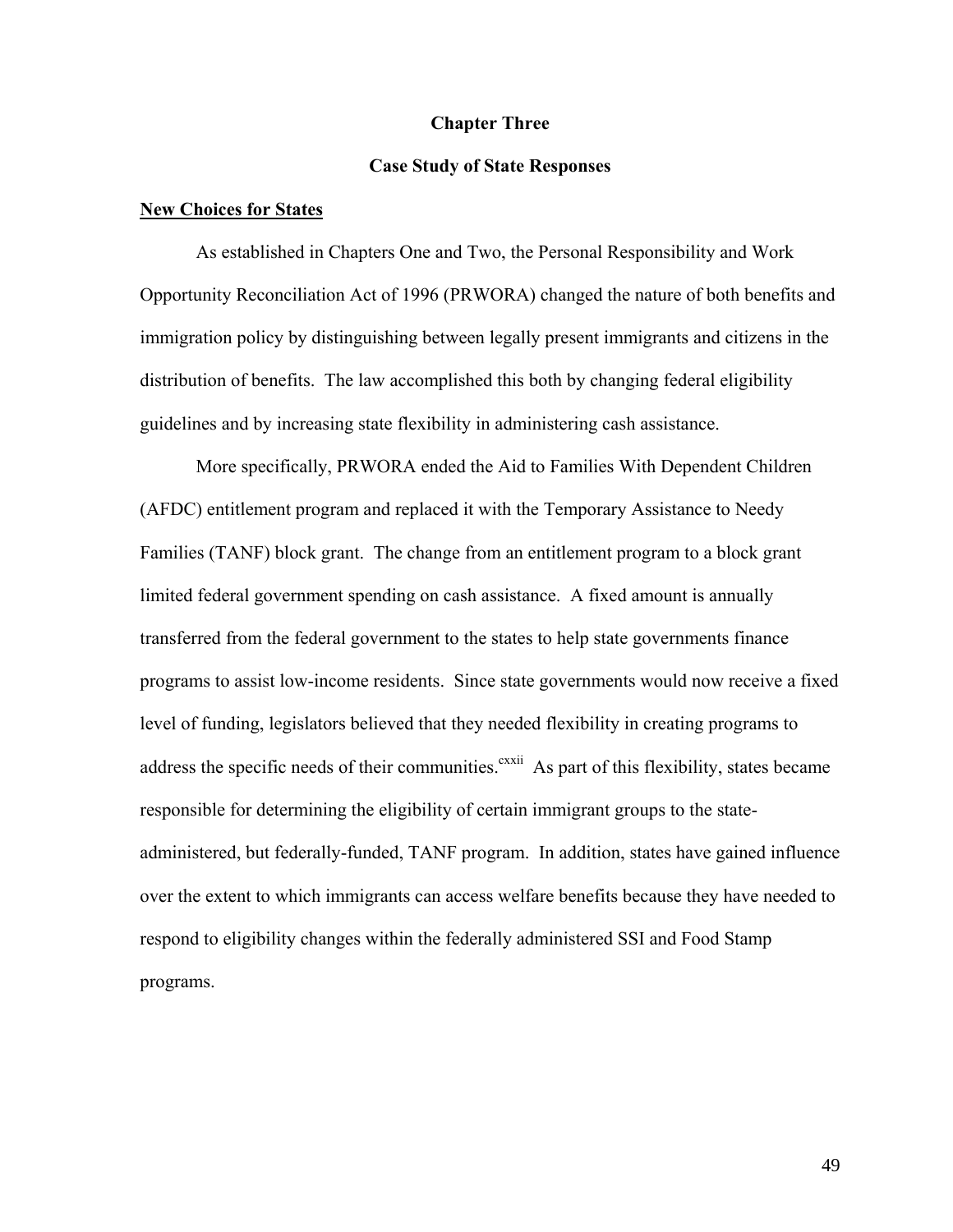### **Eligibility to Federal Programs**

As a result of the change from an entitlement program to a block grant, states received increased flexibility in the creation and administration of cash assistance programs funded by the federal government. First, states were given the ability to decide whether or not pre-enactment immigrants (those legally present in the United States on August 22, 1996) would be eligible for TANF and TANF-funded programs.<sup>cxxiii</sup> The second state choice dealt with post-enactment immigrants. Federal legislation barred immigrants that arrived in the United States after August 22, 1996 from receiving TANF funds for their first five years in the country. Whether or not these immigrants would be eligible to receive TANF at the end of the five-year bar was a decision delegated to the states.<sup>cxxiv</sup> The state flexibility in this area stems from the idea that states are best suited to understanding the needs of persons residing within their jurisdictions. As a result, some states provide TANF to immigrants, while others do not.

### **State Supplement Programs**

In addition to the choices specifically contained within the PRWORA legislation, states were faced with the unwritten choice of whether or not to create state-funded supplement programs to cover immigrants no longer eligible for the federal SSI and Food Stamp programs. Furthermore, since post-enactment immigrants are unable to receive TANF for their first five years in the country, states needed to decide whether to provide aid for this group of immigrants. State governments recognized that, although federal assistance was no longer available to many immigrants, the needs of these residents would not disappear.<sup>cxxv</sup>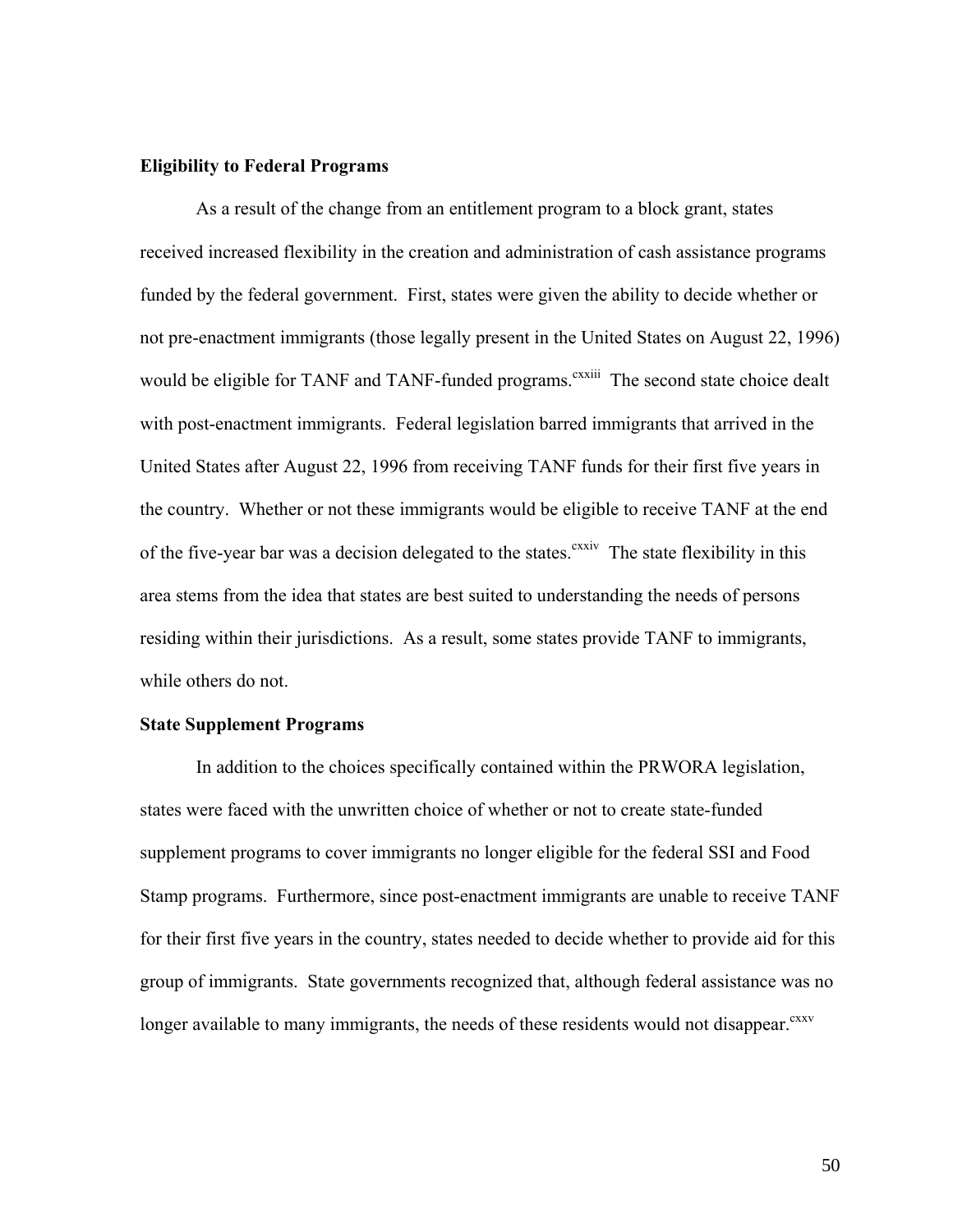As a result, some states have decided to allocate state funds to create replacement SSI, Food Stamp, and/or TANF programs.

## **Eligibility to State Programs**

The final way that states have gained power in determining the extent to which immigrants are able to access welfare benefits applies to those states that have decided to create state-funded supplement programs to replace the loss of federal benefits. If a state decided to implement state-funded programs, they are able to determine which groups of immigrants are eligible to their supplemental programs. According to the Urban Institute's report, *Patchwork Policies: State Assistance for Immigrants under Welfare Reform*, state governments have primarily used three methods to restrict access to state programs. They have prevented immigrants from receiving welfare benefits by "limiting assistance for postenactment immigrants, limiting the population groups eligible…, and deeming the income of an immigrant's sponsor to the immigrant.<sup>"cxxvi</sup> In general, state programs are more available to immigrants that were in the United States at the time PRWORA was enacted.<sup>cxxvii</sup> States have also tended to favor more vulnerable subgroups of immigrants such as children, the elderly, and the disabled.<sup>cxxviii</sup> Finally, many state programs use sponsor-deeming to determine financial eligibility. When immigrants enter the United States under the familypreference categories, they are required to have a sponsor. A sponsor is someone in the United States that promises to be financially responsible for the immigrant. With sponsordeeming, the income of the sponsor is considered to be available to the immigrant, raising the income level of the immigrant so that they often do not meet the financial eligibility requirements to receive welfare benefits.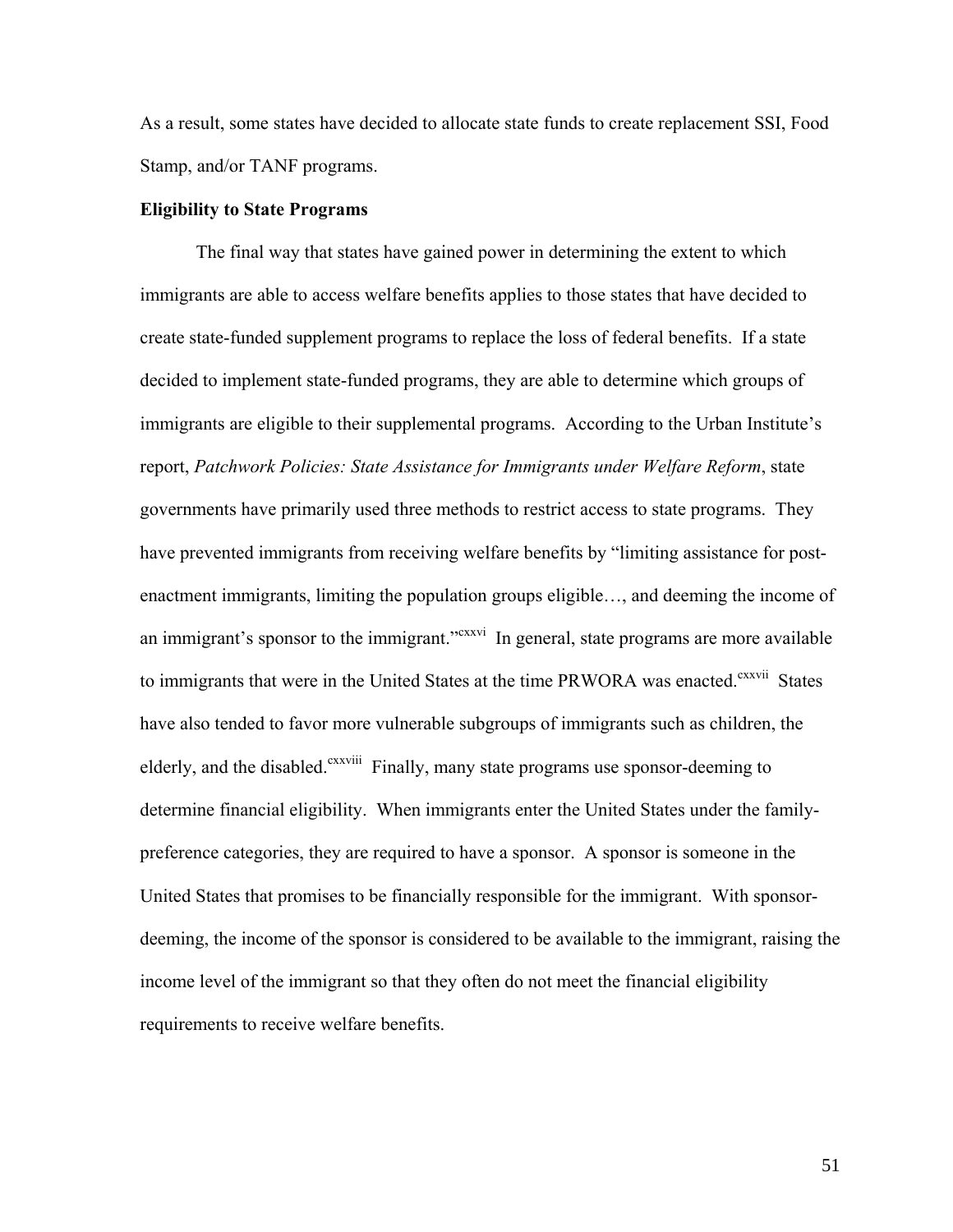#### **Case Study: State Responses to Welfare Reform**

States have responded in a variety of ways to the many choices created by PRWORA. Some states have made every effort to maintain the level of access to the welfare system that existed before the law was passed. States with the most generous responses to PRWORA have allowed immigrants to participate in state-administered programs, and have created state-funded programs to supplement the loss of federal benefits. The next tier of generosity includes states that have maintained immigrant participation in federally funded programs, but did not create state supplement programs. Finally, the most restrictive states barred immigrants from state-administered programs and did nothing to supplement the loss of federal benefits.

While it would seem that the size of a state's immigrant population would have had significant influence on its decision regarding immigrant access to the safety net, this does not appear to have been the case. States with large immigrant populations have the greatest need to maintain benefit availability to immigrants; however, these states also have the highest costs when they decide to meet this need. This conflict has reduced the influence of the size of a state's immigrant population on its decision of whether or not to allow immigrants to access welfare benefits.<sup>cxxix</sup> In order to understand what factors have influenced state responses to PRWORA, this chapter will consist of a case study examining how four states have responded to the increased flexibility created by the law.

## **Methodology For Determining Case Study States**

In response to the significant changes made by PRWORA, the Urban Institute, a nonpartisan research organization devoted to social policy, began the *Assessing the New Federalism* program. This project is "designed to analyze the devolution of responsibility for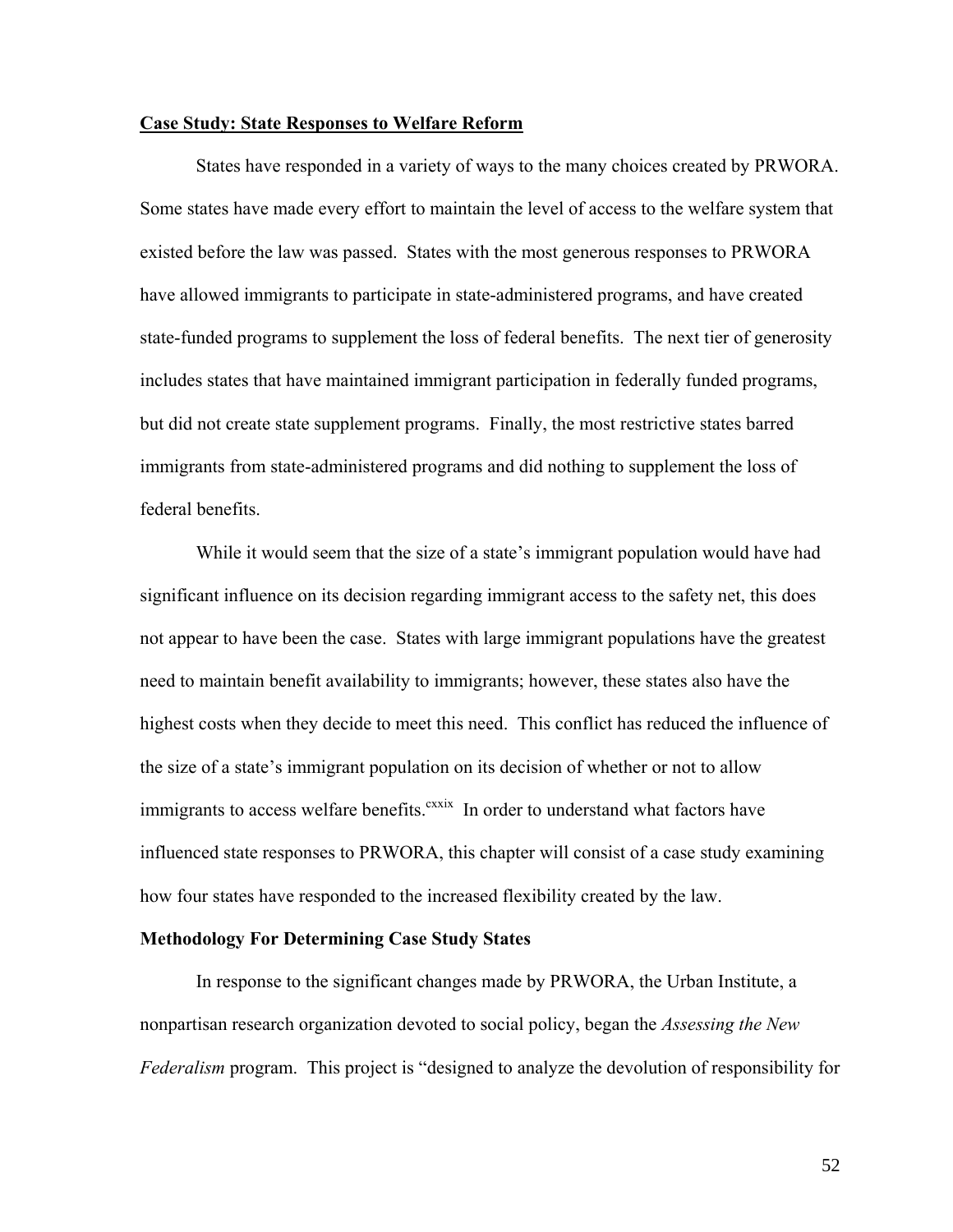social programs from the federal government to the states..."<sup>cxxx</sup> As part of *Assessing the New Federalism*, researchers at the Urban Institute conducted a study of state welfare policies towards immigrants. The data collected through this study was analyzed in the report *Patchwork Policies: State Assistance for Immigrants under Welfare Reform.* In summary, the researchers concluded that welfare reform has negatively affected the extent to which immigrants are able to access the social safety net. They suggest that PRWORA "institutionalized" the idea of "treating noncitizens differently from citizens" and that although some states have attempted to maintain the availability of benefits, they "do not fully substitute for federal assistance."<sup>cxxxi</sup> Furthermore, the changes in immigrant eligibility brought by welfare reform have made it difficult for those immigrants that remain eligible to access the safety net.<sup>cxxxii</sup>

In addition to explaining how PRWORA changed immigrant eligibility to welfare and identifying problems that have resulted from this change, the *Patchwork Policies* report also presents a significant amount of data regarding state choices affecting immigrants. This data is presented in the report, *State Snapshots of Public Benefits for Immigrants: A Supplemental Report to "Patchwork Policies."* Data from this report will be used to analyze different state responses to PRWORA.

Data from the *State Snapshots* report will first be used to select four states for the case study. The first necessary piece of information to consider is the availability of the state's safety net to immigrants. The Urban Institute researchers grouped states into four categories of availability. States in Category One are those that "made their safety nets most available to immigrants.<sup>"cxxxiii</sup> In contrast, Category Four is comprised of states in which the safety net was "least available"<sup>cxxxiv</sup> to immigrants. The second piece of information that will be used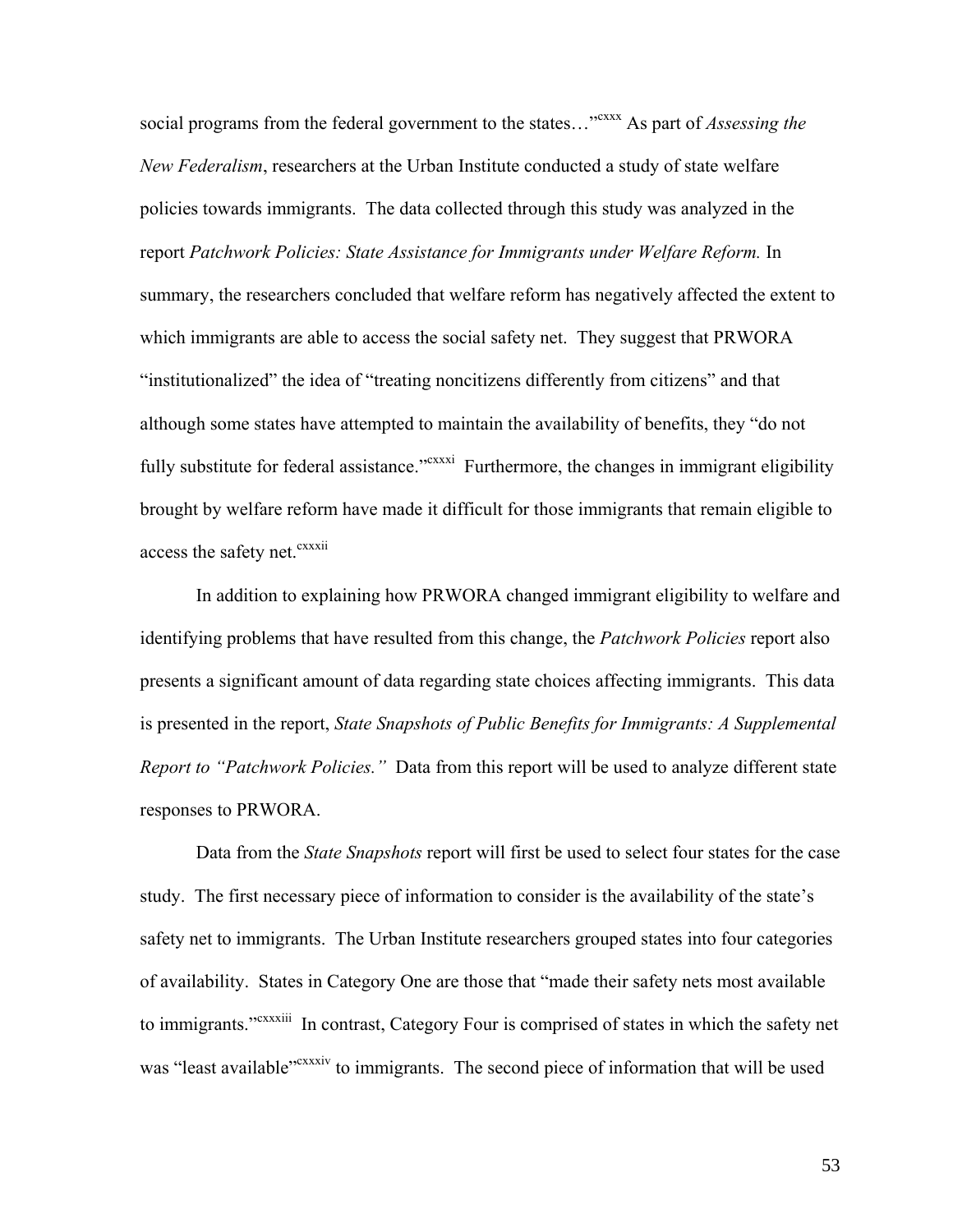in identifying the four case study states is the size of the immigrant population within a state. This piece of data is important to consider because the size of a state's immigrant population does not seem to be related to the availability of benefits to immigrants within the state. Examining states with a variety of immigrant population sizes will make it possible to consider other factors that have influenced state decisions of whether or not to include immigrants in the state's safety net. The *State Snapshots* report ranks states based on the percentage of immigrants as part of the state's population. This piece of data, in addition to the ranking of safety net availability to immigrants, will be used to identify four states for the case study.

After considering the abovementioned data, the four states that will be used for the case study portion of this paper are California, Massachusetts, Colorado, and Texas. California and Massachusetts are states that made the safety net "most available" to immigrant residents. In general, this means that these states maintained immigrant eligibility to the federally funded TANF program and allocated state funding to create supplemental programs. These states will be used to identify factors that influenced a state to provide benefits to immigrants. Since these states have different immigrant population sizes, it can be assumed that factors other than immigrant population size influenced their decisions to provide benefits (See Chart 3.1 for numerical rankings and population percentages). Colorado was chosen because it has a moderate-sized immigrant population, but made more restrictive policy choices than California and Massachusetts. Colorado maintained immigrant eligibility to the federally funded TANF program, but did not create state supplement programs. Finally, Texas serves as a contrast to all of these states. Although it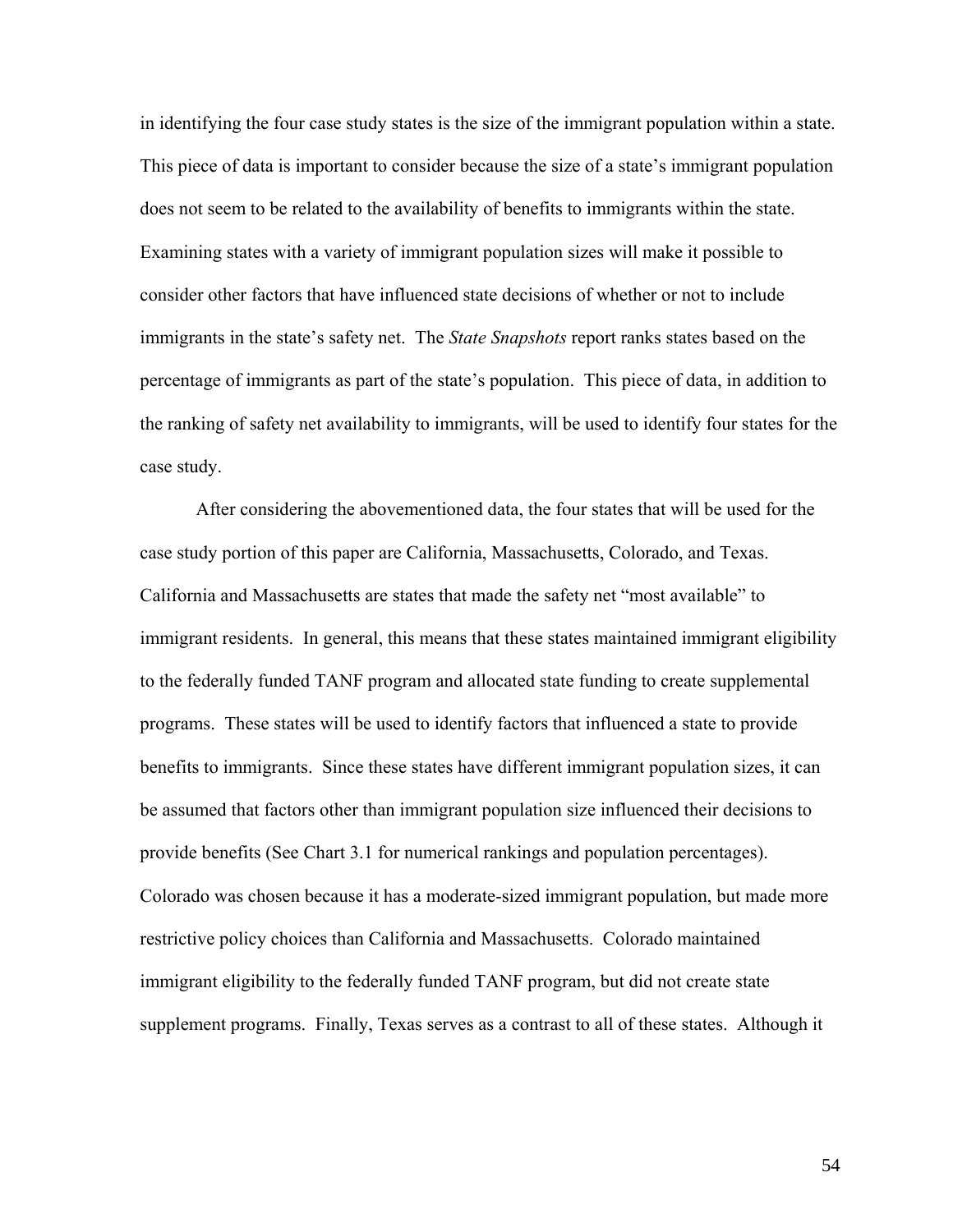has a large immigrant population, it most severely restricted immigrant access to the safety net.

|                                 | Noncitizens as a percentage   | Availability of the safety   |
|---------------------------------|-------------------------------|------------------------------|
|                                 | of state's population (state) | net to immigrants (scale 1-  |
|                                 | rank)                         | $4$ ; 1 = high availability) |
| California <sup>cxxxv</sup>     | $19\%$ (1)                    |                              |
| Massachusetts <sup>cxxxvi</sup> | $5\%$ (14)                    |                              |
| Colorado <sup>cxxxvii</sup>     | $5\%$ (15)                    |                              |
| Texas <sup>cxxxviii</sup>       | $9\%$ (7                      |                              |

## **Chart 3.1: Data Influencing Choice of Case Study States**

# **California Welfare Programs Available To Immigrants**

 In the state of California welfare programs are widely available to legal immigrants. California has continued to include pre-enactment immigrants in TANF cash assistance, known as CalWORKS. Post-enactment immigrants can also participate in CalWORKS after the five-year bar. In addition, California provides benefits to those immigrants that are ineligible for federally funded benefits. California maintains a state-funded TANF program for post-enactment immigrants until they qualify for federal TANF. The state also has a supplemental SSI and Food Stamp program. The state-funded programs are slightly restricted through sponsor-deeming and by limiting eligibility to subgroups of the immigrant population. The state-funded SSI program (State Cash Assistance Program for Immigrants-CAPI) and food stamp program (California Food Assistance Program- CFAP) are available to all pre-enactment immigrants and some groups of post-enactment immigrants.<sup>cxxxix</sup>

| Cash Assistance                        |     |
|----------------------------------------|-----|
| TANF for pre-enactment immigrants      | YES |
| Provision of TANF after five-year bar  | YES |
| State-funded TANF during five-year bar | YES |

**Chart 3.2: Welfare Programs for Immigrants in Californiacxl**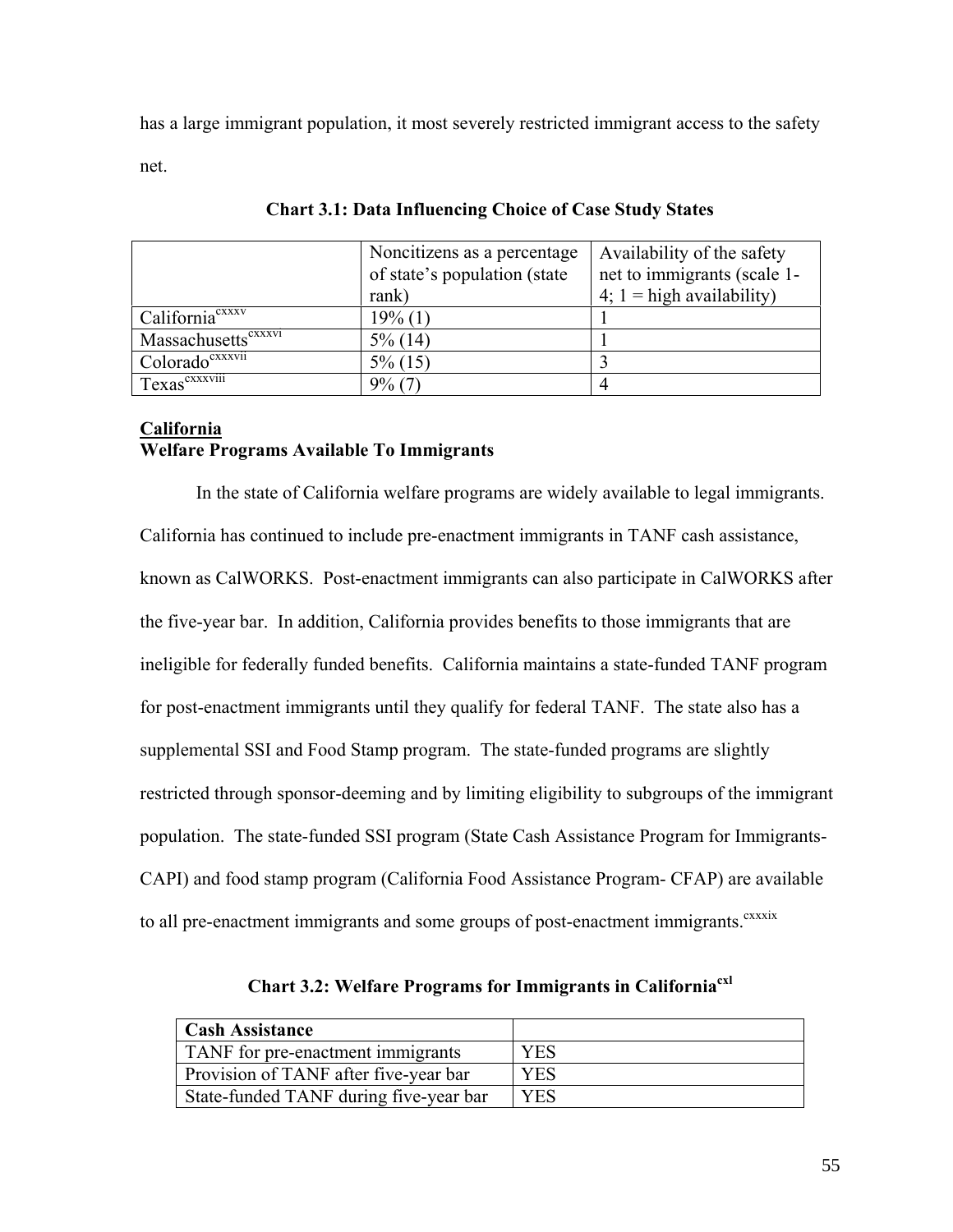| Sponsor-deeming                          | YES                             |
|------------------------------------------|---------------------------------|
| State-funded SSI for immigrants          | <b>YES</b>                      |
| Eligible Subgroups                       | Pre- and certain post-enactment |
|                                          | immigrants                      |
| Sponsor-deeming                          | N <sub>O</sub>                  |
| <b>Food Assistance</b>                   |                                 |
| State-funded food program for immigrants | <b>YES</b>                      |
| Eligible Subgroups                       | Pre- and certain post-enactment |
|                                          | immigrants                      |
| Sponsor-deeming                          | YES                             |

#### **Politics and Welfare Reform**

 Considering California's role in creating the perception of anti-immigrant sentiment in the early 1990s, something that contributed to the immigrant restrictions of PRWORA, it appears contradictory that California responded to the flexibility of PRWORA by maintaining immigrant access to the safety net. Upon examination of the legislative process establishing these programs, it seems that many legislators were responding to backlash from the immigrant community. California legislators were politically motivated to maintain immigrant access to welfare.

Early in the 1997 legislative session, Majority Leader Antonio Villariagosa (D-Los Angeles) introduced AB 1197. This bill proposed to establish a supplemental SSI and supplemental food stamp program by July 1, 1997. These programs would be available to any immigrant that could not participate in the federal program solely because of the PRWORA restrictions. On June 5, 1997, AB 1197 was approved with a 45-20 vote by the state Assembly. At this point in the budget process, Democrats in the Legislature had not yet begun negotiations with Republican governor, Pete Wilson.<sup>cxli</sup> Governor Wilson had been a strong supporter of the 1994 ballot initiative Proposition 187 which sought to deny illegal immigrants from receiving public benefits.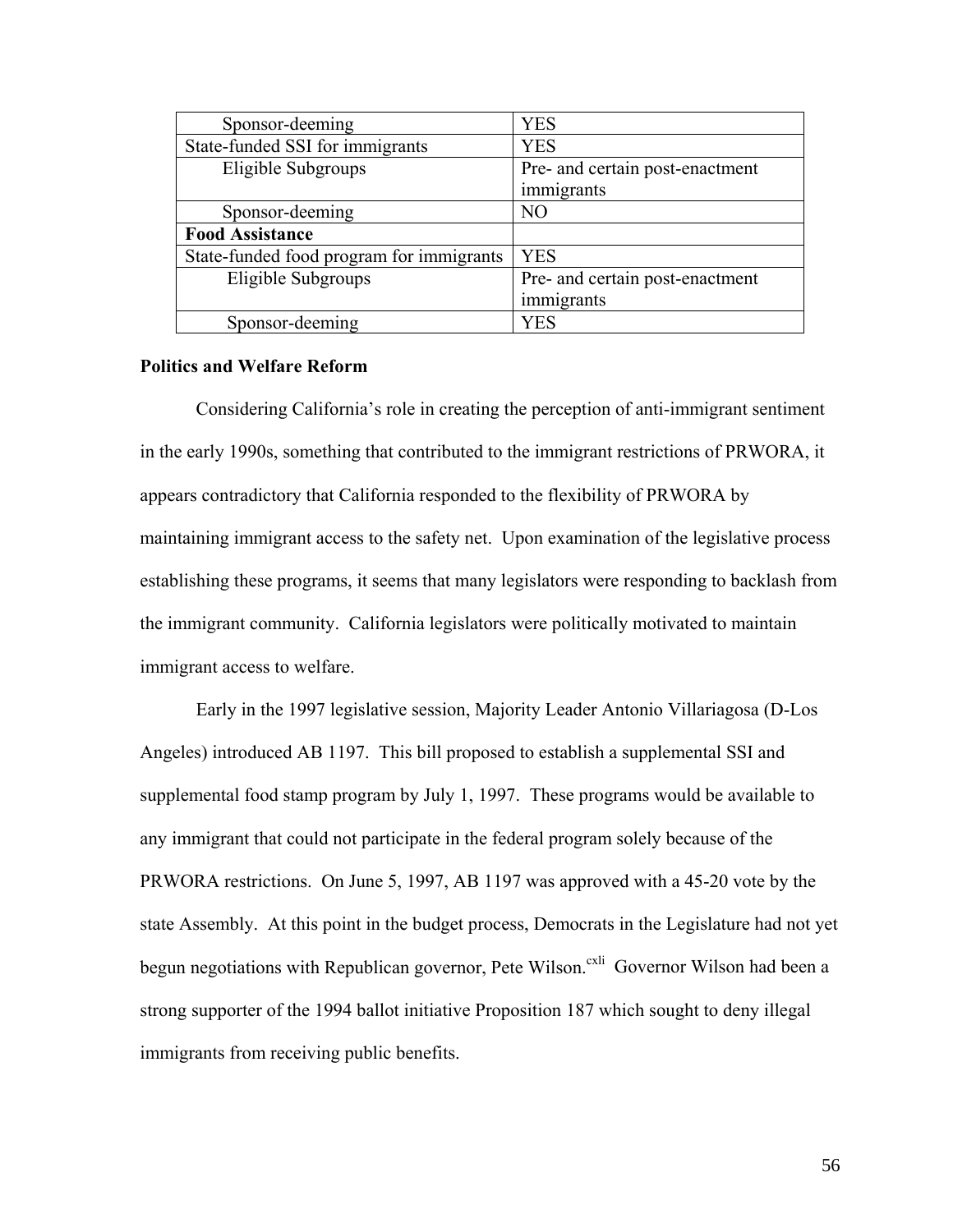Given Wilson's history of opposing immigrant eligibility to welfare, it is not surprising that the Democrats encountered significant resistance once the governor became involved in the budget debate. The creation of state-funded programs for immigrants was one of many issues contained in the Democrats' welfare reform proposal and opposed by Governor Wilson. Wilson's reason for opposing this provision was his fear that it would be too costly for California. Furthermore, he believed that providing welfare for immigrants was a responsibility that should be fulfilled by the federal government.<sup>cxlii</sup>

In order to counteract Wilson's opposition, Villariagosa and other Hispanic legislators engaged in a public relations campaign to garner public support for their welfare plans. In a July 22, 1997 op-ed piece, Assembly Speaker Cruz Bustamante (D-Fresno) accused the "governor and his Republican allies in the Legislature" of engaging in "the same kind of immigrant bashing that was used to win votes for Proposition 187."<sup>cxliii</sup> Democrats also used television advertisements to emphasize the image of Governor Wilson as antiimmigrant and put pressure on him to support their welfare proposals. These commercials were recorded in both Spanish and English and were aired in regions of the state heavily populated by Hispanic residents. In one commercial Bustamante is featured saying, "I'm the grandson of immigrants who worked hard, obeyed the law and paid taxes. Governor Wilson's budget denies legal immigrants SSI after a lifetime of work. That's wrong. Legal is legal."<sup>cxliv</sup> Aligning the Republican's opposition of state welfare programs for immigrants with the anti-immigrant sentiment contained in Proposition 187 enabled Democrats to have a limited level of success with their proposals.

While Villaraigosa's AB 1197 became stalled in Senate negotiations, parts of his proposal were incorporated into AB 1576, a welfare reform bill sponsored by Assembly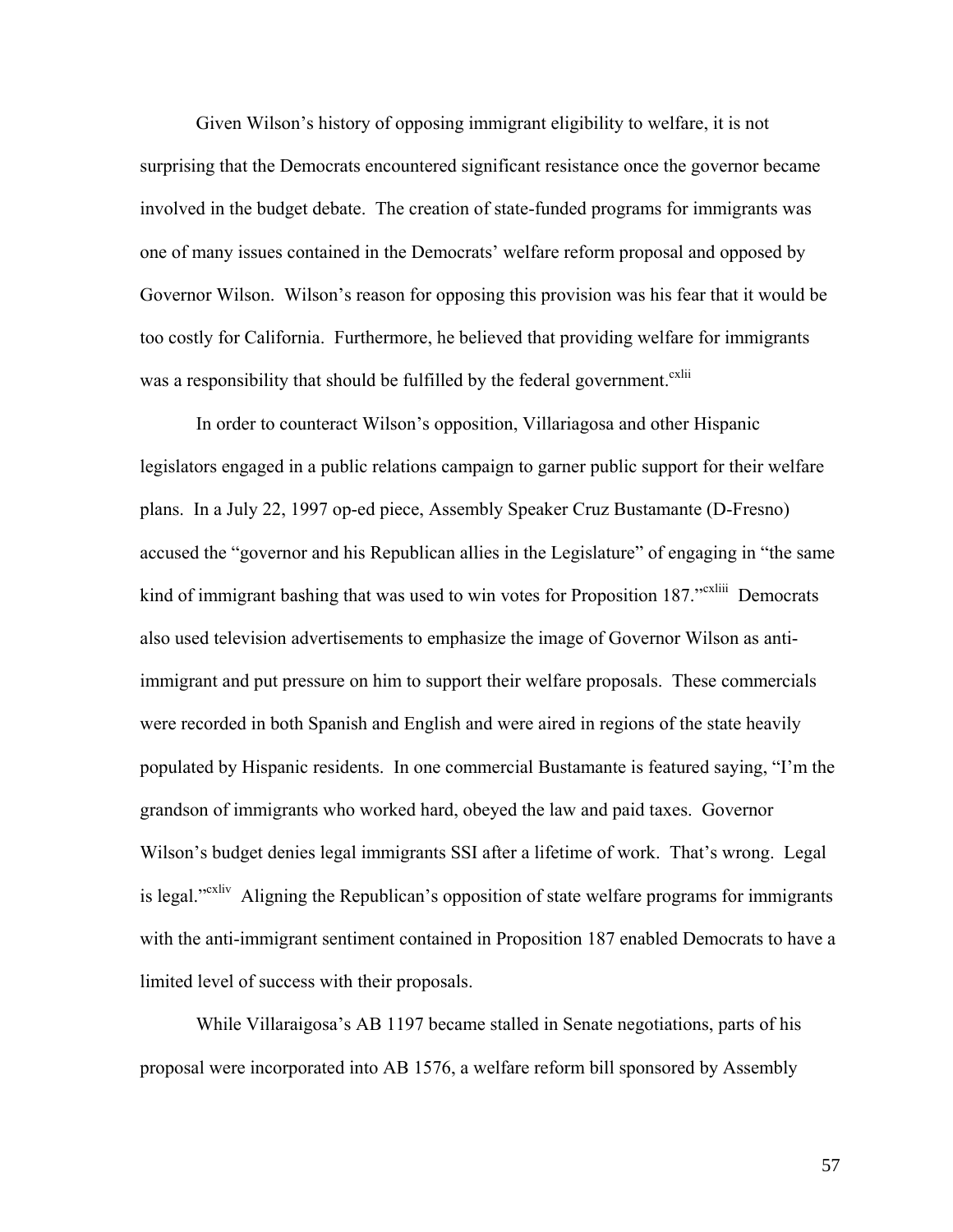Speaker Bustamante. On August 11, 1997 the State Senate amended AB 1576 to include a provision allowing for the establishment of a food stamp program "for legal immigrants who are 65 years of age or older or children losing eligibility for food stamp benefits<sup>"cxlv</sup> as a result of PRWORA. This program was set to begin on September 1, 1997 and would terminate on July 1, 2000. AB 1576 became part of the final budget package passed by the Assembly in August 1997. As a result the California Food Assistance Program (CFAP) was created.

Although CFAP was more limited than what had been proposed by Villaraigosa, it is significant that Assembly Democrats were able to implement any type of welfare assistance for immigrants under Governor Wilson. According to Lori True, an advocate working with the California Food Policy Advocates at the time CFAP was created, a primary reason that Democratic legislators had any success with their welfare plans is because the political sentiment in California had changed. Instead of fearing the immigrant issue, Assembly Democrats led by Antonio Villaraigosa and Cruz Bustamante, realized that they could use it as "a potent organizing tool."<sup>cxlvi</sup> Proposition 187 had caused significant resentment of Governor Wilson. According to a *Los Angeles Times* article, "To many Latino immigrants and their U.S.-born children, Pete Wilson became a symbol of anti-Latino prejudice."<sup>cxlvii</sup> In response to the intense anti-immigrant rhetoric espoused by Wilson and other Republicans in the early 1990s, many Latino immigrants became U.S. citizens, and thus gained the power to vote.<sup>cxlviii</sup> Villaraigosa and Bustamante effectively captured this new voting bloc by framing the welfare debate in pro-immigrant/anti-immigrant terms. The existence of a strong Hispanic voting bloc drastically changed California's political environment. The implementation of CFAP in 1997 marks only the beginning of this change.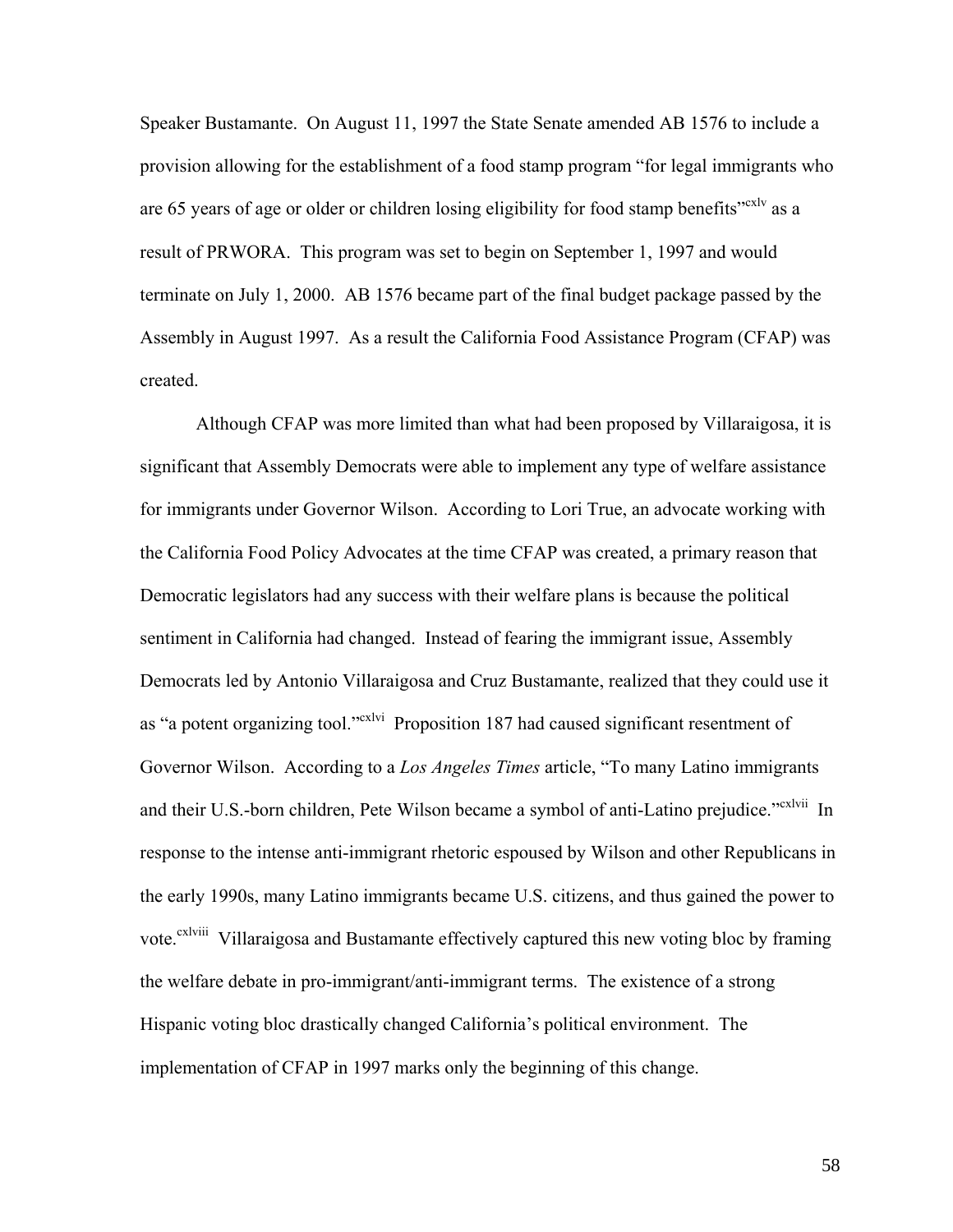While in 1997 the influence of the Latino voting bloc was just beginning to emerge, it is clear that by 1998 it had reached full-force. During the 1998 budget process, the Legislature considered, and this time approved, a bill creating a replacement SSI program for immigrants. AB 2779 established the Cash Assistance Program for Immigrants (CAPI). This program was available to pre-enactment immigrants that were no longer eligible for SSI because of the PRWORA restrictions. When implemented in 1998, CAPI had a sunset date of July 2000.<sup>cxlix</sup> Also during this legislative session, eligibility to CFAP was extended to include pre-enactment immigrants between the ages of 18 and  $64$ <sup>el</sup> These legislative accomplishments were both attributed to Antonio Villariagosa, who by this point had risen to the position of Speaker of the Assembly.<sup>cli</sup> It is also significant to note that these provisions were enacted while Pete Wilson remained governor of California. The ability of Democratic leaders to implement such legislation under Governor Wilson speaks to the power of the Latino vote.

In the 1998 election cycle, Democrat Gray Davis was elected governor of California. With Democrats in control of both California's executive and legislative branches, it became possible to expand the existing state welfare programs to include more immigrants. AB 1111, passed in 1999, deleted the July 2000 sunset dates for CFAP and CAPI. This meant that a permanent, state-funded program would exist for California's pre-enactment immigrants. AB 1111 also expanded eligibility to CFAP and CAPI to include postenactment immigrants. However, these immigrants would only be able to participate in the programs until September 30, 2000. Immigrants enrolling in the programs under these provisions were referred to as "time limited" participants. The following year, AB 2876 extended the "time limited" enrollment date to September 30, 2001. Ultimately, the "time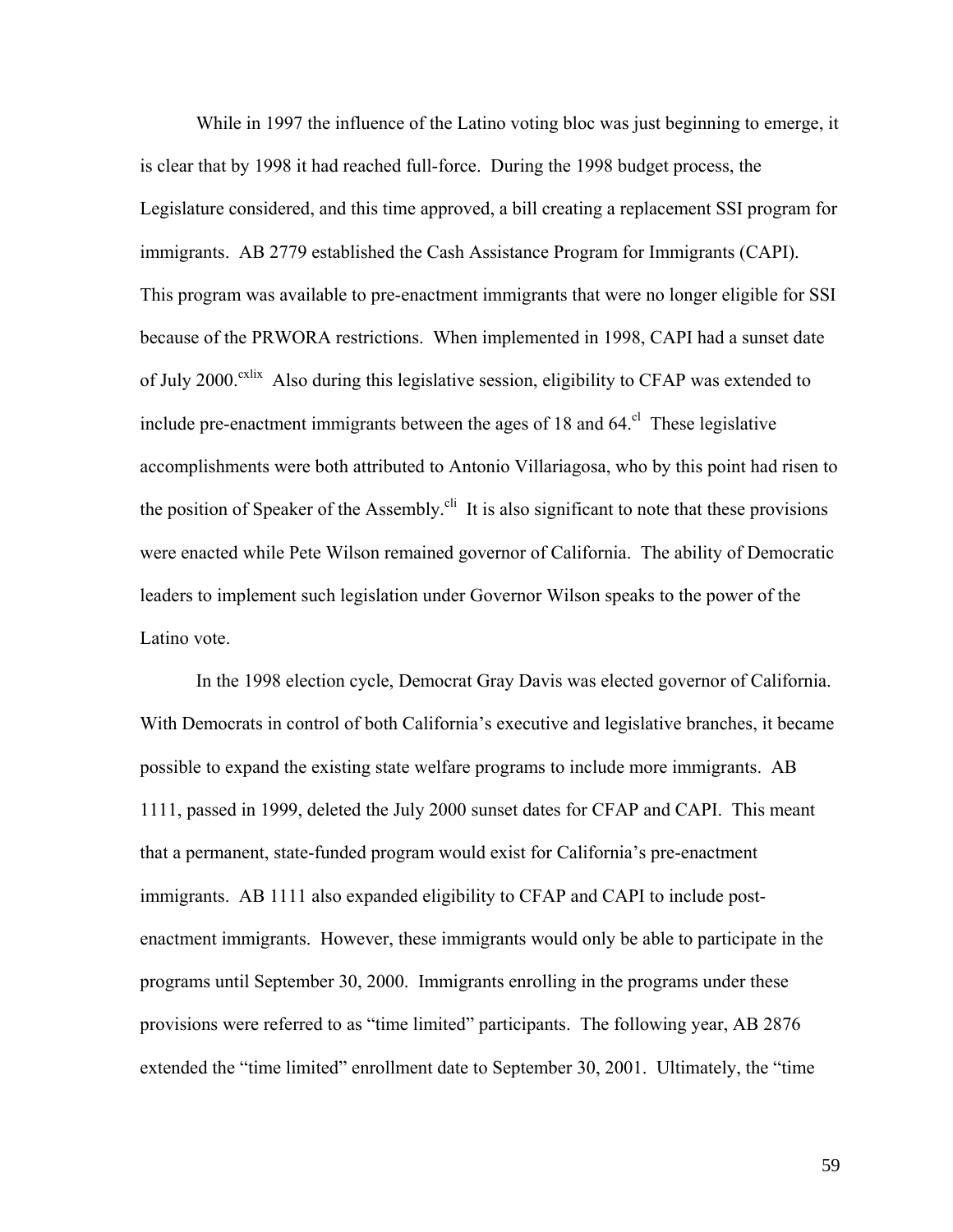limited" provision for CFAP and CAPI was deleted from the state's welfare code. This was accomplished with AB 989, legislation sponsored by Assemblymen Chan and Cedillo and passed in 2001.<sup>clii</sup>

While Republicans, such as Governor Pete Wilson, initially posed a threat to the ability of California Democrats to implement state-funded welfare programs for immigrants, the growing political power of Latinos ultimately enabled Democrats to be successful. The political power of Latinos exploded in the late 1990s in backlash against the anti-immigrant policies supported by California Republicans in the early part of the decade. California's changed political environment is the primary reason that the state responded so generously to the increased flexibility of PRWORA.

## **Massachusetts**

## **Welfare Programs Available to Immigrants**

 Like California, the state of Massachusetts responded to PRWORA by maintaining immigrant access to the safety net. Massachusetts continued to allow pre-enactment immigrants to participate in the state's TANF program, Transitional Aid to Families with Dependent Children (TAFDC). Furthermore, TAFDC is available to post-enactment immigrants after the five-year bar. In addition to allowing the widest access to federal programs, Massachusetts created generous state-funded programs for those immigrants not able to receive federal benefits. Supplemental TAFDC (STAFDC) is a state-funded program for immigrants ineligible for TAFDC solely because of the five-year bar. In determining eligibility for STAFDC, sponsor-deeming is not used. While Massachusetts did not specifically create a state-funded replacement for SSI, it did expand eligibility to its statefunded Emergency Assistance for the Elderly, Disabled, and Children (EAEDC) program to immigrants. EAEDC is the state's old General Relief program that provides cash assistance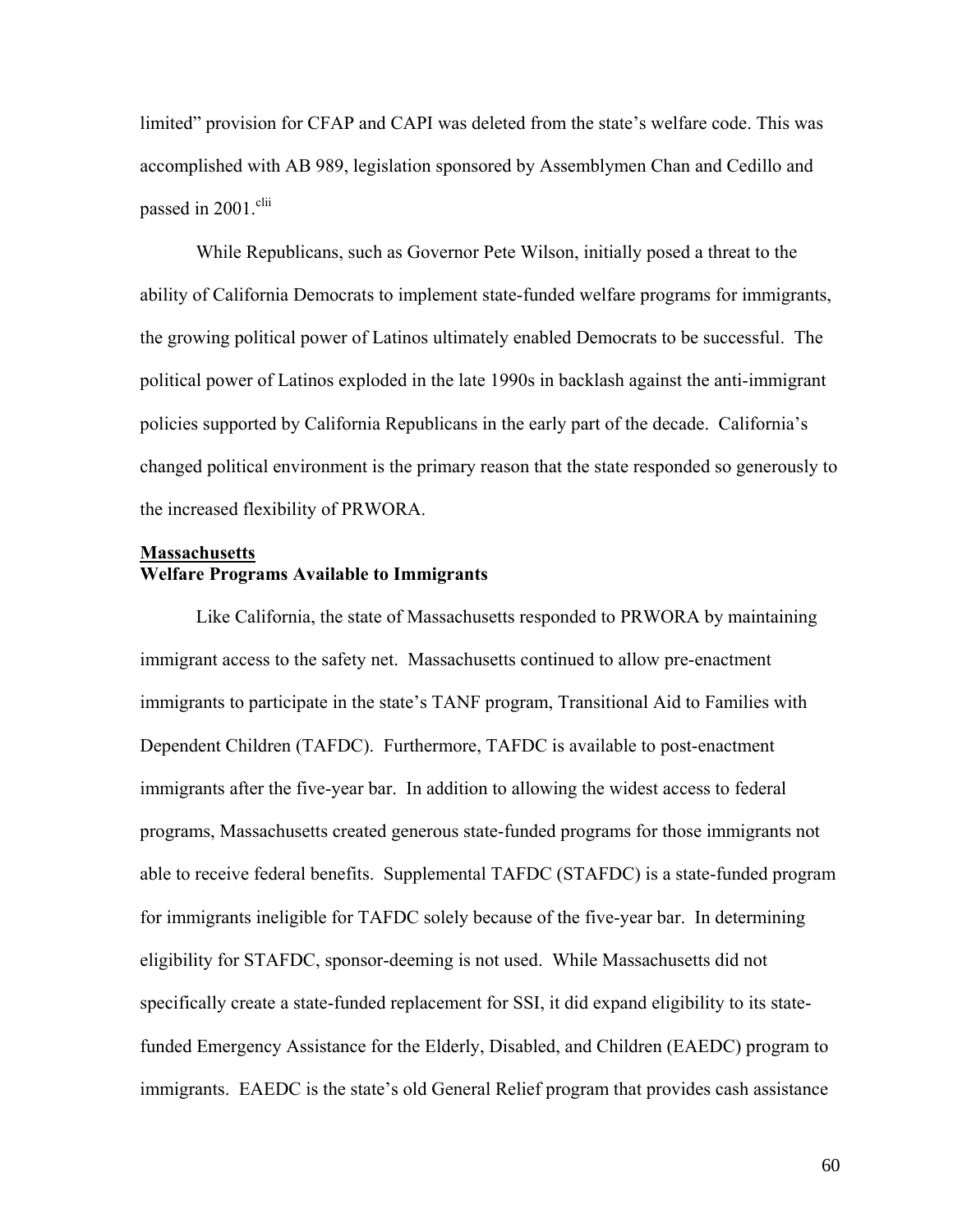to elderly and disabled persons that are not eligible for federal-SSI. The name of the program was changed to EAEDC in 1991.<sup>cliii</sup> Because EAEDC was not specifically created in response to PRWORA, the *Patchwork Policies* report does not consider it a supplemental SSI program. However, the program does primarily function in this manner. Finally, the state of Massachusetts created a state-funded food stamp program with very broad eligibility requirements. The program is available to all qualified immigrants and sponsor-deeming is not used to determine eligibility.

| <b>Cash Assistance</b>                   |                          |
|------------------------------------------|--------------------------|
| TANF for pre-enactment immigrants        | <b>YES</b>               |
| Provision of TANF after five-year bar    | YES <sup>clv</sup>       |
| State-funded TANF during five-year bar   | <b>YES</b>               |
| Sponsor-deeming                          | NO                       |
| State-funded SSI for immigrants          | N <sub>O</sub>           |
| Eligible Subgroups                       | N/A                      |
| Sponsor-deeming                          | N/A                      |
| <b>Food Assistance</b>                   |                          |
| State-funded food program for immigrants | <b>YES</b>               |
| Eligible Subgroups                       | All qualified immigrants |
| Sponsor-deeming                          | NO                       |

**Chart 3.3: Welfare Programs for Immigrants in Massachusettscliv**

## **Politics and Welfare Reform**

In a December 18, 1996 *Boston Globe* article, then-Massachusetts governor William Weld (R) is quoted with the following response to Massachusetts' decision of whether or not to provide welfare to immigrants. Weld said, "It's not a question of whether we're going to step-in... It's a question of what approach we take, and how much we're going to spend."<sup>clvi</sup> Weld's statement is an apt summary of the political debate which established STAFDC and the State Supplemental Food Stamp program and expanded EAEDC to include immigrants. Whether or not Massachusetts would provide aid to immigrants no longer covered by federal benefits was never an issue. Rather the debate was about how to best provide this assistance.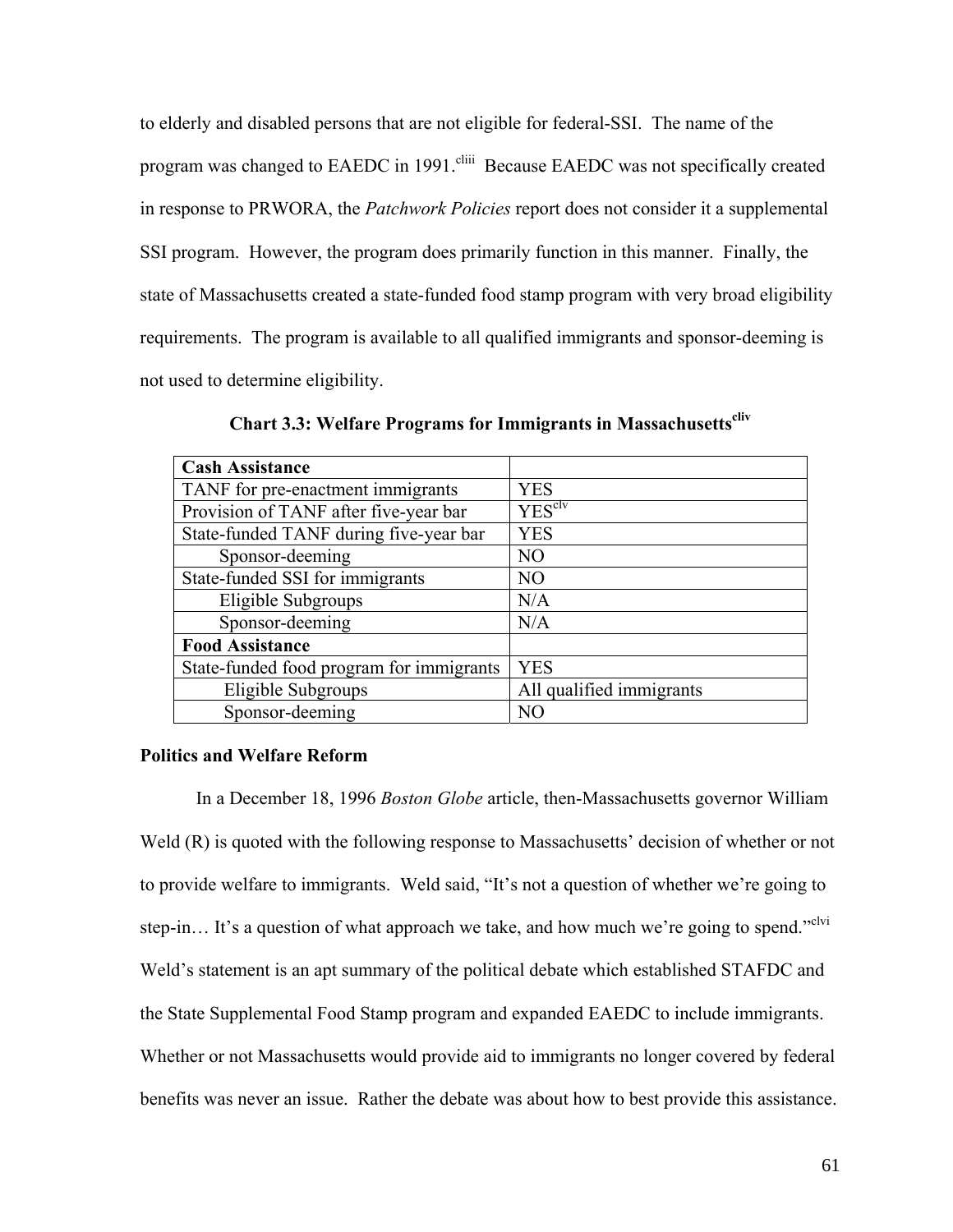By early 1997, both the governor and members of the Massachusetts Legislature had put forth proposals suggesting different methods of aiding the state's immigrant population. The governor's budget proposal, announced in early January, represented a starting-point for the debate. His budget plan indicated that Massachusetts immigrants would be able to participate in TANF and included funding to aid immigrants losing eligibility to federal benefits programs. Immigrants cut from federal SSI would be eligible to receive a monthly stipend of \$338 from the state's emergency aid program, Emergency Aid to Elders, Disabled, and Children (EAEDC). To aid those immigrants losing federal food stamps, the governor proposed allocating \$5.5 million to Emergency Food pantries. Finally, the governor's budget included a provision that would have made cash assistance available only to immigrants residing in Massachusetts on July 1, 1997.<sup>clvii</sup>

While immigrant and welfare advocates were pleased with the general focus of the governor's budget, they were opposed to several of the budget's provisions. Specifically, they were opposed to the method of providing food assistance and the absolute bar on immigrants arriving in the state after July 1, 1997. These two issues, how to provide food assistance and the residency bar for new immigrants became the primary issues of debate during the creation of Massachusetts' state-funded programs for immigrants. Throughout the budget process, advocates worked with members of the Legislature to enact more favorable provisions. Advocates from various organizations worked together under the Legislative Action Committee, a group coordinated by the Massachusetts Immigrant and Refugee Advocacy Coalition. In order to focus their advocacy efforts, this group created the "Compact to Protect Massachusetts Immigrants," a document outlining the group's priorities for dealing with the immigrant eligibility changes resulting from federal welfare reform.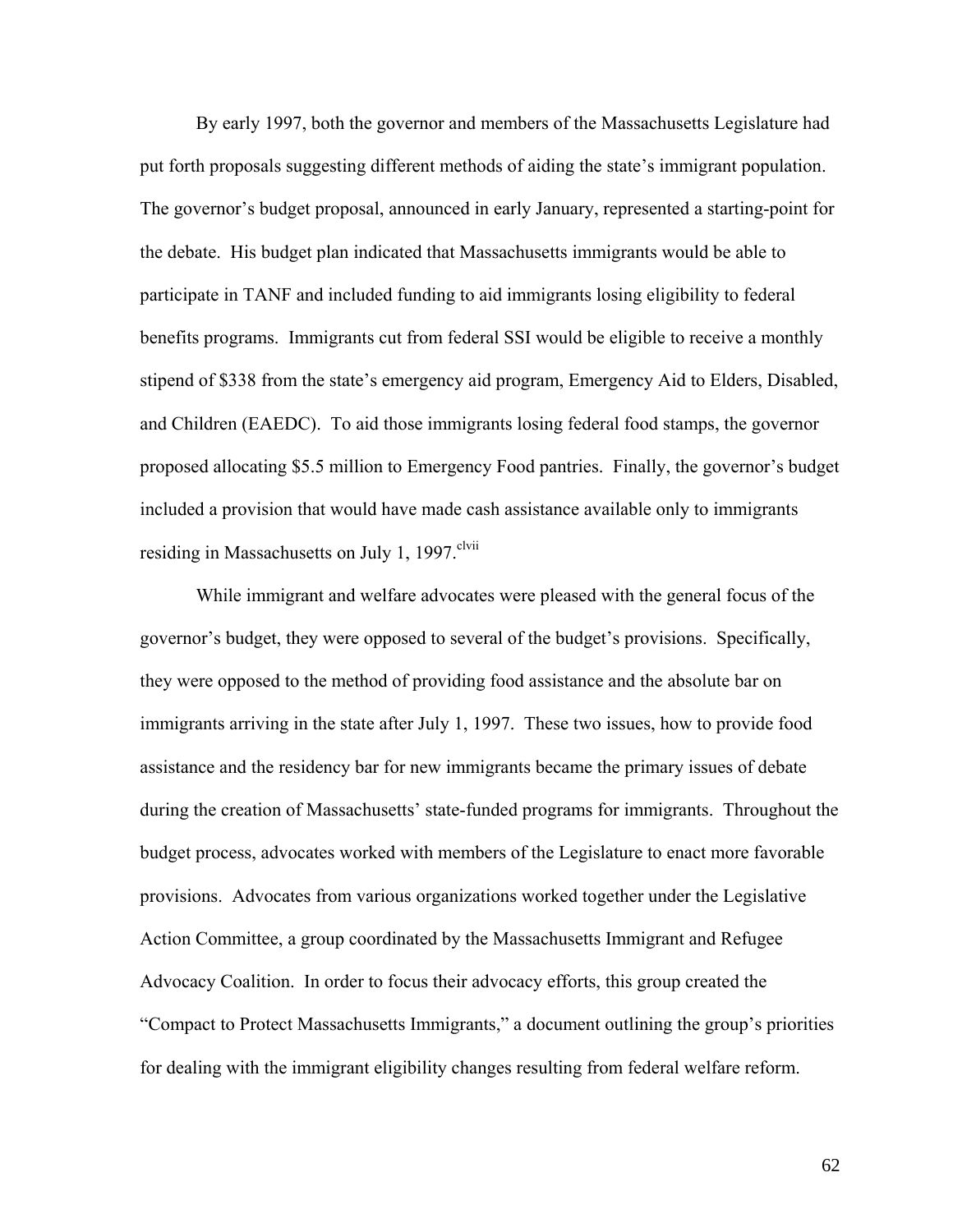On the issue of food assistance, the Legislative Action Committee opposed the proposal to allocate money to food pantries because they thought that resources would not reach the targeted population of immigrants and refugees.<sup>clviii</sup> Instead, these advocates supported the Nutritional Assistance for Families, Elderly, and Disabled Act, a bicameral piece of legislation proposing to allocate \$13.2 million for food assistance to residents losing federal Food Stamps solely because of their immigrant status. This legislation, sponsored by Senator Thomas Norton and Representative Kevin Fitzgerald, proposed to establish a program to distribute food vouchers to state residents not eligible for any other federal or state nutrition programs.<sup>clix</sup> On the issue of the residency requirement, the advocates were completely opposed to any provision which would prevent new residents to the state from receiving benefits.<sup>clx</sup>

 The next stage in the creation of Massachusetts' state-funded programs for immigrants came in May and June of 1997. Both the House and Senate had approved budget proposals, however the differences between these spending plans needed to be worked out in a conference committee. The Senate's version of the budget contained many of the "Compact to Protect Massachusetts Immigrants" priorities while the House version was more in line with what had been proposed by Governor Weld. In a June 4, 1997 letter to Senate Ways and Means Committee Chairman, Senator Stanley Rosenberg (D), leaders of the Legislative Action Committee outlined the differences between the House and Senate versions of the budget and stated their priorities for the Conference Committee. They supported the Senate plan which funded a state food stamp or food voucher program at \$10 million. In contrast, the House proposal allocated \$7 million to food banks. On the issue of the residency requirement, the Legislative Action Committee urged members to "resist a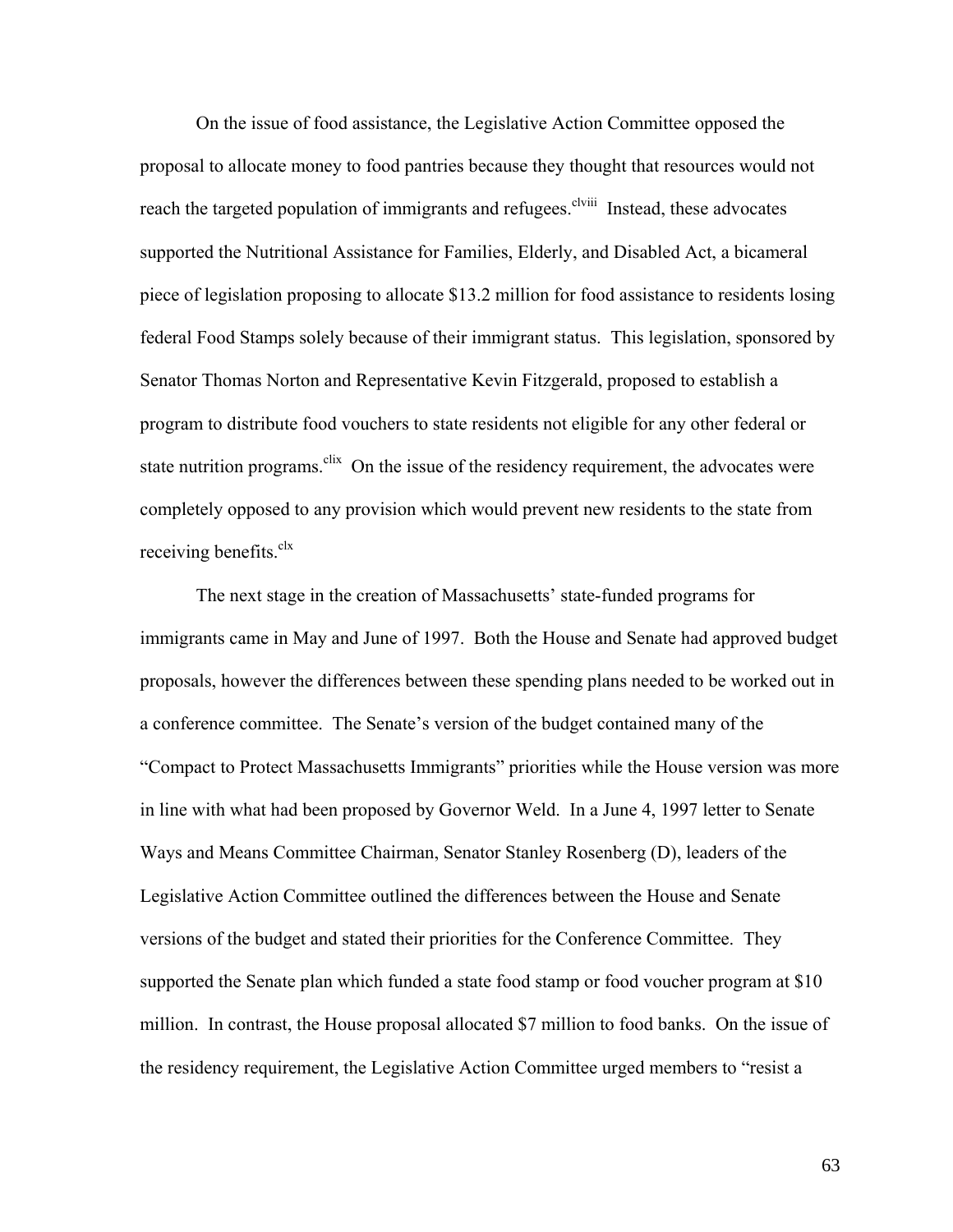residency requirement that is excessively harsh or unconstitutional.<sup>"clxi</sup> They specifically opposed the House proposal to impose a permanent bar on cash assistance to immigrants arriving in the state after May 1, 1997. Instead, they supported the Senate version which imposed a 60-day residency requirement within the state of Massachusetts. By July 17, 1997, the Massachusetts Legislature had approved a state budget that included many of the goals of the Legislative Action Committee. The FY 1998 budget allocated cash assistance, emergency aid, and food stamps to the state's legal immigrant population. Massachusetts' generous response to PRWORA can be attributed to the willingness of public officials to provide some type of assistance to the state's immigrants no longer eligible for federal welfare.

## **Colorado Welfare Programs Available to Immigrants**

Compared to the actions of California and Massachusetts, the state of Colorado responded in a more conservative manner to the flexibility of welfare reform. While Colorado does not absolutely prevent immigrants from receiving benefits, they have not specifically taken actions to maintain the level of access which existed before 1996. In the state of Colorado, pre-enactment immigrants are still able to receive federal cash assistance through TANF. Also, after the five-year bar, post-enactment immigrants are able to participate in this shared federal/state program. While Colorado has maintained immigrant eligibility to welfare benefits where costs are shared with the federal government, the state has not allocated any state funding to replace other benefits for which immigrants are no longer eligible. Colorado does not have state-funded cash assistance for post-enactment immigrants during the five year bar, a state-funded SSI replacement, or a state-funded food stamp program. After examining the welfare programs available to immigrants in Colorado,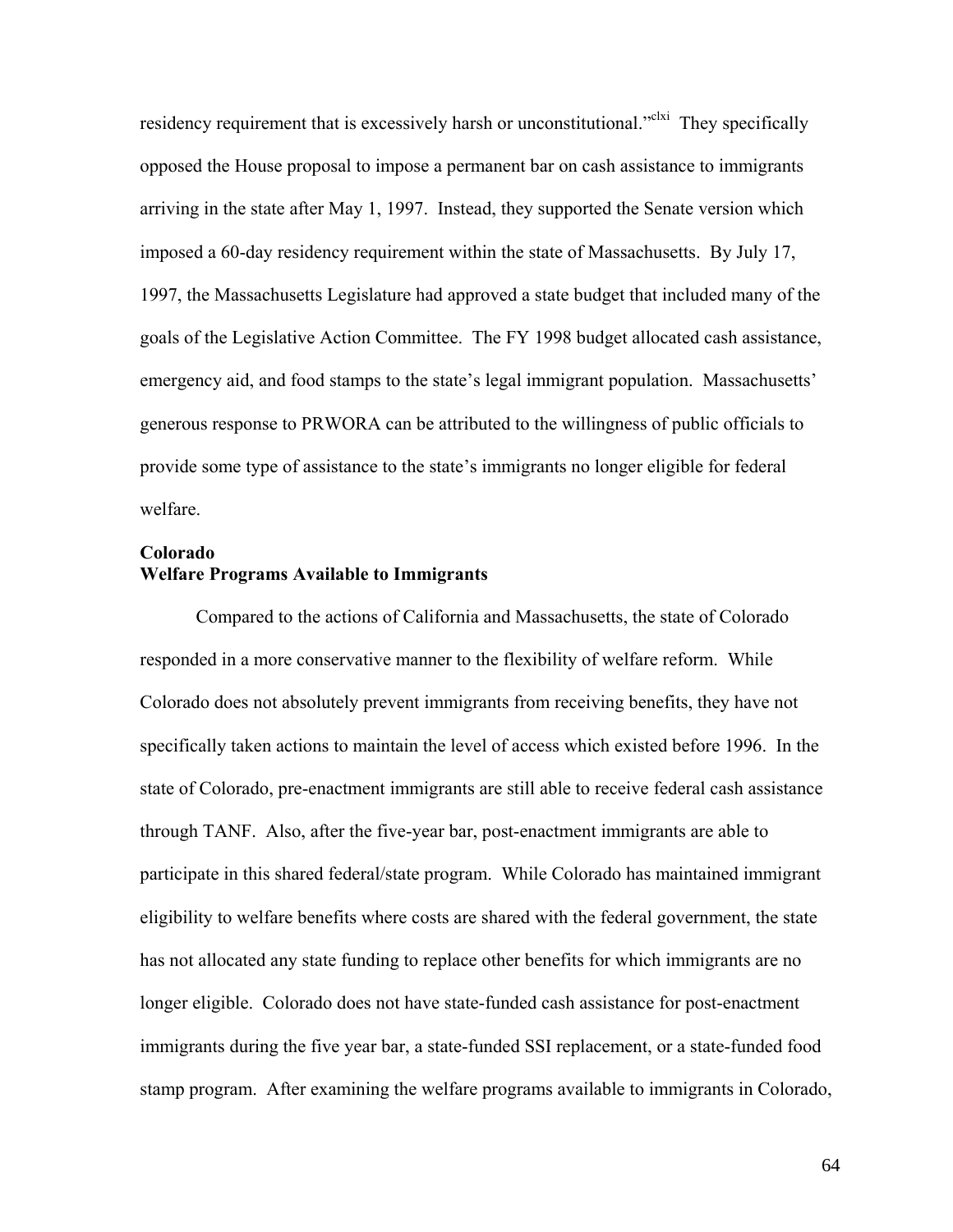it seems that Colorado's choices towards immigrants are in accordance with the lead taken by the federal government. Colorado's policies favor immigrants that were in the country when PRWORA was passed, and by limiting immigrant access only to cash assistance, their policies encourage immigrants to become self-sufficient.

| <b>Cash Assistance</b>                   |                |
|------------------------------------------|----------------|
| TANF for pre-enactment immigrants        | <b>YES</b>     |
| Provision of TANF after five-year bar    | <b>YES</b>     |
| State-funded TANF during five-year bar   | N <sub>O</sub> |
| Sponsor-deeming                          | N/A            |
| State-funded SSI for immigrants          | N <sub>O</sub> |
| Eligible Subgroups                       | N/A            |
| Sponsor-deeming                          | N/A            |
| <b>Food Assistance</b>                   |                |
| State-funded food program for immigrants | N <sub>O</sub> |
| Eligible Subgroups                       | N/A            |
| Sponsor-deeming                          | N/A            |

**Chart 3.4: Welfare Programs for Immigrants in Colorado**<sup>clxii</sup>

## **Politics and Welfare Reform**

 An examination of Colorado's political debate in response to welfare reform indicates that providing some kind of welfare assistance to immigrants was a priority for lawmakers. As early as February 1997, Colorado's governor, Roy Romer (D), announced five priorities to be included in the state's new welfare plan; providing assistance to legal immigrants was one item on this list.<sup>clxiii</sup> Support for the governor's desire to aid legal immigrants came in the form of SB 171. This bill sought to aid legal immigrants by maintaining the most liberal eligibility standards to TANF as federal law would allow. In other words, this piece of legislation stated Colorado's intent to allow pre-enactment immigrants and post-enactment immigrants after the five year bar to participate in TANF. The bill was passed by Colorado's legislature on June 3, 1997 and took effect on July 1, 1997, less than a year after the passage of PRWORA.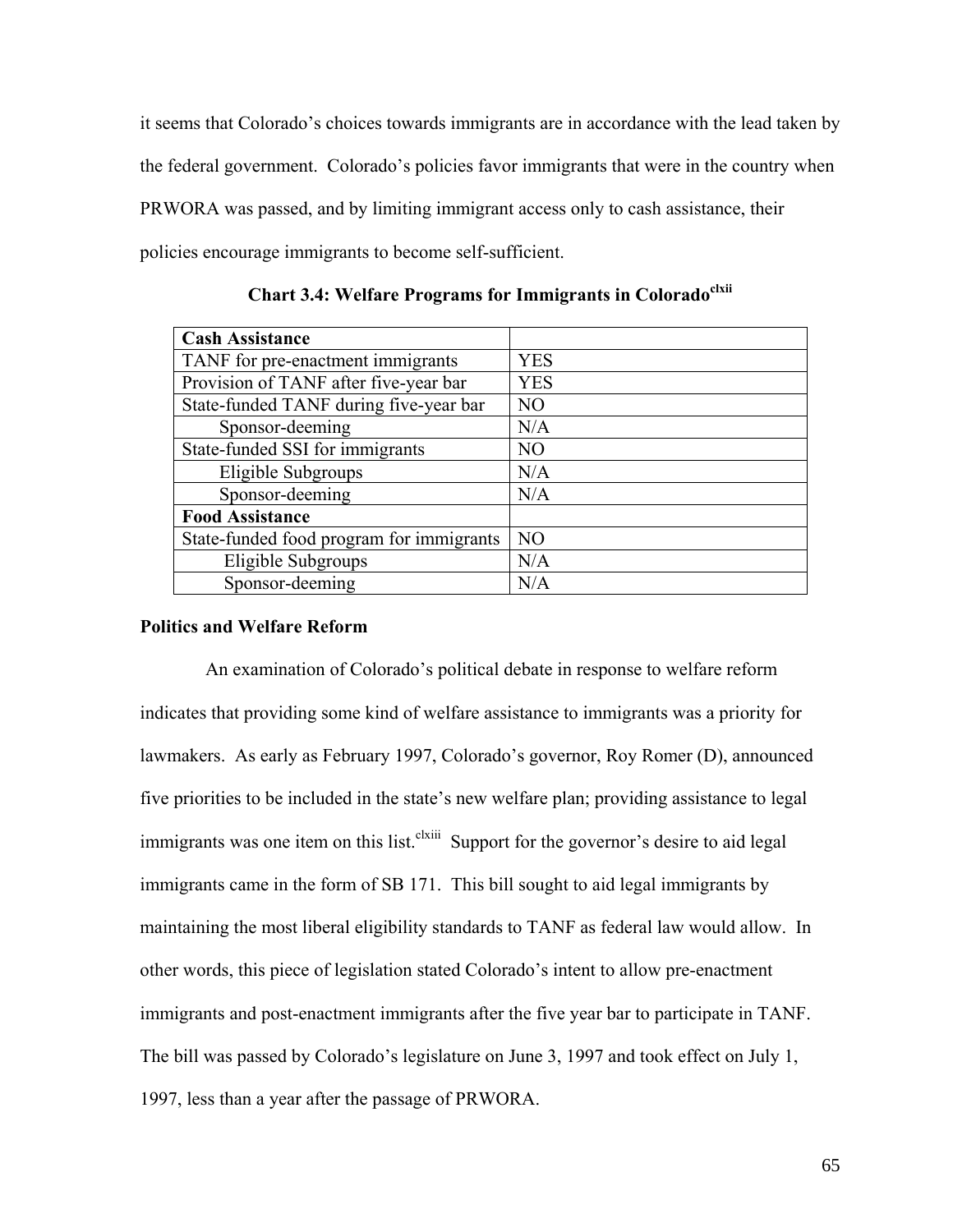Given Colorado's deliberate attempt to maintain immigrant eligibility to the federally-funded TANF program, it is necessary to examine why this state did not further expand the safety net to immigrants. That is, why didn't the state create state-funded replacement programs? A likely explanation is that there was a lack of political pressure for lawmakers to specifically allocate state resources towards immigrants. According to former Colorado governor, Dick Lamm (D), "immigration and immigrants are seldom major issues at the Colorado Legislature."<sup>clxiv</sup> Such sentiment is mirrored by members of Colorado's minority rights community who suggest that, "the effect immigrants have on Colorado politics is probably pretty negligible."<sup>clxv</sup> Since immigrants are not a strong political force within Colorado, lawmakers most likely felt that by responding in a liberal manner to the choices specifically legislated by PRWORA, they could prevent possible political backlash. Of the many choices resulting from PRWORA, the only immigrant option specifically contained within the law dealt with eligibility to TANF. The law did not explicitly say that states could also choose to create state-funded replacement programs. Thus, Colorado's response to PRWORA followed exactly the choices laid out within the legislation. Colorado's response is more conservative than California and Massachusetts' only because the state did not go above the minimum requirement.

## **Texas Welfare Programs Available to Immigrants**

 According to the *Patchwork Policies* report, Texas is among the states in which welfare programs are "least available" to immigrants.<sup>clxvi</sup> Compared with other states in this category, Texas has the largest immigrant population. Considering the size of Texas' immigrant population, its placement in the "least available" category makes the lack of availability of the safety net to immigrants seem even more restrictive.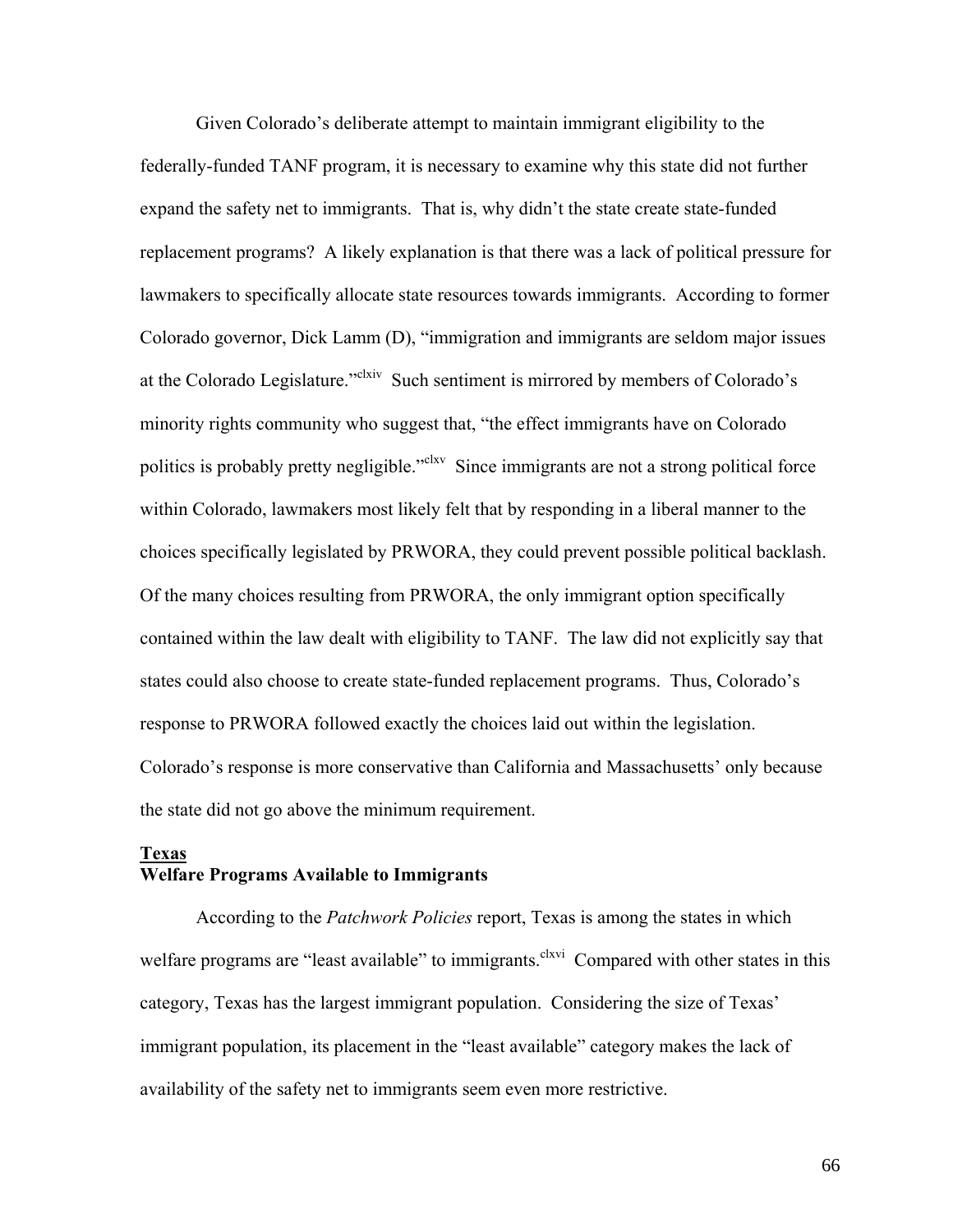The reason for Texas' inclusion in the "least available" category is clarified by examining the state's responses to the various policy options created by PRWORA. Texas does allow pre-enactment immigrants to participate in the TANF cash assistance program, however, the state does not extend this privilege to post-enactment immigrants after the fiveyear bar. Furthermore, Texas does not provide state-funded TANF to post-enactment immigrants during the five-year bar and there is no state substitute SSI program. Texas does have a state-funded food stamp program, the State Immigrant Food Assistance Program (SIFAP), however eligibility is restricted only to elderly and disabled immigrants that were receiving federal food stamps when PRWORA was enacted in 1996.<sup>clxvii</sup> Public policy researchers in Texas have called the state's response to PRWORA "limited," especially in comparison to "other states' efforts."<sup>clxviii</sup>

| <b>Cash Assistance</b>                   |                                    |
|------------------------------------------|------------------------------------|
| TANF for pre-enactment immigrants        | <b>YES</b>                         |
| Provision of TANF after five-year bar    | NO                                 |
| State-funded TANF during five-year bar   | NO                                 |
| Sponsor-deeming                          | N/A                                |
| State-funded SSI for immigrants          | N <sub>O</sub>                     |
| Eligible Subgroups                       | N/A                                |
| Sponsor-deeming                          | N/A                                |
| <b>Food Assistance</b>                   |                                    |
| State-funded food program for immigrants | <b>YES</b>                         |
| Eligible Subgroups                       | Pre-enactment elderly and disabled |
|                                          | immigrants                         |
| Sponsor-deeming                          | NO                                 |

**Chart 3.5: Welfare Programs for Immigrants in Texasclxix** 

## **Politics and Welfare Reform**

Texas' limited response to the loss of federal benefits for immigrants can be attributed to the State Legislature's inability to allocate the necessary funding. Since 1996, there have been numerous attempts by members of the Legislature to implement programs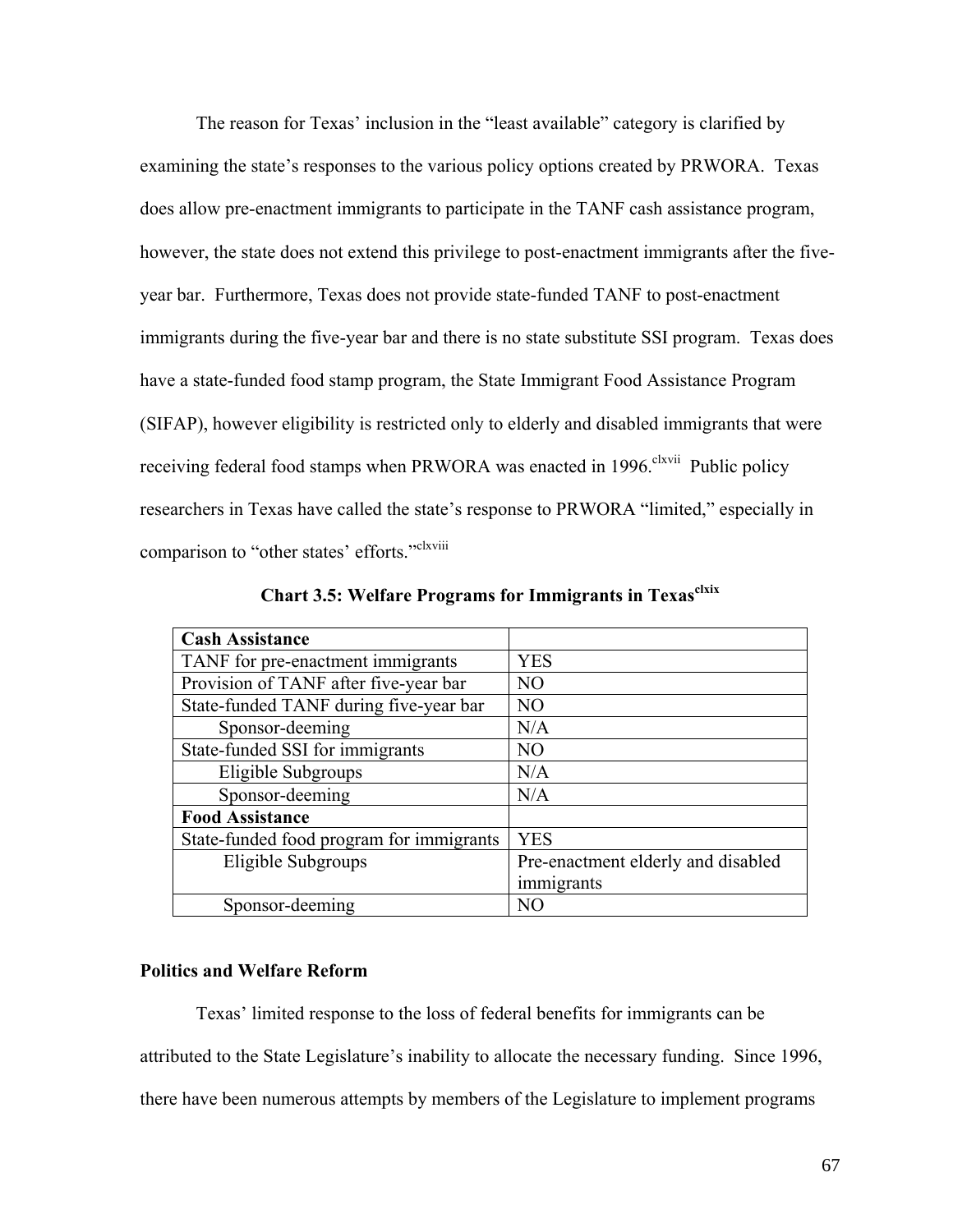aiding immigrants, but none of these proposals has been successful. The first response of Texas lawmakers to the PRWORA changes came in March 1997, the beginning of the 75<sup>th</sup> legislative session. Legislation to provide nutritional assistance to legal immigrants was introduced in both the House (HB 3431) and the Senate (SB 1067). In both chambers the legislation was referred to the appropriate committee, where the legislation was left pending for the remainder of the session.

When the State Immigrant Food Assistance Program (SIFAP) was ultimately enacted in the fall of 1997, it was not accomplished through the legislative process. Rather, Texas' state-funded food stamp program was established under the direction of then-governor, George W. Bush  $(R)$ .<sup>clxx</sup> Governor Bush ordered the allocation of \$18 million to "meet the most urgent needs<sup>"clxxi</sup> of those who had been cut from federal programs. The \$18 million was allocated as a set amount, and only to be used within a period of two years. This meant that assistance would no longer be provided when the money was used or after the two year period. In response to criticism of this fact, Governor Bush's spokesperson Karen Hughes stated that, "if there is additional need, that's something legislative budget writers can consider during the next legislative session."<sup>clxxii</sup> Considering the circumstances under which SIFAP was created, it is clear that it was never intended as a program to provide nutritional assistance to a wide-range of Texas' immigrant population. In 1998, after the limited federal restorations which returned federal food stamp eligibility to many SIFAP participants, Texas' SIFAP program served only 336 residents.<sup>clxxiii</sup> Also, the fact that it was established under executive order, rather than by legislative consent, reinforces the fact that Texas' limited response to PRWORA has been caused by the Legislature's inability to enact legislation.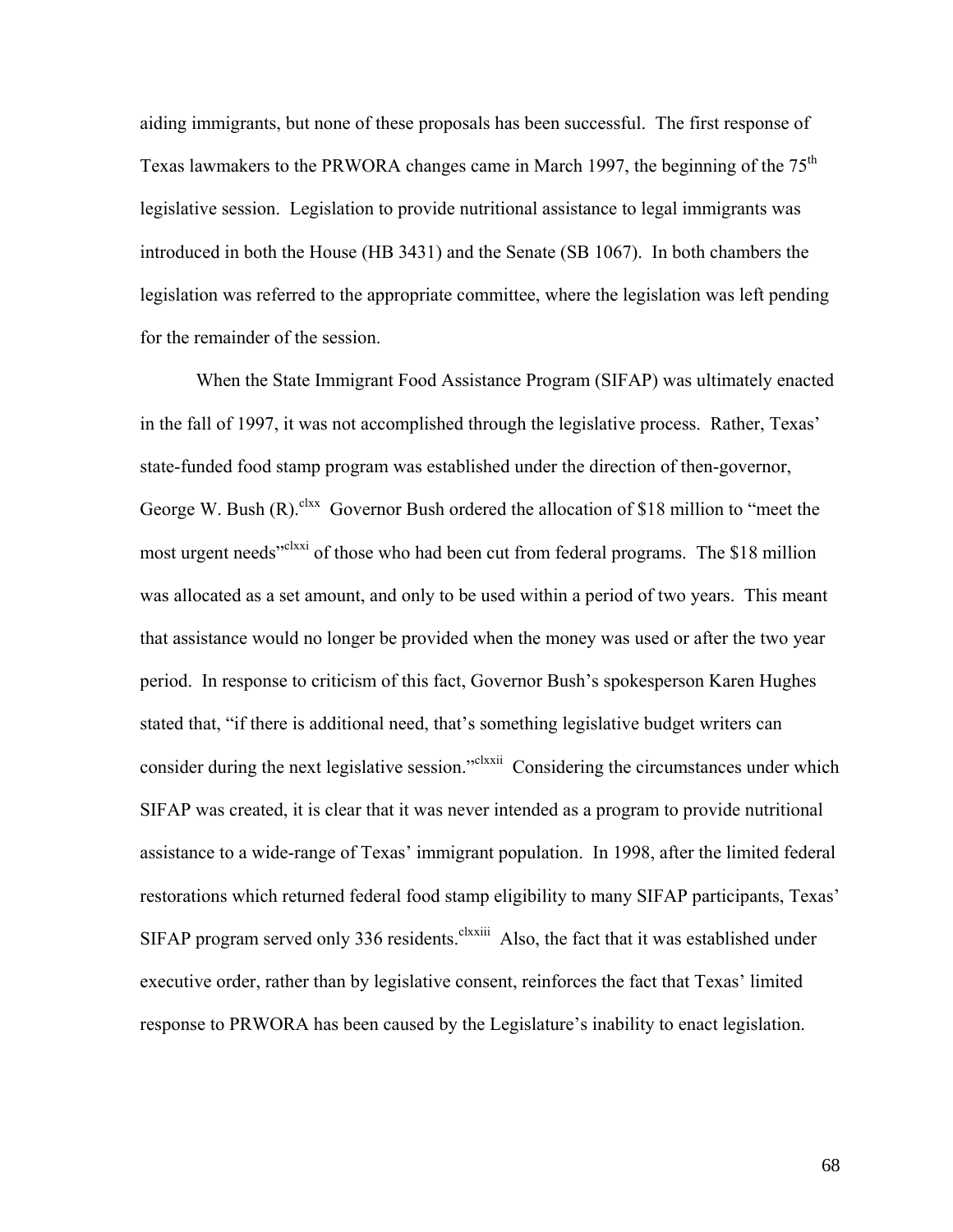The Legislature's inability to enact legislation to providing aid to immigrants continued into the  $76<sup>th</sup>$  Legislative session, which lasted from 1999-2000. The SIFAP program was set to expire at the end of 1999. At the end of 1998, it became clear that when SIFAP expired, only \$7 million of the original \$18 million allocated for the program would have been spent.<sup>clxxiv</sup> In November 1998, the Center for Public Policy Priorities, a policy research organization in Texas, proposed several ways to use the \$11 million in remaining SIFAP funds. These proposals examined the costs of providing assistance to other subgroups of Texas' immigrant population. Ultimately, several pieces of legislation were introduced that would have used the extra \$11 million, in addition to some additional funding, to expand and maintain SIFAP. SB 1095 and HB 2702 proposed to expand the program to include legal immigrant children (in addition to the seniors and disabled already included in the program) and maintain SIFAP through the next biennium  $(2000-2001)$ <sup>clxxv</sup> These pieces of legislation were slightly more successful than similar legislation during the previous legislative session. In this case, the bills received approval in their respective committees, but they were left waiting to be placed on the calendar of each chamber. As a result, the SIFAP program expired.

Members of the State Legislature once again attempted to establish a state food stamp program for immigrants during the  $77<sup>th</sup>$  legislative session (2001-2002). HB 1218 was introduced in February 2001. This bill would have provided benefits for elderly and disabled immigrants. HB 1218 was approved by the Texas House and reported favorably by the Senate Health and Human Services Committee. However, as with similar proposals, no action was taken on the bill by the entire Senate Chamber.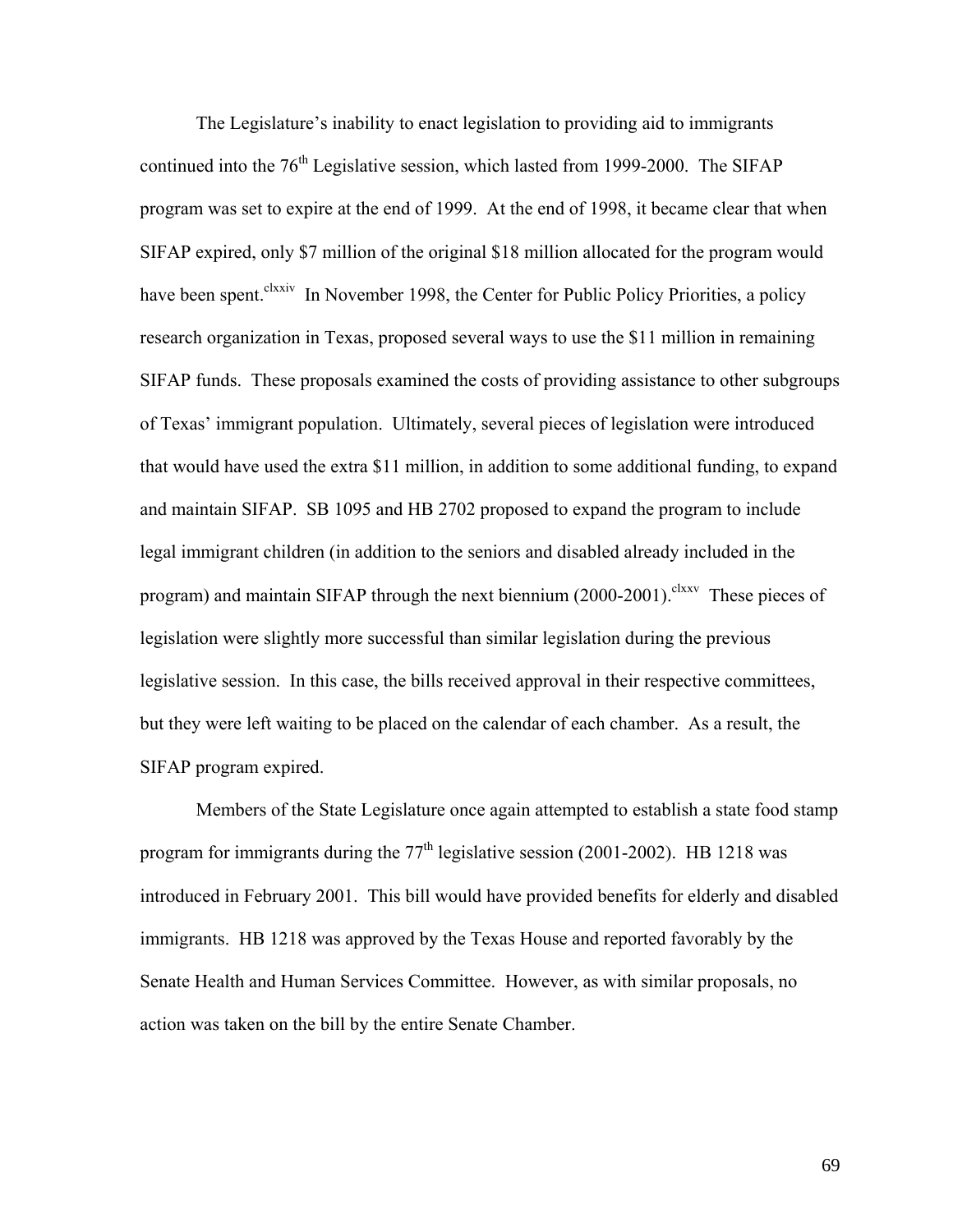During the 77<sup>th</sup> legislative session, the Texas State Legislature also briefly considered the issue of providing TANF to post-enactment immigrants after the federally imposed fiveyear bar. This did not become an issue until 2001 because any immigrant entering after August 22, 1996 would have had to wait until August 22, 2001 (five years) to have the possibility of being eligible for TANF. At the time of PRWORA, states were required to submit to the federal Department of Health and Human Services a state plan indicating, among other things, whether the state would provide TANF to immigrants after the five-year waiting period. Texas' State Plan was originally drafted to indicate that the state would include post-enactment immigrants in TANF. However, this language was changed at the last minute, and without any legislative debate. $c<sup>lxxvi</sup>$ 

State legislators revisited the issue in 1999, when states were required to submit a renewal of the State Plan. In 1999, state legislators asked the Texas Department of Human Services to change the policy towards post-enactment immigrants. Instead of rewriting the language to include post-enactment immigrants, the department changed it to say that "the state reserves the right to provide TANF to post 8/22/96 qualified immigrants after their 5 year bar is satisfied, *IF the legislature approves such a policy*" (emphasis in original).<sup>clxxvii</sup> As a result of this language, it became necessary for the Texas Legislature to pass legislation in order for post-enactment immigrants to be able to receive TANF. In March 2001, Representative Chavez (D-El Paso) filed HB 2395. This bill would have changed the language of the Texas State Plan so that post-enactment immigrants could receive TANF. As with other pieces of legislation proposing aid to immigrants, this bill received approval in committee, but was never considered by the entire House Chamber.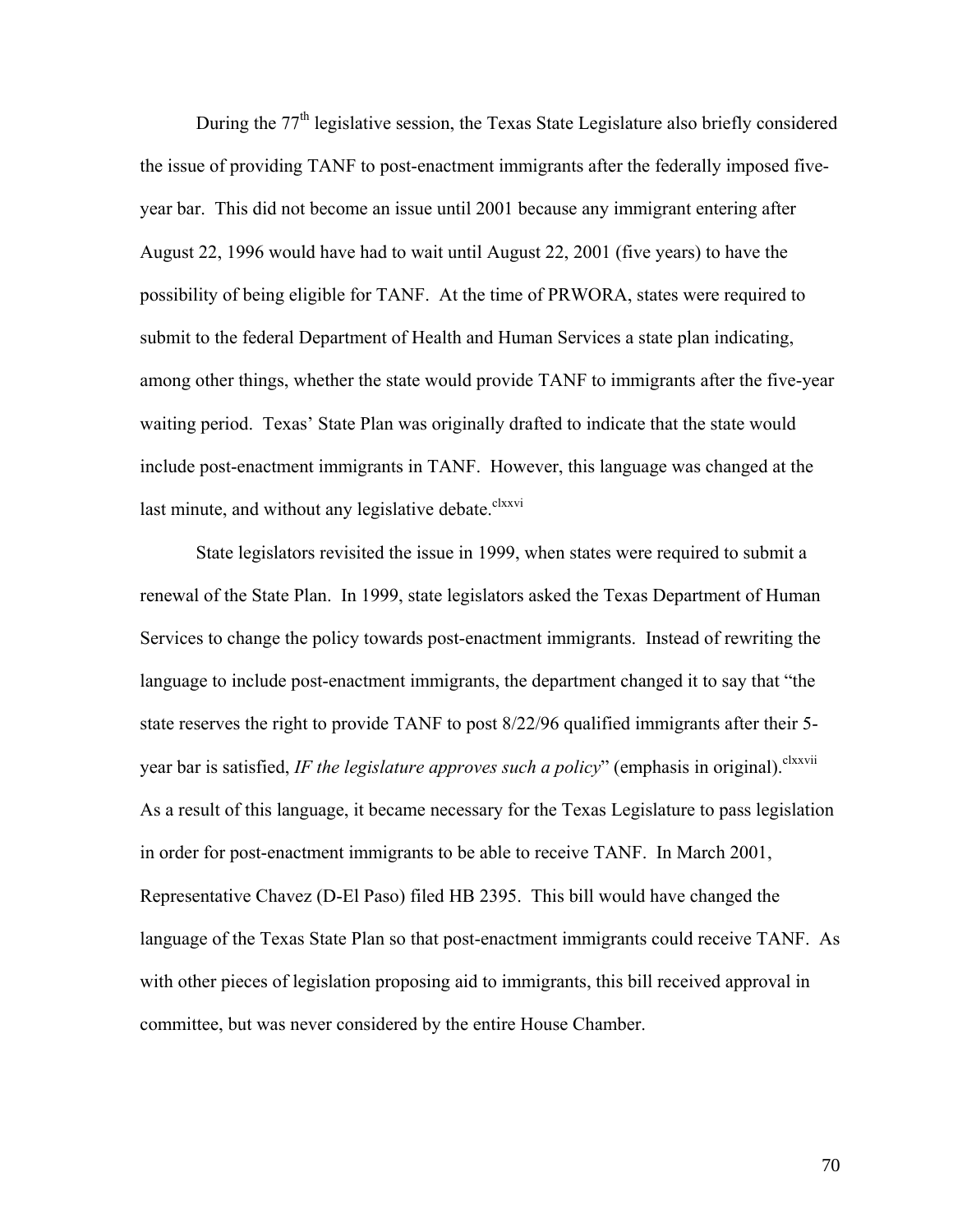#### **Analysis of State Responses**

 Given the variety of welfare programs available to immigrants in the four case study states, it is clear that no one factor influenced how a state responded to the increased flexibility of PRWORA. In order to analyze the influential factors within a given state it is necessary to compare responses of states that appear to have similar characteristics.

### **Massachusetts and Colorado**

 In both Massachusetts and Colorado immigrants represent a relatively small portion of the total population (5% for both states).<sup>clxxviii</sup> A small immigrant population has two implications. First, it is easy for voters and policymakers to overlook the needs of such a small segment of the population. This, combined with the fact that immigrants themselves cannot vote, means that immigrants are unable to exert significant political pressure on elected officials. The second implication is that if the state were to create state-funded welfare programs for this population, it would not incur a significant financial burden. Given that both Colorado and Massachusetts dealt with these competing influences, the states responded very differently to PRWORA.

 In Massachusetts, the welfare reform debate immediately focused on how to provide assistance to those immigrants losing eligibility to all federal welfare programs. In contrast, Colorado's debate centered exclusively on whether or not to allow immigrants to participate in TANF. The possibility of providing assistance to immigrants losing eligibility to other welfare programs never entered the debate. What was assumed in Massachusetts was not even considered in Colorado. This seems to have been caused both by the relationship between the executive and legislative branches and the political ideology of each state. In Massachusetts, welfare reform was conducted under a Republican governor and a very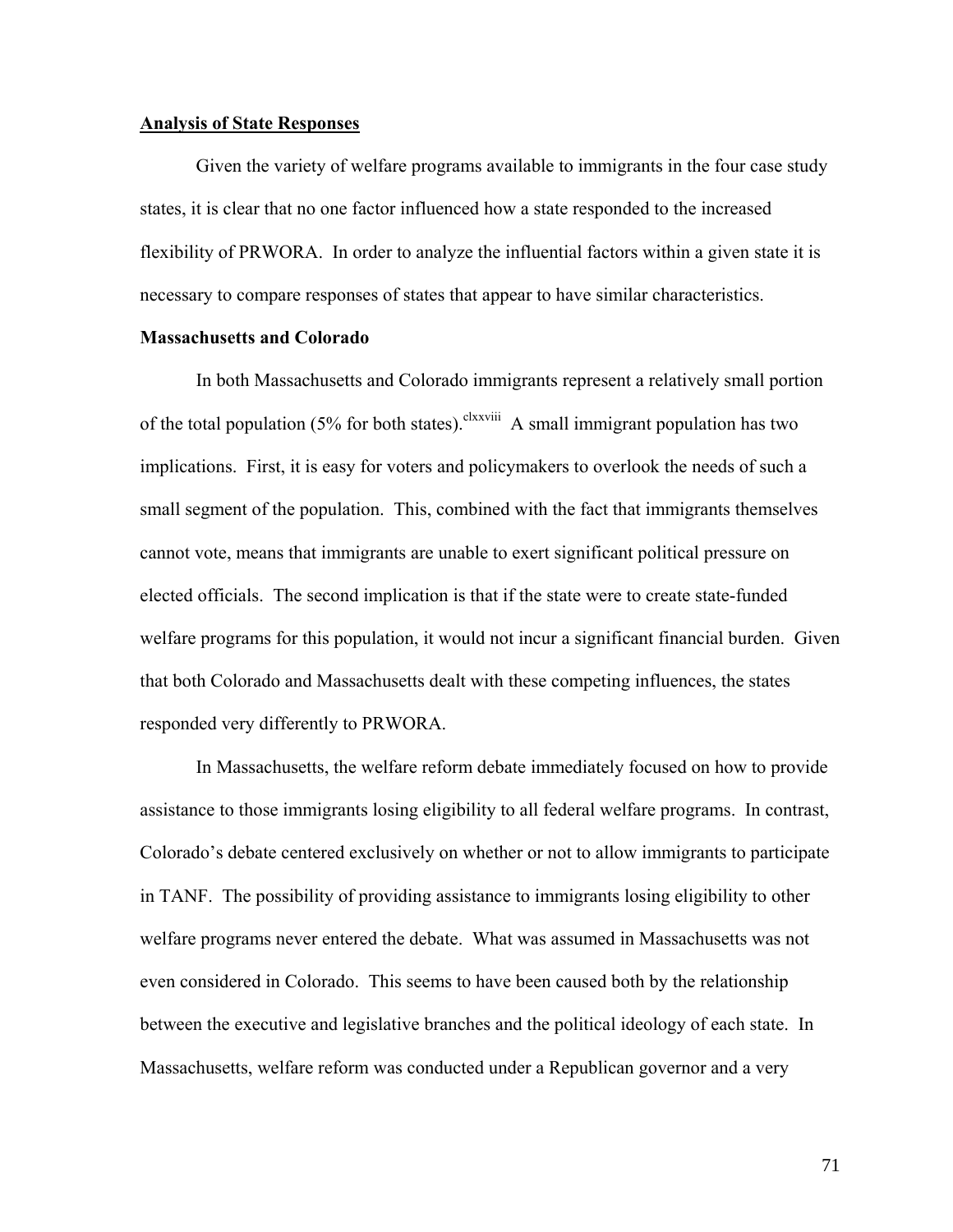powerful, Democrat-controlled Legislature. In contrast, Colorado was governed by a moderate Democrat and a conservative Republican Legislature.<sup>clxxix</sup> While Colorado governors had historically been able to strong-arm the Legislature, it seems that welfare reform occurred at a time when Colorado was shifting towards a conservative Republican era.<sup>clxxx</sup> The shift of Colorado's political majority made it difficult for Democratic Governor Roy Romer to implement liberal policies such as welfare for immigrants. In contrast, the strength of Massachusetts' Democrat-controlled legislature made it impossible for Republican Governor William Weld to strongly oppose such a plan.

# **California and Texas**

 The most obvious similarity between California and Texas is that immigrants represent a significant portion of each state's population (19% and 9%, respectively).<sup>clxxxi</sup> Furthermore, these states share a similarity in the composition of their immigrant population. California and Texas are both located along the US-Mexico border, and as a result each state's immigrant population is primarily comprised of immigrants from Mexico and other Latin American countries. This location means that both states deal with the issues of border enforcement and illegal immigration. California and Texas have dealt with both the costs and benefits of immigration. Despite the similar experience shared by these states, they responded in opposite ways to the choices of PRWORA.

In California, welfare reform occurred at a time when Democrats were gaining significant power. The party controlled both chambers of the State Assembly. In contrast, Texas Democrats were losing their traditional stronghold on political offices to members of the Republican Party. Texas' welfare plan was created under a Republican governor and a divided state Legislature; Republicans controlled the state Senate and the state House had a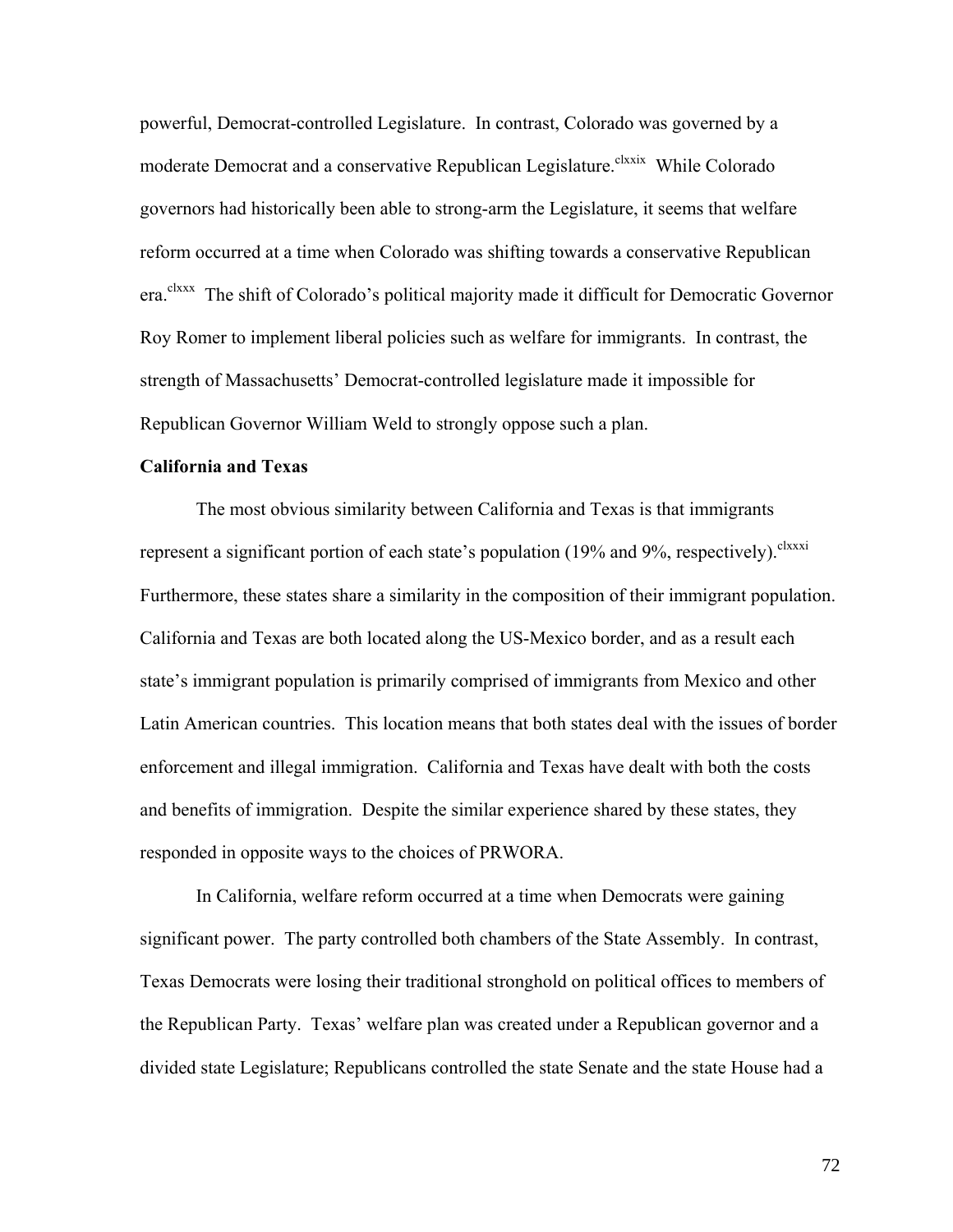slim Democratic-majority. The partisan composition of each state's legislature explains the fate of the various welfare proposals. In California, proposals to provide welfare for immigrants received easy approval in the Assembly and encountered opposition once they were sent to the Republican governor. In the Texas Legislature, legislation was proposed, considered in committee, and then ignored by the entire chamber. In the several instances when legislation was approved by the Texas House, the Texas Senate then ignored it. Given the Republican control of the state Senate, this makes sense. The shifting of dominance by one party to the other that occurred in both California and Texas at the time of welfare reform was one factor that caused the different responses.

 Another factor influencing the different responses to PRWORA was the relationship that existed between each state's GOP and Hispanic voters. In his book, Mexican-Americans: The Ambivalent Minority, Professor Peter Skerry argues that Texas Hispanics<sup>4</sup> engage in politics differently than their counterparts in California. The different style of politics in each state has caused each state's GOP to relate to the state's Hispanic population differently. Peter Skerry argues that the nature of political life in general is different in California and Texas. For example, in Texas it is still possible to get elected by "tirelessly walking precincts,<sup>"clxxxii</sup> while in California politicians must deal with a political system dominated by "money, media, issues, and highly paid professionals."<sup>clxxxiii</sup> Given these varying political environments, Hispanics have had more political success in Texas than in California. The success of Texas Hispanics in turn has "serve[d] to moderate the deep-seated resentments....[that] have built up over generations."<sup>clxxxiv</sup> In contrast, in California political

<sup>&</sup>lt;sup>4</sup> In his book <u>Mexican Americans: The Ambivalent Minority</u>, Professor Peter Skerry examines political activities of Mexican-Americans in both Texas and California. Although Skerry distinguishes between Mexican-Americans and Hispanics, he acknowledges that Mexican-Americans comprise the majority of the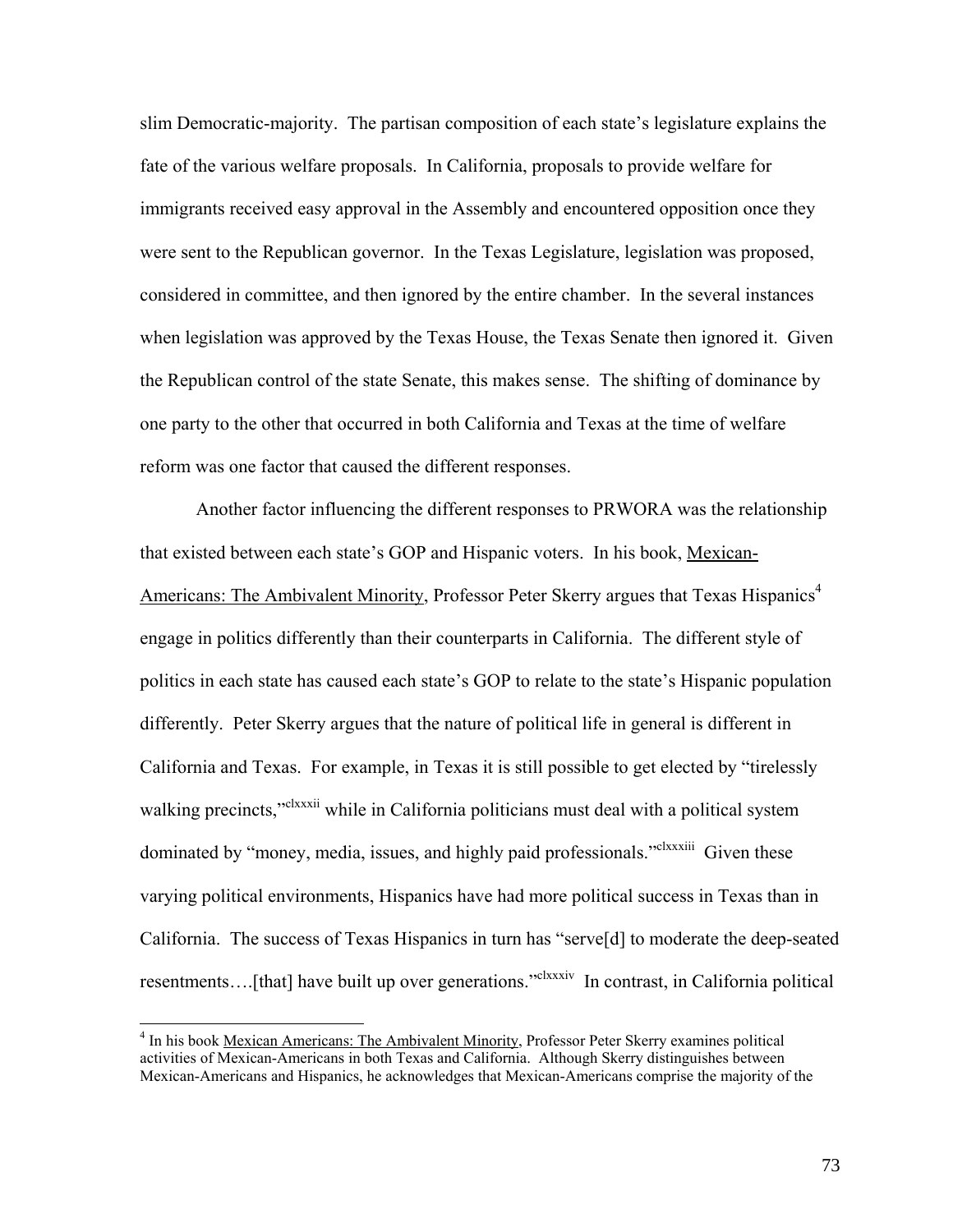success goes to those that are "capable of capturing the attention of dominant elites."<sup>clxxxv</sup> This has impacted the overall political role of Hispanics in California because leaders that are able to achieve success are most often those that are willing to "define their group in racial minority terms."<sup>clxxxvi</sup> In short, California Hispanics tend to define themselves as a racial minority, while Hispanics in Texas do not.

 In the case of welfare reform, California Assembly Democrats used the racial minority status of California Latinos as a tool to effectively organize this constituency to put significant public pressure on elected Republicans. Democrats were aided in this effort by the contentious relationship that already existed between the California GOP and the state's Hispanic electorate. Although Texas Republicans were similar to California Republicans in that they did not support state-funded benefits for immigrants, Texas Democrats could not employ the strategies of California Democrats because the Texas GOP managed to maintain a positive relationship with Hispanic voters. According to Republican analyst Tony Quinn, "It never would have occurred to the Texas GOP… to run against immigrants, since the Latino population… forms much of the state's business and social establishment and is growing in wealth and influence.<sup>"clxxxvii</sup> By engaging in immigrant bashing, California Republicans reinforced the racial minority approach taken by California Hispanics. In contrast, Texas Republicans were working to gain the Latino vote. This left Texas Democrats unable to engage in significant public persuasion. Because the Texas GOP represented the interests of Latino middle-class voters, these former immigrants were less concerned about the status of current immigrants. In contrast, the anti-immigrant policies of the California GOP had angered California Hispanics and reinforced the constituency's

 $\overline{\phantom{a}}$ 

Hispanic population in these states. For this reason, I will use his theories to understand the political role of Hispanics more generally.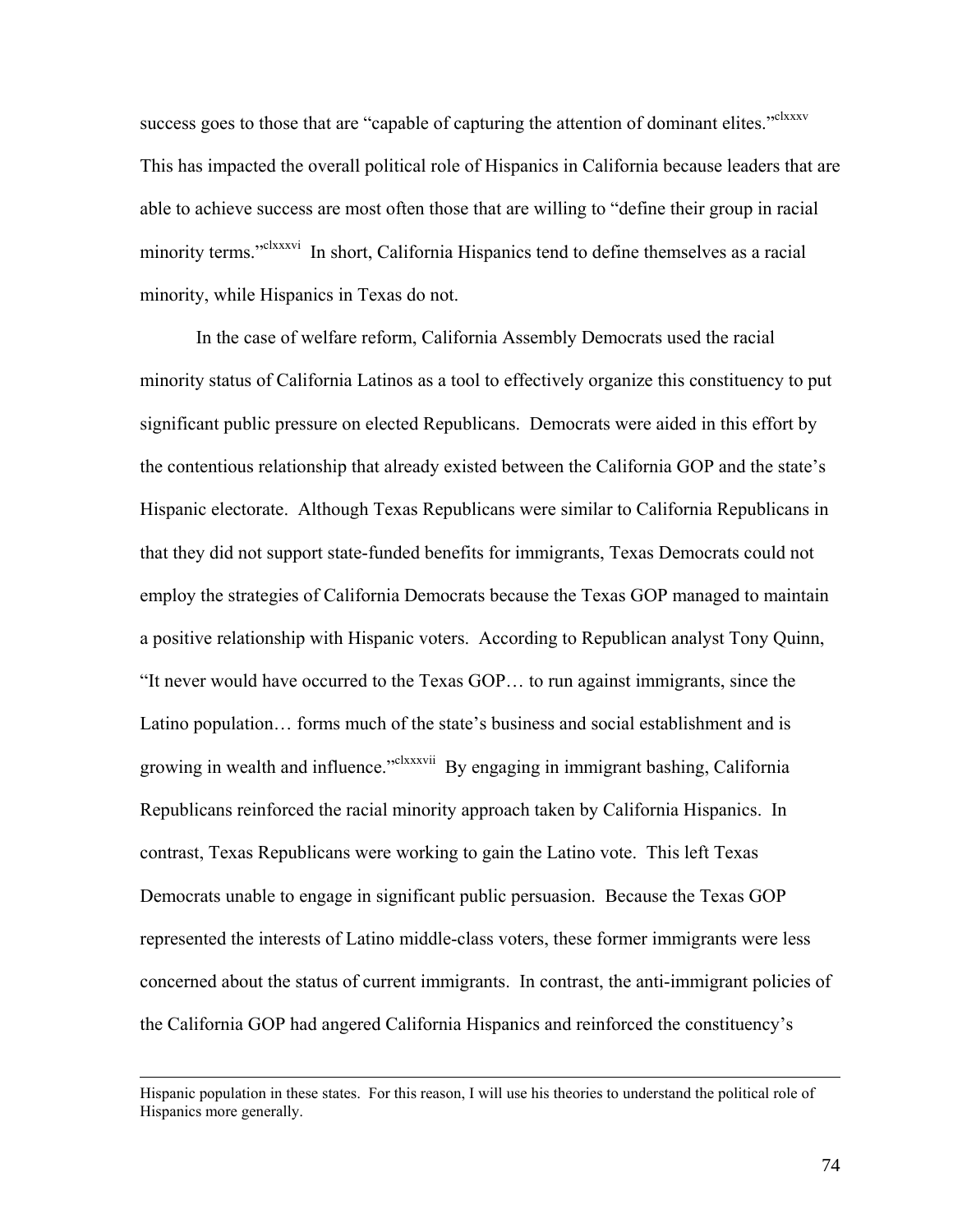definition of itself as a racial minority. Democrats seized upon this frustration and built public support for their policies. The nature of Hispanic politics in each state in combination with the changing roles of the Democrat and Republican parties in relation to each state's Hispanic voters was a second influential factor resulting in the different levels of public assistance available to immigrants in California and Texas.

 The final factor of the different levels of welfare available to immigrants in California and Texas seems to be the traditional welfare generosity of each state. While California has typically provided a high level of benefits to needy residents, Texas has not. This precedent influences what policymakers are willing to enact and what the public will consider acceptable. Since Texas has traditionally not been generous in welfare benefit distribution, extending benefits to immigrants was outside the range of possible policy choices. In contrast, since California has historically been one of the more generous of the fifty states, extending public benefits for immigrants merely continued this trend.

#### **General Trends**

 Considering the various factors that have influenced the four case study states, it is clear that the tendency to maintain immigrant access to the social safety net is primarily influenced by the political leaning of a given state. Massachusetts has always been a liberal, Democratic stronghold. While California had been dominated by Republican thinking, actions of the state's Republican leaders forced the emergence of a liberal, Latino voting bloc. In contrast, welfare reform occurred at a time when Colorado and Texas, formerly dominated by the Democratic Party, were shifting to the control of the GOP. The ideological environment of these states established limits for the possible level of assistance for each states' immigrant population.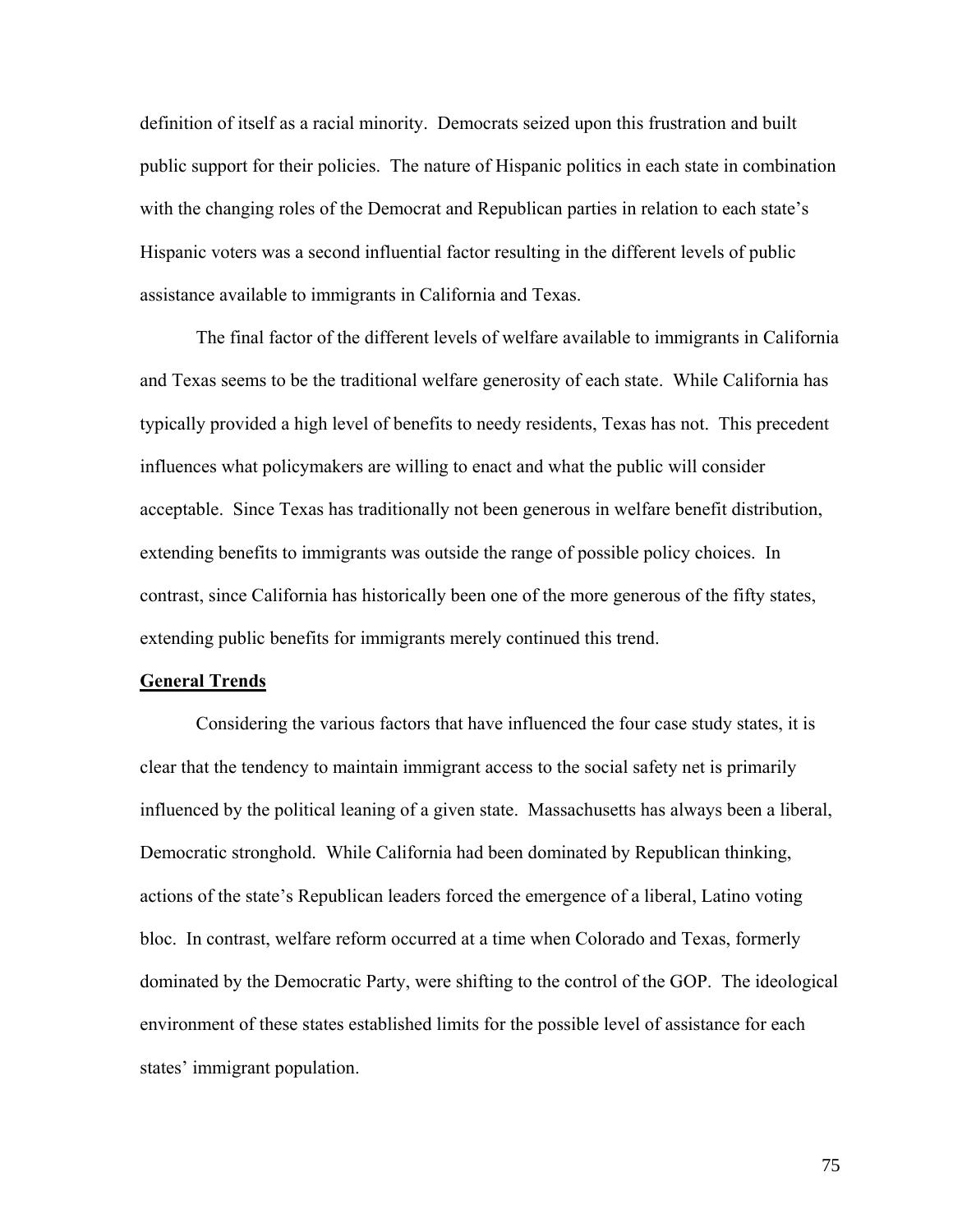#### **Conclusion**

## **Federalism and Devolution**

 The varied responses to the increased state flexibility in the Personal Responsibility and Work Opportunity Reconciliation Act of 1996 reinforce a fundamental component of American federalism. That is, that power is ultimately derived from the states. In order to understand how PRWORA emphasizes this, it is necessary to consider what makes American federalism unique and the significance of the law's devolutions in the areas of immigration and welfare policy.

# **American Federalism**

Through the act of ratifying the United States Constitution, the thirteen independent state governments consented to the formation of one national government. As a result of their consent, a federal system was created. Within this system, state governments delegate their authority over certain governmental functions to the federal level of government. The specific powers given to the federal government are enumerated within Article One of the Constitution. In addition, the Tenth Amendment reserves all nonenumerated powers for the states. Despite the fact that the Constitution identifies and limits specific powers of both the state and federal governments, there is considerable policy area in which both levels of government seem to have jurisdiction.

The shared authority over many policy areas stems from ambiguity within the Constitution. Although the Tenth Amendment reserves all nonenumerated powers for the states, Article 1 Section 8 gives the federal government the broad power to create any laws necessary for carrying out the enumerated powers.<sup>clxxxviii</sup> Upon comparison of these two Constitutional provisions, it appears that the Framers of the Constitution wanted the state and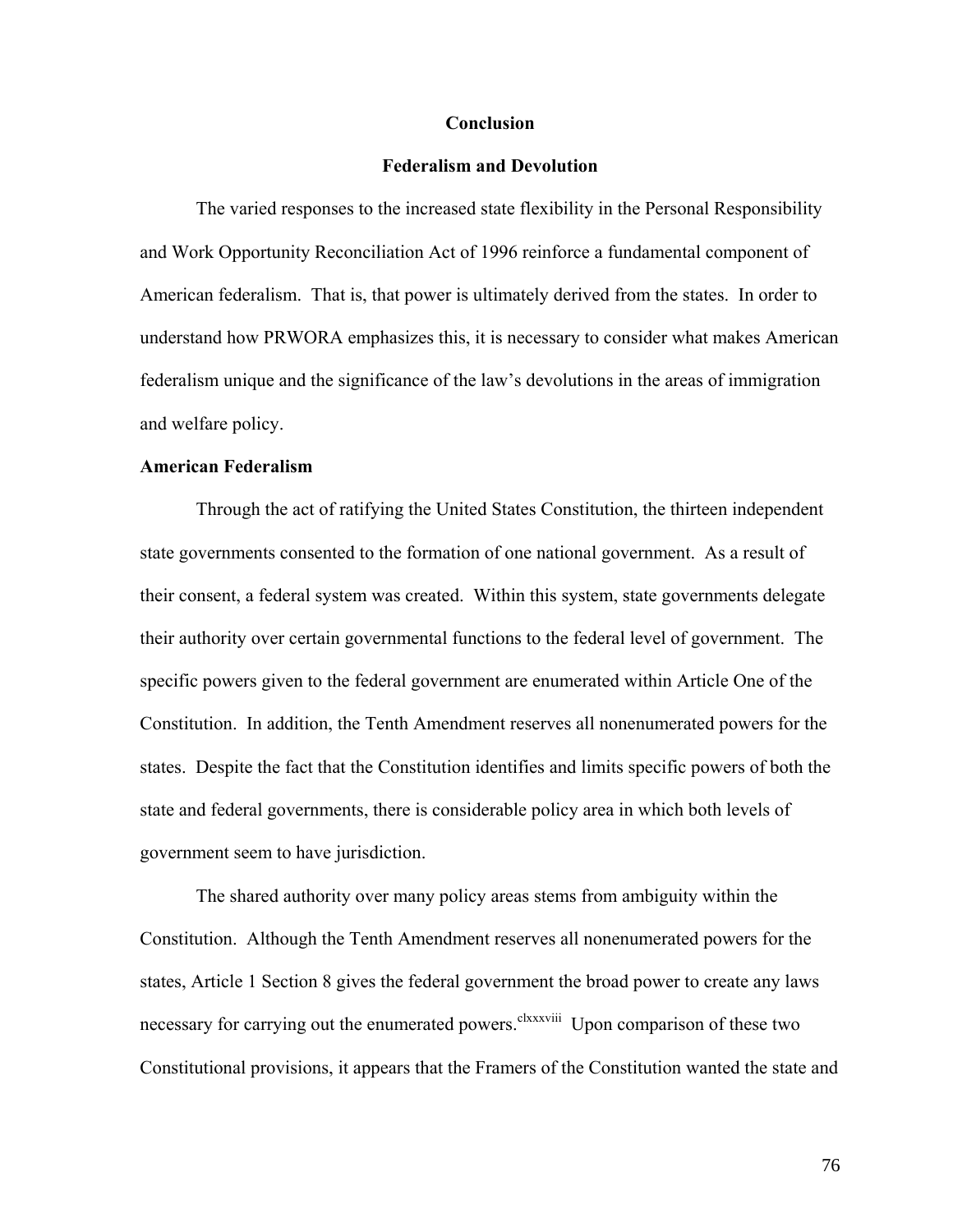federal governments to share authority over many governmental functions.<sup>clxxxix</sup> This shared authority creates debate when the primary question of federalism is asked. That is, which level of government should be responsible for a given activity, and which level of government should fund government functions?<sup>cxc</sup> Within the American federal system, Constitutional ambiguity makes it difficult to answer this question for policy areas such as welfare and immigration.

Throughout American history there have been periods of both federal supremacy and state power. In the decades immediately following the ratification of the Constitution, Congressional action and Supreme Court decisions of the Marshall Court centralized power within the federal government.<sup>cxci</sup> This era ended in 1835 with the death of Chief Justice John Marshall. In the following decades, national power was diminished as Court decisions increased state police powers and enabled states to regulate commerce concurrently with the federal government.<sup>cxcii</sup> Federal supremacy was once again asserted beginning in the New Deal and lasting through the Civil Rights movement and Great Society programs of the 1960s. During the Nixon presidency the "New Federalism" movement sought to "revitalize" state and local governments.<sup>cxciii</sup> Through the New Federalism, states and localities gained control of implementing federally funded programs. During the 1980s the existence of categorical grant programs supported the centralization of power within the federal government.<sup>cxciv</sup> At the time of the welfare reforms of the  $104<sup>th</sup>$  Congress, significant power was centralized within the federal government.

# **Devolution**

Many policies enacted by the  $104<sup>th</sup>$  Congress seem to represent a shift in American federalism. Quite often, the era from 1996 – 1997 is referred to as the "Devolution Revolution."<sup>cxcv</sup> Within a federal system, devolution is the process of shifting power and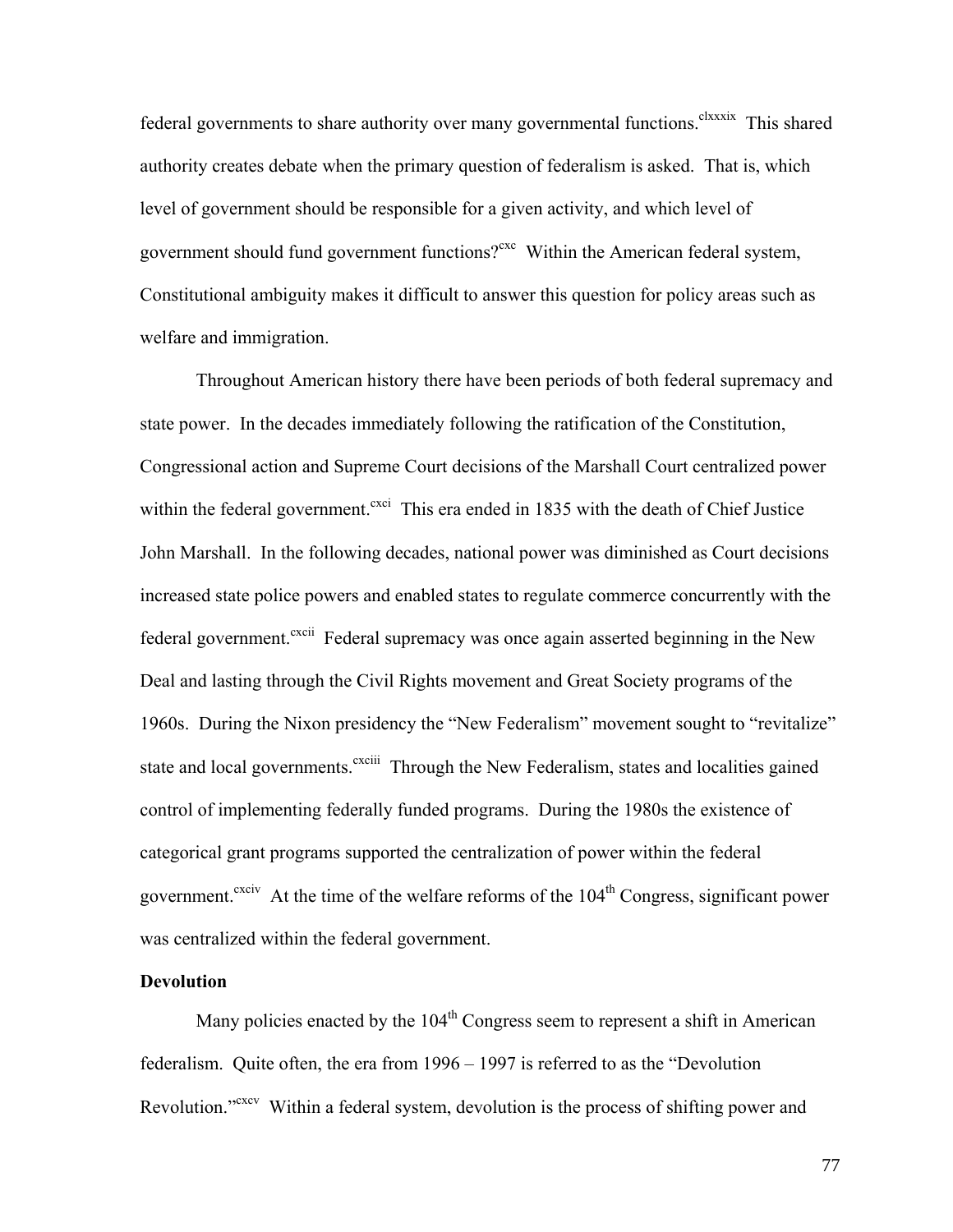responsibility of a given state function from the federal government to the local level (whether this be the state, county, or city). When devolution occurs, local governments gain significant control over the creation and implementation of a given policy. Simultaneously, local governments must also bear the financial burden of performing the given function.

 Generally speaking, there are advantages and disadvantages to devolution of responsibility from the federal government to the states. Those that favor a greater local role within society argue that local governments are more familiar with the needs of their community. This knowledge enables local governments to allocate scarce resources in the most efficient manner.<sup>cxcvi</sup> It has typically been thought that state and local governments are best suited to determine policies which are specific to each community, such as safety and transportation.

 In contrast, opponents of devolution cite the possibility for discrimination and the tendency of states to not take responsibility as their reasons for supporting a stronger federal role. In America's history, the "struggles over the distribution of federal power also represent conflict over which cultural values will be ascendant in the United States."<sup>cxcvii</sup> If states have significant power, it becomes possible for them to institutionalize preference or discrimination towards specific groups of their population. In order to prevent (or remedy) locally institutionalized discrimination, federalism can be used as a way of addressing ethnic and cultural conflict.<sup>cxcviii</sup> There is no better example of this than the policy choices made by Southern states after the end of slavery. In nearly every policy area, African-American citizens were discriminated against. The federal government was able to reduce this discrimination with the passage of the Civil Rights Act. Opponents of devolution also fear that states will be reluctant to fulfill their delegated responsibilities, beginning a so-called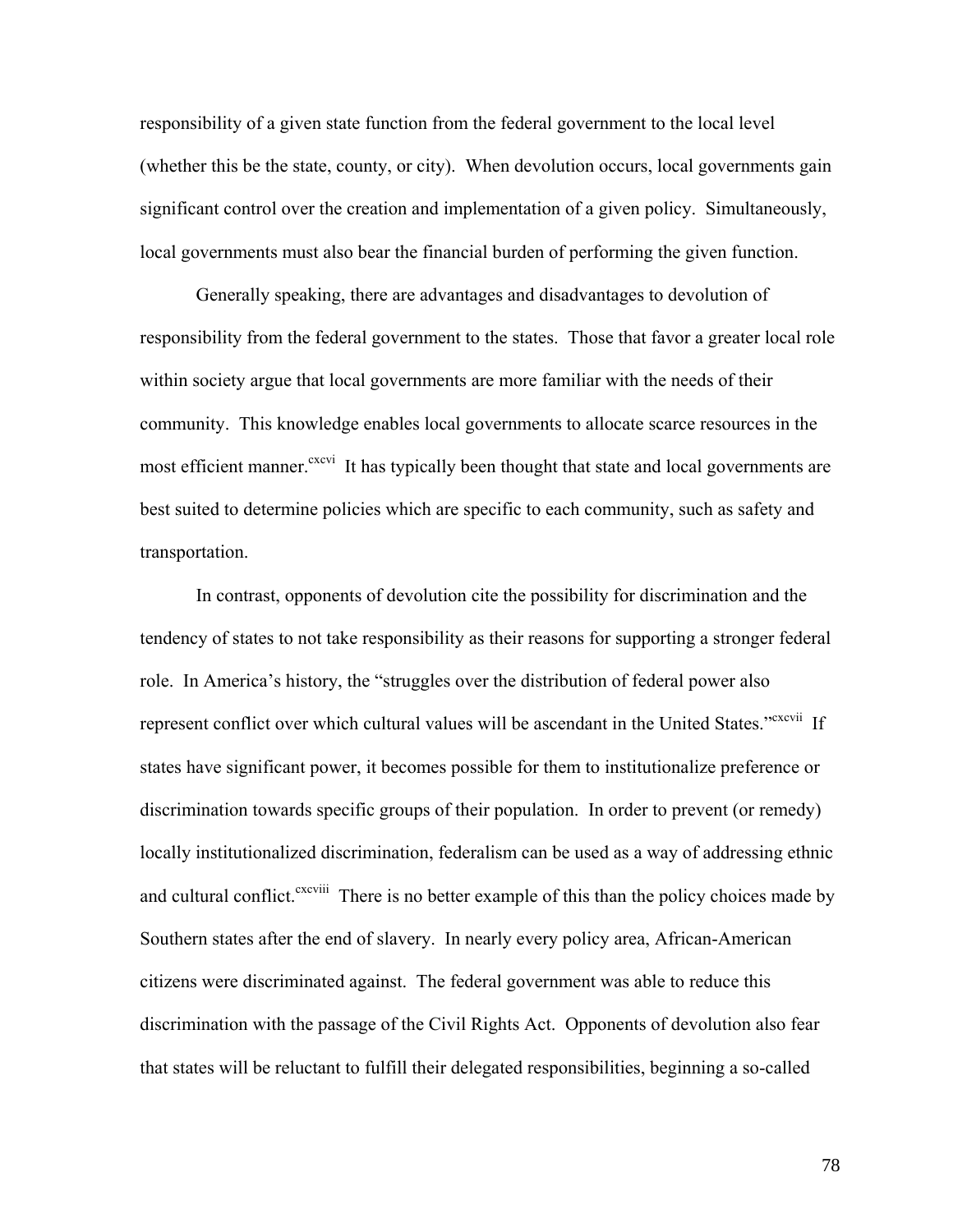race to the bottom. A central understanding within this argument is that states will want to have policies similar to each other. If one state reduces the benefits and services available to residents, it is likely that other states will follow suit. States tend to create similar policies so that one state does not become a magnet, attracting new residents that wish to take advantage of the state's generous or lenient policy in a given area. Opponents of devolution fear that by giving state governments greater control over policy, they will slowly reduce what is available to citizens, so that ultimately all states are equal in offering the lowest level of services. A strong federal government can prevent a race to the bottom by establishing minimum levels of what a state must provide to its residents.

# **Federalism and Welfare Policy**

Within the realm of welfare policy, the institution of federalism makes it necessary to ask, which level of government is responsible for ensuring that all citizens have access to a minimum level of income, health care, nutrition and housing? For much of American history the federal government has worked through the states to accomplish welfare goals. The federal government has been responsible for funding and determining eligibility while state governments have been responsible for program administration. At the time of their creation, the SSI and Food Stamp programs maintained federal supremacy over state governments. In contrast, when AFDC was created states had significant control over eligibility and benefit levels. Although the federal government did not have universal control over AFDC when it was terminated in 1996, it had gained significant influence over the program. In combination, the federal government's roles in AFDC, Food Stamps, and SSI meant that it had primary control over welfare policy at the time of welfare reform.

#### **Federalism and Immigration Policy**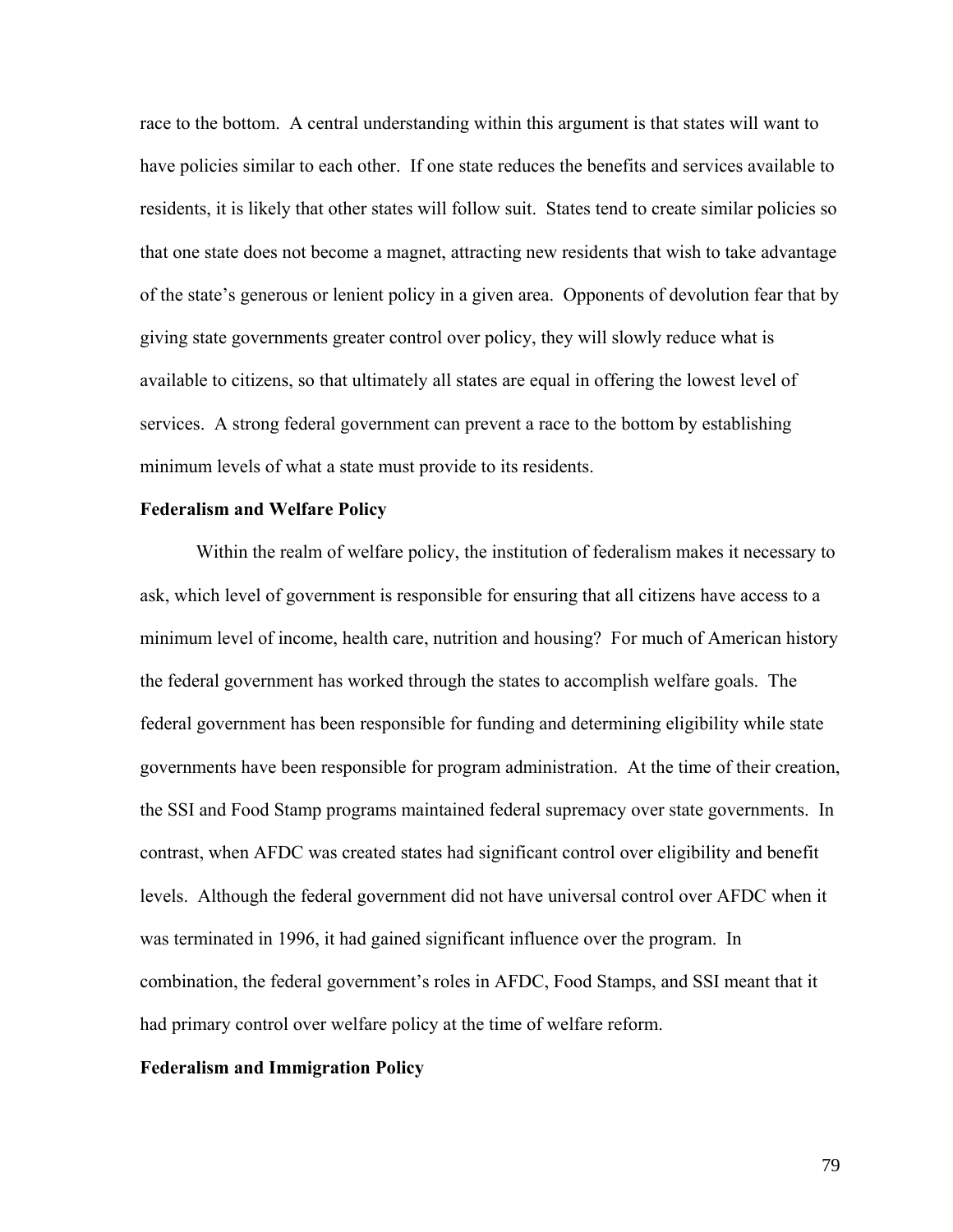In the area of immigration policy, the federalism question is, which level of government is responsible for regulating the nation's borders and conferring citizenship upon residents? In theory, matters of foreign affairs and naturalization are the exclusive responsibility of the federal government.<sup>cxcix</sup> In practice however, early Congresses left a great deal of immigration policymaking to individual states. There were broad requirements for naturalization but states had the freedom to determine issues of regulation. This changed in the late 1800s when responsibility for immigration matters was specifically delegated to the federal Treasury Department. The federal government continued to consolidate its power over immigration until the 1996 reforms. At the time of PRWORA, the federal government had sole responsibility for matters pertaining to immigration and citizenship.

#### **Welfare Reform and Devolution: Immigration Policy**

 The Personal Responsibility and Work Opportunity Reconciliation Act of 1996 changed federal supremacy over welfare and immigration policy by devolving significant powers to the states. While it is commonly accepted that PRWORA lessened federal responsibility over welfare policy, its effect on immigration policy is an issue of greater controversy. In order to analyze the law's effect on immigration policy, it is helpful to again examine the new powers over immigrant eligibility to welfare which PRWORA delegated to the states.

As first identified in Chapter Three, PRWORA increased states' ability to determine immigrant access to the safety net by allowing states to determine: (1) whether they will provide certain federal benefits (TANF) to legal immigrants that were in the United States on August 22, 1996; (2) whether they will provide federal benefits to post-enactment immigrants after the five-year bar; (3) whether they will fund cash assistance for postenactment immigrants during the five-year bar; and (4) the level of access they will allow to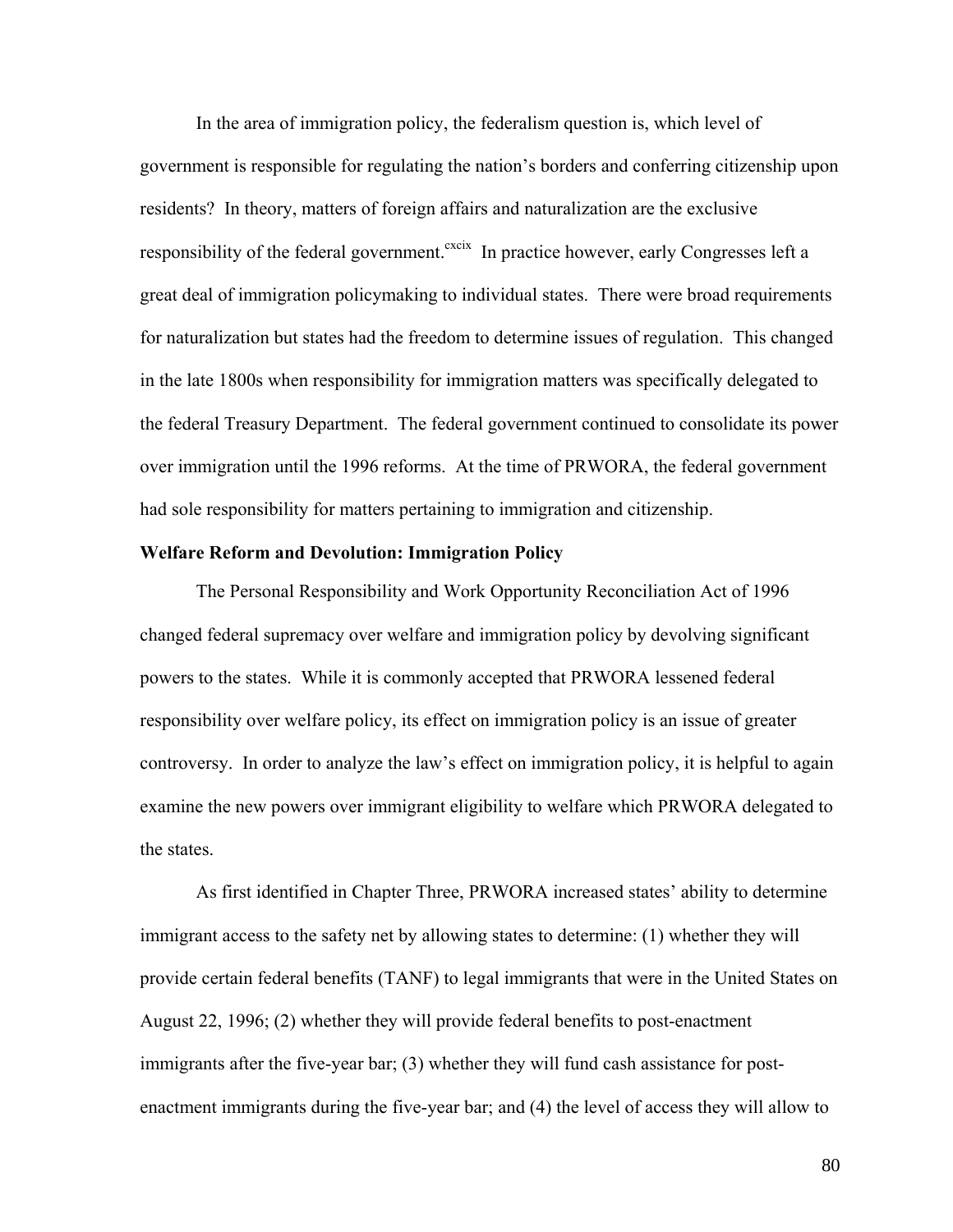state-funded replacement programs.<sup>cc</sup> In addition to increased power in determining immigrant eligibility to the welfare system, states are also faced with the increased responsibility of funding any benefits which they extend to noncitizens.

Given the new state powers, both in determining immigrant eligibility to welfare and in funding any participation of immigrants in the welfare system, it is clear that the state governments have gained significant control over the treatment of noncitizens that reside in their jurisdictions. This control increases the extent to which noncitizens are treated differently from citizens, a policy area which had previously been solely the responsibility of the federal government. The new responsibilities under PRWORA are significant because before states played no role in defining the meaning of full citizenship. PRWORA gave states new influence into this important policy area.

In order to more fully understand the extent to which PRWORA has devolved some of the federal responsibility over the status of immigrants to state governments, it is helpful to examine an argument in support of the opposing view. That is, that PRWORA gave few new responsibilities to the states.

In an article entitled "The state of American federalism: 1996-1997," Sanford F. Schram and Carol S. Weissert question the commonly held idea that PRWORA delegated significant control over social policy to the states. Instead, they suggest that the 1996 reforms might actually have reinforced federal supremacy in the formation of immigration and welfare policy.<sup>cci</sup>

Schram and Weissert's argument can best be summarized with their statement, "the ironies of devolution suggest that as we remake federalism we reinscribe it; federalism cannot help recreating itself even as it changes."<sup>ccii</sup> The authors recognize that PRWORA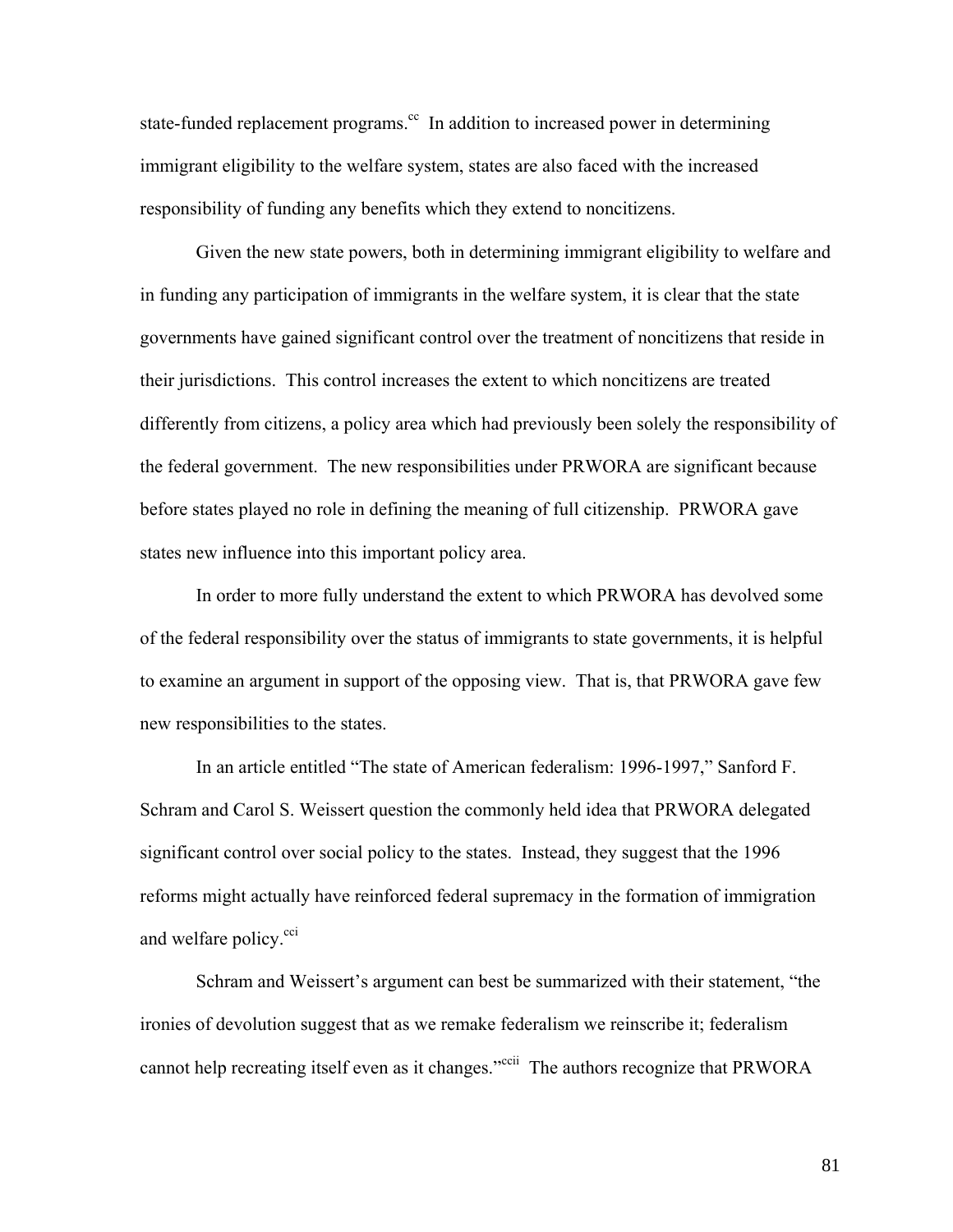devolved significant responsibility to the state governments, but they identify provisions within the law enabling the federal government to maintain significant control over certain aspects of welfare. To further support their argument, Schram and Weissert identify several other policy areas in which reforms made during the "Devolution Revolution" might actually "dilute" the effects of the devolutionary policies.<sup>cciii</sup>

Upon closer examination of changes made to immigration policy within the era of the "Devolution Revolution" it becomes clear that Schram and Weissert's argument cannot be strongly applied to this policy area. In addition to PRWORA, the other immigration-related piece of legislation passed by the 104<sup>th</sup> Congress is the Illegal Immigration Reform and Immigrant Responsibility Act of 1996 (IIRAIRA). This law, passed after PRWORA, strengthens efforts to fight illegal immigration and establishes more stringent financial requirements for the admission of sponsored legal immigrants.<sup>cciv</sup> Unlike PRWORA, IIRAIRA relies on the federal level of government to accomplish its goals. For example, IIRAIRA increases the minimum income level required of individuals who wish to sponsor family members for immigration to the United States. This provision of the law was to be enacted by the Immigration and Naturalization Service (INS) and the Consular Offices of the State Department, the federal agencies responsible for issuing visas. IIRAIRA also allocates greater resources to increase the size of the Border Patrol, a division of the INS. If Schram and Weissert's argument were to hold, reforms such as those within IIRAIRA would have to diminish the devolutionary impact of PRWORA within immigration policy.

Closer examination of IIRAIRA and PRWORA indicates that the federalstrengthening provisions of IIRAIRA were not strong enough to dilute the devolution provisions of PRWORA. IIRAIRA makes only a slight change to the sponsorship process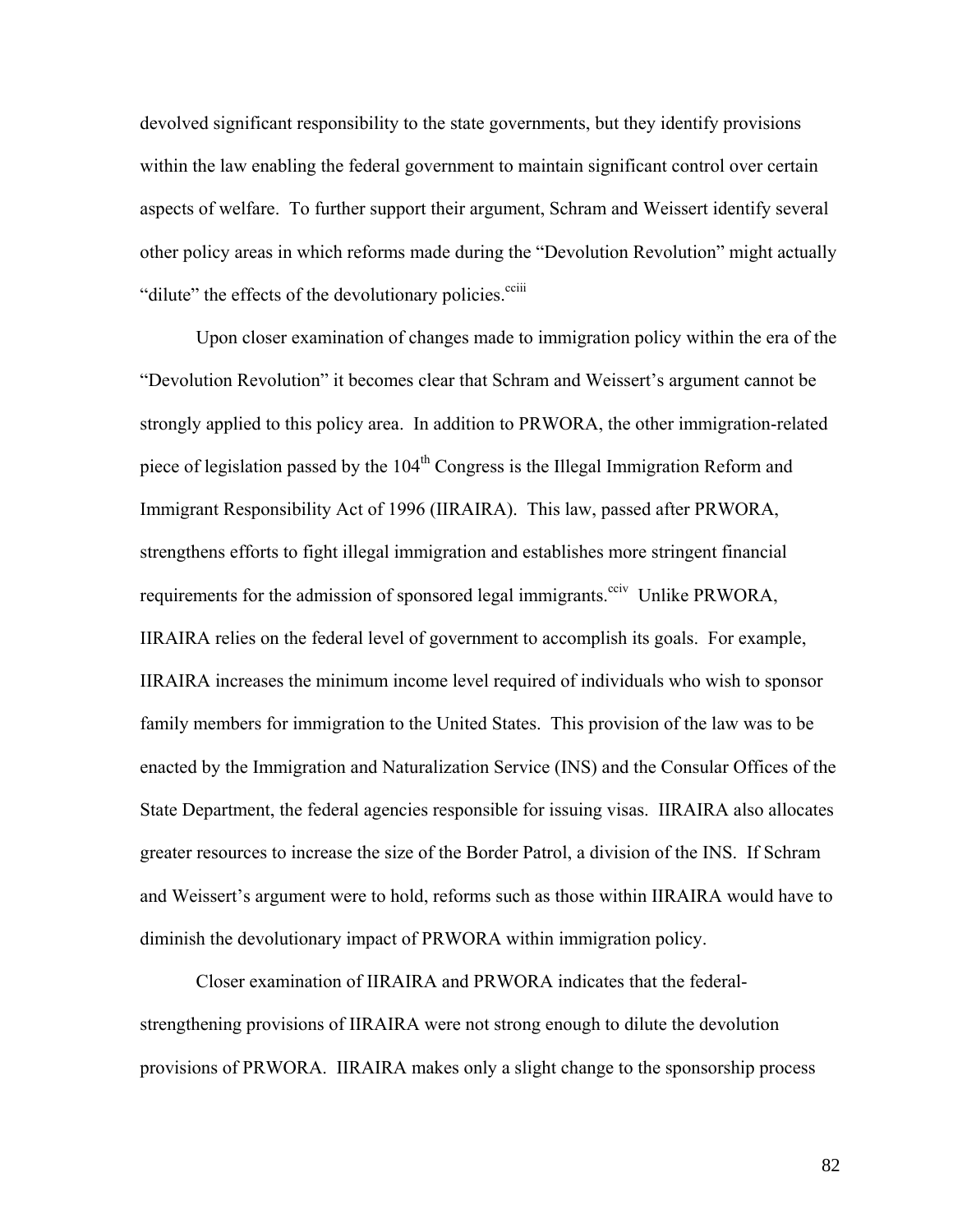and allocates resources to protect the border. In contrast, PRWORA fundamentally distinguishes legally present noncitizens from citizens. After making this distinction, PRWORA gives state governments some influence in this important policy area. It seems the PRWORA's changes most significantly alter the experiences of immigrants to America.

The new responsibilities, which PRWORA devolves to the states, represent a break in the federal nature of immigration policy. During America's early years states had possessed significant control in this policy area. However, since the late  $19<sup>th</sup>$  Century control had been firmly maintained by the federal government. By devolving some immigration control to the states, PRWORA makes it difficult for the United States to achieve a unified immigration policy.

## **Welfare Reform and Devolution: The Impact on Federalism**

 In addition to the changes made in the area of immigration policy, the immigrant provisions of the Personal Responsibility and Work Opportunity Reconciliation Act of 1996 represent significant changes in several other policy areas. The restrictions mark the first time that the federal government firmly acted upon its right to distinguish between citizens and non-citizens in the distribution of public benefits. Federal welfare laws had previously made little distinction between these groups. This distinction did not exist on the state level because states were prohibited from discriminating on the basis of citizenship status. Also, by devolving these new immigration and welfare policy-making powers to the states, PRWORA gives state governments significant control in these important policy areas. New state influences in these areas, reinforces a fundamental truth within American federalism.

 As a result of the PRWORA changes, states have gained influence in policy areas that had traditionally been the sole responsibility of the federal government. Opponents of such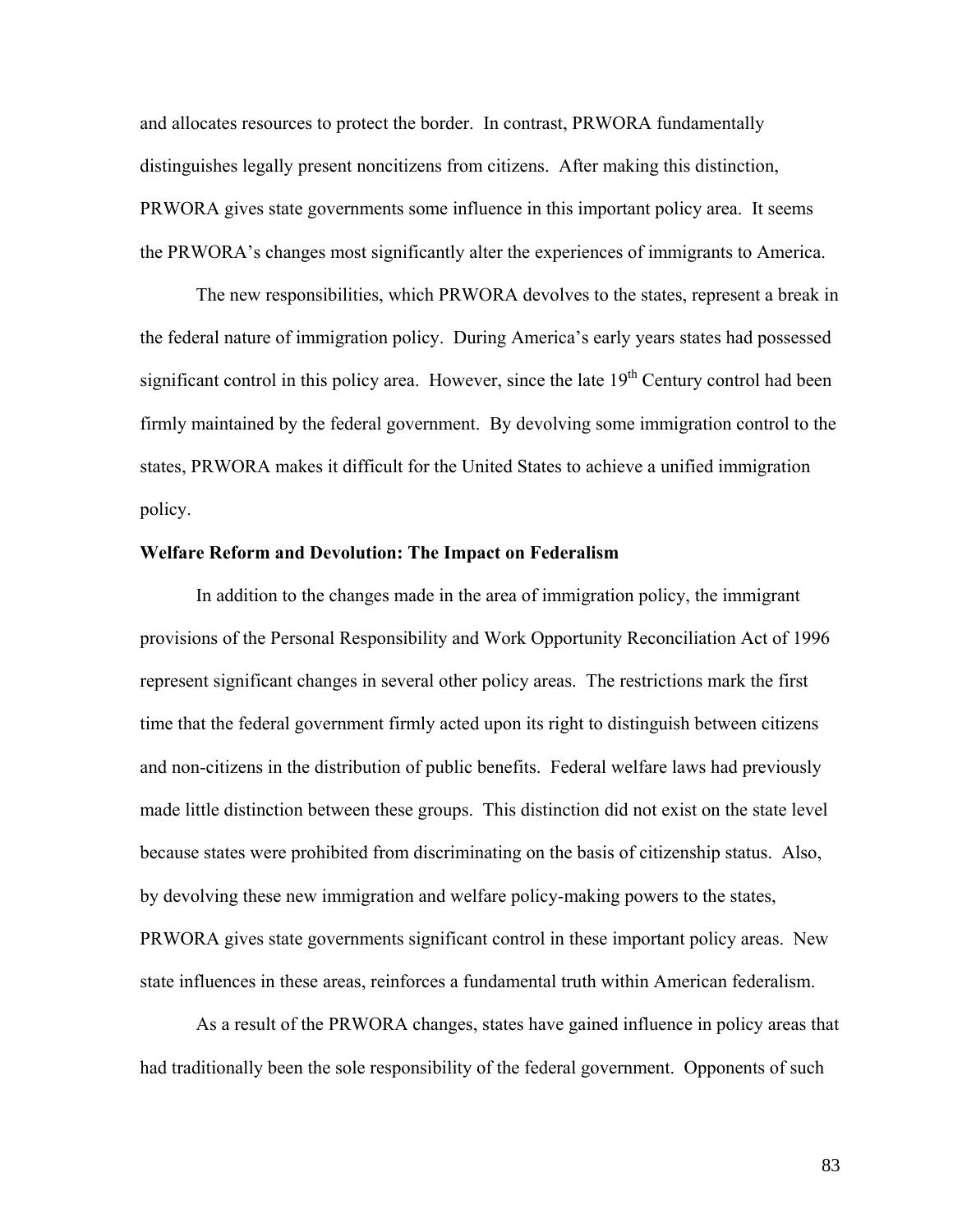devolution cite the possibility for a race to the bottom as their reason for supporting a strong federal government. However, as evidenced in Chapter Three, states have responded in a variety of ways to their new responsibilities in the areas of welfare and immigration policies. While states such as Texas and Colorado have followed the federal trend established by PRWORA, other states, such as California and Massachusetts, have worked to maintain the level of immigrant eligibility to the safety net that existed before welfare reform. Clearly, a race to the bottom has not occurred.

 The variety of state responses seems to have been caused by the political environment that is specific to each state. This political environment includes the traditional generosity of benefits given by the state, the partisan leaning of the state, and the role of ethnic and minority interest groups within the state's political process. Given these factors, it was impossible for states such as California and Massachusetts to reduce the benefits available to immigrants to the levels of Texas and Colorado.

 The role of each state's political environment prevented the race to the bottom that was feared by many opponents of devolution. That a race to the bottom did not occur indicates that many differences exist between the fifty states which comprise the United States of America. Within each state there are varying economic and political forces that influence the state's elected officials and electorate in different ways.

 It is important to understand how and why states responded to PRWORA, because these responses reinforce a fundamental aspect of American federalism. States responded differently because they face different political pressures that are unique within each state. In a sense, a race to the bottom would have preserved American federalism. While the policies enacted would have been the result of individual decisions by the fifty states, there would be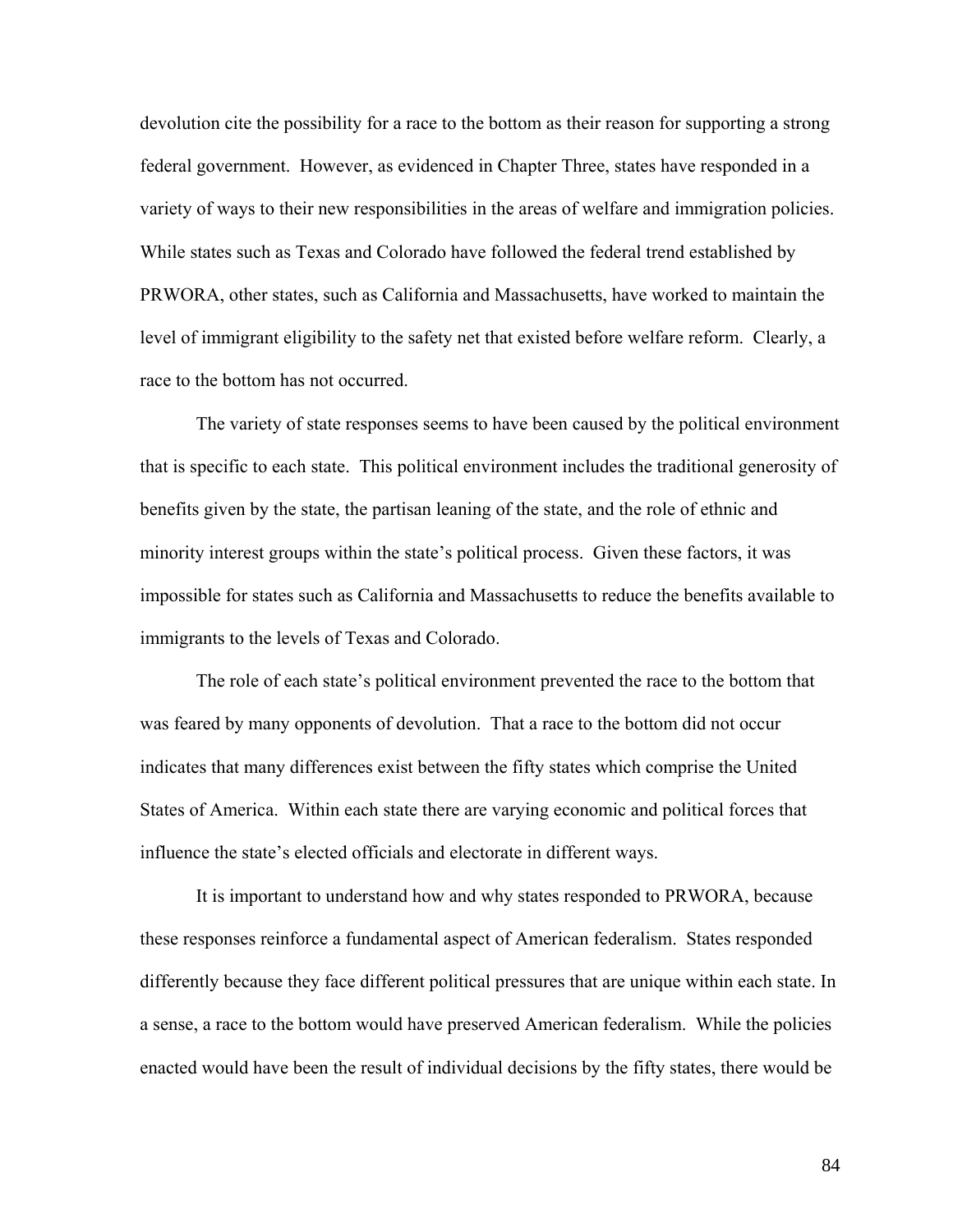one policy regarding immigrant eligibility to welfare. In contrast, different political and economic factors in the fifty states caused varied state responses. This means that within the United States there are fifty different policies regarding immigrant eligibility to welfare.

That variety exists in such an important policy area as immigration emphasizes an inherent component of American federalism. Within this federalism, states have influence in creating policies which are fundamental to the definition of the American state. This serves as a reminder that America is a nation where power is derived from the states. While the official seal of the United States of American is inscribed with the quote "*E Pluribus Unum*" (From Many One), an important part of American political culture is that the power of the one nation is derived from the many states and the many different people who inhabit these states. The varied state responses to the Personal Responsibility and Work Opportunity Reconciliation Act of 1996, emphasize these differences.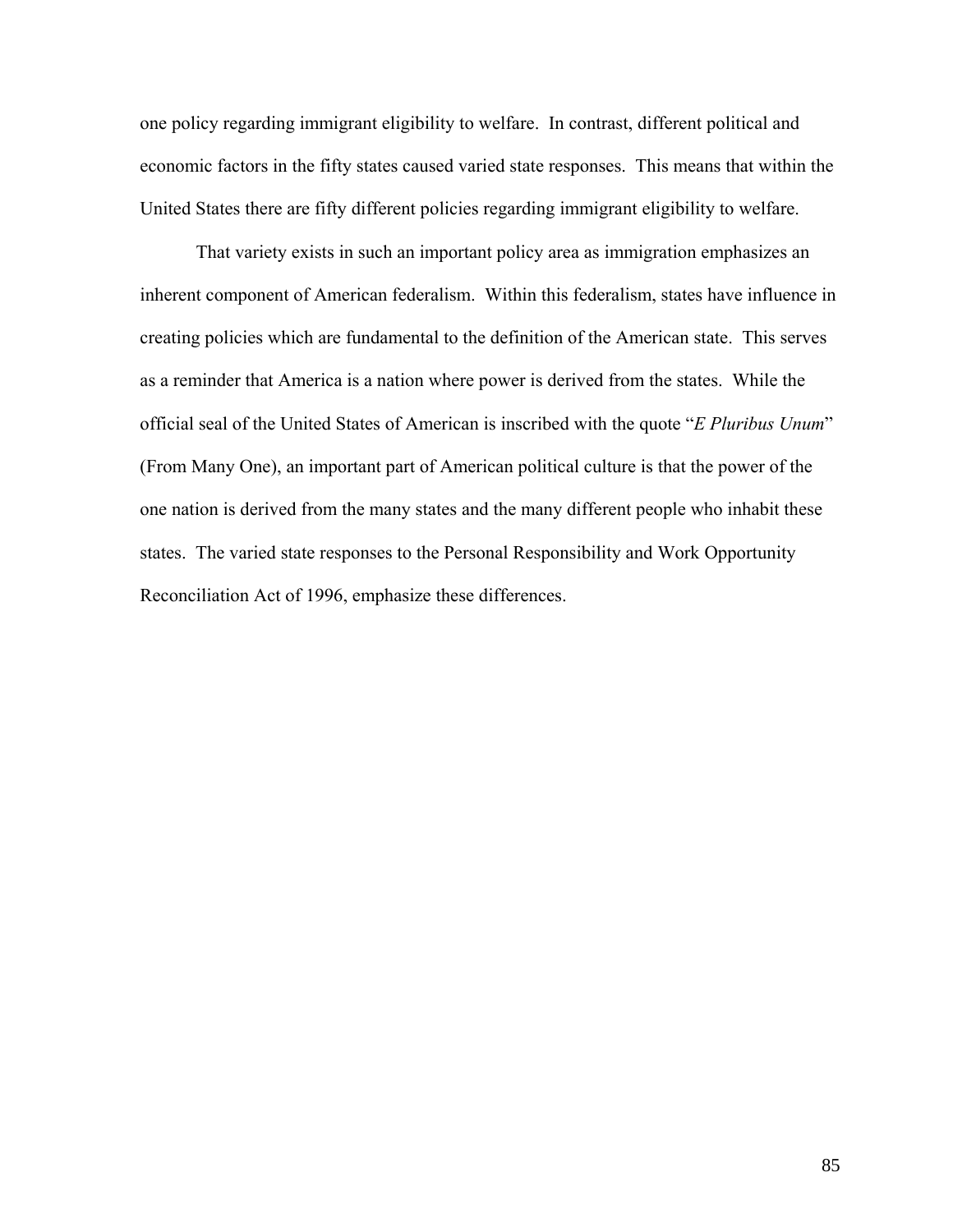## **Selected Bibliography**

- Anton, Thomas, J. American Federalism and Public Policy: How the System Works. Philadelphia: Temple University Press, 1989.
- Atkins, Burton and William Taggart. "Substantive Access Doctrines and Conflict Management in the U.S. Supreme Court: Reflections on Activism and Restraint," in Supreme Court Activism and Restraint. eds. Stephen C. Halpern and Charles M. Lamb. Lexington, MA: Lexington Books, D.C. Heath and Company, 1982.

Beeghley, Leonard. Living Poorly In America. New York: Praeger Publishers, 1983.

- Berke, Richard, L. "The Nation: GOP's Big Tent Might Be Buffeted by a Celebration." The New York Times. 30 October 1994, sec.4, p.1. Online Database. http://lexis nexis.com [30 September 2002].
- Bernstein, Josh. National Immigration Law Center. Telephone conversation with author. 24 December. 2002.
- Borjas, George, J. Heaven's Door: Immigration Policy and the American Economy. Princeton: Princeton University Press, 1999.
- Brown, Fred. "Immigrants seldom 'major factor' in state." Denver Post, 21 December 1997, sec. A, p.13. Online Database. http://web.lexis-nexis.com [21 January 2003].
- Brown, Fred. "Romer lays down law on state welfare bill." Denver Post, 27 February 1997, sec. A, p. 12. Online Database. http://web.lexis-nexis.com [21 January 2003].
- Bustamante, Cruz, M. "Don't Cast Legal Immigrants Adrift." Los Angeles Times, 22 July, 1997, sec. B, p. 7.
- California Legislature- Assembly. "Assembly Bill 989- Bill Analysis." 1997-1998 Session. Online Database. http://www.leginfo.ca.gov/bilinfo.html [25 February 2003].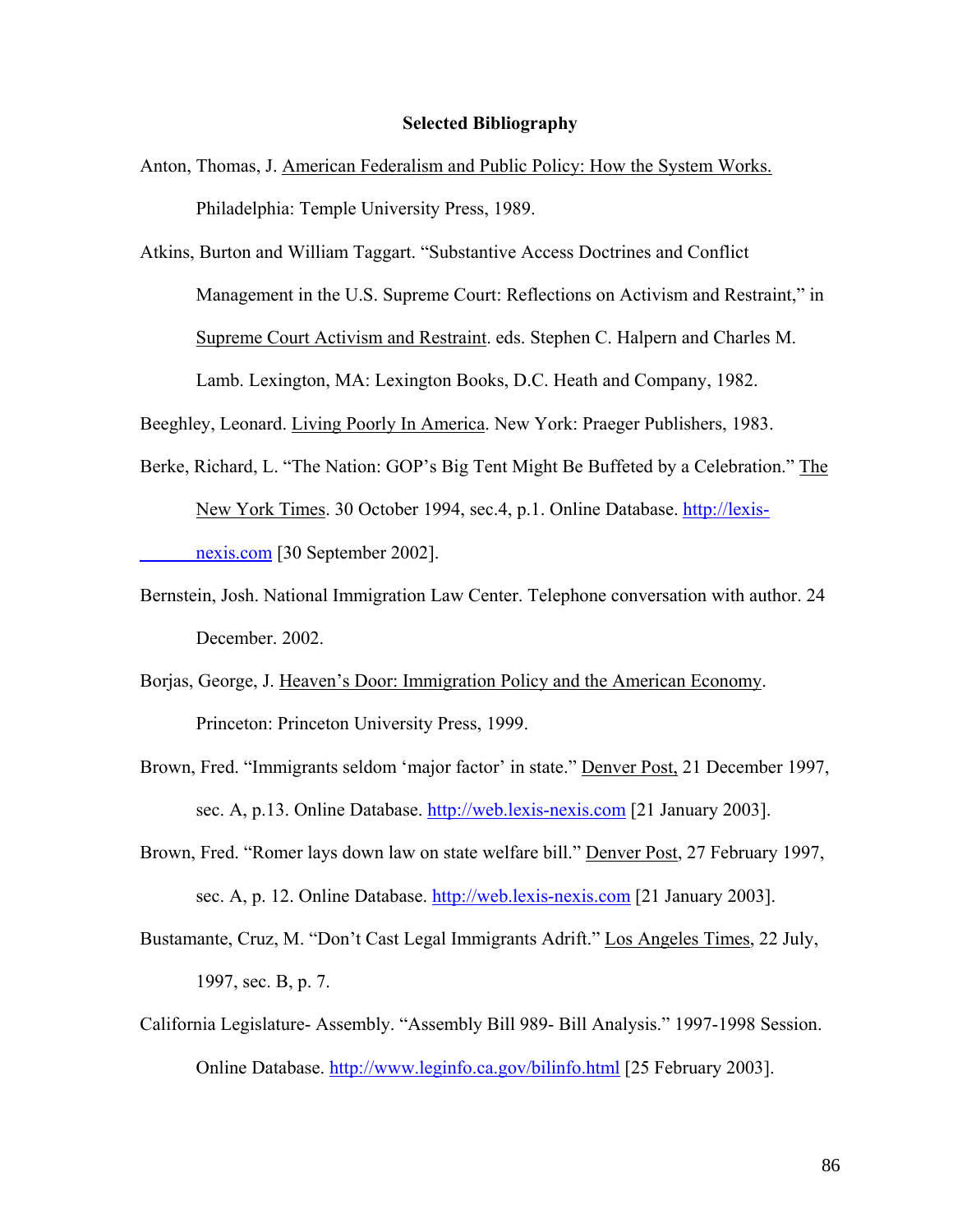California Legislature- Assembly. "Assembly Bill 1576- Chaptered." 1997-1998 Session. Online Database. http://www.leginfo.ca.gov/bilinfo.html [25 February 2003].

CBS News/New York Times Poll. 9 September 1991. Online Database.

http://poll.orspub.com [16 October 2002].

- Center for Public Policy Priorities. "House Committee on Human Services: Testimony on HB 2395 by Chavez: TANF for Recent Legal Immigrants." 21 March 2001. Website. http://www.cppp.org/products/testimony/testimony/77th/tst77hb2395.html [4 January 2003].
- Center for Public Policy Priorities. "Reallocation of SIFAP Funds to Cover Legal Immigrants Ineligible for Food Stamps." (Austin, TX: 9 November 1998). Published Online. http://www.cppp.org/products/policyanalysis/briefingpapers/brp1198.pdf [4 January 2003].
- Center for Public Policy Priorities. "Talking Points for HB 2702." March 1998. Website. http://www.cppp.org/products/policyanalysis/briefingpapers/brptalk2702.html [4 January 2003].
- Center for Public Policy Priorities. "Talking Points for SB 1095." April 1999. Website. http://www.cppp.org/products/policyanalysis/briefingpapers/brptalk1095.html [4 January 2003].
- Center for Public Policy Priorities. "TANF and Immigrants in Texas: Lessons for Reauthorization." (Austin, TX: February 2002). Published Online.

http://www.cppp.org/products/reports/tanf-immig.pdf [4 January 2003].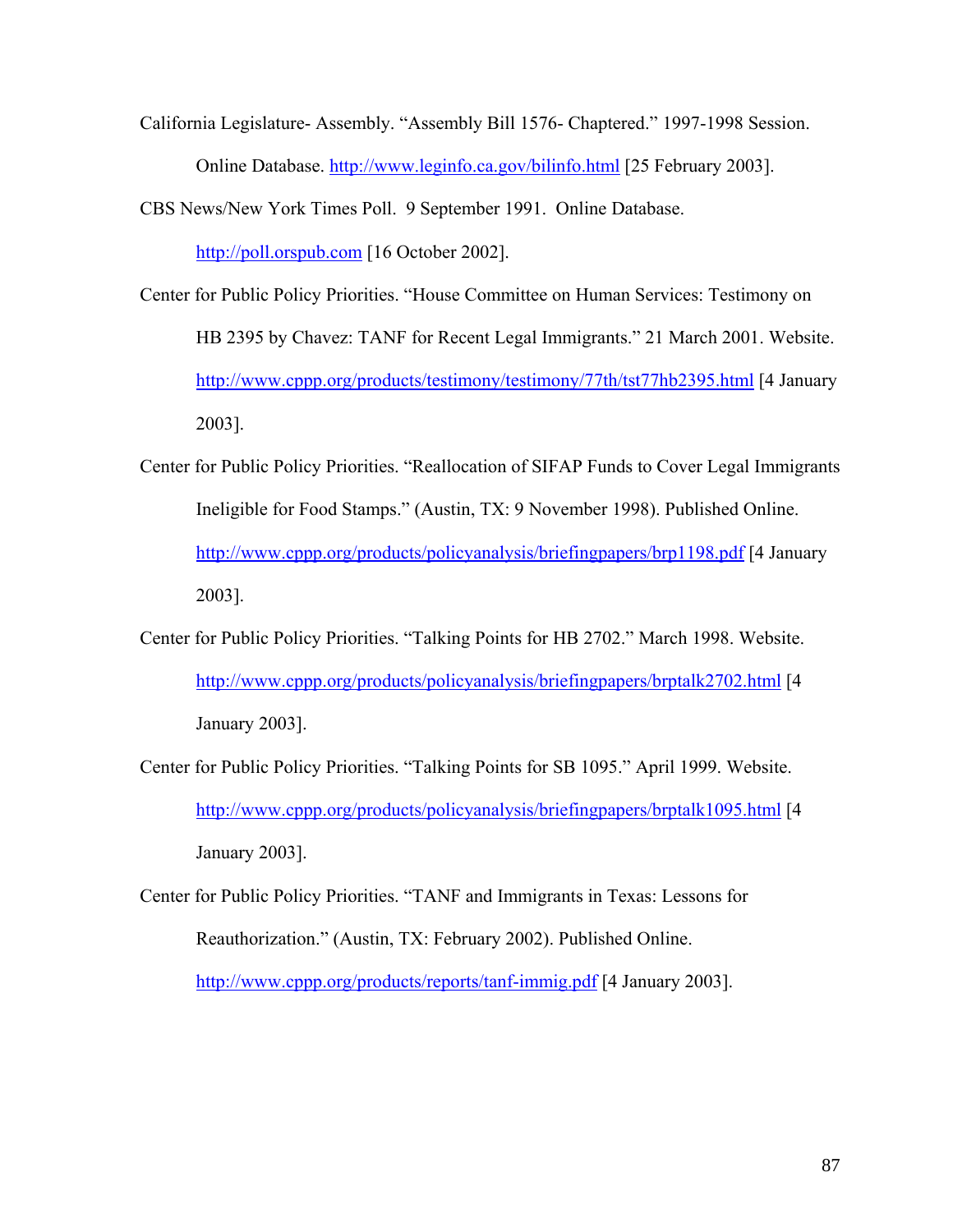- Ciruli Associates. "The Variable: Governor's Race Will Define Next Decade of Colorado Politics." January 1998. Website. http://www.ciruli.com/variables/variable-0198.htm [9 March 2003].
- Connolly, Ceci. "GOP Accentuates the Positive; Hopefuls to Sign Compact." CQ Weekly*.* 24 September 1994. Online Database. http://library2.cqpress.com/cqweekly [20 September 2002].
- Department of Health and Human Services- Office of Human Services Policy. "Comparison of Prior Law and the Personal Responsibility and Work Opportunity Reconciliation Act of 1996 (P.L. 104-193)." Website. http://aspe.os.dhhs.gov/hsp/isp/reform.htm [8 October 2002].
- Ellis, Virginia. "Wilson, Democrats Face Off Over Plan to Change Welfare." Los Angeles Times, 23 June 1997, sec. A, p.3.
- Ellis, Virginia. "State Democrats Call Immigrant Aid Top Budget Issue." Los Angeles Times, 22 July 1997, sec. 1, p.1.
- Espenshade, Thomas, J., Jessica L. Baraka, and Gregory A. Huber. "Implications of the 1996 Welfare and Immigration Reform Acts for US Immigration." Population and Development Review 23, no. 4 (December 1997).
- Fix, Michael and Jeffery Passel. "The Scope and Impact of Welfare Reform's Immigrant Provisions" *Discussion Papers*. Washington, D.C.: The Urban Institute Press, 2002. Published Online. http://newfederalsim.urban.org/pdf/discussion02-03.pdf [7] September 2002].
- Fix, Michael E., and Karen Tumlin. "Welfare Reform and the Devolution of Immigrant Policy" (Series A, No. A-15, The Urban Institute, October 1997).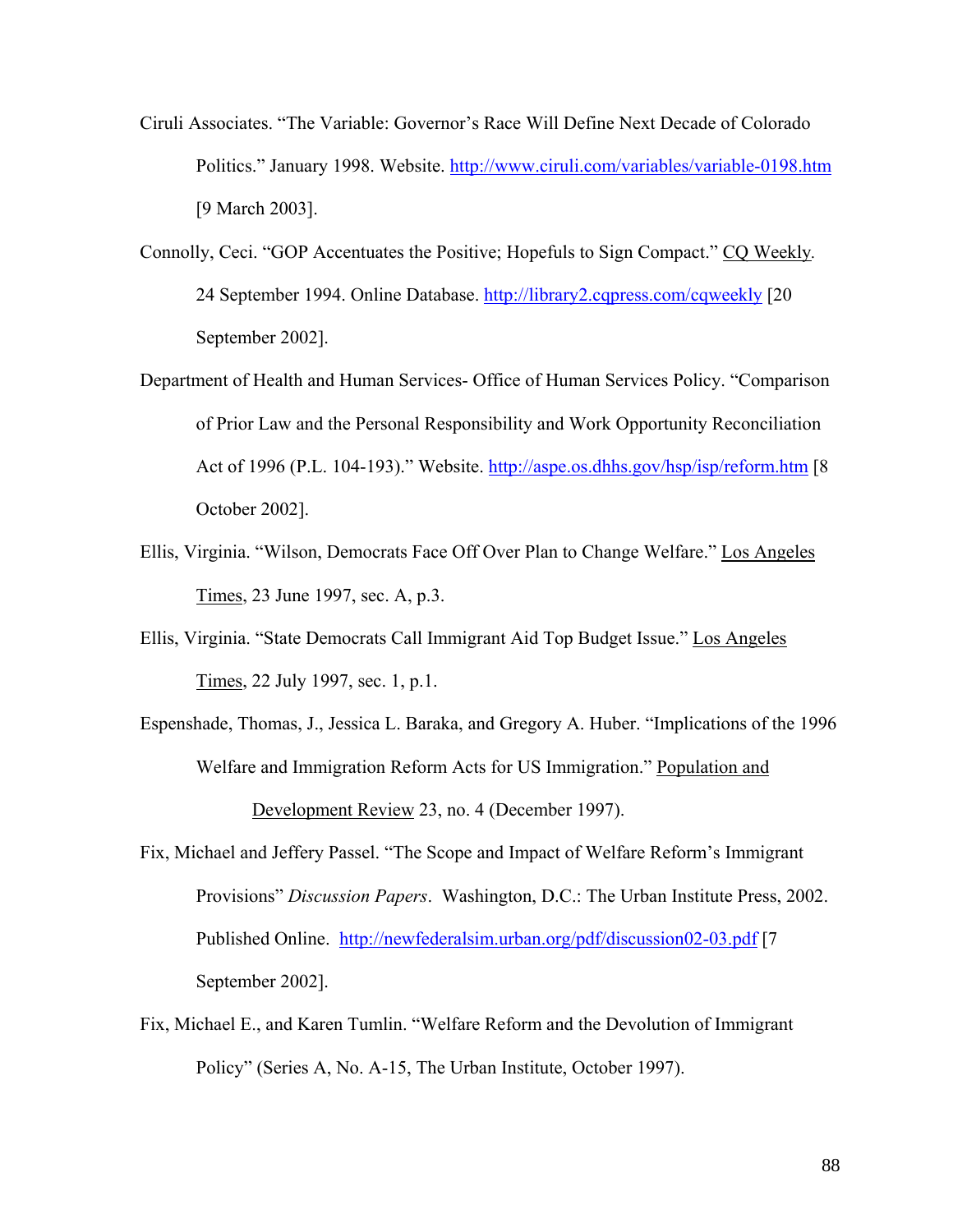- Gimpel, James, G. and James R. Edwards, Jr. The Congressional Politics of Immigration Reform. Boston: Allyn and Bacon, 1999.
- Grunwald, Michael. "Legislators eye nutrition 'safety net'; Bipartisan coalition is backing bills to respond to federal cuts." The Boston Globe, 18 December 1996, sec. A, p. 1. Online Database. http://web.lexis-nexis.com [4 January 2003].
- Hingham, John. Send These to Me: Immigrants in Urban America- Revised Edition. Baltimore: The John Hopkins University Press, 1984.
- Hughes, Polly Ross. "Aid for legal immigrants found lacking." Huston Chronicle, 13 January 1998, sec. A, p. 13. Online Database. http://web.lexis-nexis.com [4 January 2003].
- Ingram, Carl and Max Vanzi. "Assembly Backs Welfare for Legal Immigrants." Los Angeles Times, 6 June 1997, sec. A, p.3.
- Katz, Jeffery, L. "A Welcome but Unwieldy Idea? Putting an End to Welfare." CQ Weekly. 27 Feb. 1993: 458. Online Database. http://library.cqpress.com/cqweek [20 March 2002].
- Katz, Jeffery, L. "Human Services: Clinton's Welfare Reform Plan to Be Out in Fall, Aids Say." 20 July, 1993: 1813. Online Database. http://library.cqpress.com/cqweek [20 March 2002].
- Kim, Rebecca, Y. "Welfare Reform and 'Ineligibles': Issue of Constitutionality and Recent Court Rulings." Social Work 46.4 (1999): 315. Online Database. http://infotrac.galegroup.com/itw/infomark [20 October 2002].
- LeFrance, Arthur, B. Welfare Law: Structure and Entitlement. St. Paul, MN: West Publishing Company, 1979.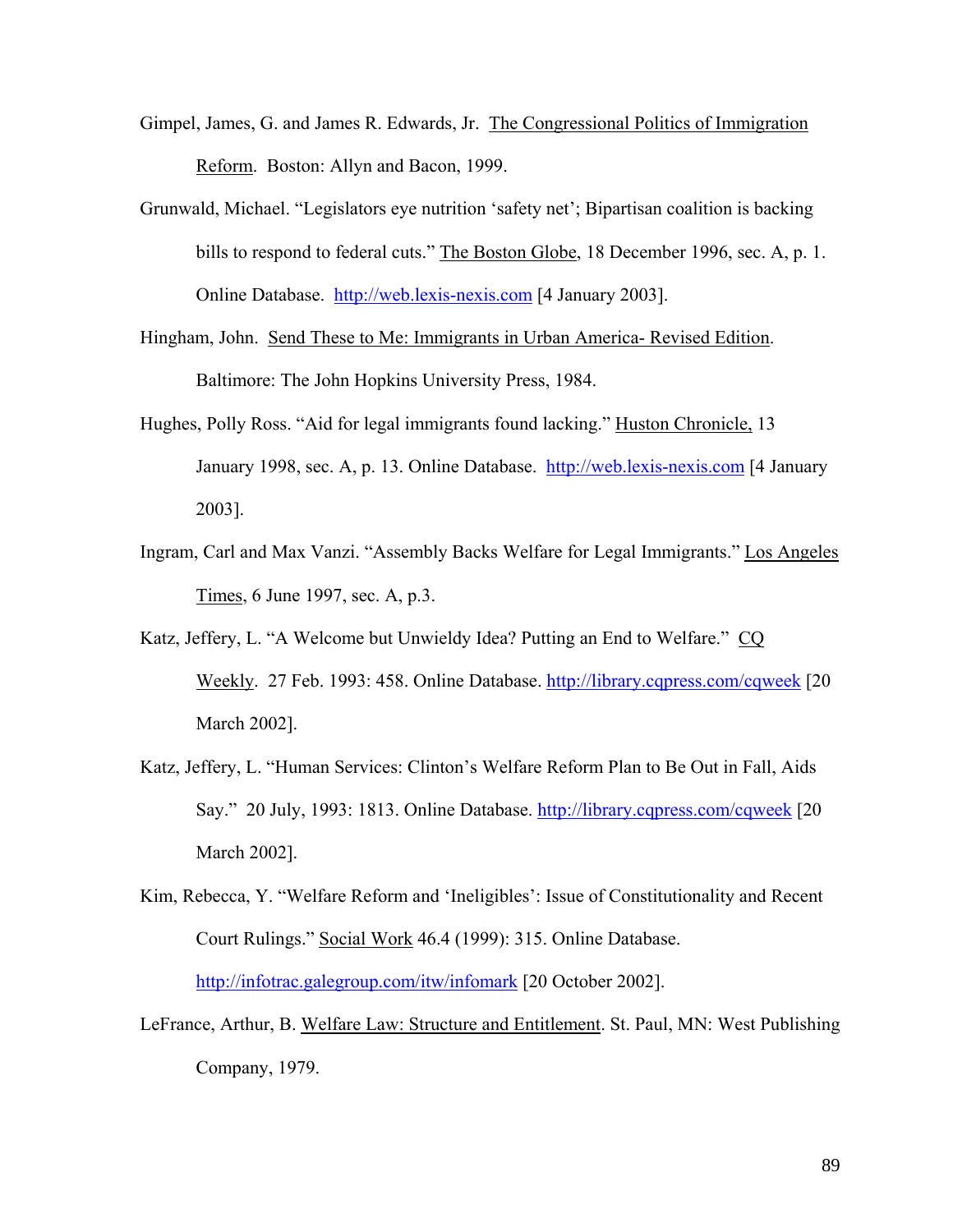- Logan, Robert. Massachusetts Department of Transitional Assistance. Telephone conversation with author. 14 February 2003.
- Los Angeles Times Poll. 10 August 1993. Online Database. http://poll.orspub.com [30 September 2002].
- Los Angeles Times Poll. 13 September 1993. Online Database. http://poll.orspub.com [30 September 2002].
- Lurie, Irene. "Temporary Assistance for Needy Families: A Green Light for the States." Publius 27.2 (1997): 73. Online Databse.

http://web3/infotrac.galegroup.com/itw/infomark [4 January 2003].

- Ingram, Carl and Max Vanzi. "Assembly Backs Welfare for Legal Immigrants." Los Angeles Times 6 June 1997, sec. A, p.1.
- Massachusetts General Court- House. "An Act to Create Nutrition Assistance for Families, Elderly, and the Disabled." House Bill 3062. Legislative Documents: House, 1997 -1998.
- Massachusetts Immigrant and Refugee Advocacy Coalition. Letter to MIRA Coalition Members and Friends. 27 January 1997.
- Massachusetts Immigrant and Refugee Advocacy Coalition. Letter to Representative Paul Haley. 12 February 1997.
- Massachusetts Immigrant and Refugee Advocacy Coalition. Letter to Senator Stanley Rosenberg. 4 June 1997.
- Massachusetts Immigrant and Refugee Advocacy Coalition. Letter to State Senators. 19 February 1997.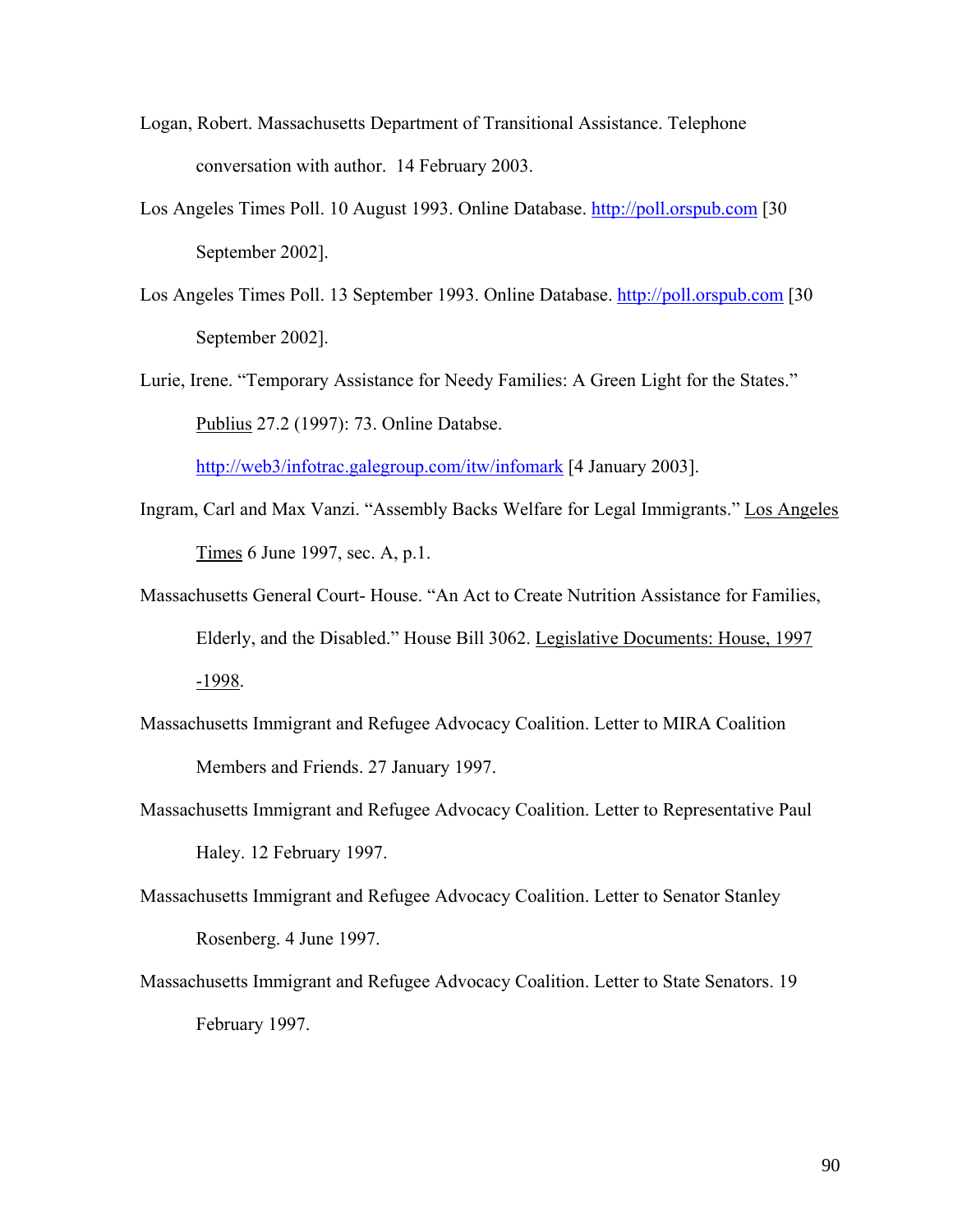- Massachusetts Immigrant and Refugee Advocacy Coalition. "Transitional Aid to Families with Dependent Children (TAFDC)." Presentation and training materials given to author. August 2002.
- McDonnell, Patrick, J. "Prop. 187 Turns Up Heat in U.S. Immigration Debate; Election: Backers See Revolution in National Policy. Foes Predict Ill-Educated, Disease-Prone Underclass." Los Angeles Times 10 Aug. 1994, part. B, p. 1. Online Database. http://web.lexis-nexis.com [18 September 2002].
- McDonnell, Patrick, J. and Ken Ellingwood. "Immigration- the Big Issue of '94- Disappears from '98 Debate." Los Angeles Times, 23 October 1998, sec. A, p.1.
- Morain, Dan. "Finally, a State Budget: It's a \$76-Billion Deal." Los Angeles Times, 6 August 1998, sec. A, p. 1.
- Ohls, James, C., and Harold Beebout. The Food Stamp Program: Design, Tradeoffs, Policy, and Impacts. Washington, D.C.: The Urban Institute Press, 1993.
- Quinn, Tony. "The Eyes of California Republicans Should Be on Texas." Los Angeles Times, 20 December 1998, sec. M, p. 6.
- Schram, Sanford, F. and Carol S. Weissert. "The State of American Federalism, 1996-1997." Publius 27, no. 2 (Spring 1997): 31. Online Database. http://web2.infotrac.galegroup.com [25 January 2003].
- Schuck, Peter, H. Citizens, Strangers, and In-Betweens: Essays on Immigration Control and Citizenship. Boulder, CO: Westview Press, 1998.
- Skerry, Peter. Mexican Americans: The Ambivalent Minority. New York: The Free Press, 1993.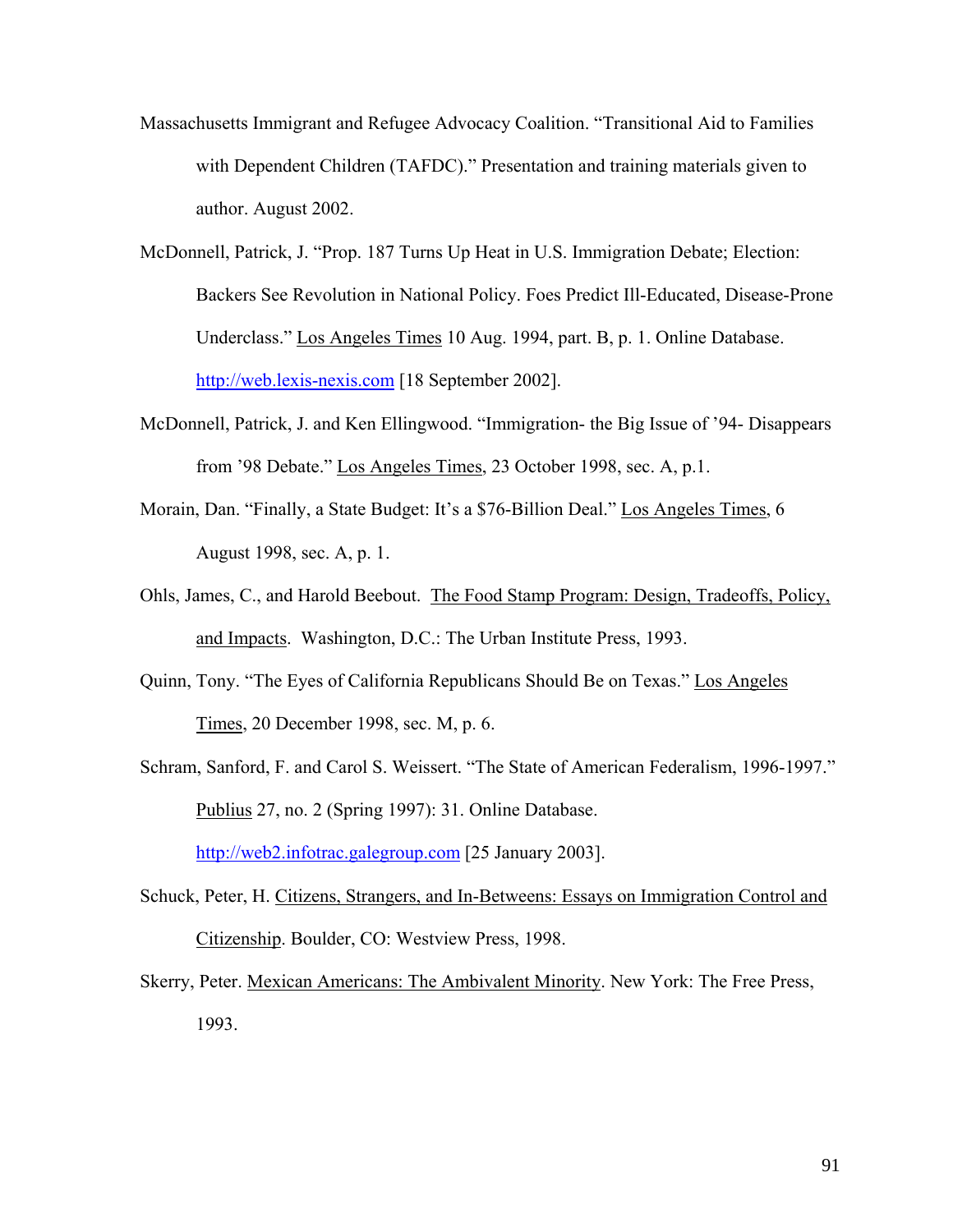- "Terms of the Contract." CQ Weekly. 24 September 1994:2712. Online Database. http://library2.cqpress.com/cqweekly [20 September 2002].
- Tichenor, Daniel, J. Dividing Lines: The Politics of Immigration Control in America. Princeton: Princeton University Press, 2002.

Time/CNN Poll. 14 May 1992. Online Database. http://poll.orspub.com [16 October 2002].

- True, Lori. California Food Policy Advocates. Telephone conversation with author. 8 April, 2002.
- Tubbesing, Carl and Sheri Steisel. "Answers to Your Welfare Worries." State Legislatures 23.1 (1997): 12-19.
- Tumlin, Karen, C., Wendy Zimmerman, and Jason Ost. "State Snapshots of Public Benefits for Immigrants: A Supplemental Report to 'Patchwork Policies.'" *Assessing the New Federalism* (Occasional Paper Number 24 Supplemental Report). Washington, D.C.: The Urban Institute Press, 1999.
- Tushnet, Mark. "The Warren Court as History," The Warren Court in Historical and Political Perspective. ed. Mark Tushnet. Charlottesville: University Press of Virginia, 1993.
- Weaver, R. Kent. Ending Welfare As We Know It. Washington, D.C.: Brookings Institution Press, 2000.
- Woll, Peter. Constitutional Democracy,  $2<sup>nd</sup>$  ed. (Boston: Little, Brown and Company, 1986) 74-75.
- United States Congress- House. "H.R. 3734- Personal Responsibility and Work Opportunity Reconciliation Act of 1996- Title IV." Online Database. http://thomas.loc.gov [24] March 2003].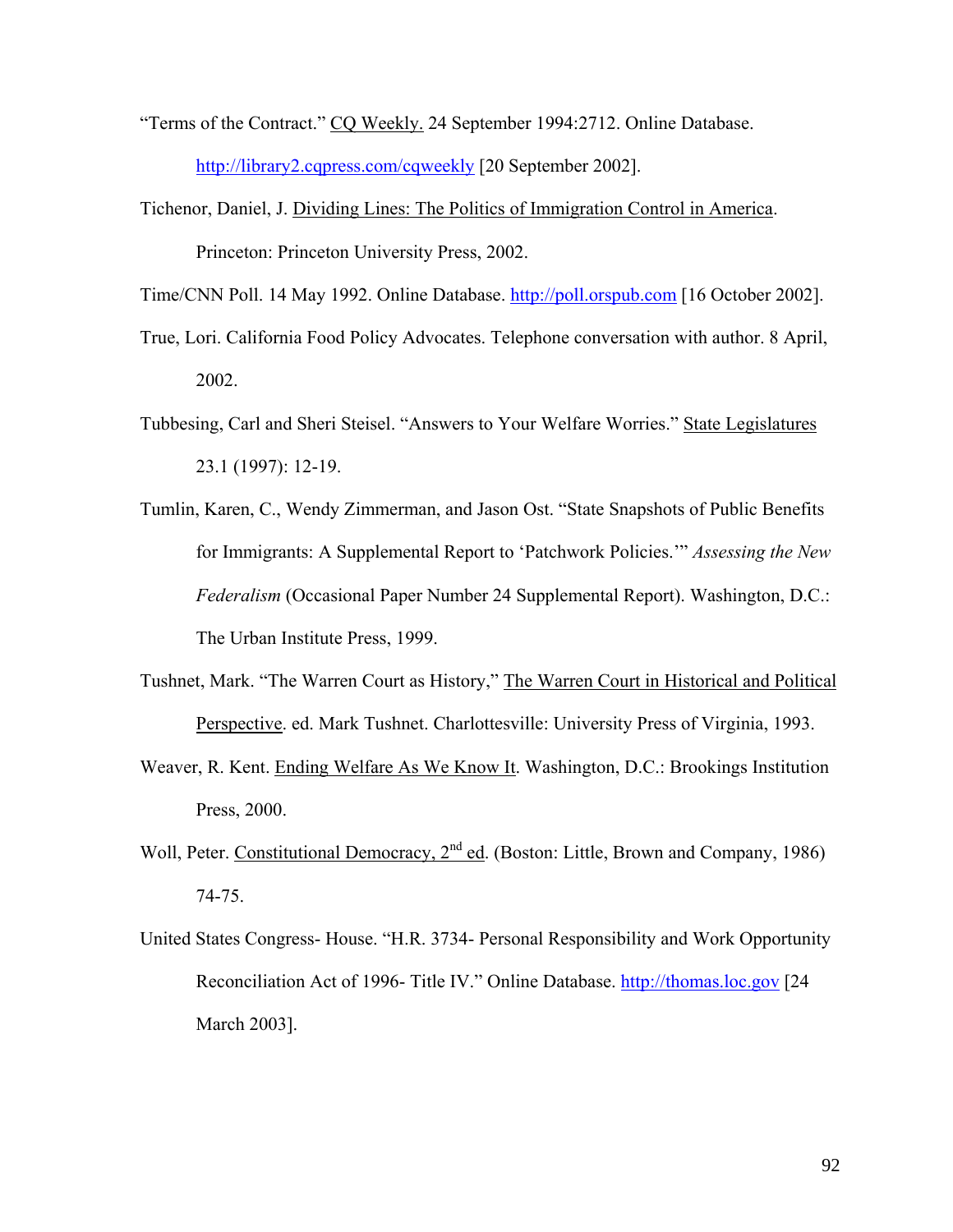United States Department of Agriculture- Food and Nutrition Service. "Applicants and Recipients: Income." Website.

http://www.fns.usda.gov/fsp/applicant\_recipients/income.htm [30 September 2002].

United States Department of Agriculture- Food and Nutrition Service. "Applicants and

Recipients: Resources." Website.

http://www.fns.usda.gov/fsp/applicant\_recipients/resources.htm [30 September 2002].

United States Department of Agriculture- Food and Nutrition Service. "Food Stamp

Program." Website. http://www.fns.usda.gov/fsp/Default.htm [30 September 2002].

Zimmerman, Wendy and Karen C. Tumlin. "Patchwork Policies: State Assistance for

Immigrants Under Welfare Reform." *Assessing the New Federalism* Occasional Paper

(No.24). Washington, D.C.: The Urban Institute Press, 1999.

 $\overline{\phantom{a}}$ 

<sup>&</sup>lt;sup>i</sup> George J. Borjas, <u>Heaven's Door</u> (Princeton: Princeton University Press, 1999) 31. ii Ibid., 8

iii Ibid., 62-63.

<sup>&</sup>lt;sup>iv</sup> Daniel J. Tichenor, Dividing Lines: The Politics of Immigration Control in America (Princeton: Princeton University Press, 2002), 66.

 $v$  Ibid., 66.

 $v$ <sup>i</sup> Ibid., 169-170.

 $\frac{\text{vii}}{\text{8}}$  Borias, xiii – xiv.

viii Peter H. Schuck, Citizens, Strangers, and In-Betweens: Essays on Immigration and Citizenship (Boulder: Westview Press, 1998), 163.

ix Tichenor, 35.

x Michael Fix and Jeffery Passel, "The scope and impact of welfare reform's immigrant provisions" *Discussion Papers*, (Washington, D.C.:The Urban Institute Press, January 2002), 2. [published online], [cited 7 September 2002]; available at http://newfederalsim.urban.org/pdf/discussion02-03.pdf; INTERNET.

<sup>&</sup>lt;sup>xi</sup> Wendy Zimmermann and Karen C. Tumlin, "Patchwork Policies: State Assistance for Immigrants under Welfare Reform" (*Assessing the New* Federalism Occasional Paper (No. 24), Washington, D.C.: The Urban

Institute Press, 1999) 2.<br><sup>xii</sup> R. Kent Weaver, <u>Ending Welfare As We Know It</u> (Washington, D.C.: Brookings Institution Press, 2000), 16.<br><sup>xii</sup> Leonard Beeghley, <u>Living Poorly In America</u> (New York: Praeger Publishers, 19

<sup>&</sup>lt;sup>xv</sup> Weaver, 18.

 $xvi$  Ibid, 18.

xvii Rebecca Y. Kim, "Welfare Reform and 'Ineligibles': Issue of Constitutionality and Recent Court Rulings" Social Work 46, no. 4 (2001): 315. [online database], [cited 21 October 2002]; available at http://infotrac.galegroup.com/itw/infomark; INTERNET.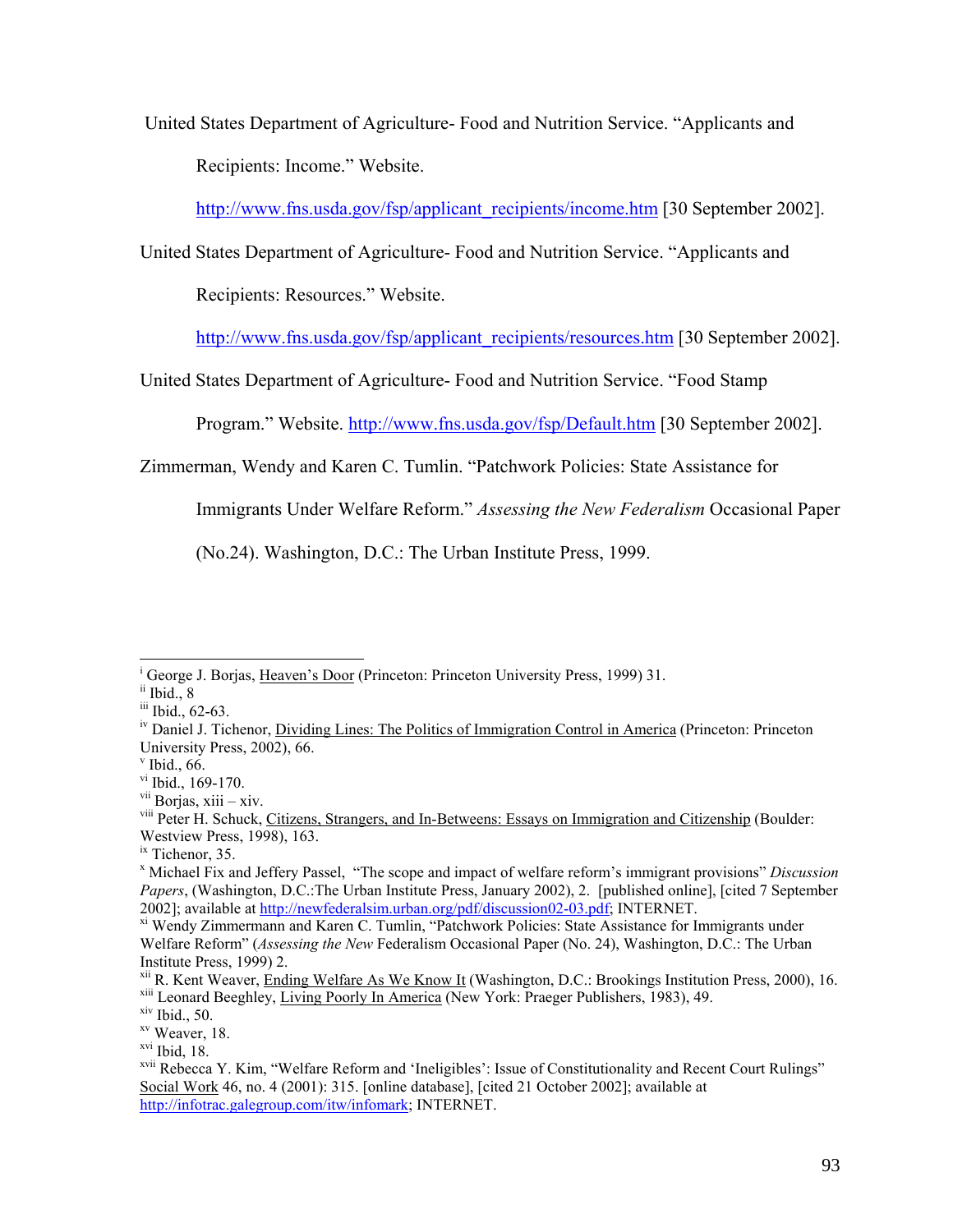x<sup>iii</sup> Beeghley, 57.<br>xix Ibid, 59.<br>xx United States Department of Agriculture- Food and Nutrition Service, "Food Stamp Program," [website], [cited 30 September 2002]; available at <u>http://www.fns.usda.gov/fsp/Default.htm;</u> INTERNET.<br><sup>xxi</sup> James C. Ohls and Harold Beebout, The Food Stamp Program: Design, Tradeoffs, Policy, and Impacts

(Washington, D.C.: The Urban Institute Press, 1993), 2.

 $x$ <sup>xxiii</sup> United States Department of Agriculture- Food and Nutrition Service, "Applicants & Recipients: Resources" [website], [cited 30 September 2002]; available at

http://www.fns.usda.gov/fsp/applicant\_recipients/resources.htm; INTERNET.

xxv United States Department of Agriculture- Food and Nutrition Service, "Applicants & Recipients: Income" [website], [cited 30 September 2002]; available at

http://www.fns.usda.gov/fsp/applicant\_recipients/income.htm; INTERNET.

xxvi Kim, 315.

xxvii Arthur B. LeFrance, Welfare Law: Structure and Entitlement (St. Paul, MN: West Publishing Co., 1979), 109.<br>xxviii Ibid., 110.

xxix *Graham v. Richardson*, 403 U.S. 365 (1971).<br>
xxx *Mathews v. Diaz*, 426 U.S. 67(1976).<br>
xxxii Ibid. xxxiii Kim, 315.<br>
xxxii Kim, 315.<br>
xxxiv Ibid. 315.

xxxv Mark Tushnet, "The Warren Court as History," in The Warren Court in Historical and Political Perspective. ed. Mark Tushnet (Charlottesville: University Press of Virginia, 1993), 2.

xxxvi Burton Atkins and William Taggart, "Substantive Access Doctrines and Conflict Management in the U.S. Supreme Court: Reflections on Activism and Restraint," in Supreme Court Activism and Restraint. eds. Stephen C. Halpern and Charles M. Lamb (Lexington, MA: Lexington Books, D.C. Heath and Company, 1982), 354.

xxxvii *Nyquist v. Mauclet*, 432 U.S. 1 (1977).

xxxix Department of Health and Human Services- Office of Human Services Policy. "Comparison of Prior Law and the Personal Responsibility And Work Opportunity Reconciliation Act of 1996 (P.L. 104-193)" [website], [cited 8 October 2002]; available at <u>http://aspe.os.dhhs.gov/hsp/isp/reform.htm</u>: INTERNET.<br>
<sup>xl</sup> Ibid.<br>
<sup>xli</sup> *Mathews v. Diaz* (1976).

xli *Mathews v. Diaz* (1976). xlii *Mathews v. Diaz* (1976). xliii Wendy Zimmerman and Karen C. Tumlin. "Patchwork Policies: State Assistance for Immigrants under Welfare Reform" (*Assessing the New Federalism* Occasional Paper (No. 24), Washington, D.C.: The Urban Institute Press, May 1999), 17.

 $x$ liv Ibid, 16.

<sup>xlv</sup> CQ Staff, "Key House Votes," CQ Weekly, 19 December 1998, 3352. [online database], [cited 16 February 2002]; available at http://library2.cqpress.com/cqweekly; INTERNET.

xlvi Sue Kirchhoff, "Restoring Federal Nutrition Aid Creates Food Fight," CQ Weekly, 10 January 1998, 80. [online database], [cited 20 March 2002]; available at http://library2.cqpress.com/cqweekly; INTERNET.

 $\bar{x}$ lvii Andrew Taylor, et al., "What the Budget Does," CO Weekly, 13 December 1997, 3082. [online database], [cited 25 March 2003] available at http://library2.cqpress.com/cqweekly; INTERNET.

<sup>xlviii</sup> Sue Kirchhoff, "House Clears Agriculture Bill," CQ Weekly, 6 June 1998, 1532. [online database], [cited 16 February 2002]; available at http://library2.cqpress.com/cqweekly; INTERNET.<br>
<sup>xlix</sup> Daniel J. Tichenor, Dividing Lines: The Politics of Immigration Control in America (Princeton: Princeton

University Press, 2002), 48.

<sup>1</sup> John Hingham, Send These to Me: Immigrants in Urban America- Revised Edition (Baltimore: The Johns Hopkins University Press, 1984), 18.

 $\text{li}$  Tichenor, 50-51.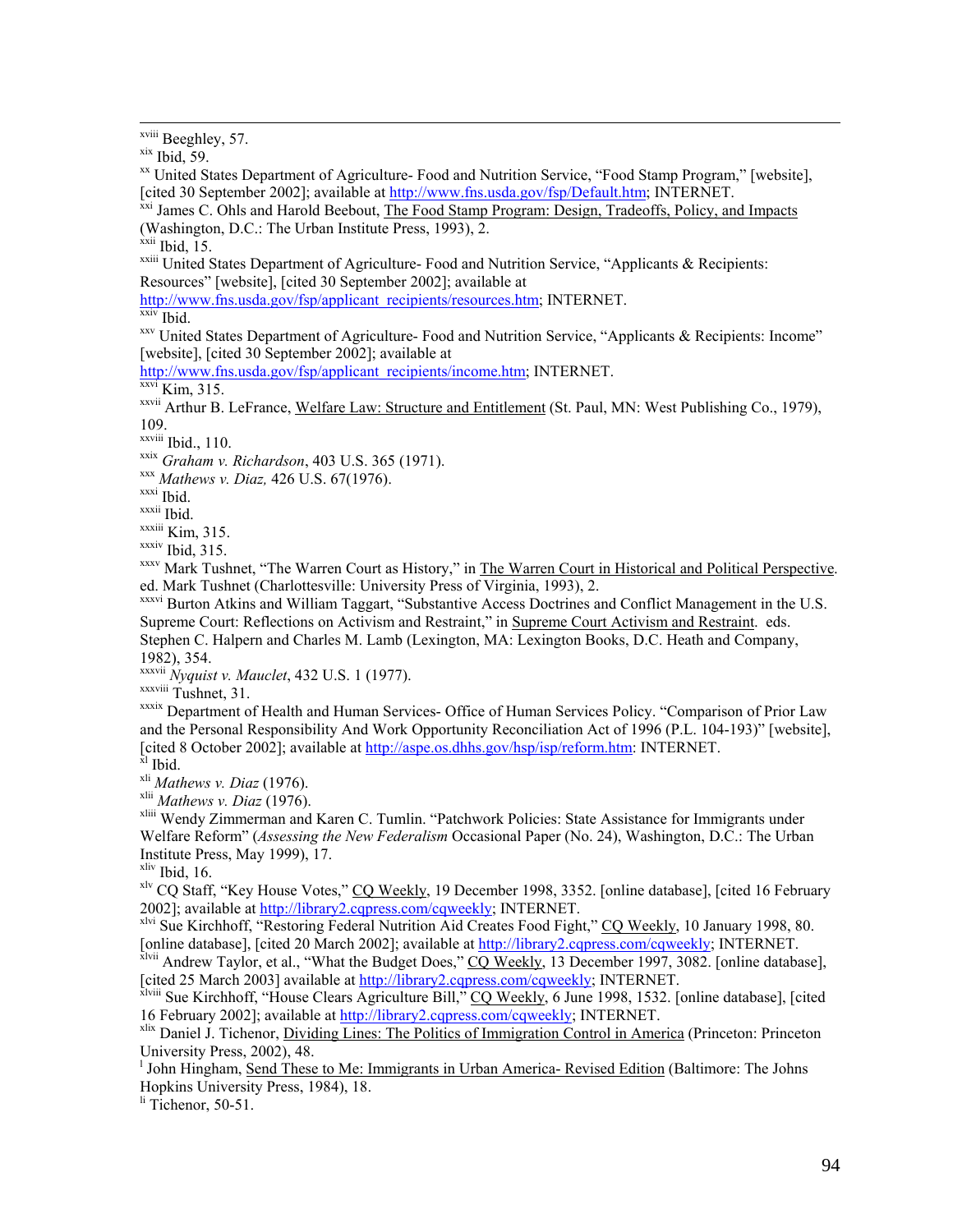lii Ibid., 50.  $\lim_{n \to \infty}$  Hingham, 20-21. liv Tichenor, 48-65. <sup>lv</sup> Ibid., 78-80. lvi Tichenor, 76. lvii Tichenor, 116.  $\frac{\text{lviii}}{\text{lix}}$  Ibid., 66.  $\frac{1}{x}$  Ibid., 53.  $\frac{\text{lxi}}{\text{lxii}}$  Hingham, 32.  $l<sub>xiii</sub>$  Ibid., 52-53. lxiv Ibid., 53-54.  $\frac{\text{h}^{1}}{1}$  Ibid., 59.  $l$ <sup>lxvi</sup> Ibid., 67.  $\frac{\text{hwii}}{\text{hwiii}}$  Ibid., 68.  $\frac{\text{Rxi}}{\text{lxdi}}$  Ibid., 70.<br>lxxi Ibid., 145.<br>lxxii Ibid., 146.<br>lxxiii Ibid., 173. lxxiv James G. Gimpel and James R. Edwards, Jr., The Congressional Politics of Immigration Reform (Boston: Allyn and Bacon, 1999), 99. lxxv Tichenor, 217. lxxvi Gimpel and Edwards, 100. <sup>lxxvii</sup> Hingham, 59.<br><sup>lxxviii</sup> Tichenor, 219. <sup>lxxix</sup> Gimpel and Edwards, 95. lxxxi Ibid., 61. lxxxii Ibid., 6. lxxxiii Ibid., 63. lxxxiii Ibid., 72. lxxxiv Ibid., 221. lxxxv Ibid., 73. lxxxvi Ibid., 18-19. <sup>lxxxvii</sup> Ibid., 83.<br><sup>lxxxviii</sup> Ibid., 83. <sup>lxxxix</sup> Ibid., 86.  $\frac{36}{x}$  Tichenor, 267-268. <sup>xci</sup> Gimpel and Edwards, 15. xcii Ibid., 201.  $x$ ciii Ibid., 201. xciv Los Angeles Time Poll, 13 September 1993. [online database], [cited 30 September 2002]; available at http://poll.orspub.com; INTERNET.  $\frac{x}{x}$  Los Angeles Times Poll, 10 August 1993. [online database], [cited 30 September 2002]; available at http://poll.orspub.com; INTERNET. xcvi Patrick J. McDonnell, "Prop. 187 Turns Up Heat in U.S. Immigration Debate; Election: Backers Seek Revolution in National Policy. Foes Predict Ill-Educated, Disease-Prone Underclass," Los Angeles Times, 10 August 1994, part B, p. 1. [online database], [cited 18 September 2002]; available at http://web.lexisnexis.com; INTERNET. xcvii Gimpel and Edwards, 199. xcviii Ibid., 200.  $x$ cix Ibid., 200.

 $\degree$  Josh Bernstein- National Immigration Law Center, telephone conversation with author, 24 December 2002.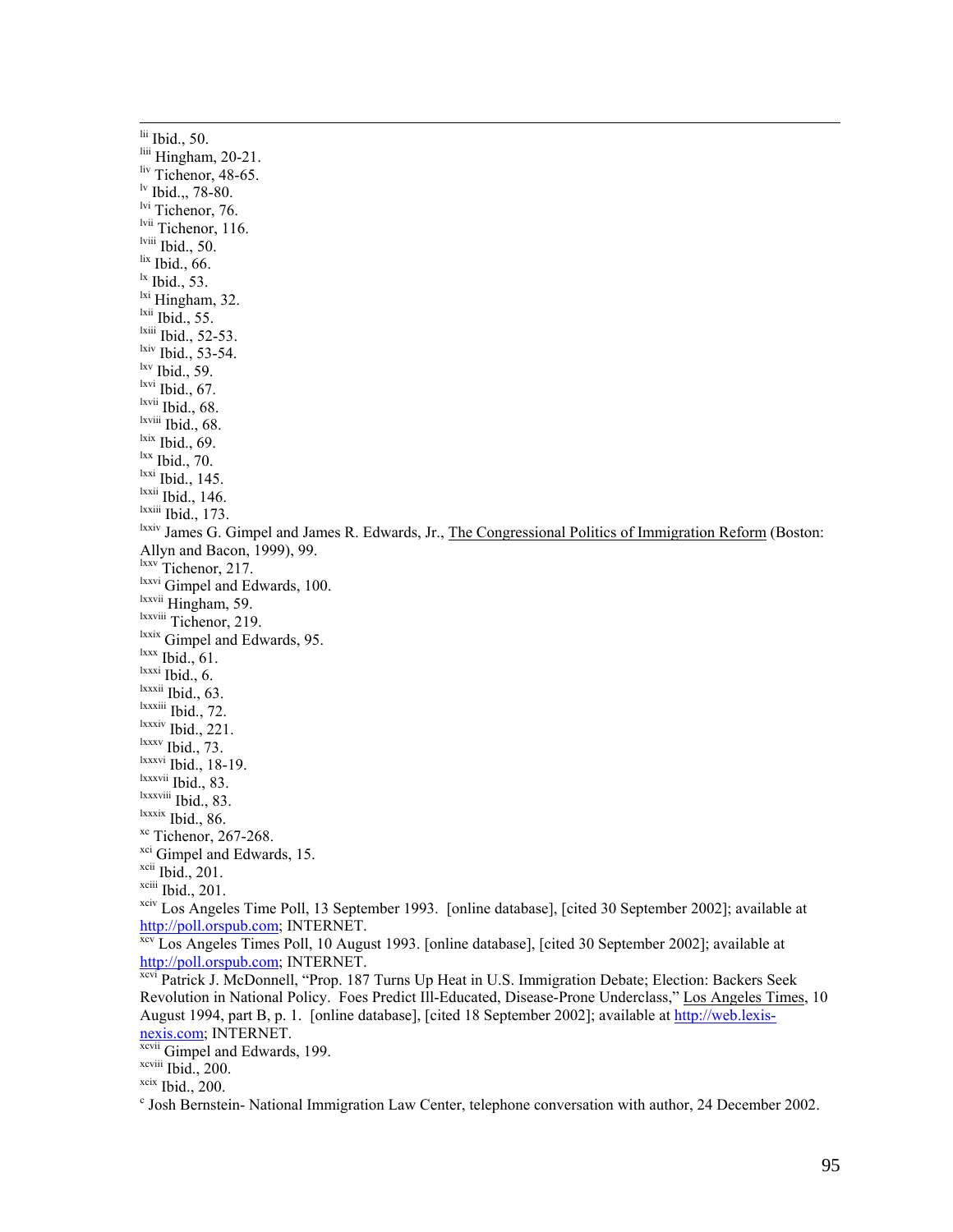<sup>ci</sup> Peter Skerry, Mexican Americans: The Ambivalent Minority (New York: The Free Press, 1993), 7.  $\text{cii}$  Ibid., 7.

ciii Ibid., 304-308.

<sup>civ</sup> Tichenor, 286.<br><sup>ev</sup> CBS News/New York Times Poll, 9 September 1991. [online database], [cited 16 October 2002]; available at http://poll.orspub.com; INTERNET.<br><sup>cvi</sup> Jeffery L. Katz, "A Welcome but Unwieldy Idea? Putting an End to Welfare," CQ Weekly, 27 February

1993, 458. [online database], [cited 20 March 2002]; available at http://library.cqpress.com/cqweek; INTERNET.

cvii Time/CNN Poll, 14 May 1992. [online database], [cited 16 October 2002]; available at http://poll.orspub.com; INTERNET.

 $\overline{c}$ <sup>viii</sup> R. Kent Weaver, Ending Welfare As We Know It (Washington, D.C.: Brookings Institution Press, 2000), 242.<br><sup>cix</sup> Katz, "A Welcome but Unwieldy Idea?"

 $\alpha$  Jeffery L. Katz, "Human Services: Clinton's Welfare Reform Plan to Be Out in Fall, Aides Say," CO Weekly, 20 July 1993, 1813. [online database], [cited 20 March 2002]; available at http://library.cqpress.com/cqweek; INTERNET.

<sup>cxi</sup> Weaver, 248-249.

<sup>cxii</sup> Ceci Connolly, "GOP Accentuates the Positive; Hopefuls to Sign Compact," CQ Weekly, 24 September 1994, 2711. [online database]. [cited 30 September 2002]; available at http://library2.cqpress.com/cqweekly; INTERNET.

<sup>cxiii</sup> "Terms of the Contract," CQ Weekly, 24 September 1994, 2712. [online database], [cited 30 September 2002]; available at http://library2.cqpress.com/cqweekly; INTERNET.

<sup>cxiv</sup> Richard L. Berke, "The Nation; GOP's Big Tent Might Be Buffeted by a Celebration," The New York Times, 30 October 1994, sec. 4, p. 1. [online database], [cited 30 September 2002]; available at http://lexisnexis.com; INTERNET.<br><sup>cxv</sup> United States Congress- House "H.R. 373- The Personal Responsibility and Work Opportunity

Reconciliation Act of 1996, Title IV." [online database], [cited 24 March 2003]; available at http://thomas.loc.gov; INTERNET.

cxvi Weaver, 230.

 $c$ <sup>cxvii</sup> Ibid., 246.

cxviii Ibid., 264.

cxix Josh Bernstein- National Immigration Law Center, telephone conversation with author, 24 December 2002.<br>
<sup>cxx</sup> Ibid.

cxxi Ibid.

<sup>cxxii</sup> Irene Lurie, "Temporary Assistance for needy families: a green light for the states," Publius 27, no. 2 (Spring 1997): 73. [online database], [cited 4 January 2003]; available at

http://web3/infotrac.galegroup.com/itw/infomark; INTERNET.

<sup>exxii</sup>i Zimmerman and Tumlin, "Patchwork Policies," 21.<br><sup>exxiv</sup> Ibid., 21.

<sup>cxxv</sup> Carl Tubbesing and Sheri Steisel, "Answers to Your Welfare Worries," State Legislatures (January 1997): 16.

cxxvi Zimmerman and Tumlin, "Patchwork Policies," 23.

cxxvii Ibid., 23.

 $\frac{\text{cxxviii}}{\text{cxxix}}$  Ibid., 46.

 $\alpha$ <sup>cxxx</sup> Ibid., introduction.

 $c$ <sup>cxxxi</sup> Ibid., 5.

cxxxii Ibid., 6.

cxxxiii Karen C. Tumlin, Wendy Zimmerman, and Jason Ost. "State Snapshots of Public Benefits for Immigrants: A Supplemental Report to 'Patchwork Policies,'" (*Assessing the New Federalism* Occasional Paper Number 24 Supplemental Report, Washington, D.C.: The Urban Institute Press, August 1999), 3.

cxxxiv Zimmerman and Tumlin, "Patchwork Policies," 83. cxxxv Ibid., 13.

cxxxvi Ibid., 30.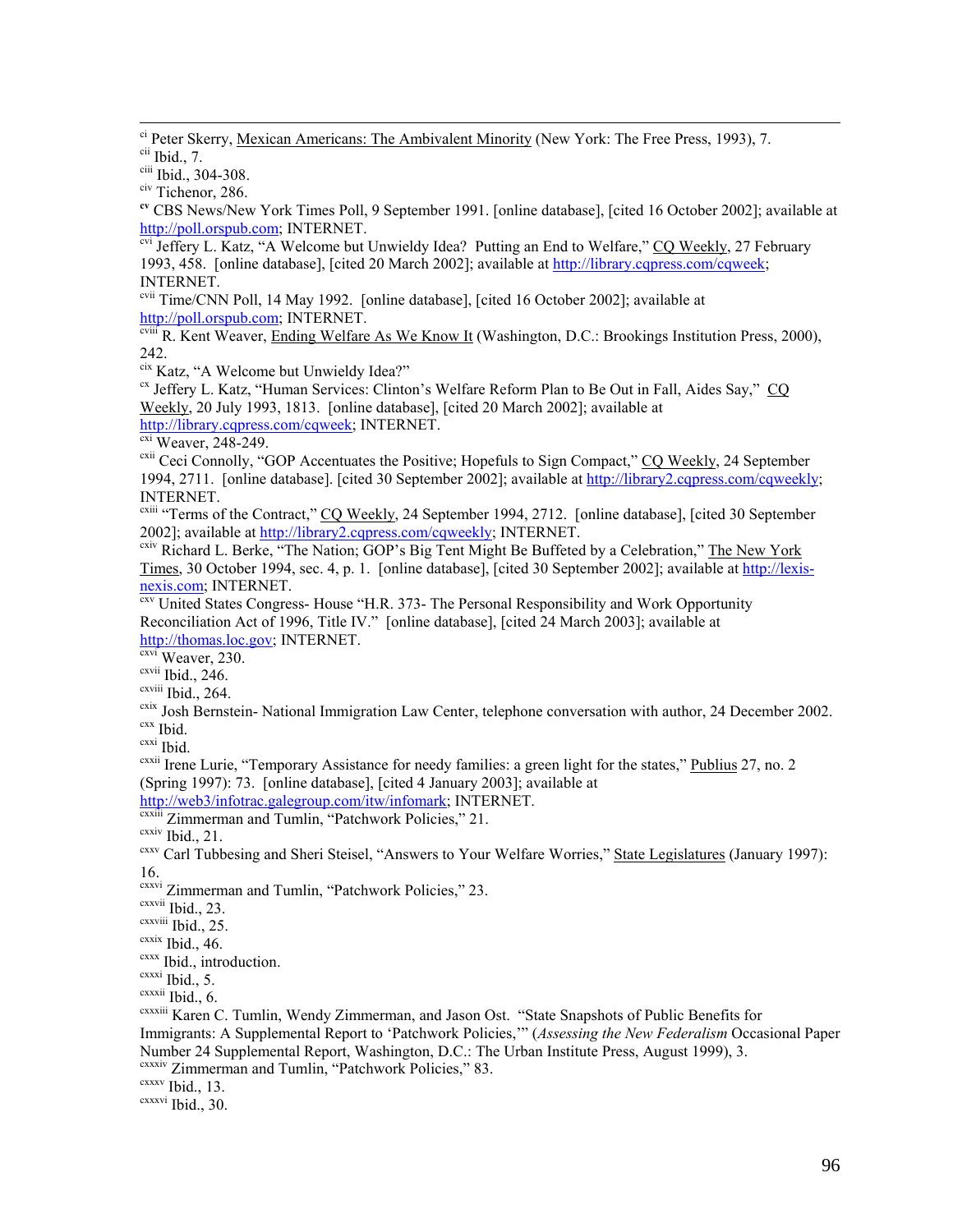cxxxvii Ibid., 14.

cxxxviii Tumlin, Zimmerman, and Ost, "State Snapshots," 52.

cxl Ibid.

<sup>cxli</sup> Carl Ingram and Max Vanzi, "Assembly Backs Welfare for Legal Immigrants," Los Angeles Times, 6 June 1997, sec. A, p.3.

<sup>cxlii</sup> Virginia Ellis, "Wilson, Democrats Face Off Over Plan to Change Welfare," Los Angeles Times, 23 June 1997, sec. A, p.3.

cxliii Cruz M. Bustamante, "Don't Cast Legal Immigrants Adrift," Los Angeles Times, 22 July, 1997, sec. B, p. 7.

<sup>cxliv</sup> Virginia Ellis, "State Democrats Call Immigrant Aid Top Budget Issue," Los Angeles Times, 22 July 1997, sec. 1, p.1.

<sup>cxlv</sup> California Legislature- Assembly, "Assembly Bill 1576- Chaptered," 1997-1998 Session [online database], [cited 25 February 2003]; available at http://www.leginfo.ca.gov/bilinfo.html; INTERNET.

<sup>cxlvi</sup> Lori True- California Food Policy Advocates, telephone interview with author, 8 April, 2002.

cxlvii Patrick J. McDonnell and Ken Ellingwood, "Immigration- the Big Issue of '94- Disappears from '98 Debate," Los Angeles Times, 23 October 1998, sec. A, p.1.

cxlviii Ibid.

cxlix California Legislature- Assembly, "Assembly Bill 989- Bill Analysis," 1997-1998 Session [online database], [cited 25 February 2003]; available at http://www.leginfo.ca.gov/bilinfo.html; INTERNET.

<sup>cl</sup> Dan Morain, "Finally, a State Budget: It's a \$76-Billion Deal," Los Angeles Times, 6 August 1998, sec. A, p. 1.

cli Ibid.

clii California Legislature- Assembly, "Assembly Bill 989-Bill Analysis"

cliii Robert Logan, Massachusetts Department of Transitional Assistance, Phone conversation with author, 14 February 2003.

cliv Tumlin, Zimmerman, and Ost, "State Snapshots," p. 30.

<sup>clv</sup> Massachusetts Immigrant and Refugee Advocacy Coalition, "Transitional Aid to Families with Dependent Children (TAFDC)," (presentation and training materials given to author August 2002).

clvi Michael Grunwald, "Legislators eye nutrition 'safety net'; Bipartisan coalition is backing bills to respond to federal cuts," The Boston Globe, 18 December 1996, sec. A, p. 1. [online database], [cited 4 January 2003]; available at http://web.lexis-nexis.com; INTERNET.

cluin Massachusetts Immigrant and Refugee Advocacy Coalition, letter to Coalition Members, 27 January 1997. clviii Massachusetts Immigrant and Refugee Advocacy Coalition, letter to Representative Paul Haley, 12 February 1997.

clix Massachusetts General Court- House, "An Act to Create Nutrition Assistance for Families, Elderly, and the Disabled," House Bill 3062, Legislative Documents: House, 1997-1998.<br><sup>clx</sup> Massachusetts Immigrant and Refugee Advocacy Coalition, letter to State Senators, 19 February 1997.

clxi Massachusetts Immigrant and Refugee Advocacy Coalition, letter to Senator Stanley Rosenberg, 4 June 1997.

clxii Tumlin, Zimmerman, and Ost, "State Snapshots," p. 14.

clxiii Fred Brown, "Romer lays down law on state welfare bill," Denver Post, 27 February 1997, sec. A, p. 12. [online database], [cited 21 January 2003]; available at http://web.lexis-nexis.com; INTERNET.

clxiv Fred Brown, "Immigrants seldom 'major factor' in state," Denver Post, 21 December 1997, sec. A, p.13. [online database], [21 January 2003]; available at http://web.lexis-nexis.com; INTERNET.

clxv Ibid.

clxvi Zimmerman and Tumlin, "Patchwork Policies," 83.

clxvii Tumlin, Zimmerman, and Ost, "State Supplement," 52.

clxviii Center for Public Policy Priorities, "TANF and Immigrants in Texas: Lessons for Reauthorization" (Austin, TX: The Center for Public Policy Priorities, 2002): 10 [published online], [cited 4 January 2003]; available at http://www.cppp.org/products/reports/tanf-immig.pdf; INTERNET.

clxix Tumlin, Zimmerman and Ost, "State Supplement," 52.

clxx Center for Public Policy Priorities, "Talking Points for SB 1095," April 1999 [website], [cited 4 January 2003]; available at http://www.cppp.org/products/policyanalysis/briefingpapers/brptalk1095.html; INTERNET.

cxxxix Ibid.